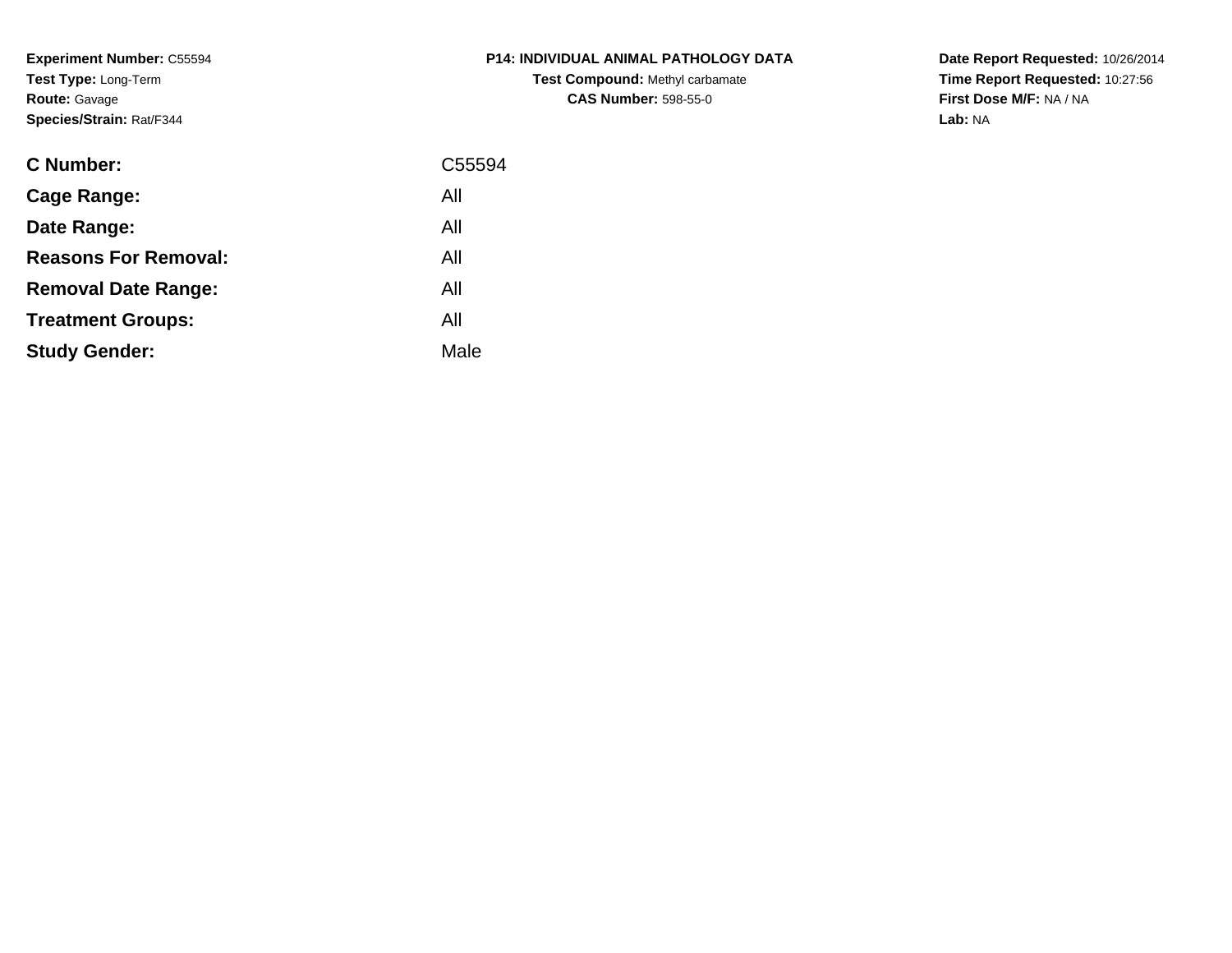**Test Type:** Long-Term

**Route:** Gavage

**Species/Strain:** Rat/F344

### **P14: INDIVIDUAL ANIMAL PATHOLOGY DATA**

**Test Compound:** Methyl carbamate**CAS Number:** 598-55-0

| <b>ANIMAL ID: 1_C01</b> | <b>TRT#: 1</b>            | <b>SEX: Male</b>                | DAY ON TEST: |  |
|-------------------------|---------------------------|---------------------------------|--------------|--|
|                         | DOSE: 200.0 MG/KG         | <b>DISP: Terminal Sacrifice</b> | HISTO:       |  |
| <b>OBSERVATIONS</b>     |                           |                                 |              |  |
| <b>Blood vessel</b>     | <b>Testicular Artery</b>  | Inflammation, Acute             |              |  |
| Eye                     | Retina                    | Atrophy, Nos                    |              |  |
|                         | <b>Crystalline Lens</b>   | Cataract                        |              |  |
|                         | Sclera                    | Metaplasia, Osseous             |              |  |
| Heart                   |                           | Fibrosis, Multifocal            |              |  |
| Kidney                  |                           | Nephropathy                     |              |  |
| Liver                   |                           | Cytologic Alteration, Nos       |              |  |
|                         | <b>Bile Duct</b>          | Hyperplasia, Nos                |              |  |
|                         |                           | Inflammation, Chronic Focal     |              |  |
| Lung                    |                           | Histiocytosis                   |              |  |
| Lymph node              | Mesenteric Lymph Node     | Cyst, Nos                       |              |  |
| Nasal cavity            | <b>Turbinate Nos</b>      | Inflammation, Chronic           |              |  |
| Pancreas                | Islets                    | Islet-Cell Carcinoma            |              |  |
| Pituitary gland         | <b>Anterior Pituitary</b> | Adenoma, Nos                    |              |  |
| Spleen                  |                           | Pigmentation, Nos               |              |  |
| Testis                  |                           | Atrophy, Nos                    |              |  |
| Thyroid                 |                           | Follicular-Cell Adenoma         |              |  |
| PRIMARY CAUSE OF DEATH  | ۰                         |                                 |              |  |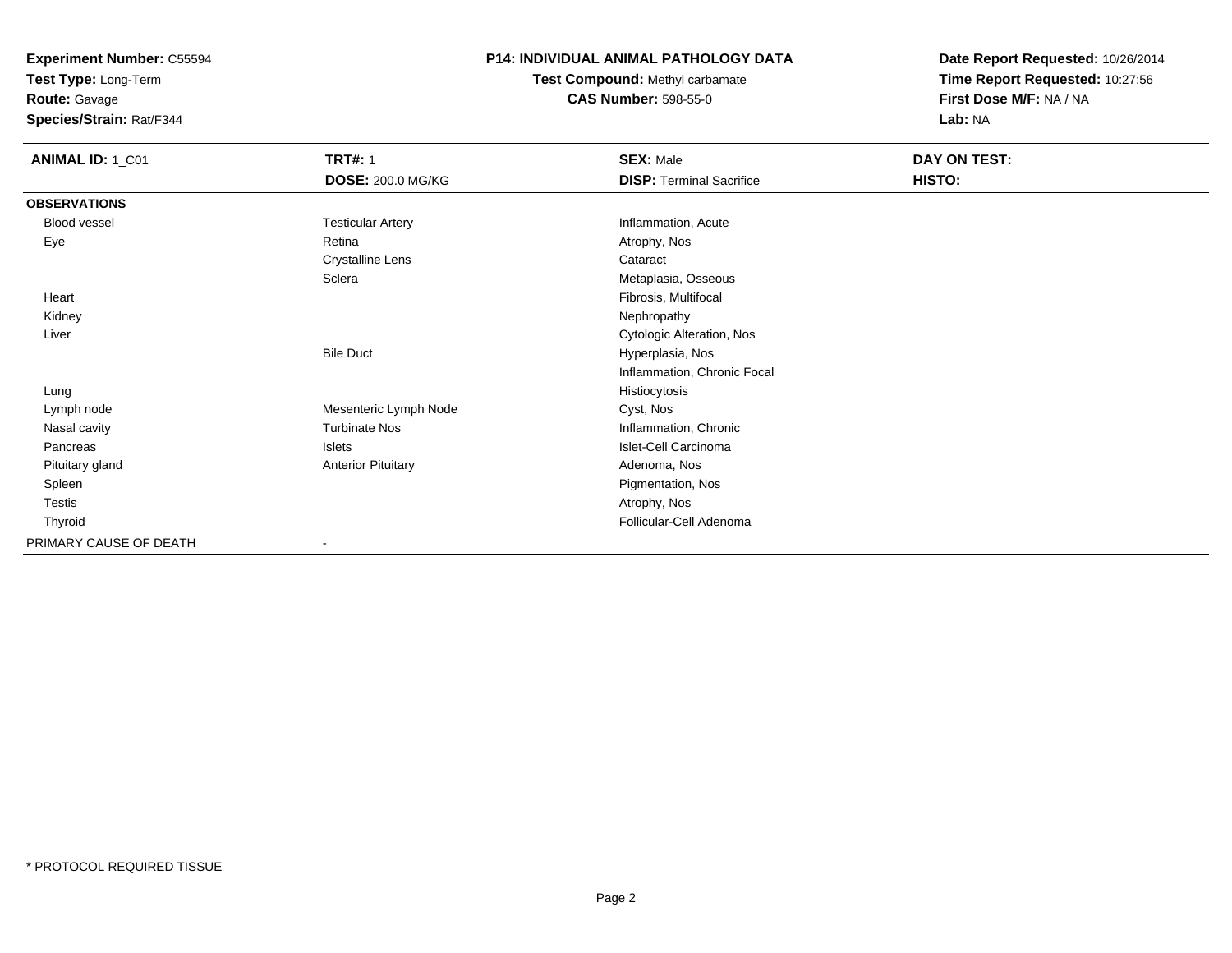**Test Type:** Long-Term

**Route:** Gavage

**Species/Strain:** Rat/F344

#### **P14: INDIVIDUAL ANIMAL PATHOLOGY DATA**

**Test Compound:** Methyl carbamate**CAS Number:** 598-55-0

| <b>ANIMAL ID: 1_C02</b> | <b>TRT#: 1</b>            | <b>SEX: Male</b>                | DAY ON TEST: |
|-------------------------|---------------------------|---------------------------------|--------------|
|                         | DOSE: 200.0 MG/KG         | <b>DISP: Terminal Sacrifice</b> | HISTO:       |
| <b>OBSERVATIONS</b>     |                           |                                 |              |
| Adrenal gland           | Cortex Nos                | Cytoplasmic Vacuolization       |              |
|                         | Medulla                   | Hyperplasia, Nos                |              |
|                         | Medulla                   | Pheochromocytoma                |              |
| Blood vessel            | <b>Testicular Artery</b>  | Inflammation, Chronic           |              |
| Eye                     | Retina                    | Atrophy, Nos                    |              |
|                         | <b>Crystalline Lens</b>   | Cataract                        |              |
| Harderian gland         | Hardarian Gland           | Inflammation, Chronic Focal     |              |
| Heart                   |                           | Fibrosis, Multifocal            |              |
| <b>Intestine Small</b>  | <b>Mesentery Nos</b>      | Necrosis, Fat                   |              |
| Kidney                  |                           | Nephropathy                     |              |
| Liver                   |                           | Cytologic Alteration, Nos       |              |
|                         | <b>Bile Duct</b>          | Hyperplasia, Nos                |              |
|                         | Hepatocytes               | Hyperplasia, Nos                |              |
| Lung                    |                           | Histiocytosis                   |              |
| Nasal cavity            |                           | Inflammation, Chronic           |              |
| Pituitary gland         | <b>Anterior Pituitary</b> | Carcinoma, Nos                  |              |
| Spleen                  |                           | Pigmentation, Nos               |              |
| PRIMARY CAUSE OF DEATH  | $\blacksquare$            |                                 |              |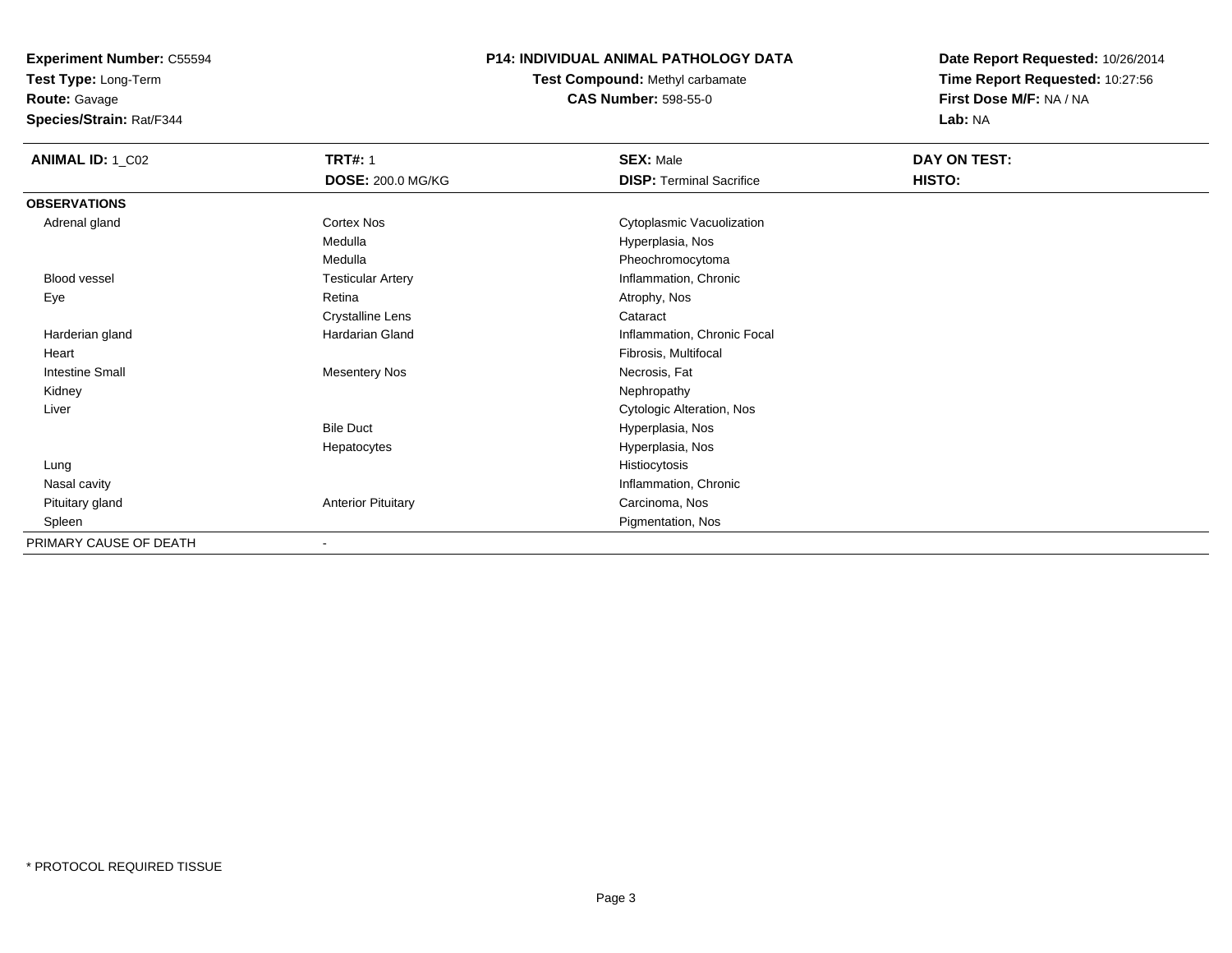**Test Type:** Long-Term

**Route:** Gavage

**Species/Strain:** Rat/F344

#### **P14: INDIVIDUAL ANIMAL PATHOLOGY DATA**

**Test Compound:** Methyl carbamate**CAS Number:** 598-55-0

| <b>ANIMAL ID: 1_C03</b> | <b>TRT#: 1</b>           | <b>SEX: Male</b>                | DAY ON TEST:  |  |
|-------------------------|--------------------------|---------------------------------|---------------|--|
|                         | <b>DOSE: 200.0 MG/KG</b> | <b>DISP: Terminal Sacrifice</b> | <b>HISTO:</b> |  |
| <b>OBSERVATIONS</b>     |                          |                                 |               |  |
| Adrenal gland           | Medulla                  | Hyperplasia, Nos                |               |  |
|                         | Medulla                  | Pheochromocytoma                |               |  |
| Eye                     | Retina                   | Atrophy, Nos                    |               |  |
|                         | <b>Crystalline Lens</b>  | Cataract                        |               |  |
|                         | Sclera                   | Metaplasia, Osseous             |               |  |
| <b>Intestine Small</b>  | <b>Mesentery Nos</b>     | Necrosis, Fat                   |               |  |
| Kidney                  |                          | Nephropathy                     |               |  |
| Liver                   |                          | Cytologic Alteration, Nos       |               |  |
|                         | <b>Bile Duct</b>         | Hyperplasia, Nos                |               |  |
|                         |                          | Peliosis Hepatis                |               |  |
| Lung                    | <b>Bronchus</b>          | Histiocytosis                   |               |  |
| Nasal cavity            | <b>Turbinate Nos</b>     | Inflammation, Chronic           |               |  |
| Pancreas                | Acinus                   | Atrophy, Nos                    |               |  |
| <b>Testis</b>           |                          | Hyperplasia, Interstitial Cell  |               |  |
|                         |                          | Interstitial-Cell Tumor         |               |  |
| PRIMARY CAUSE OF DEATH  | $\overline{\phantom{a}}$ |                                 |               |  |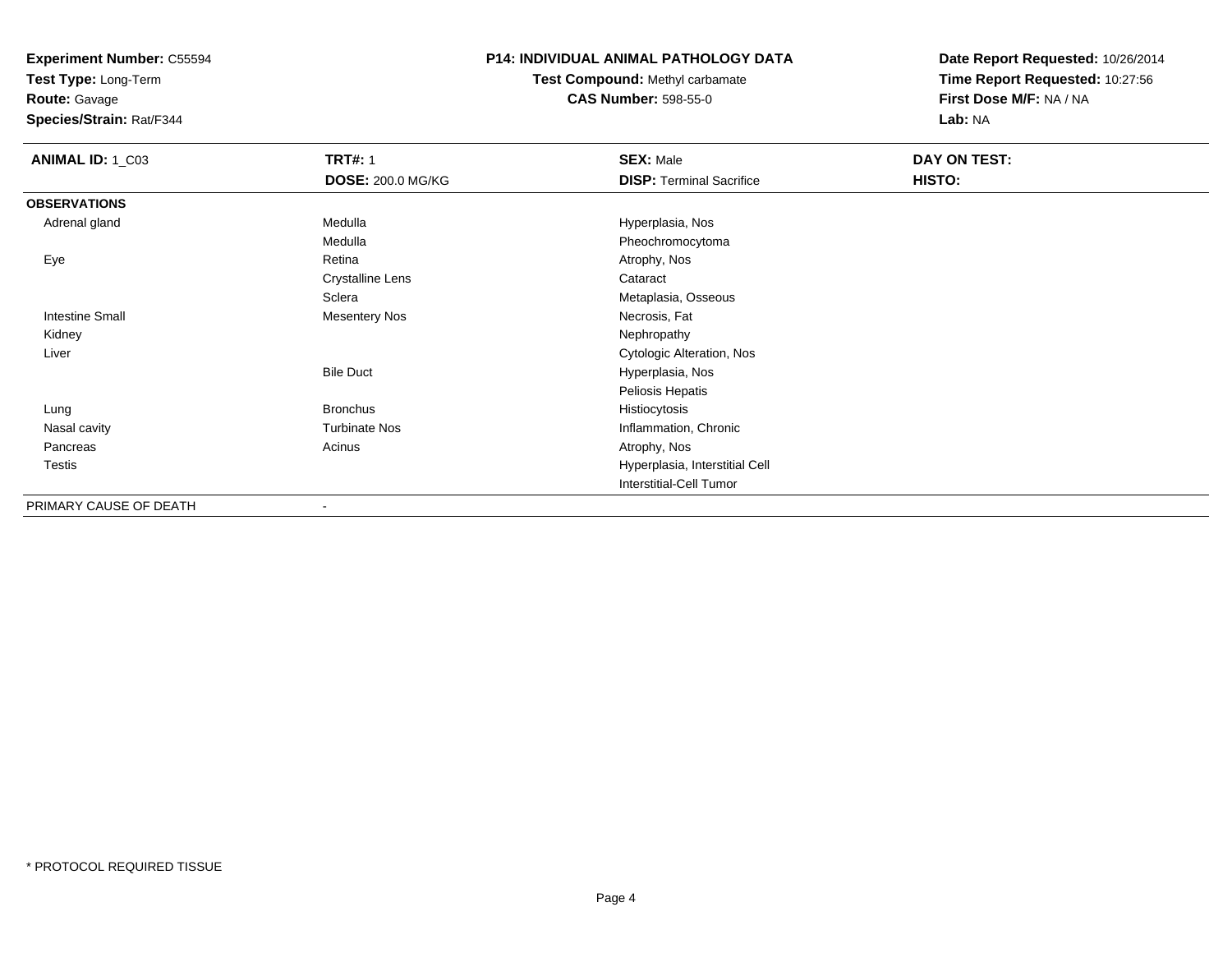**Test Type:** Long-Term

**Route:** Gavage

**Species/Strain:** Rat/F344

### **P14: INDIVIDUAL ANIMAL PATHOLOGY DATA**

**Test Compound:** Methyl carbamate**CAS Number:** 598-55-0

**Date Report Requested:** 10/26/2014**Time Report Requested:** 10:27:56**First Dose M/F:** NA / NA**Lab:** NA

| <b>ANIMAL ID: 1_C04</b> | <b>TRT#: 1</b>            | <b>SEX: Male</b>                | DAY ON TEST: |
|-------------------------|---------------------------|---------------------------------|--------------|
|                         | <b>DOSE: 200.0 MG/KG</b>  | <b>DISP:</b> Moribund Sacrifice | HISTO:       |
| <b>OBSERVATIONS</b>     |                           |                                 |              |
| Adrenal gland           | Medulla                   | Hyperplasia, Nos                |              |
| Eye                     | Retina                    | Atrophy, Nos                    |              |
|                         | <b>Crystalline Lens</b>   | Cataract                        |              |
|                         | Sclera                    | Metaplasia, Osseous             |              |
| Heart                   |                           | Fibrosis, Multifocal            |              |
| Kidney                  |                           | Nephropathy                     |              |
| Liver                   |                           | Cytologic Alteration, Nos       |              |
|                         | <b>Bile Duct</b>          | Hyperplasia, Nos                |              |
| Lymph node              | Mesenteric Lymph Node     | Hemorrhage                      |              |
| Nasal cavity            |                           | Infection, Fungal               |              |
|                         |                           | Inflammation, Chronic           |              |
|                         |                           | Metaplasia, Squamous            |              |
| Pancreas                | Acinus                    | Atrophy, Nos                    |              |
| Pituitary gland         | <b>Anterior Pituitary</b> | Adenoma, Nos                    |              |
| Spleen                  |                           | Pigmentation, Nos               |              |
| Stomach                 | Forestomach               | Erosion                         |              |
| Testis                  |                           | Atrophy, Nos                    |              |
|                         |                           | Interstitial-Cell Tumor         |              |
| PRIMARY CAUSE OF DEATH  | ٠                         |                                 |              |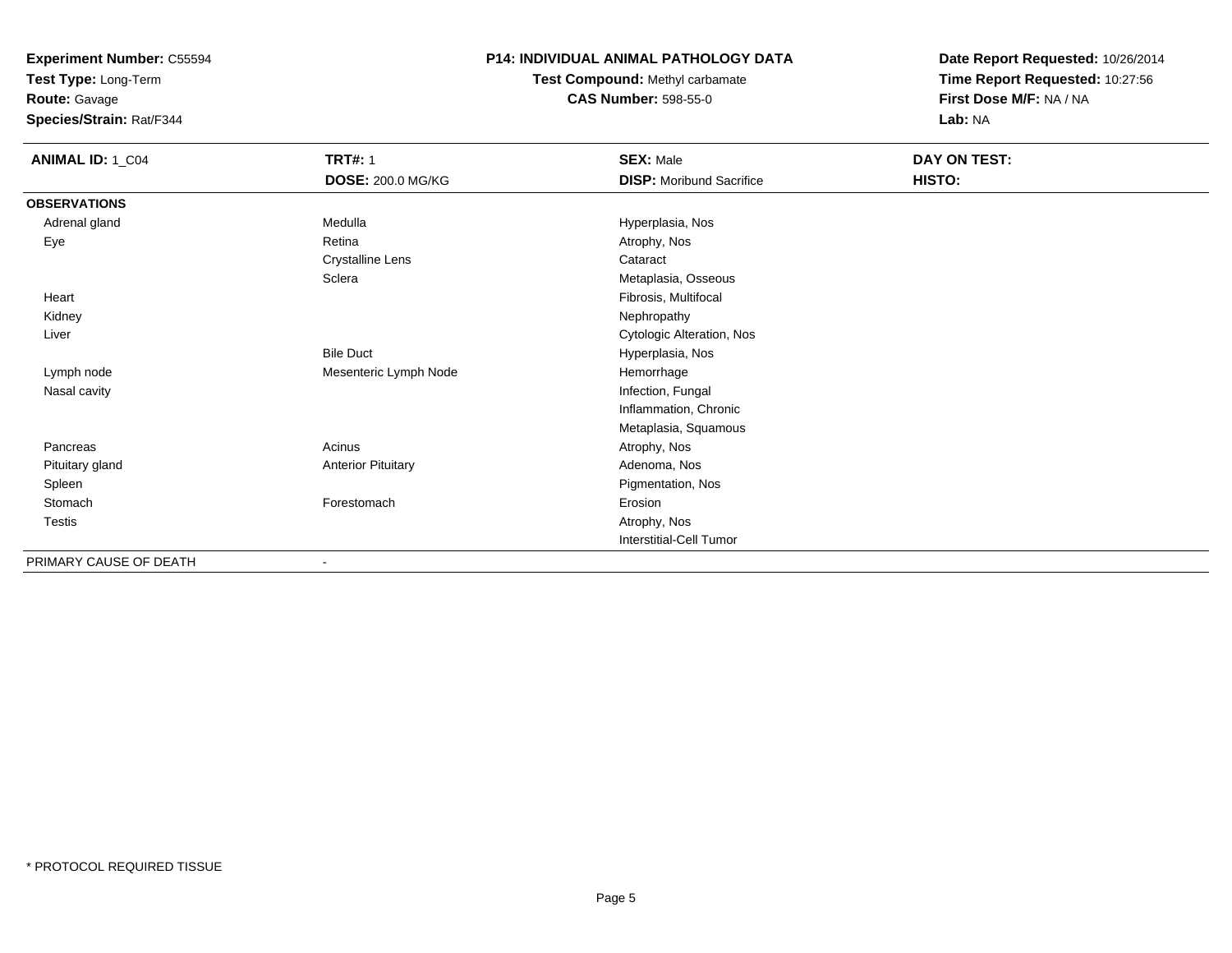**Test Type:** Long-Term

**Route:** Gavage

**Species/Strain:** Rat/F344

# **P14: INDIVIDUAL ANIMAL PATHOLOGY DATA**

**Test Compound:** Methyl carbamate**CAS Number:** 598-55-0

| <b>ANIMAL ID: 1_C05</b> | <b>TRT#: 1</b>           | <b>SEX: Male</b>                | DAY ON TEST: |  |
|-------------------------|--------------------------|---------------------------------|--------------|--|
|                         | <b>DOSE: 200.0 MG/KG</b> | <b>DISP: Terminal Sacrifice</b> | HISTO:       |  |
| <b>OBSERVATIONS</b>     |                          |                                 |              |  |
| Eye                     | Retina                   | Atrophy, Nos                    |              |  |
|                         | <b>Crystalline Lens</b>  | Cataract                        |              |  |
|                         |                          | Hemorrhage                      |              |  |
|                         | Sclera                   | Metaplasia, Osseous             |              |  |
| Heart                   |                          | Fibrosis, Multifocal            |              |  |
|                         | Endocardium Nos          | Thrombosis, Nos                 |              |  |
| <b>Intestine Small</b>  | Mesentery Nos            | Necrosis, Fat                   |              |  |
| Kidney                  |                          | Nephropathy                     |              |  |
| Liver                   |                          | Cytologic Alteration, Nos       |              |  |
|                         | <b>Bile Duct</b>         | Hyperplasia, Nos                |              |  |
| Nasal cavity            | <b>Turbinate Nos</b>     | Adenomatous Polyp, Nos          |              |  |
| <b>Testis</b>           |                          | Interstitial-Cell Tumor         |              |  |
| Unspecified             | Multiple Organs Nos      | Leukemia, Mononuclear Cell      |              |  |
| PRIMARY CAUSE OF DEATH  |                          |                                 |              |  |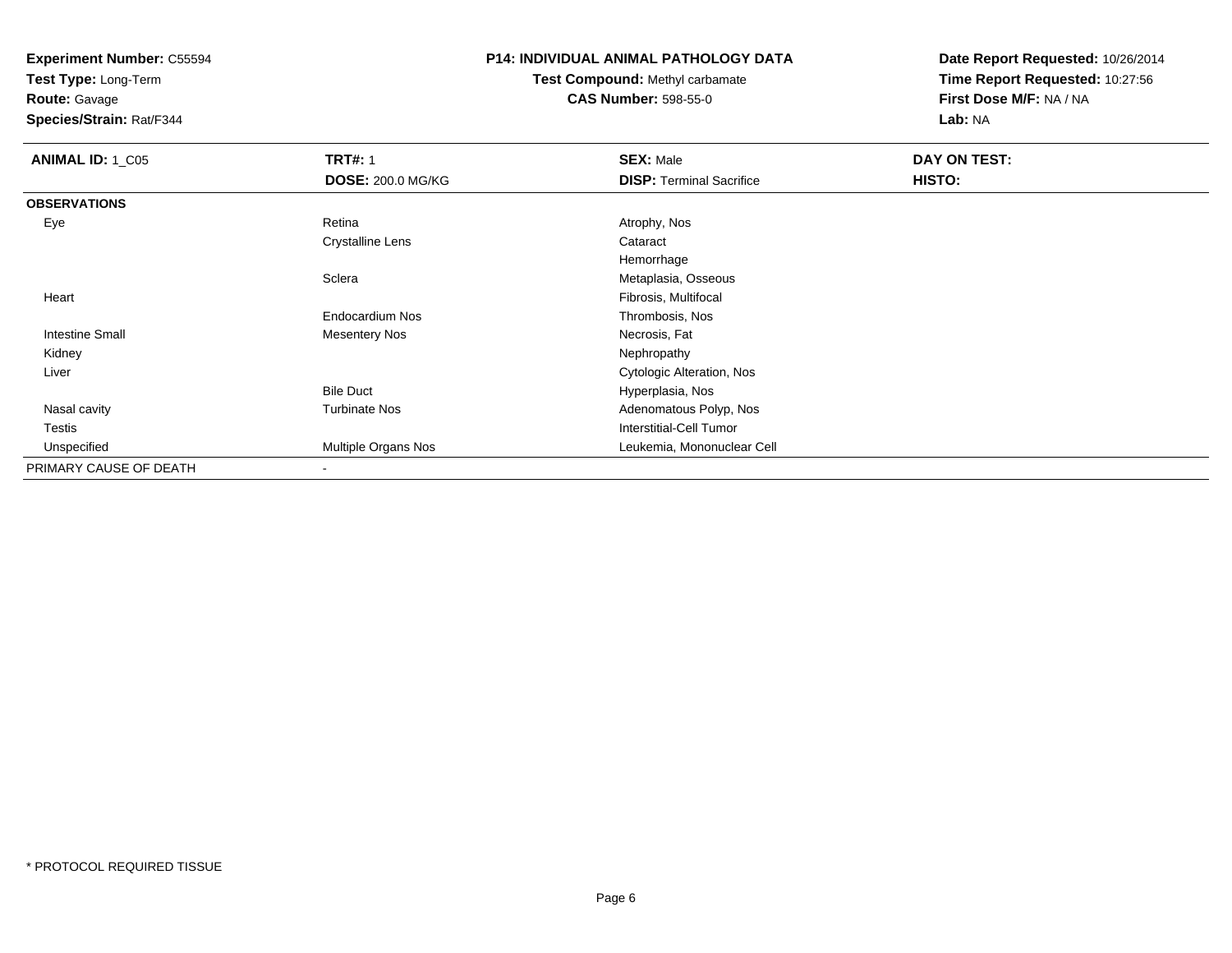**Test Type:** Long-Term

**Route:** Gavage

**Species/Strain:** Rat/F344

### **P14: INDIVIDUAL ANIMAL PATHOLOGY DATA**

**Test Compound:** Methyl carbamate**CAS Number:** 598-55-0

| ANIMAL ID: 1_C06       | <b>TRT#: 1</b>            | <b>SEX: Male</b>                | DAY ON TEST: |  |
|------------------------|---------------------------|---------------------------------|--------------|--|
|                        | <b>DOSE: 200.0 MG/KG</b>  | <b>DISP: Terminal Sacrifice</b> | HISTO:       |  |
| <b>OBSERVATIONS</b>    |                           |                                 |              |  |
| Adrenal gland          | Medulla                   | Hyperplasia, Nos                |              |  |
| Eye                    | Retina                    | Atrophy, Nos                    |              |  |
|                        | <b>Crystalline Lens</b>   | Cataract                        |              |  |
|                        | Sclera                    | Metaplasia, Osseous             |              |  |
| Heart                  |                           | Fibrosis, Multifocal            |              |  |
| Kidney                 |                           | Nephropathy                     |              |  |
| Liver                  |                           | Cytologic Alteration, Nos       |              |  |
|                        | <b>Bile Duct</b>          | Hyperplasia, Nos                |              |  |
|                        |                           | Scar                            |              |  |
| Pancreas               | Acinus                    | Atrophy, Nos                    |              |  |
| Pituitary gland        | <b>Anterior Pituitary</b> | Hyperplasia, Nos                |              |  |
| Testis                 |                           | Atrophy, Nos                    |              |  |
|                        |                           | <b>Interstitial-Cell Tumor</b>  |              |  |
| Unspecified            | Multiple Organs Nos       | Leukemia, Mononuclear Cell      |              |  |
| PRIMARY CAUSE OF DEATH | $\overline{\phantom{a}}$  |                                 |              |  |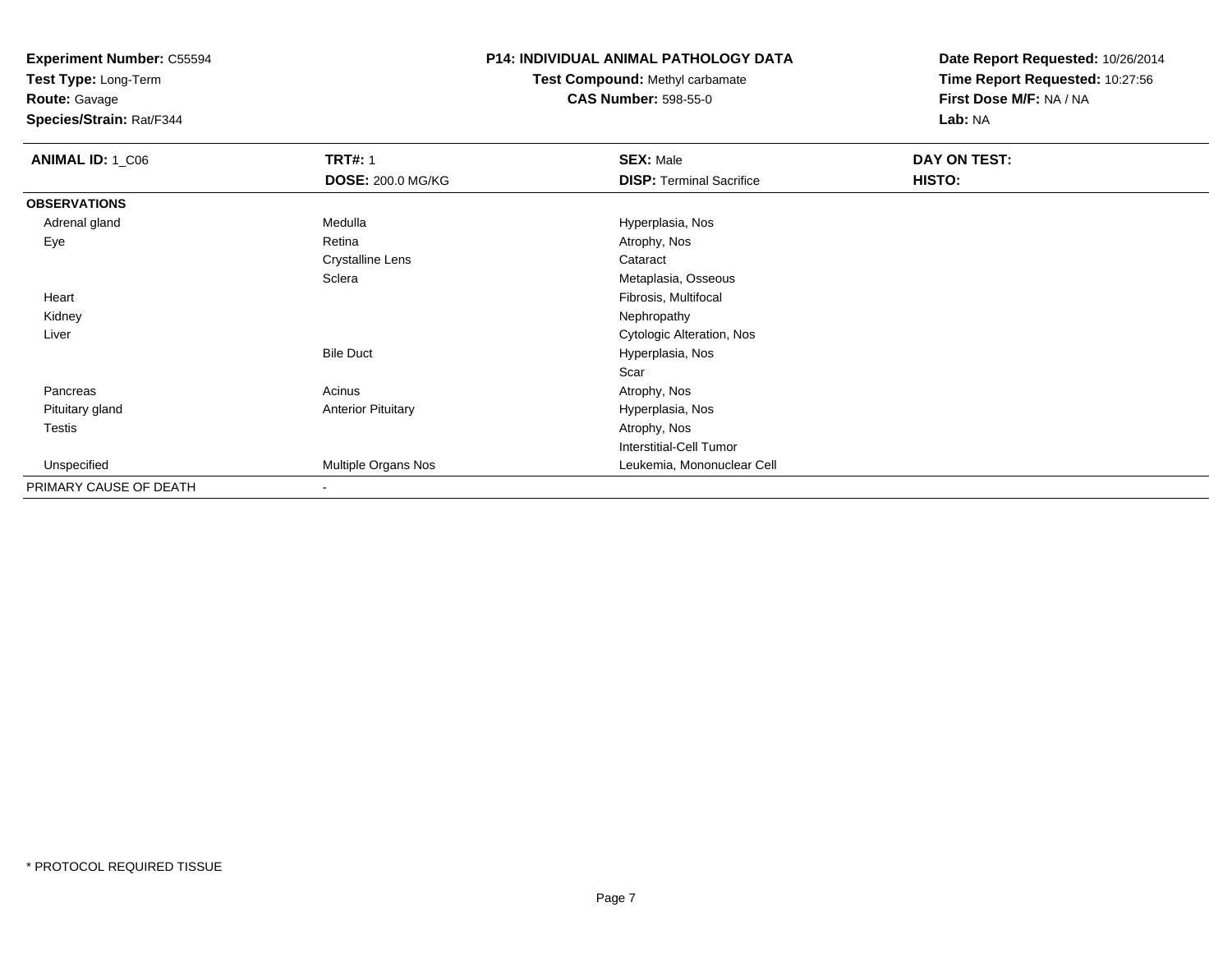**Test Type:** Long-Term

**Route:** Gavage

**Species/Strain:** Rat/F344

# **P14: INDIVIDUAL ANIMAL PATHOLOGY DATA**

**Test Compound:** Methyl carbamate**CAS Number:** 598-55-0

| ANIMAL ID: 1_C07       | <b>TRT#: 1</b>            | <b>SEX: Male</b>                | DAY ON TEST: |  |
|------------------------|---------------------------|---------------------------------|--------------|--|
|                        | <b>DOSE: 200.0 MG/KG</b>  | <b>DISP: Terminal Sacrifice</b> | HISTO:       |  |
| <b>OBSERVATIONS</b>    |                           |                                 |              |  |
| Eye                    | Retina                    | Atrophy, Nos                    |              |  |
|                        | <b>Crystalline Lens</b>   | Cataract                        |              |  |
|                        |                           | Hemorrhage                      |              |  |
| Harderian gland        | Hardarian Gland           | Inflammation, Chronic Focal     |              |  |
| Heart                  |                           | Fibrosis, Multifocal            |              |  |
| Kidney                 |                           | Nephropathy                     |              |  |
| Liver                  |                           | Cytologic Alteration, Nos       |              |  |
|                        | <b>Bile Duct</b>          | Hyperplasia, Nos                |              |  |
|                        |                           | Pigmentation, Nos               |              |  |
| Lung                   |                           | Histiocytosis                   |              |  |
| Pituitary gland        | <b>Anterior Pituitary</b> | Adenoma, Nos                    |              |  |
| Testis                 |                           | Hyperplasia, Interstitial Cell  |              |  |
| PRIMARY CAUSE OF DEATH |                           |                                 |              |  |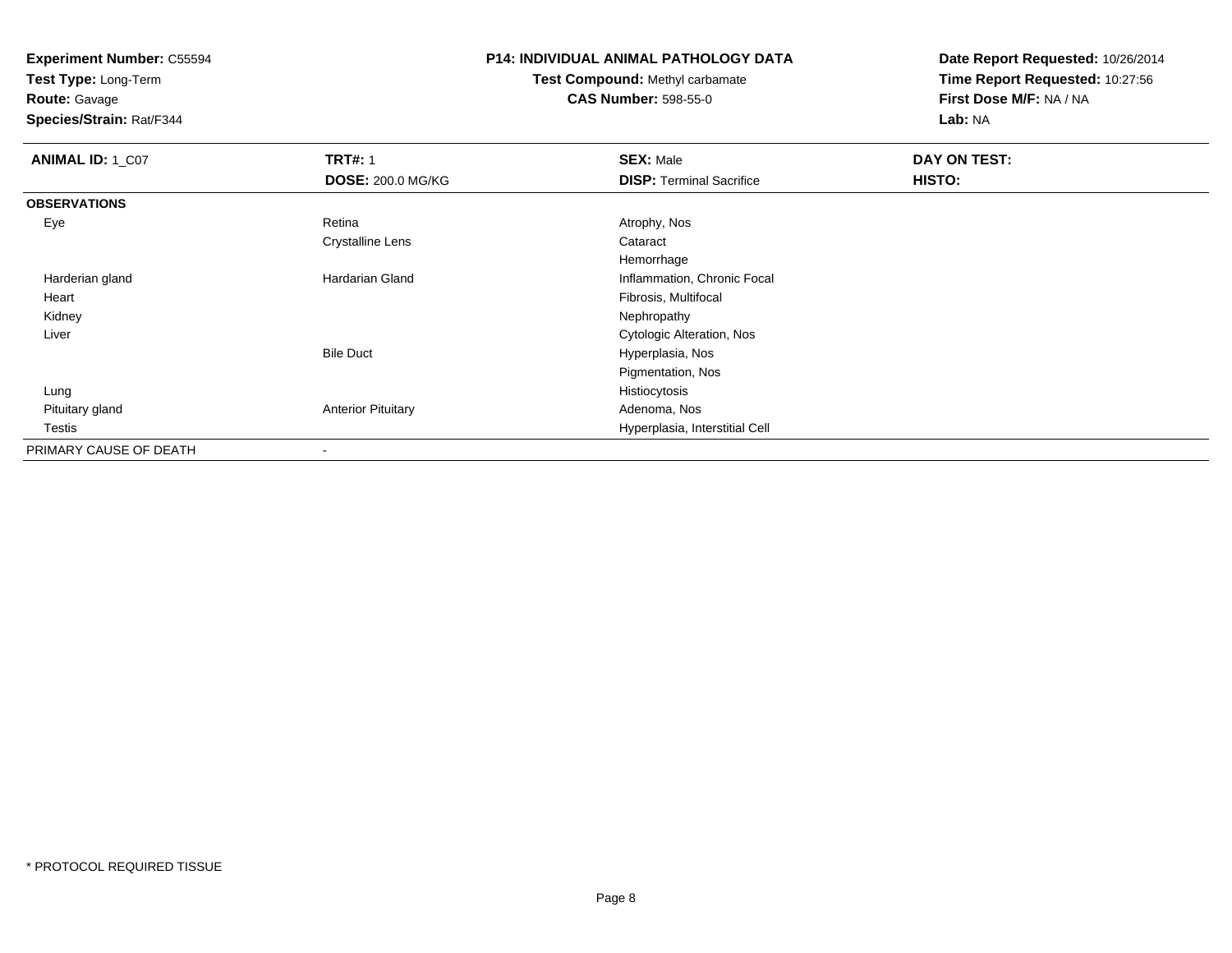| <b>Experiment Number: C55594</b><br>Test Type: Long-Term<br><b>Route: Gavage</b><br>Species/Strain: Rat/F344 |                          | <b>P14: INDIVIDUAL ANIMAL PATHOLOGY DATA</b><br>Test Compound: Methyl carbamate<br><b>CAS Number: 598-55-0</b> | Date Report Requested: 10/26/2014<br>Time Report Requested: 10:27:56<br>First Dose M/F: NA / NA<br>Lab: NA |  |
|--------------------------------------------------------------------------------------------------------------|--------------------------|----------------------------------------------------------------------------------------------------------------|------------------------------------------------------------------------------------------------------------|--|
| <b>ANIMAL ID: 1 C08</b>                                                                                      | <b>TRT#: 1</b>           | <b>SEX: Male</b>                                                                                               | DAY ON TEST:                                                                                               |  |
|                                                                                                              | <b>DOSE: 200.0 MG/KG</b> | <b>DISP:</b> Moribund Sacrifice                                                                                | <b>HISTO:</b>                                                                                              |  |
| <b>OBSERVATIONS</b>                                                                                          |                          |                                                                                                                |                                                                                                            |  |
| Eye                                                                                                          | Retina                   | Atrophy, Nos                                                                                                   |                                                                                                            |  |
|                                                                                                              | <b>Crystalline Lens</b>  | Cataract                                                                                                       |                                                                                                            |  |
| Kidney                                                                                                       |                          | Nephropathy                                                                                                    |                                                                                                            |  |
|                                                                                                              |                          | Scar                                                                                                           |                                                                                                            |  |
| Liver                                                                                                        |                          | Cytologic Alteration, Nos                                                                                      |                                                                                                            |  |
|                                                                                                              | <b>Bile Duct</b>         | Hyperplasia, Nos                                                                                               |                                                                                                            |  |
| Lung                                                                                                         |                          | Histiocytosis                                                                                                  |                                                                                                            |  |
| Spleen                                                                                                       |                          | Pigmentation, Nos                                                                                              |                                                                                                            |  |
| PRIMARY CAUSE OF DEATH                                                                                       | $\,$                     |                                                                                                                |                                                                                                            |  |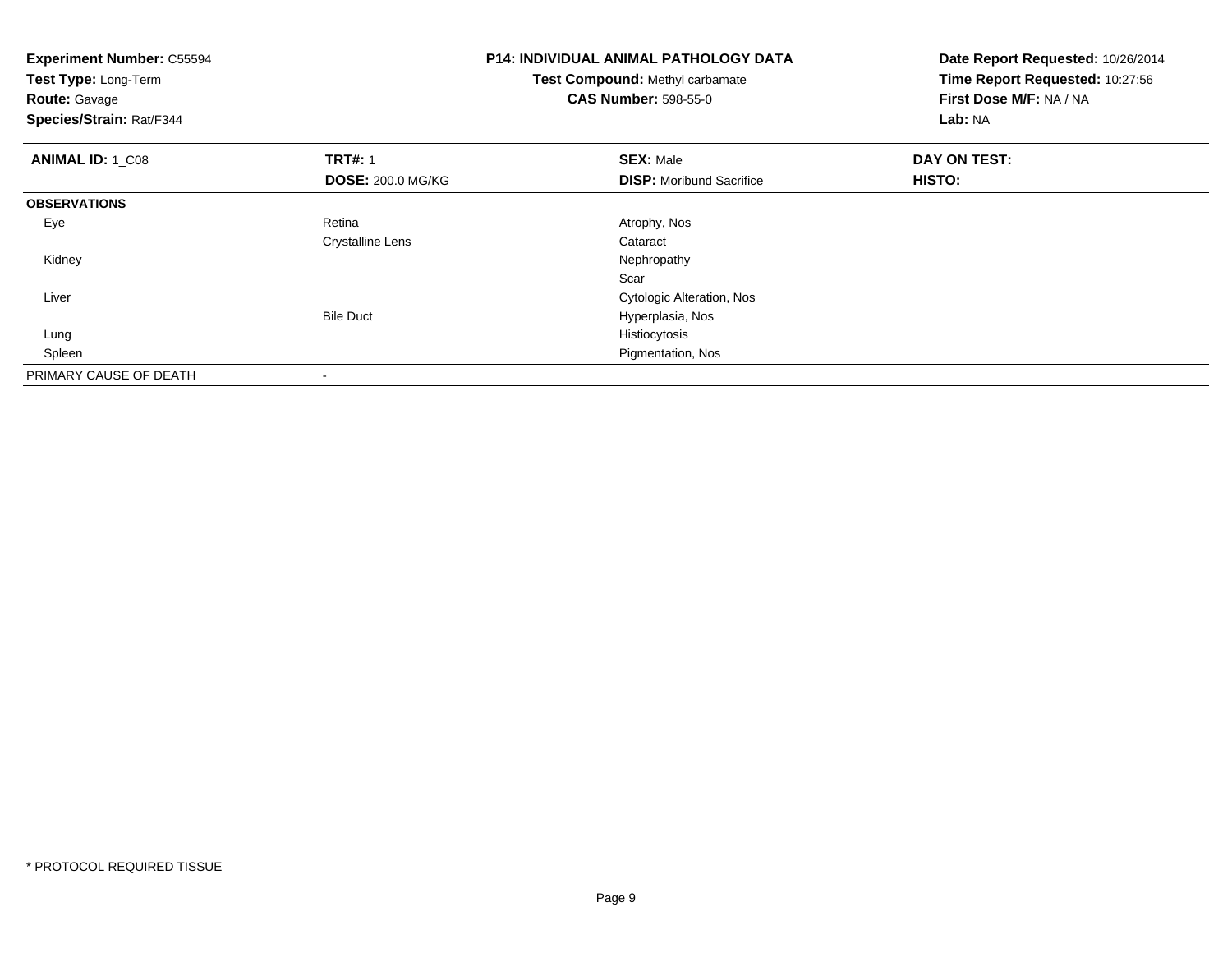**Test Type:** Long-Term

**Route:** Gavage

**Species/Strain:** Rat/F344

## **P14: INDIVIDUAL ANIMAL PATHOLOGY DATA**

**Test Compound:** Methyl carbamate**CAS Number:** 598-55-0

| <b>ANIMAL ID: 1_C09</b> | <b>TRT#: 1</b><br>DOSE: 200.0 MG/KG | <b>SEX: Male</b><br><b>DISP: Terminal Sacrifice</b> | DAY ON TEST:<br>HISTO: |
|-------------------------|-------------------------------------|-----------------------------------------------------|------------------------|
| <b>OBSERVATIONS</b>     |                                     |                                                     |                        |
| <b>Blood vessel</b>     | <b>Pulmonary Artery Nos</b>         | Inflammation, Chronic Focal                         |                        |
| Eye                     | Retina                              | Atrophy, Nos                                        |                        |
|                         | <b>Crystalline Lens</b>             | Cataract                                            |                        |
|                         | Sclera                              | Metaplasia, Osseous                                 |                        |
| Heart                   |                                     | Fibrosis, Multifocal                                |                        |
|                         |                                     | Myxomatosis, Cardiac Valve                          |                        |
| Kidney                  |                                     | Nephropathy                                         |                        |
| Liver                   |                                     | Cytologic Alteration, Nos                           |                        |
|                         | <b>Bile Duct</b>                    | Hyperplasia, Nos                                    |                        |
|                         |                                     | Inflammation, Chronic Focal                         |                        |
| Lung                    |                                     | Histiocytosis                                       |                        |
|                         |                                     | Pneumonia, Interstitial Chronic                     |                        |
| Pituitary gland         | <b>Anterior Pituitary</b>           | Adenoma, Nos                                        |                        |
| Prostate                |                                     | Hyperplasia, Nos                                    |                        |
|                         |                                     | Inflammation, Chronic                               |                        |
| Spleen                  |                                     | Pigmentation, Nos                                   |                        |
| Testis                  |                                     | Interstitial-Cell Tumor                             |                        |
| Thyroid                 |                                     | Hyperplasia, Follicular Cell                        |                        |
| Urinary bladder         | Serosa                              | Inflammation, Chronic                               |                        |
| PRIMARY CAUSE OF DEATH  | $\overline{\phantom{a}}$            |                                                     |                        |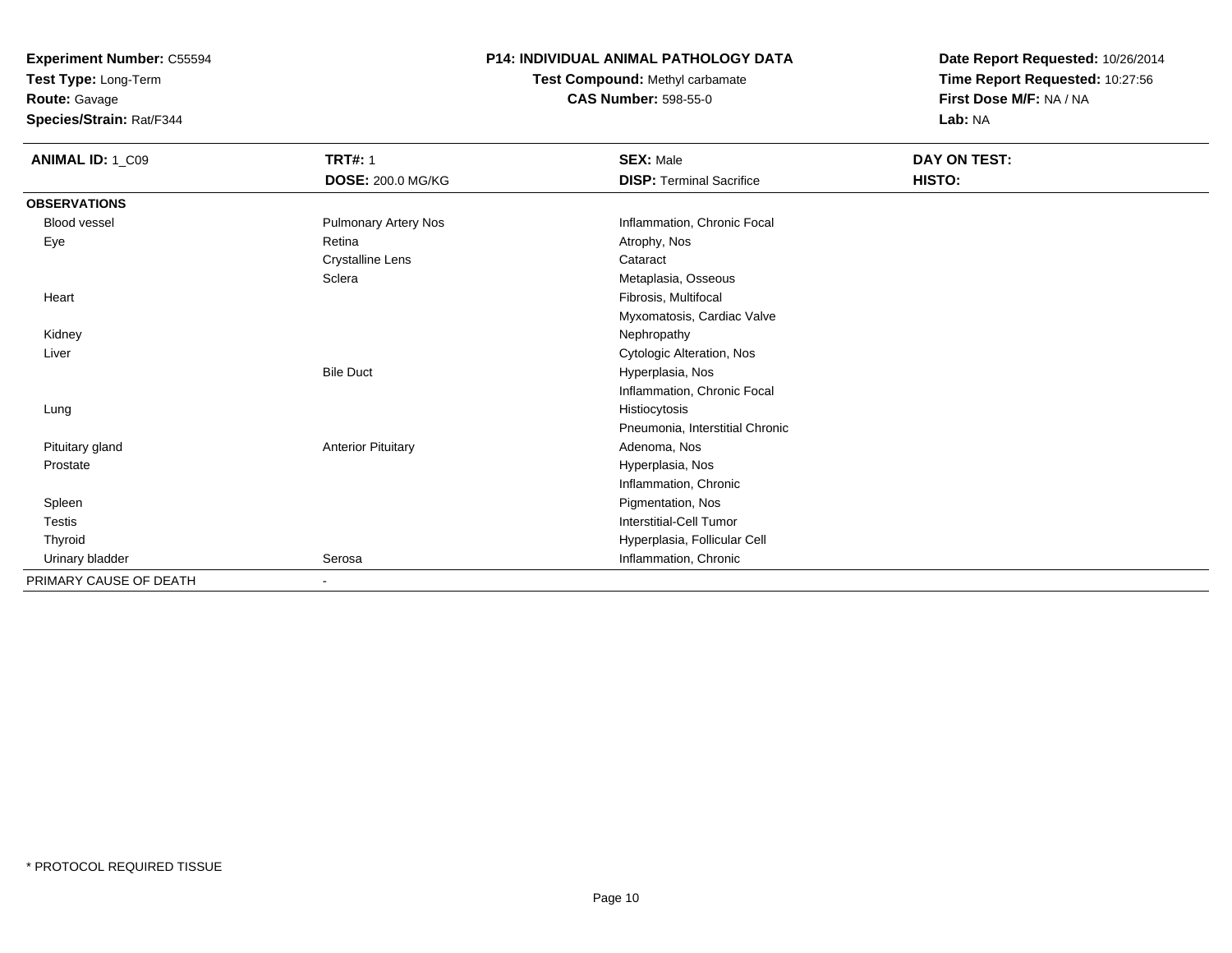**Experiment Number:** C55594**Test Type:** Long-Term**Route:** Gavage **Species/Strain:** Rat/F344**P14: INDIVIDUAL ANIMAL PATHOLOGY DATATest Compound:** Methyl carbamate**CAS Number:** 598-55-0**Date Report Requested:** 10/26/2014**Time Report Requested:** 10:27:57**First Dose M/F:** NA / NA**Lab:** NA**ANIMAL ID: 1 C10 C TRT#:** 1 **SEX:** Male **DAY ON TEST: DOSE:** 200.0 MG/KG**DISP:** Moribund Sacrifice **HISTO: OBSERVATIONS** Eyee and the contract of the Retina Atrophy, Nos and Atrophy, Nos and Atrophy, Nos and Atrophy, Nos and Atrophy, Nos **Sclera**  Metaplasia, Osseous Heart Inflammation, Chronic LiverBile Duct **Hyperplasia**, Nos e and the state of the state of the state of the state of the state of the state of the state of the state of the state of the state of the state of the state of the state of the state of the state of the state of the stat Prostate Stomachh chomach **Forestomach** Cyst, Nos Unspecified Neck Neurilemoma Urinary bladder HemorrhageInflammation, Chronic

PRIMARY CAUSE OF DEATH-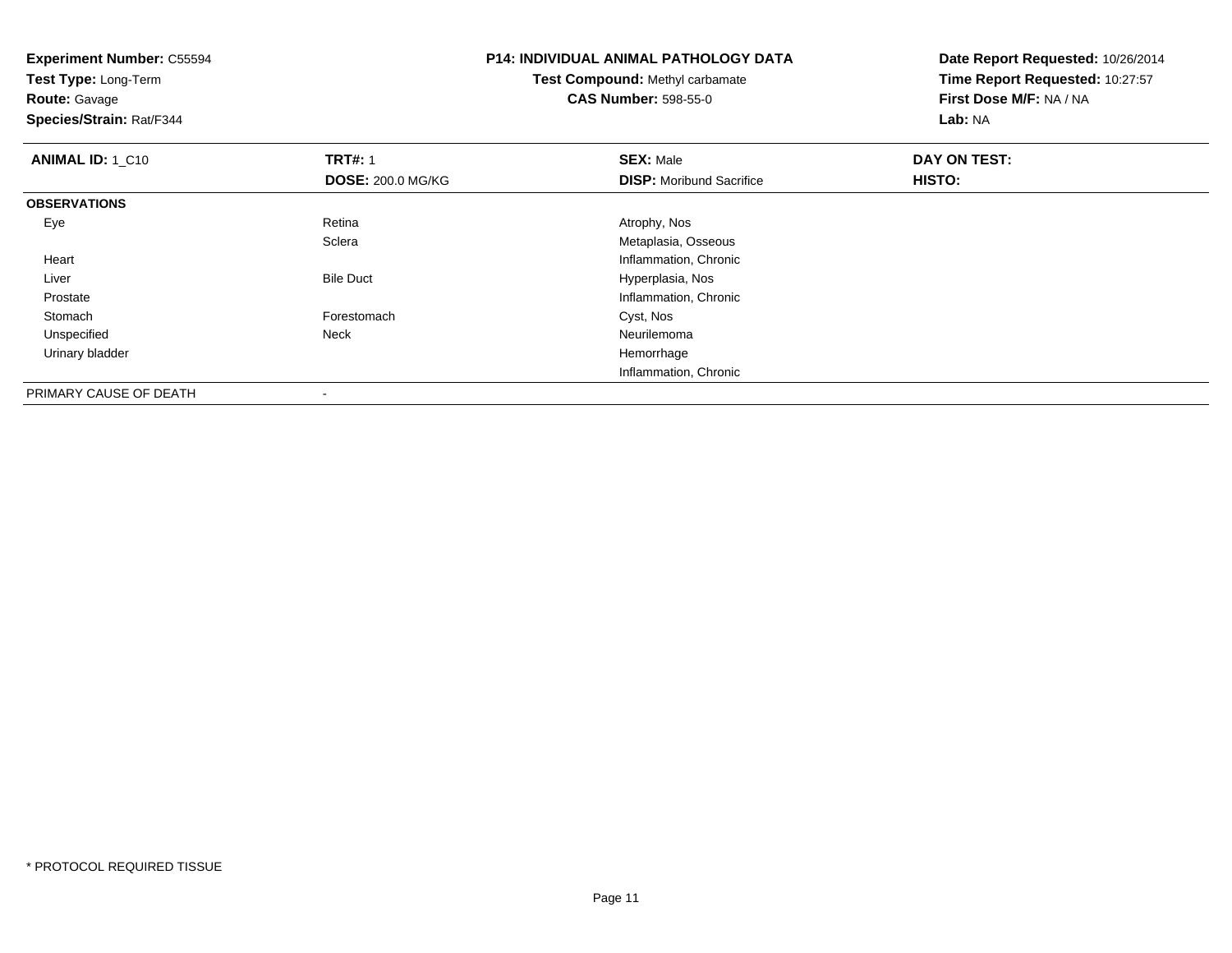**Test Type:** Long-Term

**Route:** Gavage

**Species/Strain:** Rat/F344

#### **P14: INDIVIDUAL ANIMAL PATHOLOGY DATA**

**Test Compound:** Methyl carbamate**CAS Number:** 598-55-0

| ANIMAL ID: 1_C11       | <b>TRT#: 1</b><br>DOSE: 200.0 MG/KG | <b>SEX: Male</b><br><b>DISP: Terminal Sacrifice</b> | DAY ON TEST:<br>HISTO: |
|------------------------|-------------------------------------|-----------------------------------------------------|------------------------|
| <b>OBSERVATIONS</b>    |                                     |                                                     |                        |
| Eye                    | Retina                              | Atrophy, Nos                                        |                        |
|                        | <b>Crystalline Lens</b>             | Cataract                                            |                        |
|                        | Sclera                              | Metaplasia, Osseous                                 |                        |
| Harderian gland        | <b>Hardarian Gland</b>              | Inflammation, Chronic Focal                         |                        |
| Heart                  |                                     | Fibrosis, Multifocal                                |                        |
| Kidney                 |                                     | Nephropathy                                         |                        |
| Liver                  |                                     | Cytologic Alteration, Nos                           |                        |
|                        | <b>Bile Duct</b>                    | Hyperplasia, Nos                                    |                        |
|                        |                                     | Inflammation, Chronic Focal                         |                        |
| Lung                   |                                     | Histiocytosis                                       |                        |
| Lymph node             | Mediastinal Lymph Node              | Inflammation, Chronic                               |                        |
| Pancreas               | Acinus                              | Atrophy, Nos                                        |                        |
|                        | Islets                              | Hyperplasia, Nos                                    |                        |
| Prostate               |                                     | Hyperplasia, Nos                                    |                        |
|                        |                                     | Inflammation, Chronic                               |                        |
| Spleen                 |                                     | Fibrosis                                            |                        |
| <b>Testis</b>          |                                     | Atrophy, Nos                                        |                        |
|                        |                                     | Hyperplasia, Interstitial Cell                      |                        |
|                        |                                     | Interstitial-Cell Tumor                             |                        |
| PRIMARY CAUSE OF DEATH | $\overline{\phantom{a}}$            |                                                     |                        |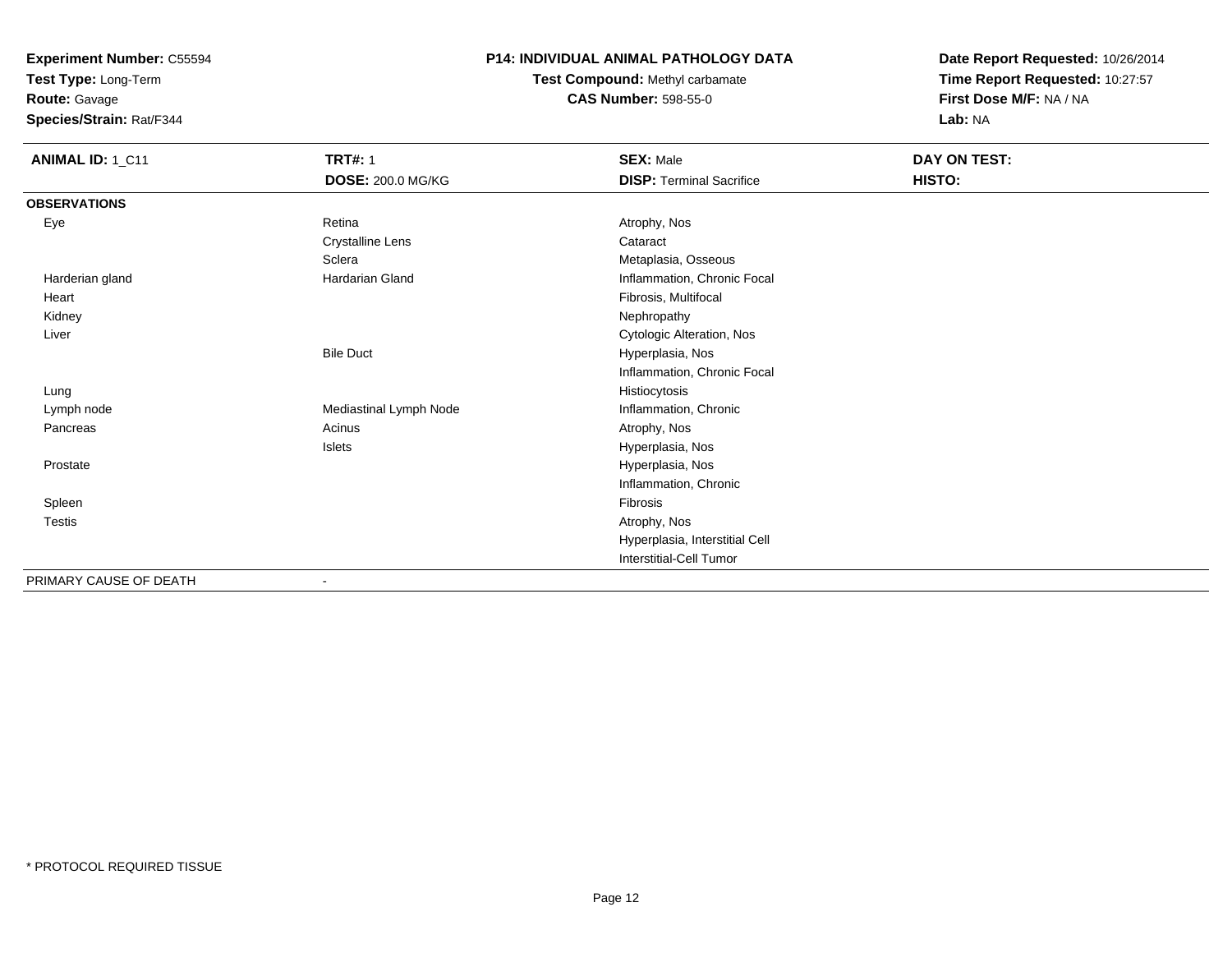**Test Type:** Long-Term

**Route:** Gavage

**Species/Strain:** Rat/F344

# **P14: INDIVIDUAL ANIMAL PATHOLOGY DATA**

**Test Compound:** Methyl carbamate**CAS Number:** 598-55-0

| <b>ANIMAL ID: 1_C12</b> | <b>TRT#: 1</b>            | <b>SEX: Male</b>                 | DAY ON TEST:  |  |
|-------------------------|---------------------------|----------------------------------|---------------|--|
|                         | <b>DOSE: 200.0 MG/KG</b>  | <b>DISP:</b> Moribund Sacrifice  | <b>HISTO:</b> |  |
| <b>OBSERVATIONS</b>     |                           |                                  |               |  |
| <b>Blood vessel</b>     | <b>Gastric Artery Nos</b> | Inflammation, Chronic            |               |  |
| <b>Brain</b>            | Cerebrum                  | Cytoplasmic Vacuolization        |               |  |
| Eye                     | Retina                    | Atrophy, Nos                     |               |  |
| Heart                   |                           | Inflammation, Chronic            |               |  |
| Kidney                  |                           | Nephropathy                      |               |  |
| Liver                   |                           | <b>Cytologic Alteration, Nos</b> |               |  |
|                         |                           | Inflammation, Chronic Focal      |               |  |
| Lung                    | <b>Bronchus</b>           | Inflammation, Chronic Focal      |               |  |
| Pituitary gland         | <b>Anterior Pituitary</b> | Adenoma, Nos                     |               |  |
| Spleen                  |                           | Pigmentation, Nos                |               |  |
| PRIMARY CAUSE OF DEATH  | $\overline{\phantom{a}}$  |                                  |               |  |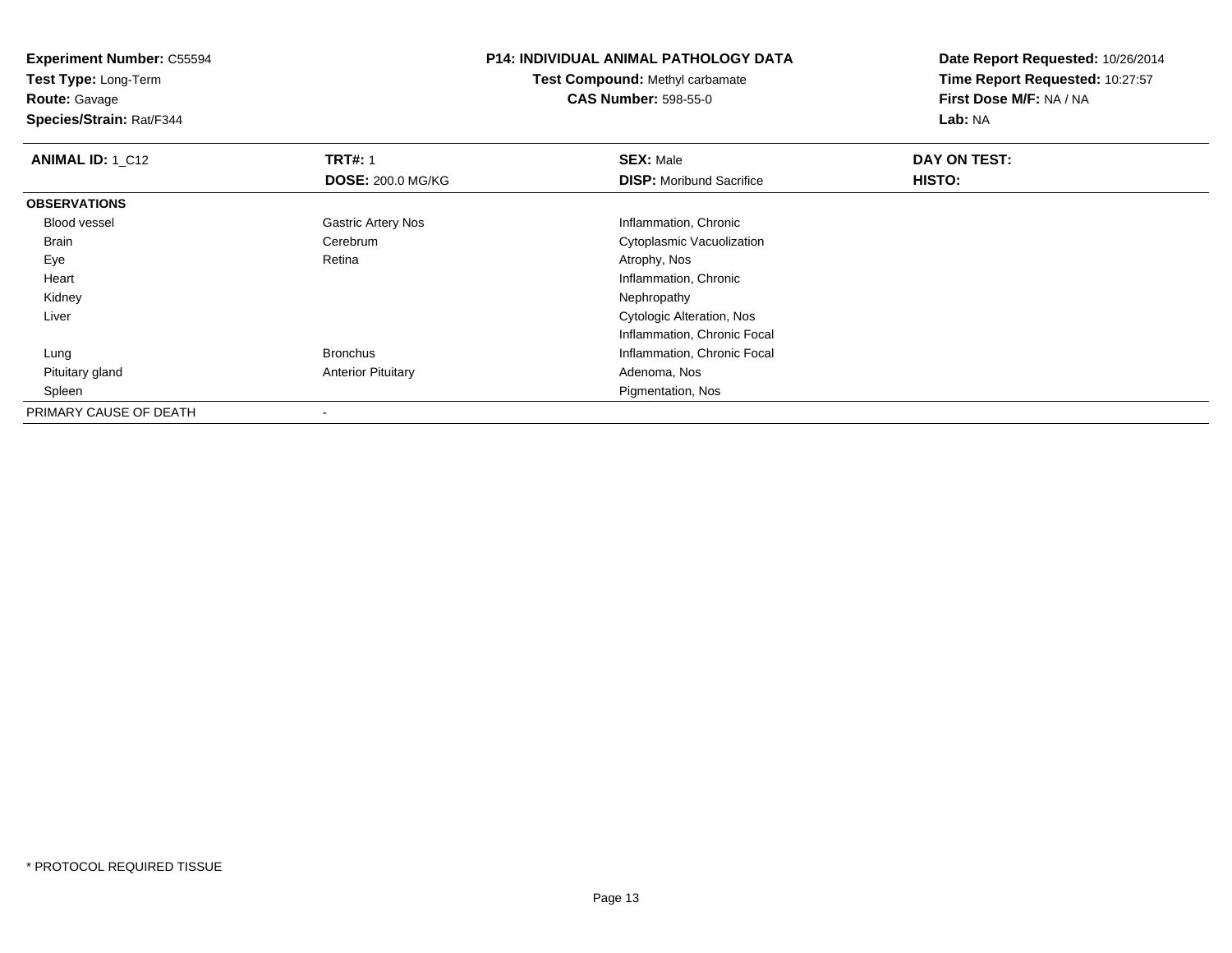**Test Type:** Long-Term

**Route:** Gavage

**Species/Strain:** Rat/F344

### **P14: INDIVIDUAL ANIMAL PATHOLOGY DATA**

**Test Compound:** Methyl carbamate**CAS Number:** 598-55-0

| ANIMAL ID: 1_C13       | <b>TRT#: 1</b>           | <b>SEX: Male</b>           | DAY ON TEST: |  |
|------------------------|--------------------------|----------------------------|--------------|--|
|                        | <b>DOSE: 200.0 MG/KG</b> | <b>DISP: Natural Death</b> | HISTO:       |  |
| <b>OBSERVATIONS</b>    |                          |                            |              |  |
| Bone                   |                          | Hyperplasia, Nos           |              |  |
| Bone marrow            |                          | Fibrosis, Myelo            |              |  |
| Eye                    | Retina                   | Atrophy, Nos               |              |  |
|                        | <b>Crystalline Lens</b>  | Cataract                   |              |  |
|                        |                          | Hemorrhage                 |              |  |
|                        | Sclera                   | Metaplasia, Osseous        |              |  |
| Heart                  | <b>Endocardium Nos</b>   | Thrombosis, Nos            |              |  |
| Kidney                 |                          | Nephropathy                |              |  |
| Liver                  | <b>Bile Duct</b>         | Hyperplasia, Nos           |              |  |
| Lymph node             | Mandibular Lymph Node    | Hyperplasia, Lymphoid      |              |  |
| Nasal cavity           |                          | Infection, Fungal          |              |  |
|                        |                          | Inflammation, Acute        |              |  |
| Pancreas               | Acinus                   | Atrophy, Nos               |              |  |
|                        | Islets                   | Islet-Cell Adenoma         |              |  |
| Prostate               |                          | Adenoma, Nos               |              |  |
| Spleen                 |                          | Degeneration, Hyaline      |              |  |
|                        |                          | Pigmentation, Nos          |              |  |
| Testis                 |                          | Interstitial-Cell Tumor    |              |  |
| PRIMARY CAUSE OF DEATH |                          |                            |              |  |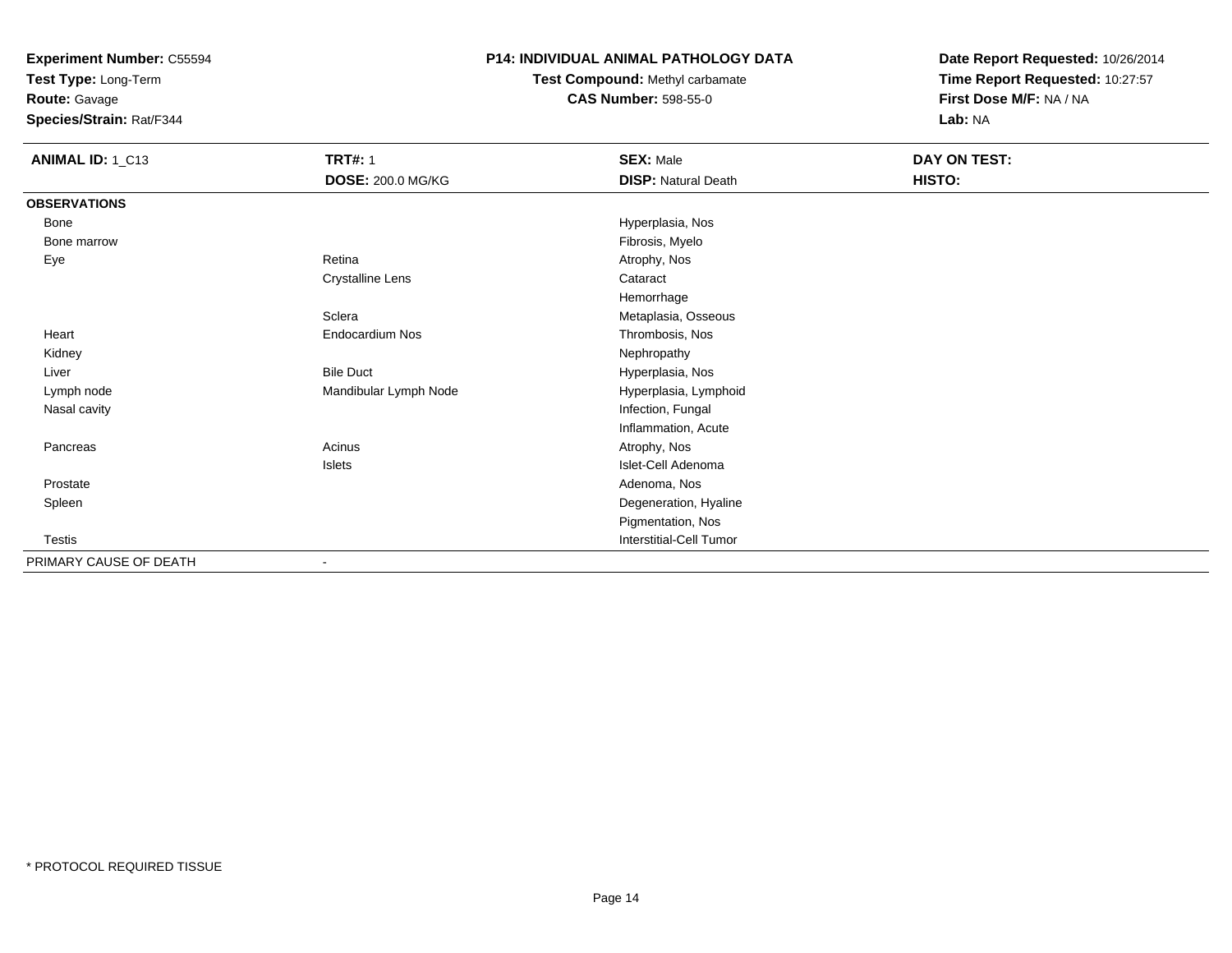**Test Type:** Long-Term

**Route:** Gavage

**Species/Strain:** Rat/F344

# **P14: INDIVIDUAL ANIMAL PATHOLOGY DATA**

## **Test Compound:** Methyl carbamate**CAS Number:** 598-55-0

| ANIMAL ID: 1_C14       | <b>TRT#: 1</b>           | <b>SEX: Male</b>             | DAY ON TEST: |  |
|------------------------|--------------------------|------------------------------|--------------|--|
|                        | <b>DOSE: 200.0 MG/KG</b> | <b>DISP: Dosing Accident</b> | HISTO:       |  |
| <b>OBSERVATIONS</b>    |                          |                              |              |  |
| Bone                   | Skull                    | Hyperplasia, Focal           |              |  |
| Eye                    | <b>Crystalline Lens</b>  | Cataract                     |              |  |
| Harderian gland        | <b>Hardarian Gland</b>   | Inflammation, Chronic Focal  |              |  |
| Heart                  |                          | Inflammation, Chronic        |              |  |
| Kidney                 |                          | Nephropathy                  |              |  |
| Lung                   |                          | Congestion, Nos              |              |  |
|                        |                          | Hemorrhage                   |              |  |
| Nasal cavity           | <b>Turbinate Nos</b>     | Inflammation, Chronic        |              |  |
| Pancreas               |                          | <b>Accessory Structure</b>   |              |  |
|                        | Duct Nos                 | Hyperplasia, Focal           |              |  |
| Salivary gland         |                          | Inflammation, Focal          |              |  |
| PRIMARY CAUSE OF DEATH | $\blacksquare$           |                              |              |  |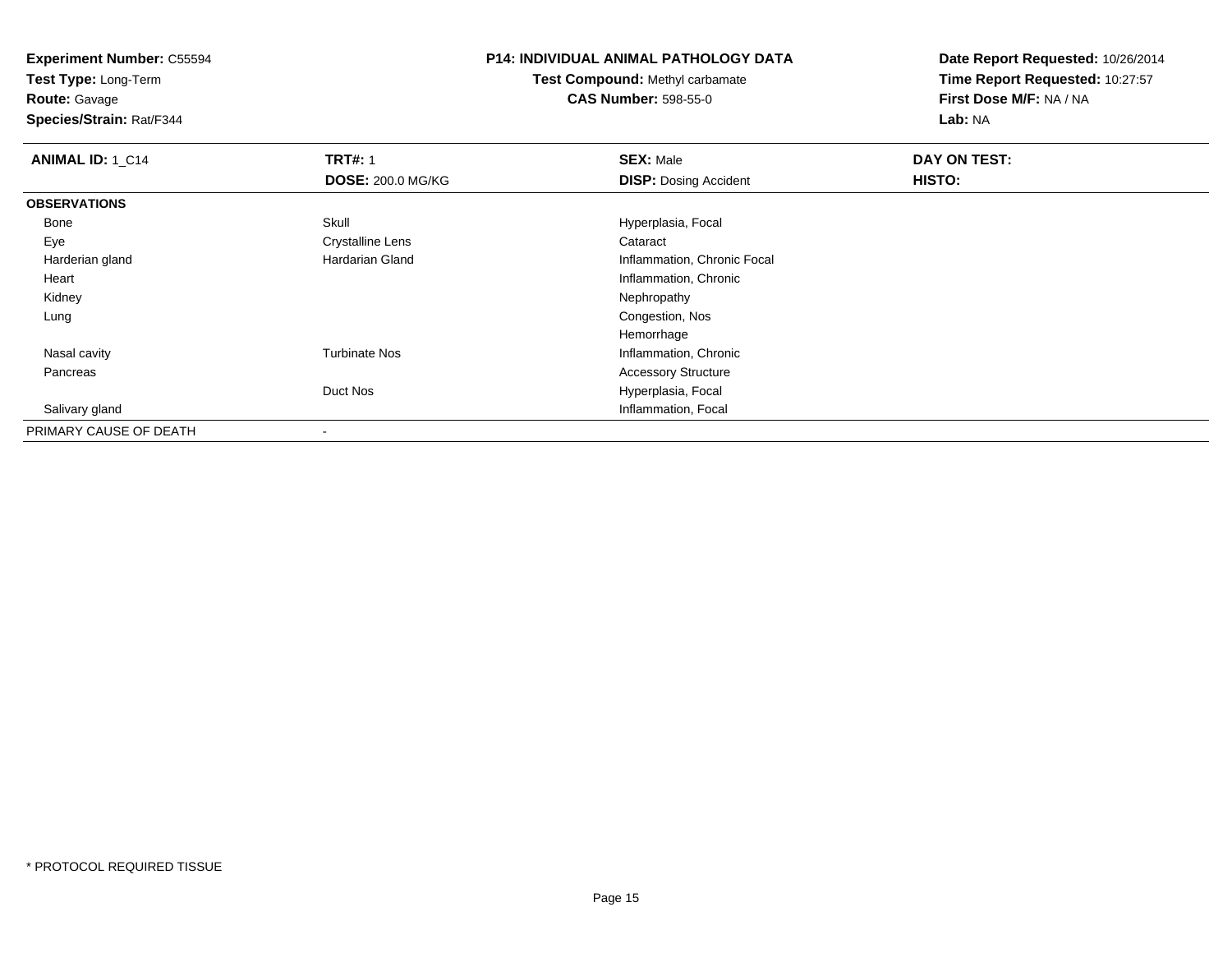**Experiment Number:** C55594**Test Type:** Long-Term**Route:** Gavage **Species/Strain:** Rat/F344**P14: INDIVIDUAL ANIMAL PATHOLOGY DATATest Compound:** Methyl carbamate**CAS Number:** 598-55-0**Date Report Requested:** 10/26/2014**Time Report Requested:** 10:27:57**First Dose M/F:** NA / NA**Lab:** NA**ANIMAL ID: 1 C15 TRT#:** 1 **SEX:** Male **DAY ON TEST: DOSE:** 200.0 MG/KG**DISP:** Moribund Sacrifice **HISTO: OBSERVATIONS** Eyee and the contract of the Retina Atrophy, Nos and Atrophy, Nos and Atrophy, Nos and Atrophy, Nos and Atrophy, Nos Crystalline Lens Cataract **Sclera** Metaplasia, Osseous<br>Nephropathy Kidneyy the control of the control of the control of the control of the control of the control of the control of the control of the control of the control of the control of the control of the control of the control of the contro Pituitary glandAnterior Pituitary **Adenoma, Nosting Community Community** Adenoma, Nosting Prestor Adenoma, Adenoma, A<br> **Adenoma**, Anterior Community Community Community Community Community Community Community Community Community Com StomachInflammation, Acute Testiss and the contract of the contract of the contract of the contract of the contract of the contract of the contract of the contract of the contract of the contract of the contract of the contract of the contract of the cont Interstitial-Cell Tumor Unspecified Multiple Organs Nos Leukemia, Mononuclear Cell PRIMARY CAUSE OF DEATH-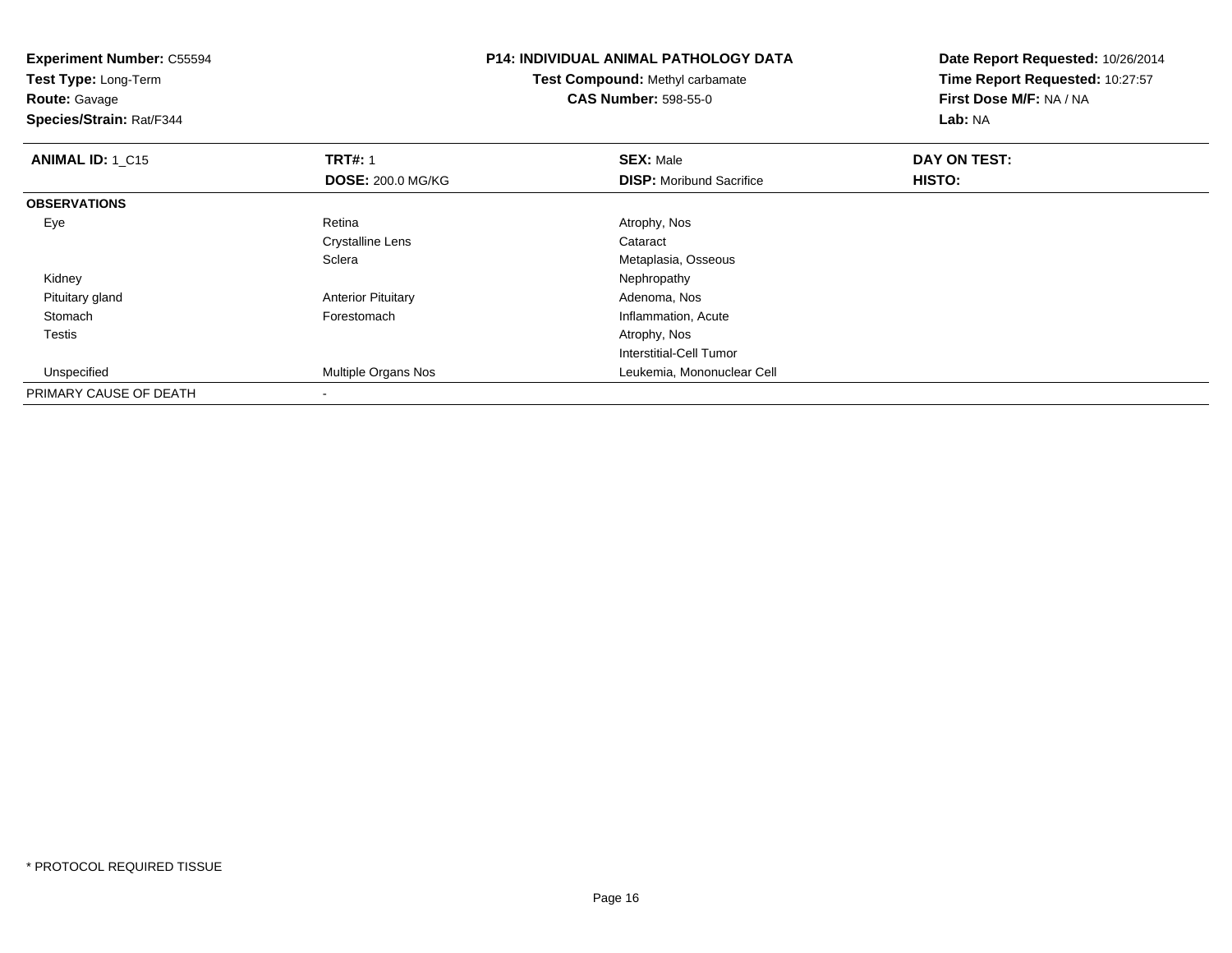**Experiment Number:** C55594**Test Type:** Long-Term**Route:** Gavage **Species/Strain:** Rat/F344**P14: INDIVIDUAL ANIMAL PATHOLOGY DATATest Compound:** Methyl carbamate**CAS Number:** 598-55-0**Date Report Requested:** 10/26/2014**Time Report Requested:** 10:27:57**First Dose M/F:** NA / NA**Lab:** NA**ANIMAL ID: 1 C16 6 DAY ON TRT#:** 1 **SEX:** Male **SEX:** Male **DOSE:** 200.0 MG/KG**DISP:** Moribund Sacrifice **HISTO: OBSERVATIONS** BrainCerebellum Nos Granular-Cell Tumor, Nos Retina and Atrophy, Nos Atrophy, Nos Cranular-Cell Tumor, Nos Eyee and the contract of the Retina Atrophy, Nos and Atrophy, Nos and Atrophy, Nos and Atrophy, Nos and Atrophy, Nos Crystalline Lens Cataract Kidneyy the control of the control of the control of the control of the control of the control of the control of the control of the control of the control of the control of the control of the control of the control of the contro LiverBile Duct **Hyperplasia**, Nos Hyperplasia, Nos Hepatocytes Lymph nodeMesenteric Lymph Node **Hemorrhage**  Spleen Pigmentation, Nos Testiss and the contract of the contract of the contract of the contract of the contract of the contract of the contract of the contract of the contract of the contract of the contract of the contract of the contract of the cont Interstitial-Cell TumorPRIMARY CAUSE OF DEATH

\* PROTOCOL REQUIRED TISSUE

-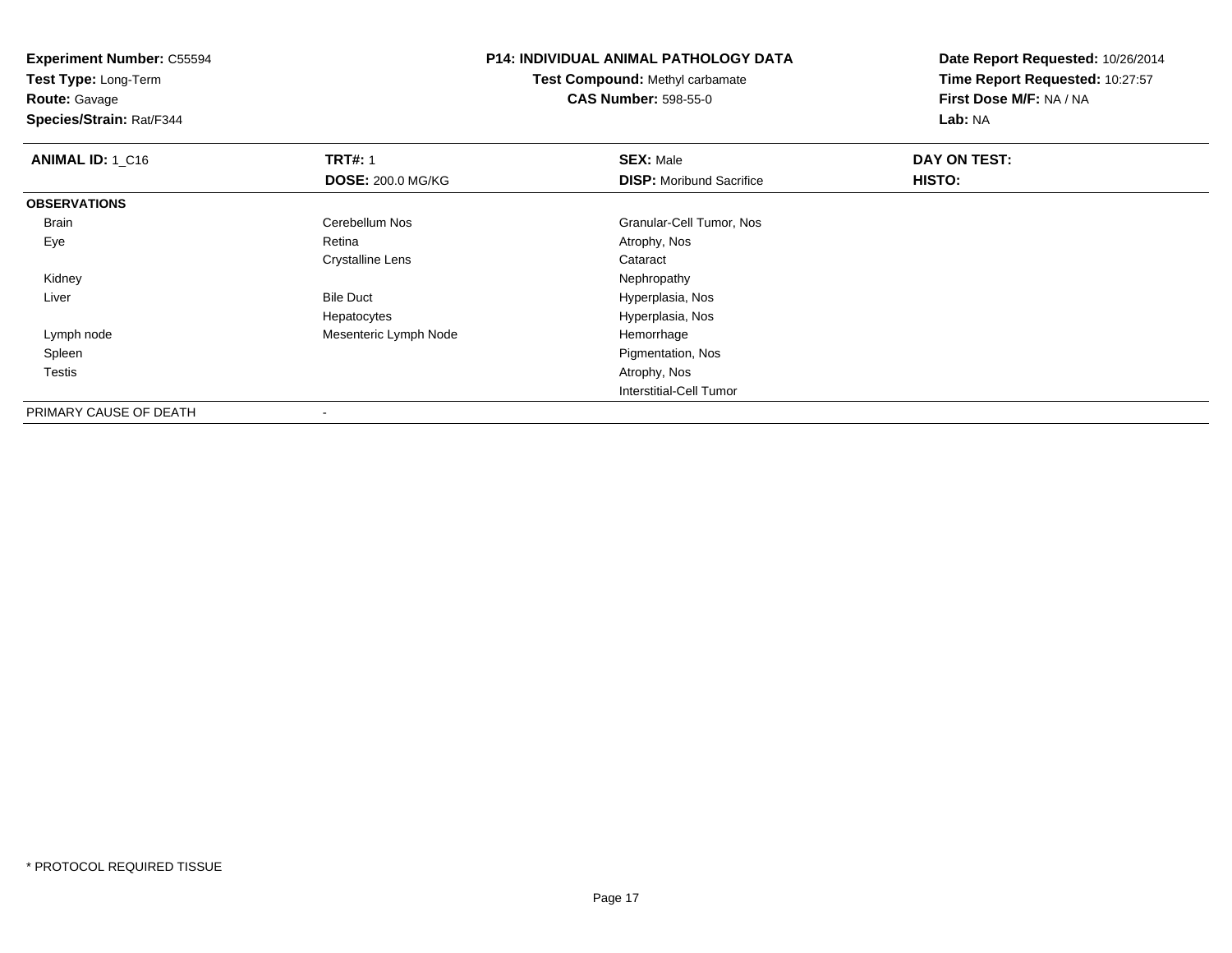**Test Type:** Long-Term

**Route:** Gavage

**Species/Strain:** Rat/F344

#### **P14: INDIVIDUAL ANIMAL PATHOLOGY DATA**

**Test Compound:** Methyl carbamate**CAS Number:** 598-55-0

| ANIMAL ID: 1_C17       | <b>TRT#: 1</b>            | <b>SEX: Male</b>                | DAY ON TEST: |  |
|------------------------|---------------------------|---------------------------------|--------------|--|
|                        | <b>DOSE: 200.0 MG/KG</b>  | <b>DISP: Terminal Sacrifice</b> | HISTO:       |  |
| <b>OBSERVATIONS</b>    |                           |                                 |              |  |
| Adrenal gland          | Medulla                   | Pheochromocytoma, Malignant     |              |  |
| Blood vessel           | <b>Testicular Artery</b>  | Inflammation, Chronic           |              |  |
| Eye                    | Retina                    | Atrophy, Nos                    |              |  |
|                        | <b>Crystalline Lens</b>   | Cataract                        |              |  |
|                        | Sclera                    | Metaplasia, Osseous             |              |  |
| Kidney                 |                           | Nephropathy                     |              |  |
| Larynx                 |                           | Inflammation, Acute             |              |  |
| Liver                  |                           | Cytologic Alteration, Nos       |              |  |
|                        | <b>Bile Duct</b>          | Hyperplasia, Nos                |              |  |
|                        | Hepatocytes               | Hyperplasia, Nos                |              |  |
| Lung                   |                           | Pigmentation, Nos               |              |  |
| Lymph node             | Mediastinal Lymph Node    | Inflammation, Chronic           |              |  |
| Pituitary gland        | <b>Anterior Pituitary</b> | Hyperplasia, Nos                |              |  |
| Preputial gland        |                           | Squamous Cell Carcinoma         |              |  |
| Salivary gland         |                           | Inflammation, Focal             |              |  |
| Spleen                 |                           | Histiocytosis                   |              |  |
| Testis                 |                           | Hyperplasia, Interstitial Cell  |              |  |
|                        |                           | Interstitial-Cell Tumor         |              |  |
| PRIMARY CAUSE OF DEATH |                           |                                 |              |  |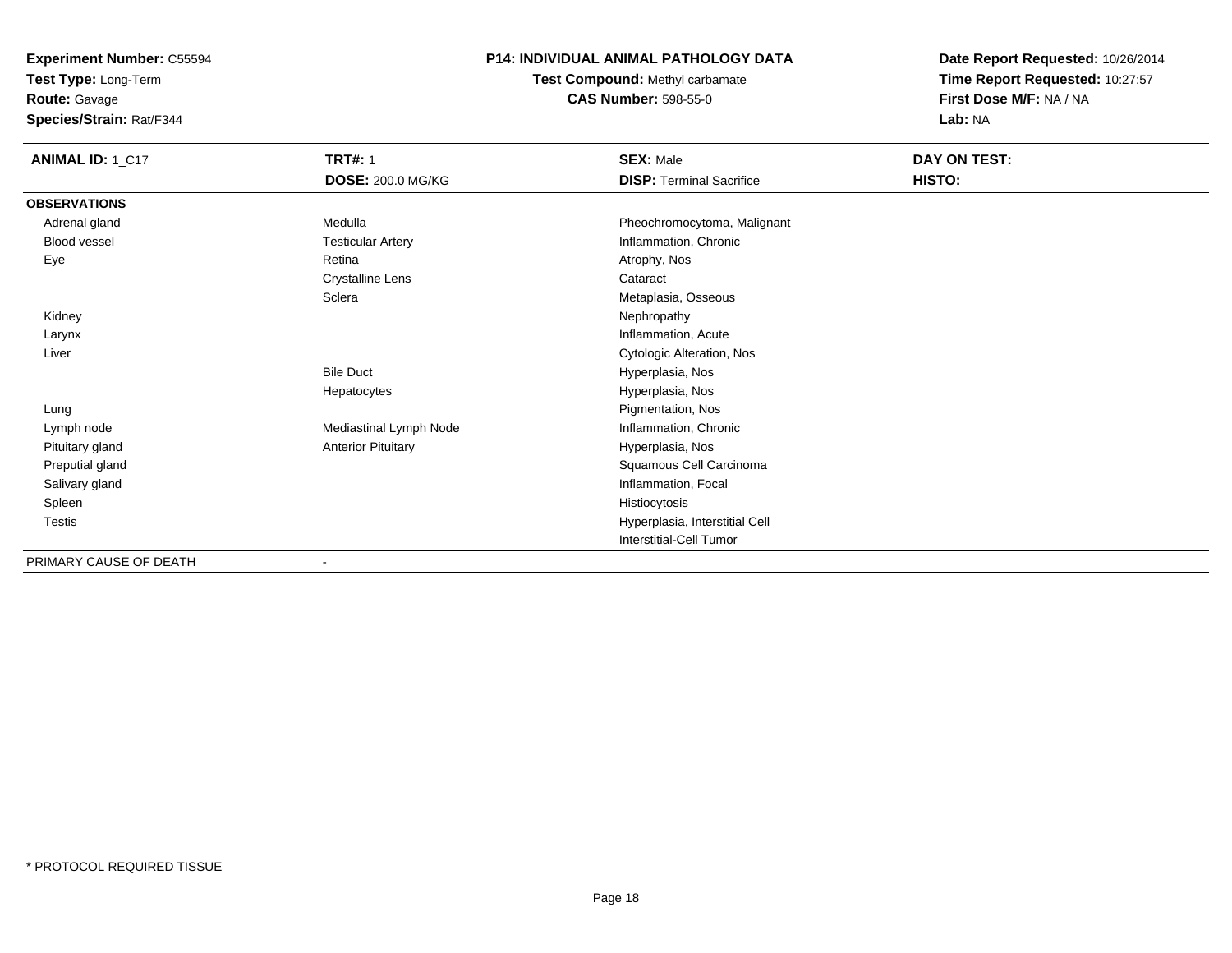**Test Type:** Long-Term

**Route:** Gavage

**Species/Strain:** Rat/F344

#### **P14: INDIVIDUAL ANIMAL PATHOLOGY DATA**

**Test Compound:** Methyl carbamate**CAS Number:** 598-55-0

| ANIMAL ID: 1_C18       | <b>TRT#: 1</b>          | <b>SEX: Male</b>                | DAY ON TEST: |
|------------------------|-------------------------|---------------------------------|--------------|
|                        | DOSE: 200.0 MG/KG       | <b>DISP: Terminal Sacrifice</b> | HISTO:       |
| <b>OBSERVATIONS</b>    |                         |                                 |              |
| Adrenal gland          | Medulla                 | Hyperplasia, Nos                |              |
| Epididymis             |                         | Inflammation, Chronic           |              |
| Eye                    | Retina                  | Atrophy, Nos                    |              |
|                        | <b>Crystalline Lens</b> | Cataract                        |              |
|                        |                         | Hemorrhage                      |              |
| Heart                  |                         | Fibrosis, Multifocal            |              |
| <b>Intestine Small</b> | <b>Mesentery Nos</b>    | Inflammation, Chronic           |              |
| Kidney                 |                         | Nephropathy                     |              |
| Liver                  |                         | Cytologic Alteration, Nos       |              |
|                        | <b>Bile Duct</b>        | Hyperplasia, Nos                |              |
|                        |                         | Necrosis, Focal                 |              |
| Lung                   |                         | Hyperplasia, Adenomatous        |              |
|                        |                         | Pneumonia, Interstitial Chronic |              |
| Lymph node             | Mediastinal Lymph Node  | Hemorrhage                      |              |
| Pancreas               | Acinus                  | Atrophy, Nos                    |              |
| Prostate               |                         | Hyperplasia, Nos                |              |
| Spleen                 |                         | Fibrosis                        |              |
| <b>Testis</b>          |                         | Atrophy, Nos                    |              |
|                        |                         | Hyperplasia, Interstitial Cell  |              |
|                        |                         | Interstitial-Cell Tumor         |              |
| Unspecified            | Multiple Organs Nos     | Leukemia, Mononuclear Cell      |              |
| PRIMARY CAUSE OF DEATH | $\blacksquare$          |                                 |              |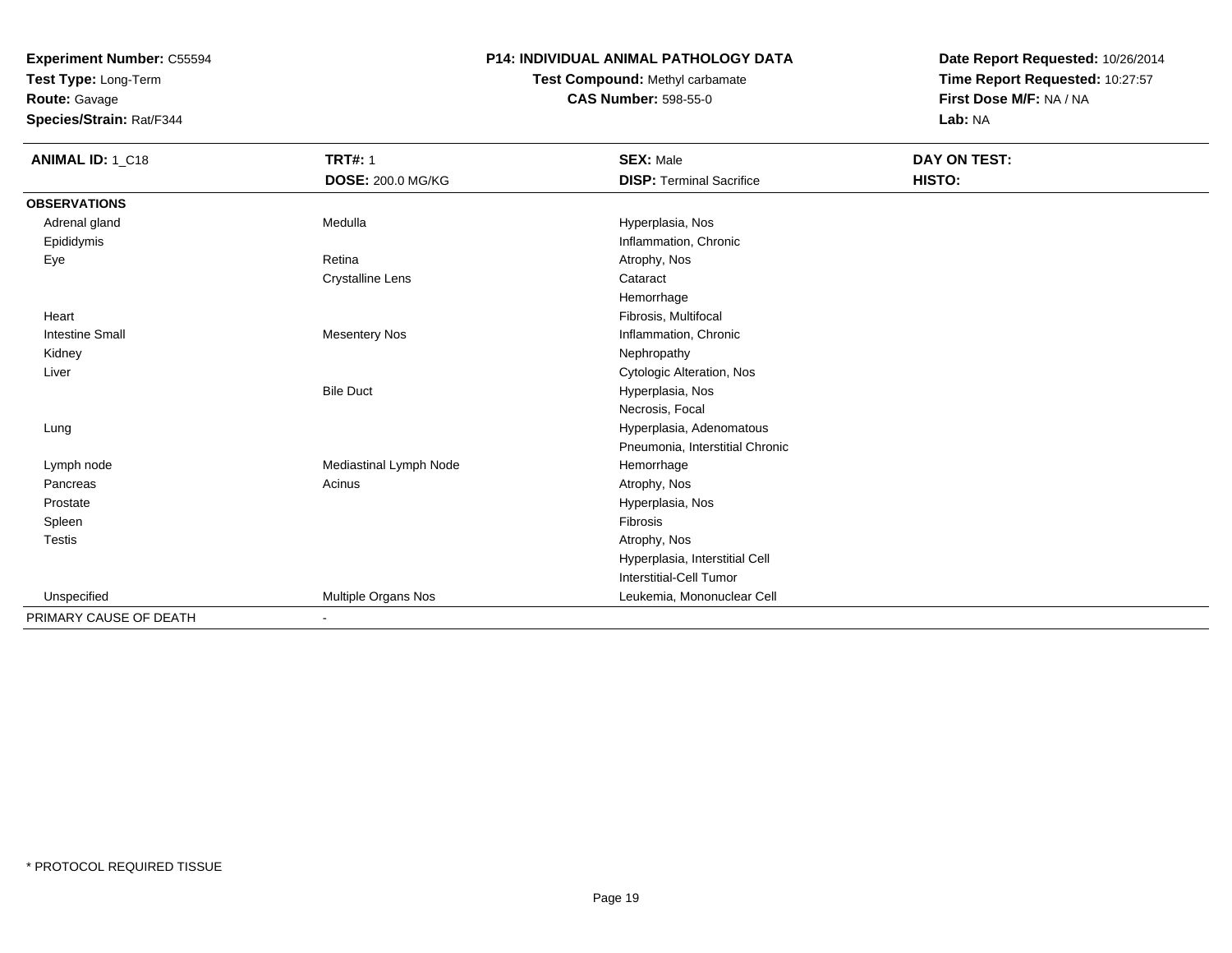**Experiment Number:** C55594**Test Type:** Long-Term**Route:** Gavage **Species/Strain:** Rat/F344**P14: INDIVIDUAL ANIMAL PATHOLOGY DATATest Compound:** Methyl carbamate**CAS Number:** 598-55-0**Date Report Requested:** 10/26/2014**Time Report Requested:** 10:27:57**First Dose M/F:** NA / NA**Lab:** NA**ANIMAL ID: 1 C19 TRT#:** 1 **SEX:** Male **DAY ON TEST: DOSE:** 200.0 MG/KG**DISP:** Terminal Sacrifice **HISTO: OBSERVATIONS** Adrenal glandMedulla Medulla Hyperplasia, Nos<br>
Retina Medulla Atrophy, Nos Eyee and the contract of the Retina Atrophy, Nos and Atrophy, Nos and Atrophy, Nos and Atrophy, Nos and Atrophy, Nos Crystalline Lens Cataract Kidneyy the control of the control of the control of the control of the control of the control of the control of the control of the control of the control of the control of the control of the control of the control of the contro Liver Cytologic Alteration, NosBile Duct Hyperplasia, Nos Inflammation, Chronic Focal Preputial gland Inflammation, Acute Testiss and the contract of the contract of the contract of the contract of the contract of the contract of the contract of the contract of the contract of the contract of the contract of the contract of the contract of the cont Interstitial-Cell Tumor

PRIMARY CAUSE OF DEATH-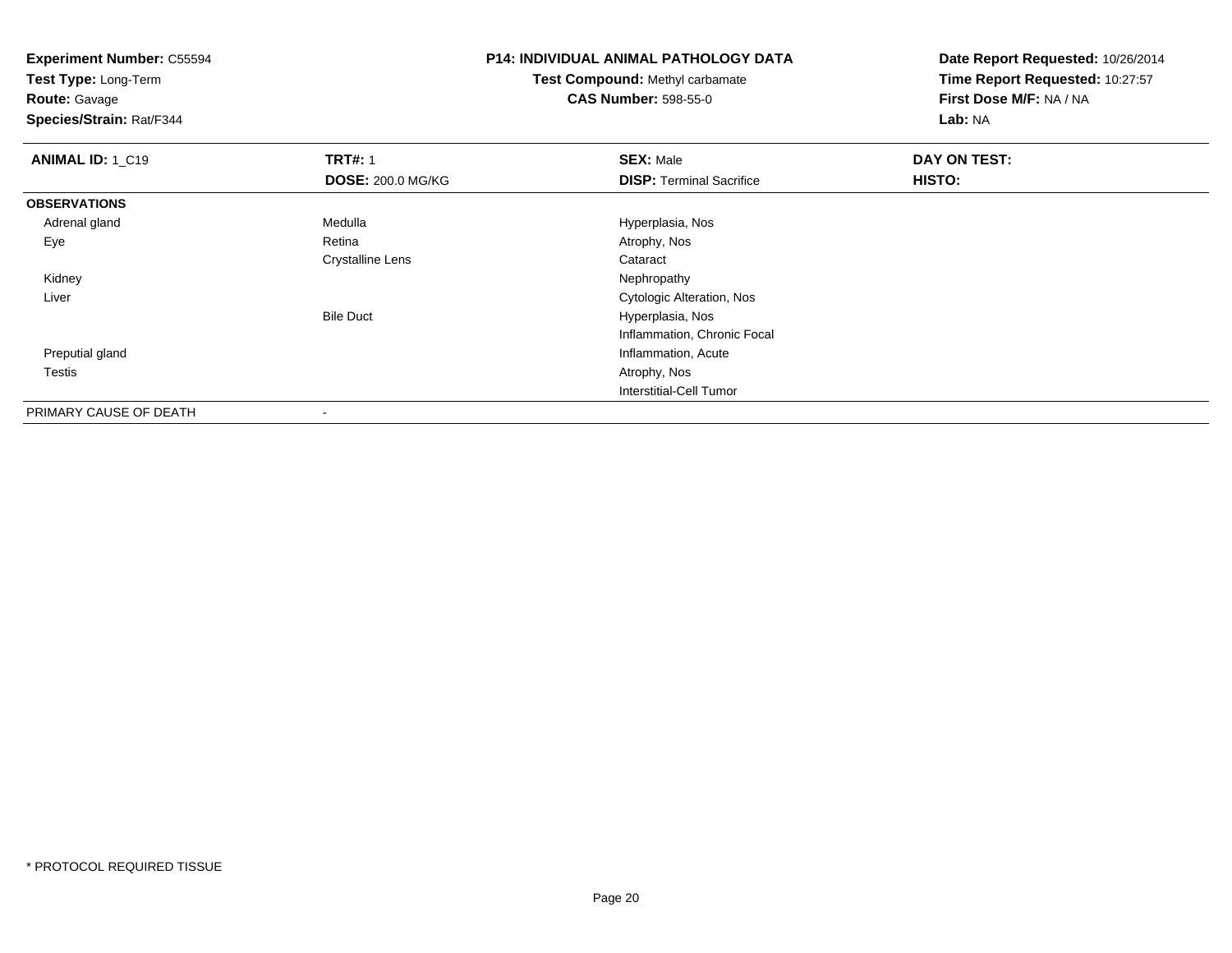| <b>Experiment Number: C55594</b><br>Test Type: Long-Term<br><b>Route: Gavage</b> |                          | <b>P14: INDIVIDUAL ANIMAL PATHOLOGY DATA</b><br><b>Test Compound: Methyl carbamate</b><br><b>CAS Number: 598-55-0</b> | Date Report Requested: 10/26/2014<br>Time Report Requested: 10:27:57<br>First Dose M/F: NA / NA |
|----------------------------------------------------------------------------------|--------------------------|-----------------------------------------------------------------------------------------------------------------------|-------------------------------------------------------------------------------------------------|
| Species/Strain: Rat/F344                                                         |                          |                                                                                                                       | Lab: NA                                                                                         |
| <b>ANIMAL ID: 1 C20</b>                                                          | <b>TRT#: 1</b>           | <b>SEX: Male</b>                                                                                                      | DAY ON TEST:                                                                                    |
|                                                                                  | <b>DOSE: 200.0 MG/KG</b> | <b>DISP: Natural Death</b>                                                                                            | HISTO:                                                                                          |
| <b>OBSERVATIONS</b>                                                              |                          |                                                                                                                       |                                                                                                 |
| Preputial gland                                                                  |                          | Inflammation, Acute                                                                                                   |                                                                                                 |
| Testis                                                                           |                          | Interstitial-Cell Tumor                                                                                               |                                                                                                 |
| PRIMARY CAUSE OF DEATH                                                           |                          |                                                                                                                       |                                                                                                 |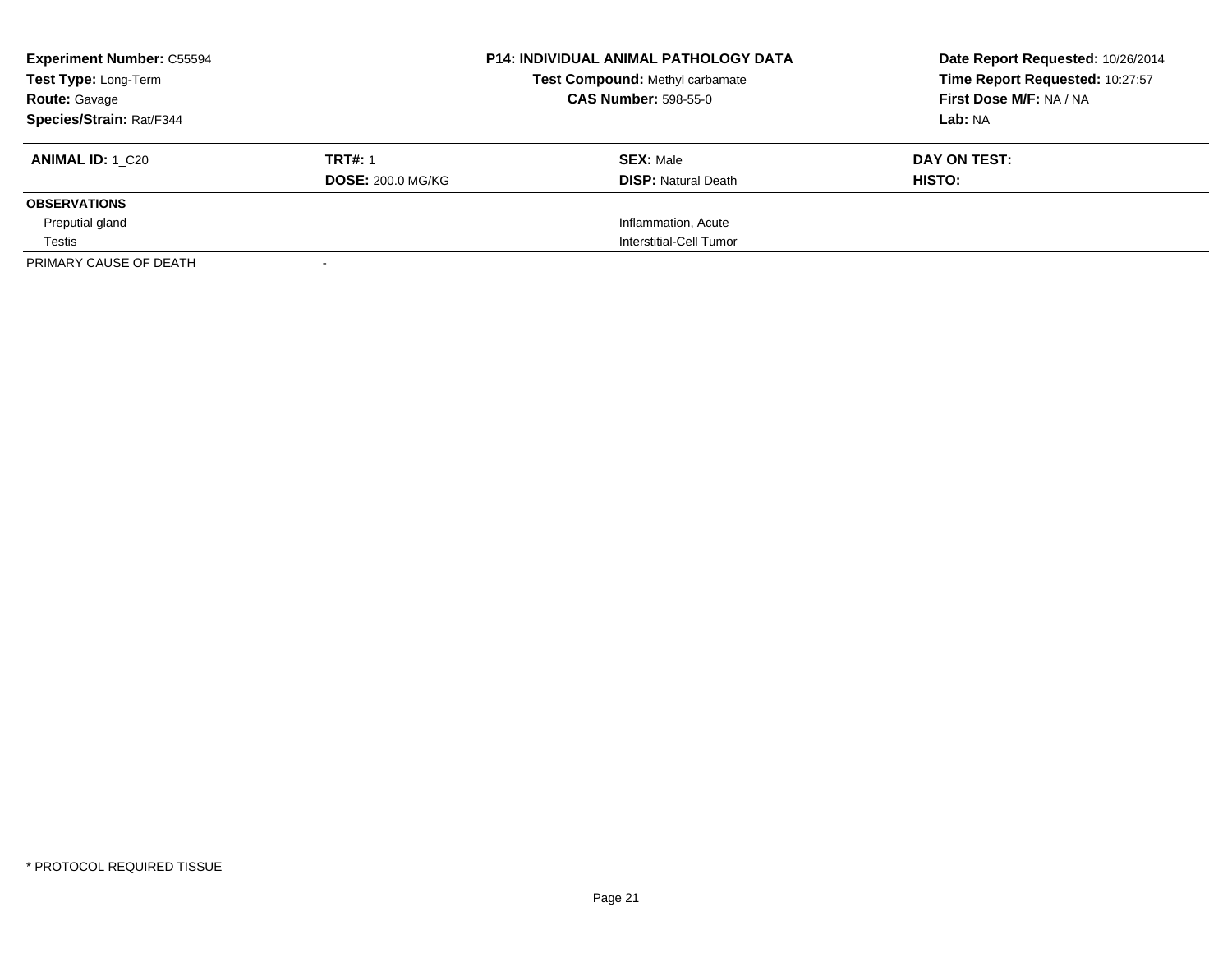**Test Type:** Long-Term

**Route:** Gavage

**Species/Strain:** Rat/F344

## **P14: INDIVIDUAL ANIMAL PATHOLOGY DATA**

# **Test Compound:** Methyl carbamate**CAS Number:** 598-55-0

| <b>ANIMAL ID: 1_C21</b> | <b>TRT#: 1</b>              | <b>SEX: Male</b>           | DAY ON TEST: |  |
|-------------------------|-----------------------------|----------------------------|--------------|--|
|                         | <b>DOSE: 200.0 MG/KG</b>    | <b>DISP: Natural Death</b> | HISTO:       |  |
| <b>OBSERVATIONS</b>     |                             |                            |              |  |
| Adrenal gland           | Medulla                     | Hyperplasia, Nos           |              |  |
| Blood vessel            | Hepatic Vein                | Thrombosis, Nos            |              |  |
|                         | <b>Pulmonary Artery Nos</b> | Thrombosis, Nos            |              |  |
| Eye                     | Retina                      | Atrophy, Nos               |              |  |
|                         | <b>Crystalline Lens</b>     | Cataract                   |              |  |
| Heart                   |                             | Fibrosis, Multifocal       |              |  |
|                         | <b>Endocardium Nos</b>      | Thrombosis, Nos            |              |  |
| Kidney                  |                             | Nephropathy                |              |  |
| Liver                   | <b>Bile Duct</b>            | Hyperplasia, Nos           |              |  |
| Lung                    |                             | Hyperplasia, Adenomatous   |              |  |
| Nasal cavity            | <b>Turbinate Nos</b>        | Inflammation, Chronic      |              |  |
|                         | <b>Turbinate Nos</b>        | Metaplasia, Osseous        |              |  |
| Pancreas                | Acinus                      | Atrophy, Nos               |              |  |
|                         | Islets                      | Hyperplasia, Nos           |              |  |
| Pituitary gland         | <b>Anterior Pituitary</b>   | Cyst, Nos                  |              |  |
| Testis                  |                             | Atrophy, Nos               |              |  |
|                         |                             | Interstitial-Cell Tumor    |              |  |
| PRIMARY CAUSE OF DEATH  | ۰                           |                            |              |  |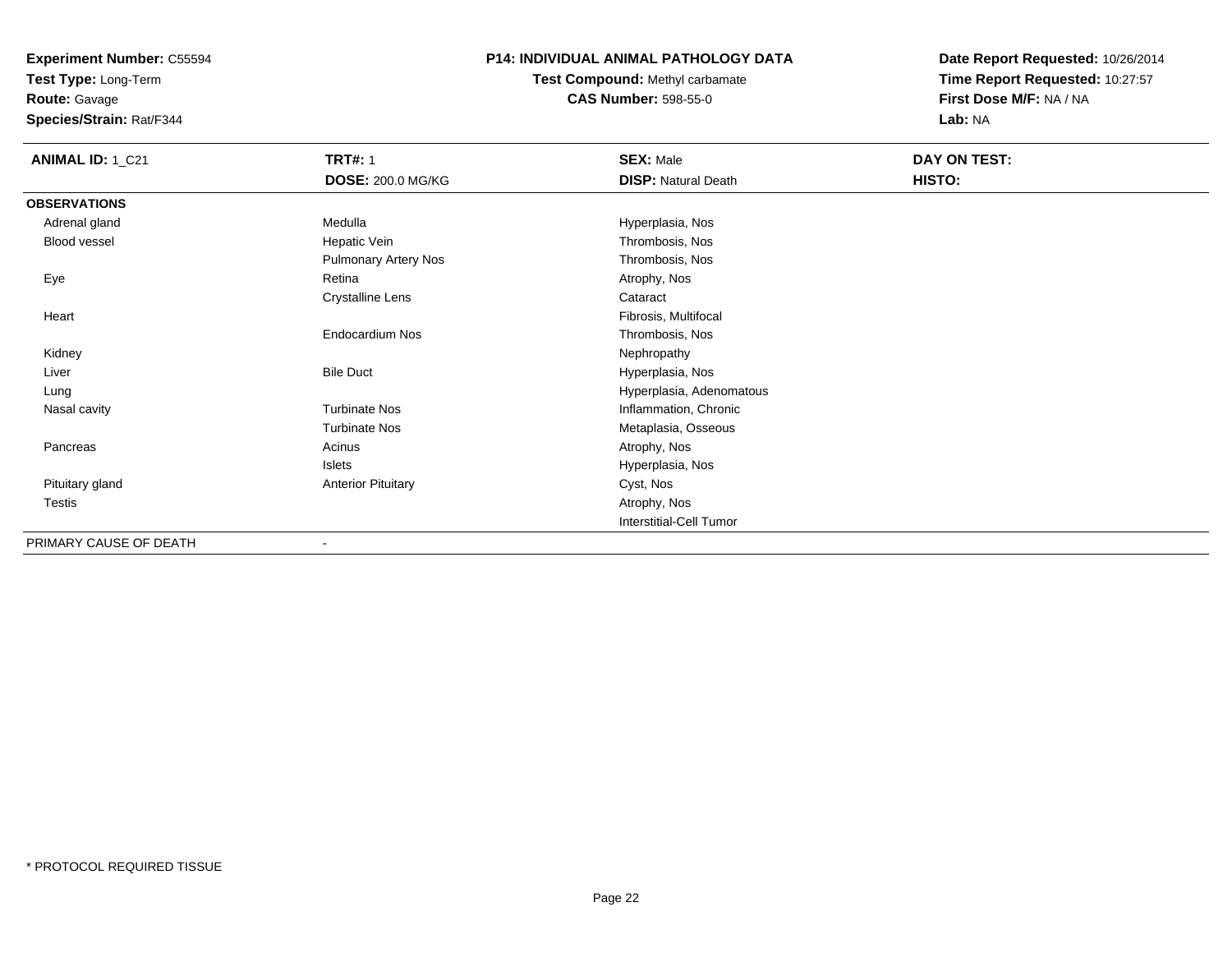| <b>Experiment Number: C55594</b> |                             | <b>P14: INDIVIDUAL ANIMAL PATHOLOGY DATA</b> | Date Report Requested: 10/26/2014 |
|----------------------------------|-----------------------------|----------------------------------------------|-----------------------------------|
| Test Type: Long-Term             |                             | Test Compound: Methyl carbamate              | Time Report Requested: 10:27:57   |
| <b>Route: Gavage</b>             | <b>CAS Number: 598-55-0</b> |                                              | First Dose M/F: NA / NA           |
| Species/Strain: Rat/F344         |                             |                                              | Lab: NA                           |
| <b>ANIMAL ID: 1 C22</b>          | <b>TRT#: 1</b>              | <b>SEX: Male</b>                             | DAY ON TEST:                      |
|                                  | <b>DOSE: 200.0 MG/KG</b>    | <b>DISP:</b> Moribund Sacrifice              | HISTO:                            |
| <b>OBSERVATIONS</b>              |                             |                                              |                                   |
| Eye                              | Retina                      | Atrophy, Nos                                 |                                   |
| Heart                            |                             | Inflammation, Chronic                        |                                   |
| <b>Intestine Small</b>           | <b>Mesentery Nos</b>        | Inflammation, Chronic                        |                                   |
|                                  | <b>Mesentery Nos</b>        | Necrosis, Fat                                |                                   |
| Kidney                           |                             | Nephropathy                                  |                                   |
| Nasal cavity                     |                             | Infection, Fungal                            |                                   |
|                                  |                             | Inflammation, Acute                          |                                   |
|                                  |                             | Metaplasia, Squamous                         |                                   |
| Spleen                           |                             | Pigmentation, Nos                            |                                   |
| Testis                           |                             | Hyperplasia, Interstitial Cell               |                                   |
| PRIMARY CAUSE OF DEATH           |                             |                                              |                                   |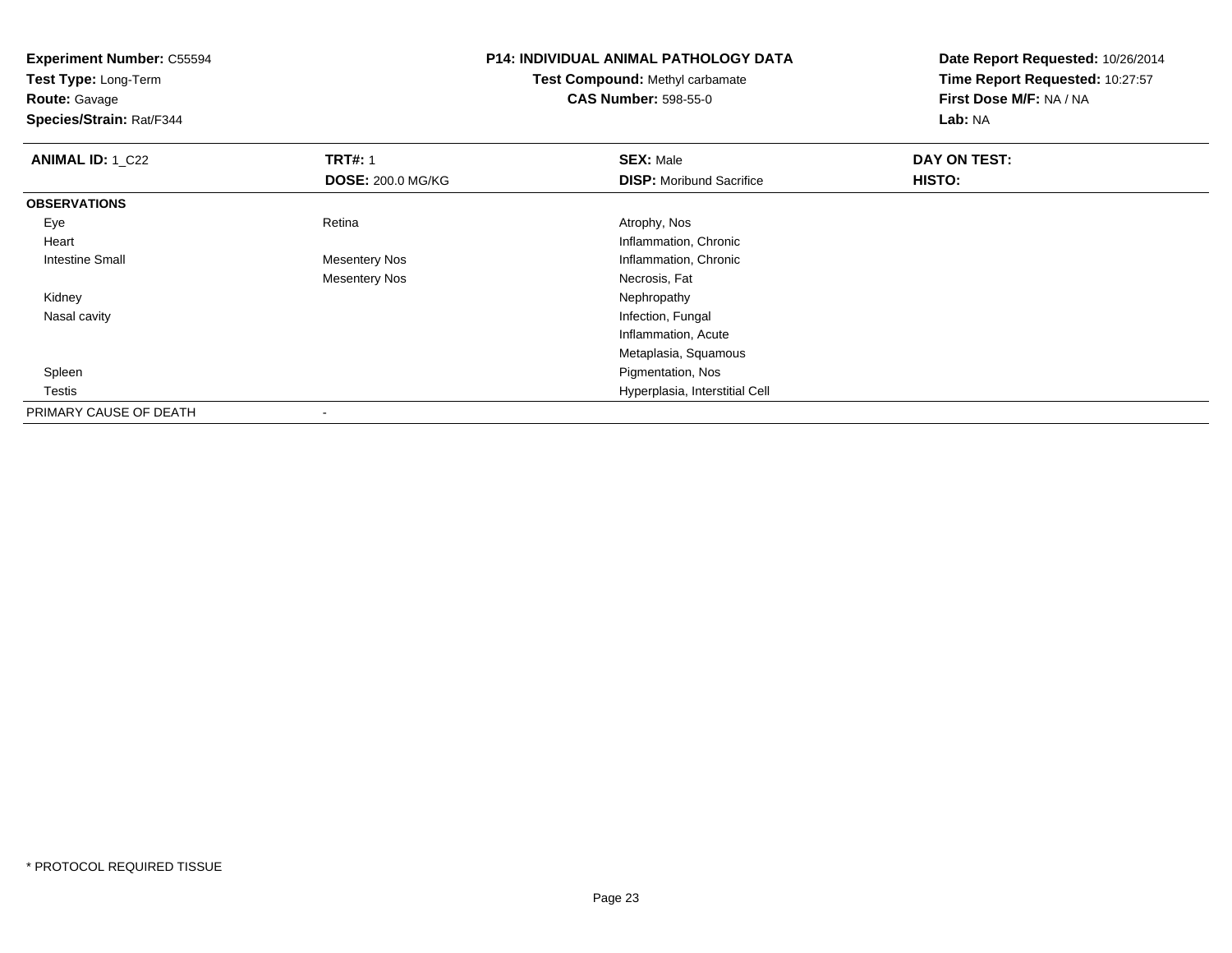**Test Type:** Long-Term

**Route:** Gavage

**Species/Strain:** Rat/F344

#### **P14: INDIVIDUAL ANIMAL PATHOLOGY DATA**

**Test Compound:** Methyl carbamate**CAS Number:** 598-55-0

| <b>ANIMAL ID: 1_C23</b> | <b>TRT#: 1</b>           | <b>SEX: Male</b>                | <b>DAY ON TEST:</b> |  |
|-------------------------|--------------------------|---------------------------------|---------------------|--|
|                         | <b>DOSE: 200.0 MG/KG</b> | <b>DISP: Terminal Sacrifice</b> | HISTO:              |  |
| <b>OBSERVATIONS</b>     |                          |                                 |                     |  |
| Adrenal gland           | Medulla                  | Hyperplasia, Nos                |                     |  |
| Bone                    |                          | Hyperplasia, Nos                |                     |  |
| Bone marrow             |                          | Fibrosis, Myelo                 |                     |  |
| <b>Brain</b>            | Cerebrum                 | Granular-Cell Tumor, Nos        |                     |  |
| Eye                     | Retina                   | Atrophy, Nos                    |                     |  |
|                         | <b>Crystalline Lens</b>  | Cataract                        |                     |  |
|                         | Sclera                   | Metaplasia, Osseous             |                     |  |
| Heart                   |                          | Fibrosis, Multifocal            |                     |  |
| Kidney                  |                          | Nephropathy                     |                     |  |
| Liver                   | Centrilobular            | Necrosis, Nos                   |                     |  |
| <b>Testis</b>           |                          | Atrophy, Nos                    |                     |  |
|                         |                          | Interstitial-Cell Tumor         |                     |  |
| Unspecified             | Multiple Organs Nos      | Leukemia, Mononuclear Cell      |                     |  |
| PRIMARY CAUSE OF DEATH  |                          |                                 |                     |  |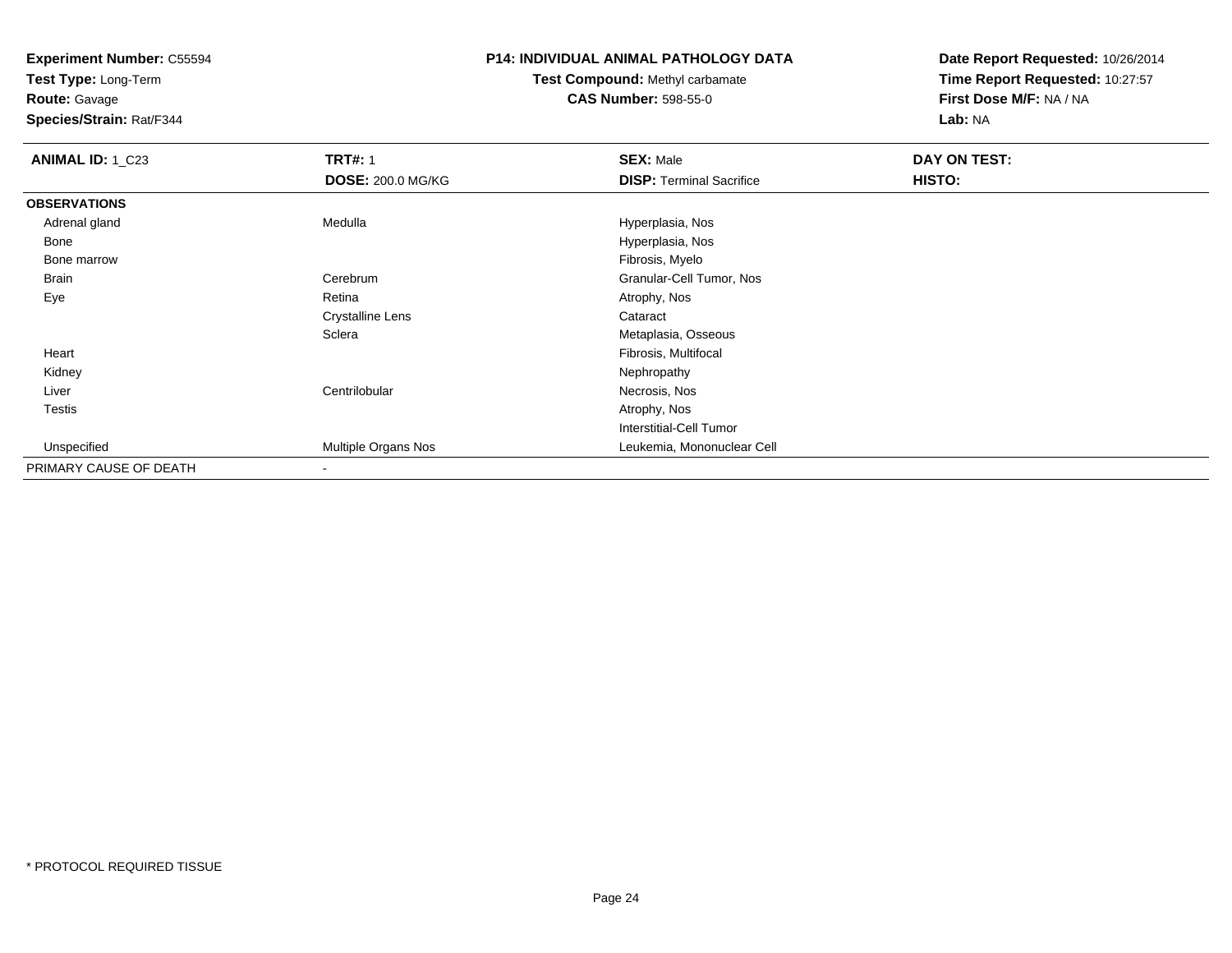**Test Type:** Long-Term

**Route:** Gavage

**Species/Strain:** Rat/F344

# **P14: INDIVIDUAL ANIMAL PATHOLOGY DATA**

**Test Compound:** Methyl carbamate**CAS Number:** 598-55-0

| <b>ANIMAL ID: 1_C24</b> | <b>TRT#: 1</b>           | <b>SEX: Male</b>                | <b>DAY ON TEST:</b> |  |
|-------------------------|--------------------------|---------------------------------|---------------------|--|
|                         | <b>DOSE: 200.0 MG/KG</b> | <b>DISP:</b> Terminal Sacrifice | HISTO:              |  |
| <b>OBSERVATIONS</b>     |                          |                                 |                     |  |
| Adrenal gland           | Medulla                  | Pheochromocytoma                |                     |  |
| Eye                     | Retina                   | Atrophy, Nos                    |                     |  |
|                         | <b>Crystalline Lens</b>  | Cataract                        |                     |  |
|                         | Sclera                   | Metaplasia, Osseous             |                     |  |
| Heart                   |                          | Fibrosis, Multifocal            |                     |  |
| Kidney                  |                          | Nephropathy                     |                     |  |
| Liver                   | <b>Bile Duct</b>         | Hyperplasia, Nos                |                     |  |
| Nasal cavity            | <b>Turbinate Nos</b>     | Inflammation, Chronic           |                     |  |
| Preputial gland         |                          | Inflammation, Acute             |                     |  |
| Testis                  |                          | Atrophy, Nos                    |                     |  |
|                         |                          | Interstitial-Cell Tumor         |                     |  |
| Unspecified             | Multiple Organs Nos      | Leukemia, Mononuclear Cell      |                     |  |
| PRIMARY CAUSE OF DEATH  | $\blacksquare$           |                                 |                     |  |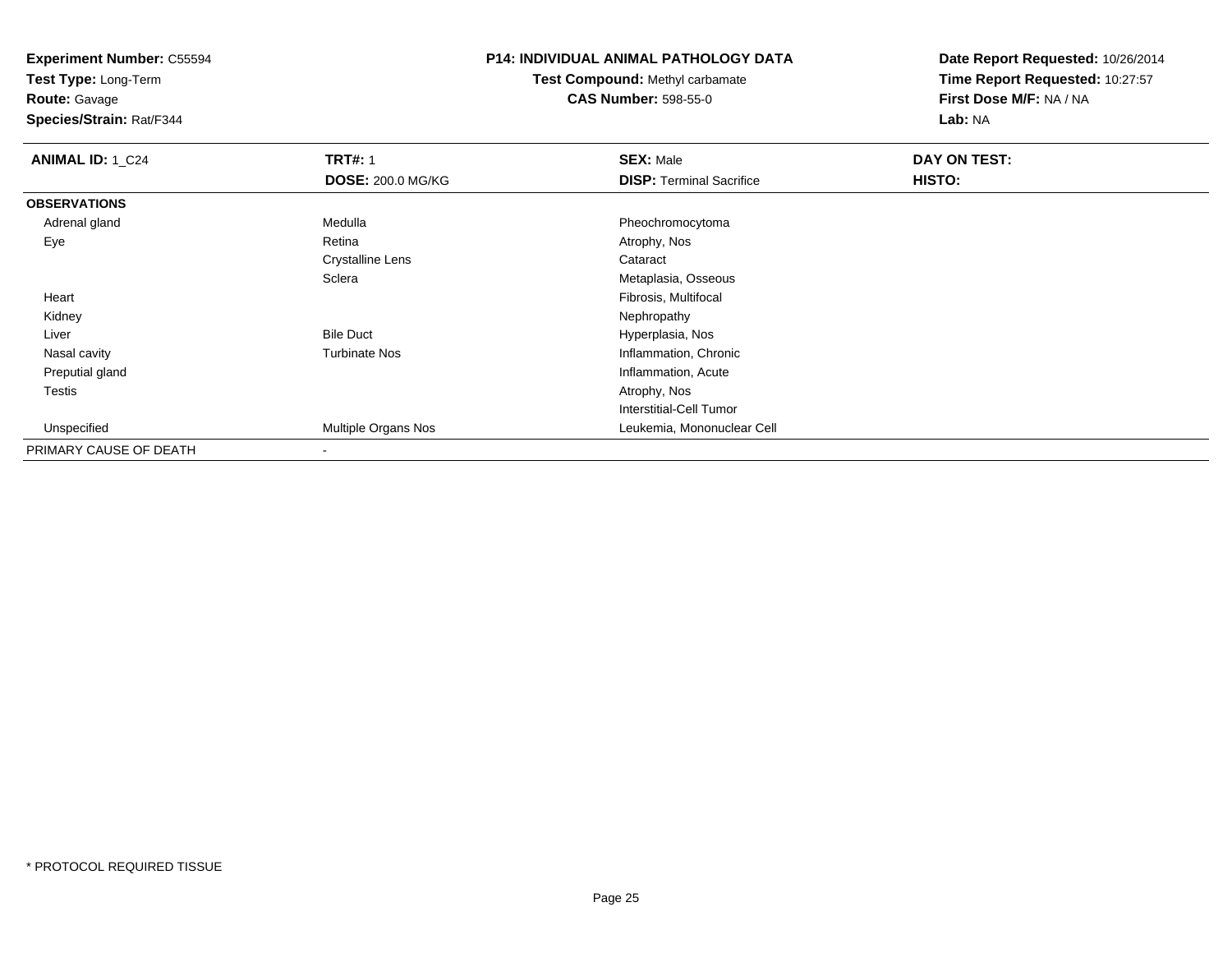**Test Type:** Long-Term

**Route:** Gavage

**Species/Strain:** Rat/F344

### **P14: INDIVIDUAL ANIMAL PATHOLOGY DATA**

**Test Compound:** Methyl carbamate**CAS Number:** 598-55-0

| <b>ANIMAL ID: 1_C25</b> | <b>TRT#: 1</b>               | <b>SEX: Male</b>                | DAY ON TEST: |  |
|-------------------------|------------------------------|---------------------------------|--------------|--|
|                         | <b>DOSE: 200.0 MG/KG</b>     | <b>DISP: Terminal Sacrifice</b> | HISTO:       |  |
| <b>OBSERVATIONS</b>     |                              |                                 |              |  |
| Adrenal gland           | <b>Cortex Nos</b>            | Cyst, Nos                       |              |  |
| Blood vessel            | Aorta Nos                    | Inflammation, Chronic           |              |  |
|                         | <b>Testicular Artery</b>     | Inflammation, Chronic           |              |  |
| Eye                     | Retina                       | Atrophy, Nos                    |              |  |
|                         | <b>Crystalline Lens</b>      | Cataract                        |              |  |
|                         |                              | Hemorrhage                      |              |  |
|                         | Sclera                       | Metaplasia, Osseous             |              |  |
| Harderian gland         | Hardarian Gland              | Inflammation, Chronic Focal     |              |  |
| Kidney                  |                              | Nephropathy                     |              |  |
| Liver                   |                              | Cytologic Alteration, Nos       |              |  |
|                         | <b>Bile Duct</b>             | Hyperplasia, Nos                |              |  |
|                         | Hepatocytes                  | Hyperplasia, Nos                |              |  |
| Lung                    |                              | Pneumonia, Interstitial Chronic |              |  |
| Pancreas                |                              | <b>Cystic Ducts</b>             |              |  |
| Salivary gland          |                              | Inflammation, Chronic           |              |  |
| Testis                  |                              | Atrophy, Nos                    |              |  |
|                         |                              | Hyperplasia, Interstitial Cell  |              |  |
|                         |                              | <b>Interstitial-Cell Tumor</b>  |              |  |
| Urinary bladder         |                              | Transitional-Cell Papilloma     |              |  |
| PRIMARY CAUSE OF DEATH  | $\qquad \qquad \blacksquare$ |                                 |              |  |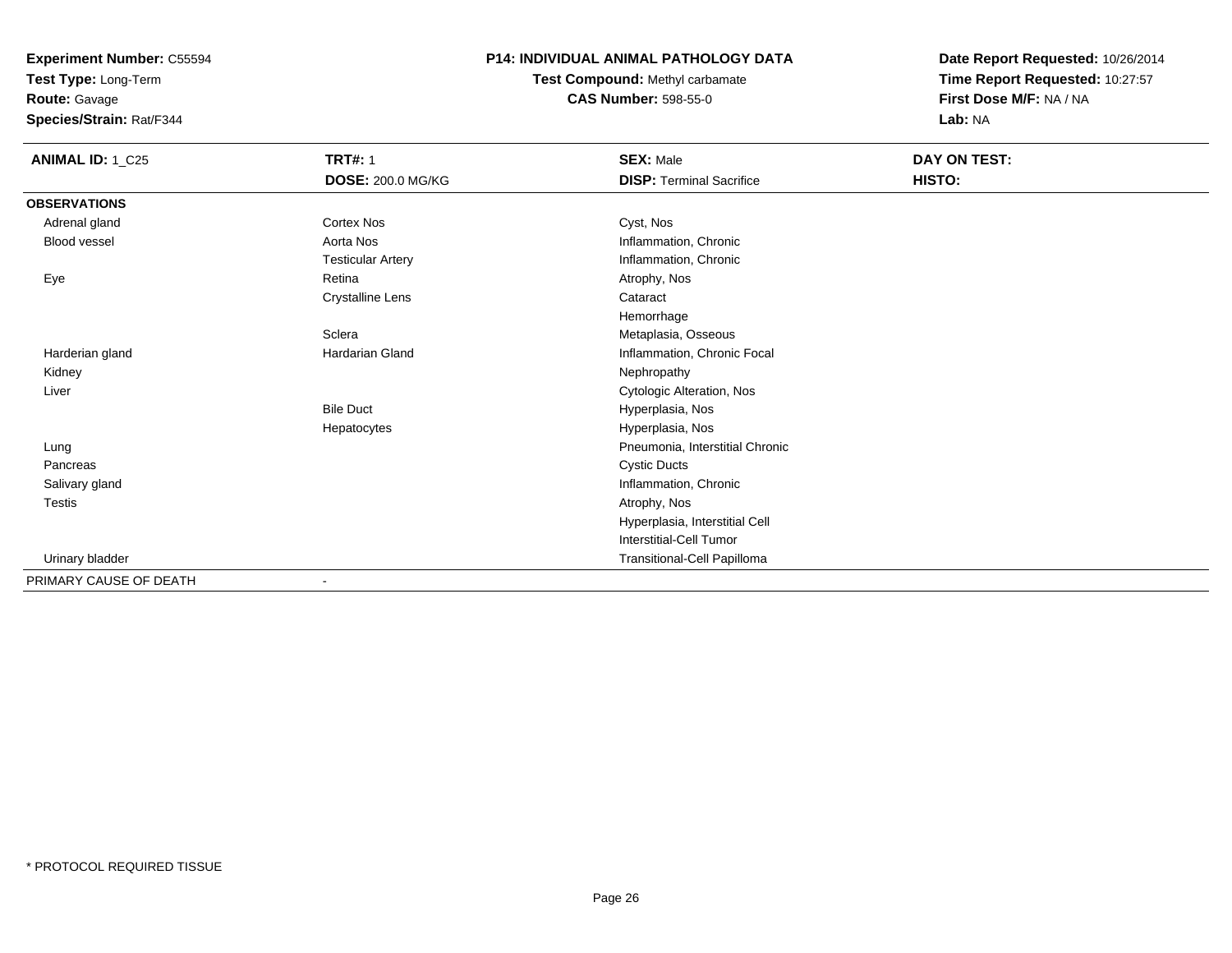**Test Type:** Long-Term

**Route:** Gavage

**Species/Strain:** Rat/F344

### **P14: INDIVIDUAL ANIMAL PATHOLOGY DATA**

**Test Compound:** Methyl carbamate**CAS Number:** 598-55-0

| <b>ANIMAL ID: 1_C26</b> | <b>TRT#: 1</b><br><b>DOSE: 200.0 MG/KG</b> | <b>SEX: Male</b><br><b>DISP: Terminal Sacrifice</b> | DAY ON TEST:<br>HISTO: |  |
|-------------------------|--------------------------------------------|-----------------------------------------------------|------------------------|--|
| <b>OBSERVATIONS</b>     |                                            |                                                     |                        |  |
| Blood vessel            | <b>Pulmonary Artery Nos</b>                | Inflammation, Chronic Focal                         |                        |  |
| Bone                    |                                            | Hyperplasia, Nos                                    |                        |  |
| Eye                     | Retina                                     | Atrophy, Nos                                        |                        |  |
|                         | Sclera                                     | Metaplasia, Osseous                                 |                        |  |
| Heart                   |                                            | Fibrosis, Multifocal                                |                        |  |
| <b>Intestine Small</b>  | <b>Mesentery Nos</b>                       | Necrosis, Fat                                       |                        |  |
| Kidney                  |                                            | Nephropathy                                         |                        |  |
| Liver                   |                                            | Cytologic Alteration, Nos                           |                        |  |
|                         | <b>Bile Duct</b>                           | Hyperplasia, Nos                                    |                        |  |
|                         | Hepatocytes                                | Hyperplasia, Nos                                    |                        |  |
| Pancreas                | Acinus                                     | Atrophy, Nos                                        |                        |  |
| Preputial gland         |                                            | Inflammation, Acute                                 |                        |  |
| Prostate                |                                            | Inflammation, Acute                                 |                        |  |
| Spleen                  |                                            | Pigmentation, Nos                                   |                        |  |
| Testis                  |                                            | Atrophy, Nos                                        |                        |  |
|                         |                                            | <b>Interstitial-Cell Tumor</b>                      |                        |  |
| PRIMARY CAUSE OF DEATH  | $\blacksquare$                             |                                                     |                        |  |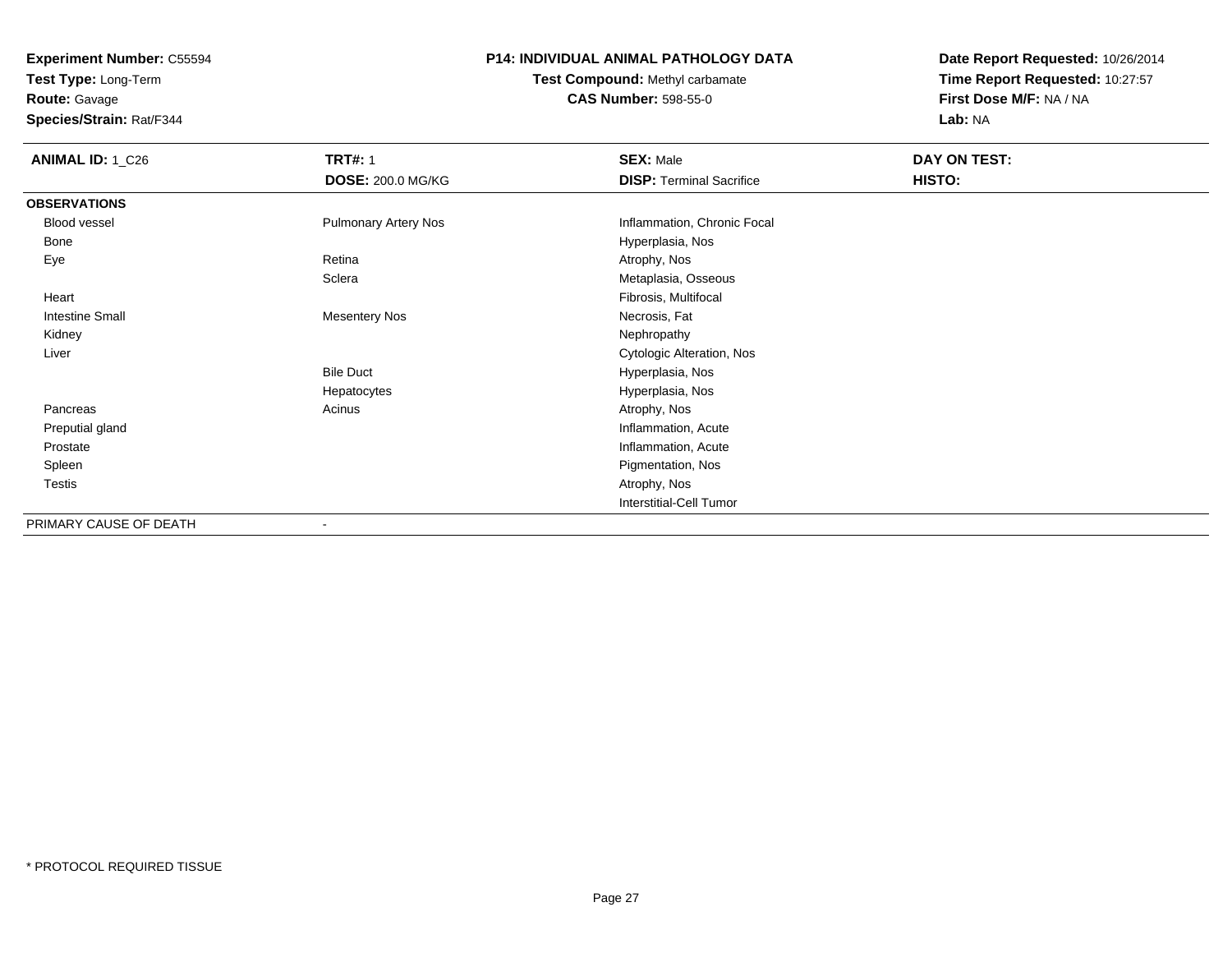**Test Type:** Long-Term

**Route:** Gavage

**Species/Strain:** Rat/F344

#### **P14: INDIVIDUAL ANIMAL PATHOLOGY DATA**

# **Test Compound:** Methyl carbamate**CAS Number:** 598-55-0

| <b>ANIMAL ID: 1_C27</b> | <b>TRT#: 1</b>           | <b>SEX: Male</b>               | DAY ON TEST: |  |
|-------------------------|--------------------------|--------------------------------|--------------|--|
|                         | <b>DOSE: 200.0 MG/KG</b> | <b>DISP: Natural Death</b>     | HISTO:       |  |
| <b>OBSERVATIONS</b>     |                          |                                |              |  |
| Eye                     | Retina                   | Atrophy, Nos                   |              |  |
|                         | Sclera                   | Metaplasia, Osseous            |              |  |
| Heart                   |                          | Fibrosis, Multifocal           |              |  |
| Kidney                  |                          | Pigmentation, Nos              |              |  |
| Liver                   | Centrilobular            | Congestion, Nos                |              |  |
|                         |                          | Cytologic Alteration, Nos      |              |  |
|                         |                          | Neoplastic Nodule              |              |  |
| Pancreas                |                          | <b>Cystic Ducts</b>            |              |  |
| Skin                    |                          | Inflammation, Acute Focal      |              |  |
| Spleen                  |                          | Hematopoiesis                  |              |  |
| Stomach                 | <b>Glandular Stomach</b> | Pigmentation, Nos              |              |  |
| Testis                  |                          | Atrophy, Nos                   |              |  |
|                         |                          | Hyperplasia, Interstitial Cell |              |  |
| Unspecified             | Lower Leg Nos            | Osteosarcoma                   |              |  |
| PRIMARY CAUSE OF DEATH  | $\overline{\phantom{a}}$ |                                |              |  |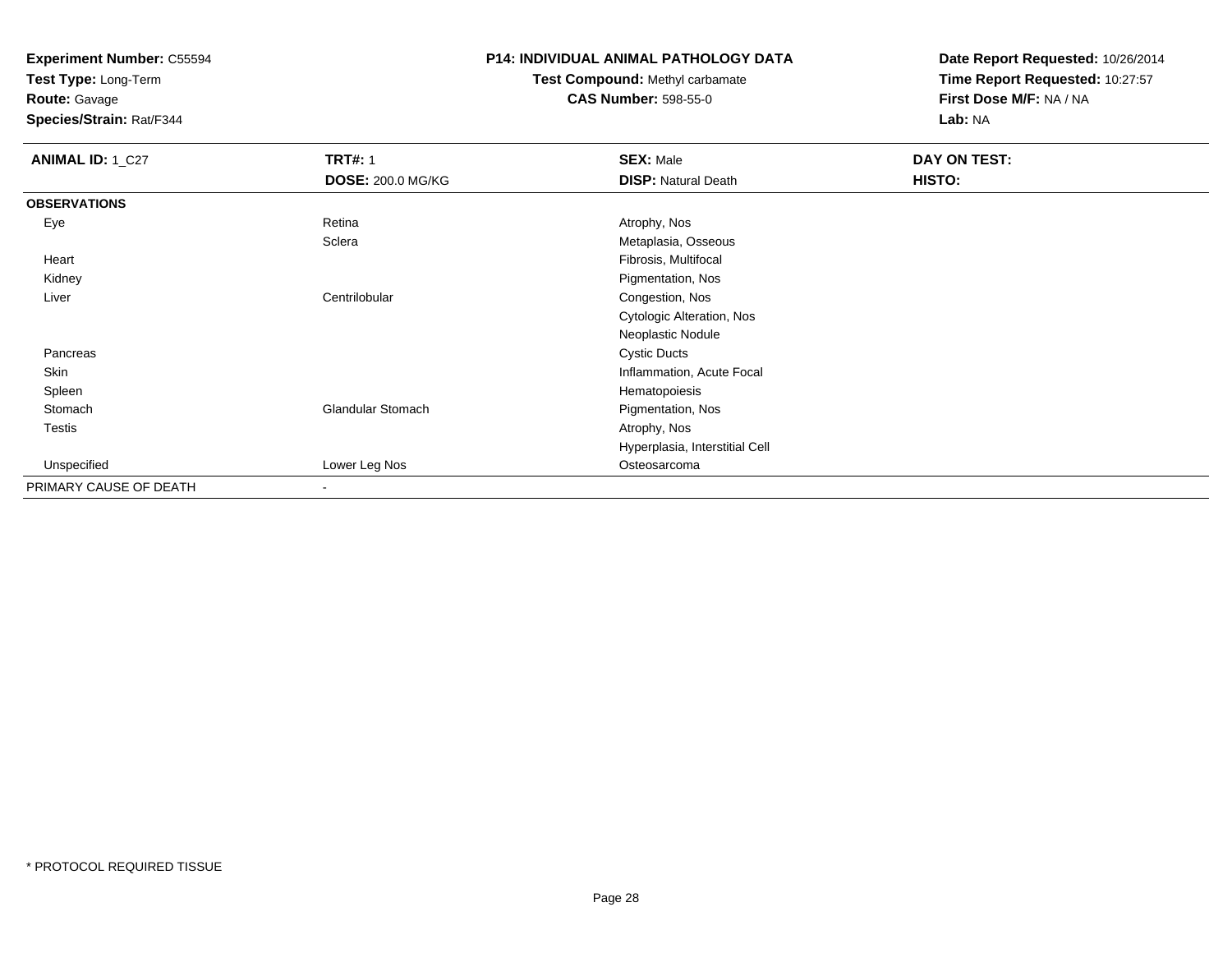**Test Type:** Long-Term

**Route:** Gavage

**Species/Strain:** Rat/F344

### **P14: INDIVIDUAL ANIMAL PATHOLOGY DATA**

# **Test Compound:** Methyl carbamate**CAS Number:** 598-55-0

| <b>ANIMAL ID: 1_C28</b> | <b>TRT#: 1</b>           | <b>SEX: Male</b>                | DAY ON TEST: |  |
|-------------------------|--------------------------|---------------------------------|--------------|--|
|                         | <b>DOSE: 200.0 MG/KG</b> | <b>DISP: Terminal Sacrifice</b> | HISTO:       |  |
| <b>OBSERVATIONS</b>     |                          |                                 |              |  |
| Eye                     | Retina                   | Atrophy, Nos                    |              |  |
|                         | <b>Crystalline Lens</b>  | Cataract                        |              |  |
|                         | Sclera                   | Metaplasia, Osseous             |              |  |
| Heart                   |                          | Fibrosis, Multifocal            |              |  |
| Kidney                  |                          | Nephropathy                     |              |  |
| Liver                   |                          | Cytologic Alteration, Nos       |              |  |
|                         | <b>Bile Duct</b>         | Hyperplasia, Nos                |              |  |
|                         |                          | Inflammation, Chronic Focal     |              |  |
| Lung                    |                          | Alveolar/Bronchiolar Adenoma    |              |  |
|                         |                          | Histiocytosis                   |              |  |
| Pancreas                |                          | Inflammation, Chronic           |              |  |
| Spleen                  |                          | Pigmentation, Nos               |              |  |
| Testis                  |                          | Atrophy, Nos                    |              |  |
|                         |                          | <b>Interstitial-Cell Tumor</b>  |              |  |
| PRIMARY CAUSE OF DEATH  | $\overline{\phantom{a}}$ |                                 |              |  |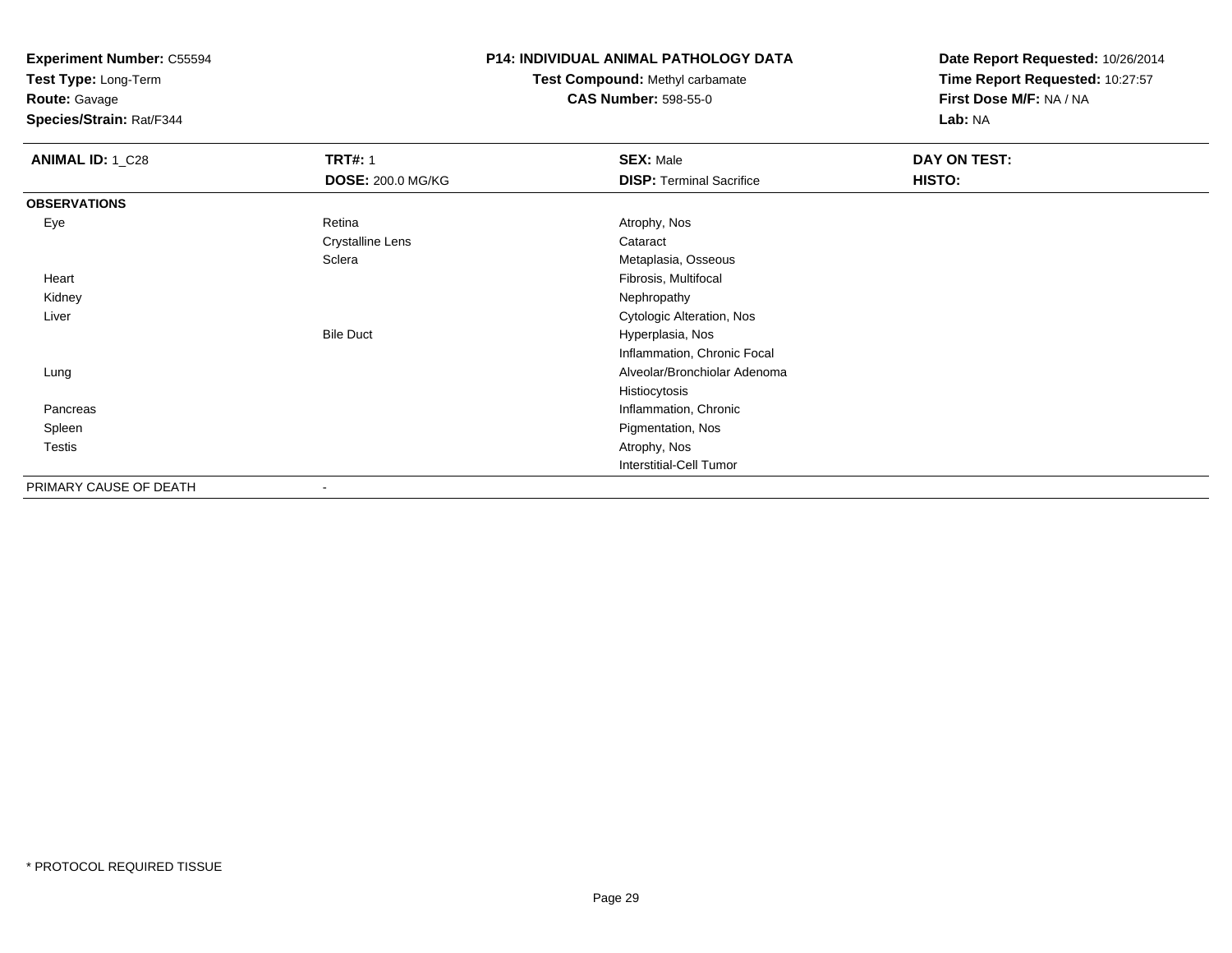**Test Type:** Long-Term

**Route:** Gavage

**Species/Strain:** Rat/F344

#### **P14: INDIVIDUAL ANIMAL PATHOLOGY DATA**

**Test Compound:** Methyl carbamate**CAS Number:** 598-55-0

| <b>ANIMAL ID: 1_C29</b> | <b>TRT#: 1</b><br><b>DOSE: 200.0 MG/KG</b> | <b>SEX: Male</b><br><b>DISP: Natural Death</b> | DAY ON TEST:<br>HISTO: |
|-------------------------|--------------------------------------------|------------------------------------------------|------------------------|
| <b>OBSERVATIONS</b>     |                                            |                                                |                        |
| Adrenal gland           | Medulla                                    | Hyperplasia, Nos                               |                        |
|                         | Medulla                                    | Pheochromocytoma                               |                        |
| Eye                     | Retina                                     | Atrophy, Nos                                   |                        |
|                         | <b>Crystalline Lens</b>                    | Cataract                                       |                        |
|                         | Sclera                                     | Metaplasia, Osseous                            |                        |
| Harderian gland         | Hardarian Gland                            | Inflammation, Chronic Focal                    |                        |
| Heart                   |                                            | Fibrosis, Multifocal                           |                        |
|                         |                                            | Mesothelioma, Nos                              |                        |
|                         |                                            | Myxomatosis, Cardiac Valve                     |                        |
| Kidney                  |                                            | Nephropathy                                    |                        |
| Liver                   | <b>Bile Duct</b>                           | Hyperplasia, Nos                               |                        |
| Lung                    |                                            | Mesothelioma, Nos                              |                        |
| Pancreas                | Acinus                                     | Atrophy, Nos                                   |                        |
| Spleen                  |                                            | Pigmentation, Nos                              |                        |
| Testis                  |                                            | Atrophy, Nos                                   |                        |
|                         |                                            | Hyperplasia, Interstitial Cell                 |                        |
|                         |                                            | Interstitial-Cell Tumor                        |                        |
| PRIMARY CAUSE OF DEATH  | $\blacksquare$                             |                                                |                        |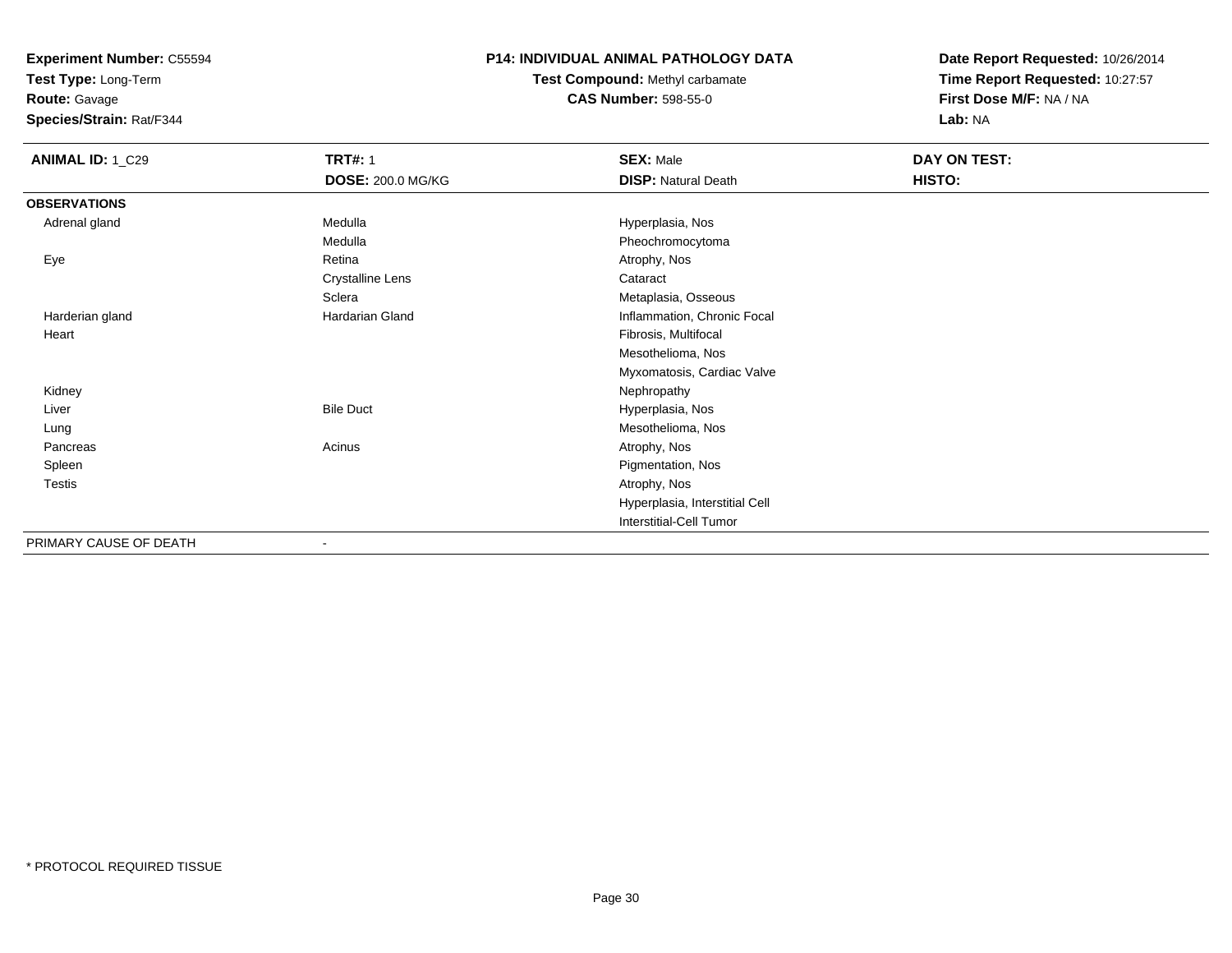**Test Type:** Long-Term

**Route:** Gavage

**Species/Strain:** Rat/F344

# **P14: INDIVIDUAL ANIMAL PATHOLOGY DATA**

## **Test Compound:** Methyl carbamate**CAS Number:** 598-55-0

| ANIMAL ID: 1_C30       | <b>TRT#: 1</b>           | <b>SEX: Male</b>               | DAY ON TEST: |
|------------------------|--------------------------|--------------------------------|--------------|
|                        | <b>DOSE: 200.0 MG/KG</b> | <b>DISP: Natural Death</b>     | HISTO:       |
| <b>OBSERVATIONS</b>    |                          |                                |              |
| Adrenal gland          | Medulla                  | Hyperplasia, Nos               |              |
| Brain                  |                          | Infarct, Nos                   |              |
| Epididymis             |                          | Mesothelioma, Nos              |              |
| Heart                  | Endocardium Nos          | Thrombosis, Nos                |              |
| Kidney                 |                          | Nephropathy                    |              |
| Liver                  | <b>Bile Duct</b>         | Hyperplasia, Nos               |              |
| Stomach                | Forestomach              | Erosion                        |              |
| Testis                 |                          | Atrophy, Nos                   |              |
|                        |                          | <b>Interstitial-Cell Tumor</b> |              |
|                        |                          | Mesothelioma, Nos              |              |
| Unspecified            | Multiple Organs Nos      | Leukemia, Mononuclear Cell     |              |
| PRIMARY CAUSE OF DEATH |                          |                                |              |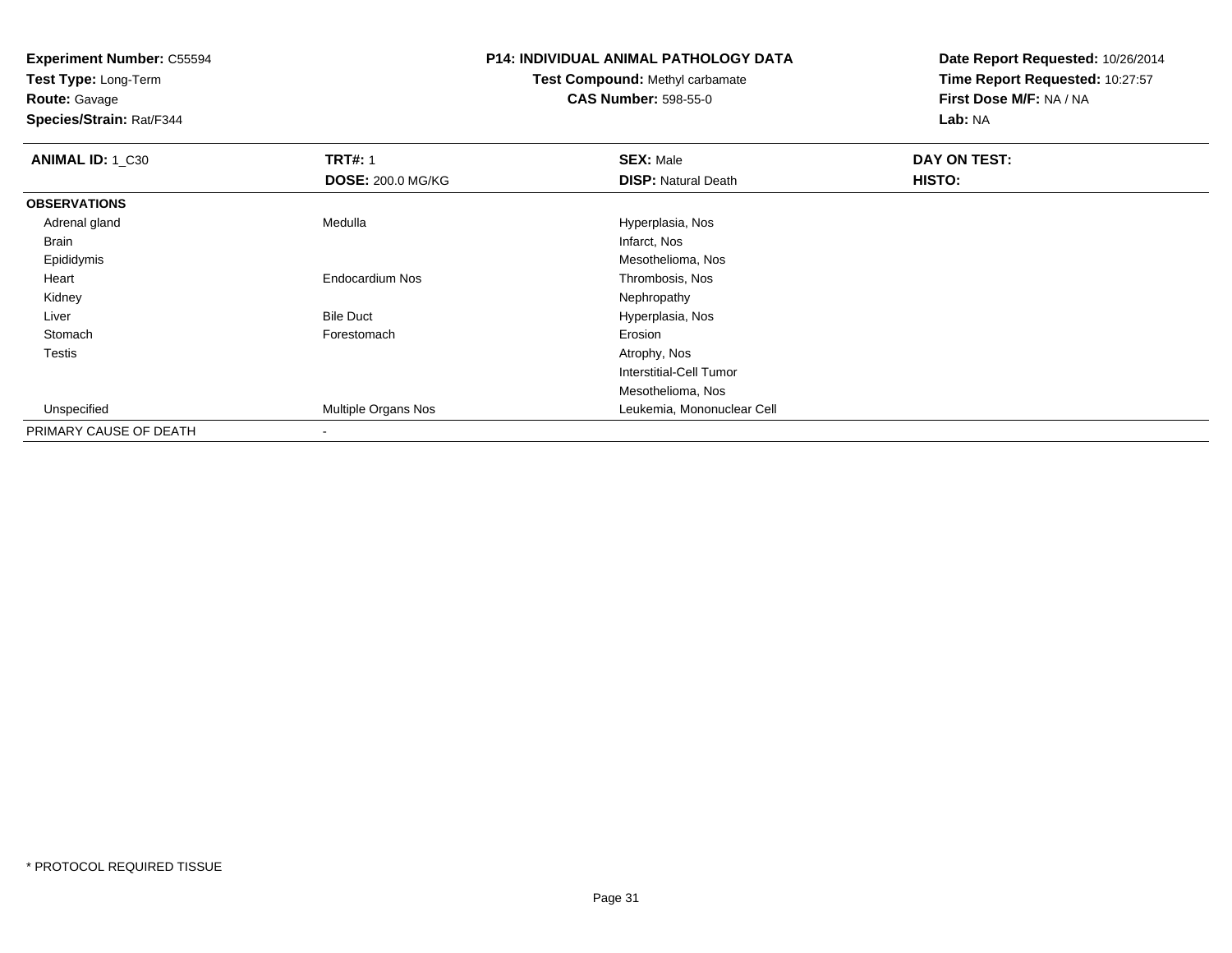**Test Type:** Long-Term

**Route:** Gavage

**Species/Strain:** Rat/F344

#### **P14: INDIVIDUAL ANIMAL PATHOLOGY DATA**

**Test Compound:** Methyl carbamate**CAS Number:** 598-55-0

| ANIMAL ID: 1_C31       | <b>TRT#: 1</b>            | <b>SEX: Male</b>                | <b>DAY ON TEST:</b> |  |
|------------------------|---------------------------|---------------------------------|---------------------|--|
|                        | DOSE: 200.0 MG/KG         | <b>DISP: Terminal Sacrifice</b> | HISTO:              |  |
| <b>OBSERVATIONS</b>    |                           |                                 |                     |  |
| Adrenal gland          | Medulla                   | Pheochromocytoma                |                     |  |
|                        | Medulla                   | Pheochromocytoma, Malignant     |                     |  |
| <b>Bone</b>            |                           | Hyperplasia, Nos                |                     |  |
| Eye                    | Retina                    | Atrophy, Nos                    |                     |  |
|                        | Sclera                    | Metaplasia, Osseous             |                     |  |
| Harderian gland        | Hardarian Gland           | Inflammation, Chronic Focal     |                     |  |
| Heart                  |                           | Fibrosis, Multifocal            |                     |  |
|                        | <b>Endocardium Nos</b>    | Thrombosis, Nos                 |                     |  |
| <b>Intestine Small</b> | <b>Mesentery Nos</b>      | Necrosis, Fat                   |                     |  |
| Kidney                 |                           | Nephropathy                     |                     |  |
| Liver                  |                           | Cytologic Alteration, Nos       |                     |  |
|                        |                           | Hepatocellular Carcinoma        |                     |  |
|                        | <b>Bile Duct</b>          | Hyperplasia, Nos                |                     |  |
|                        | Hepatocytes               | Hyperplasia, Nos                |                     |  |
| Lung                   |                           | Histiocytosis                   |                     |  |
| Pituitary gland        | <b>Anterior Pituitary</b> | Adenoma, Nos                    |                     |  |
| Preputial gland        |                           | Adenoma, Nos                    |                     |  |
| Prostate               |                           | Hyperplasia, Nos                |                     |  |
| <b>Testis</b>          |                           | Atrophy, Nos                    |                     |  |
|                        |                           | Hyperplasia, Interstitial Cell  |                     |  |
|                        |                           | <b>Interstitial-Cell Tumor</b>  |                     |  |
| PRIMARY CAUSE OF DEATH | $\overline{\phantom{a}}$  |                                 |                     |  |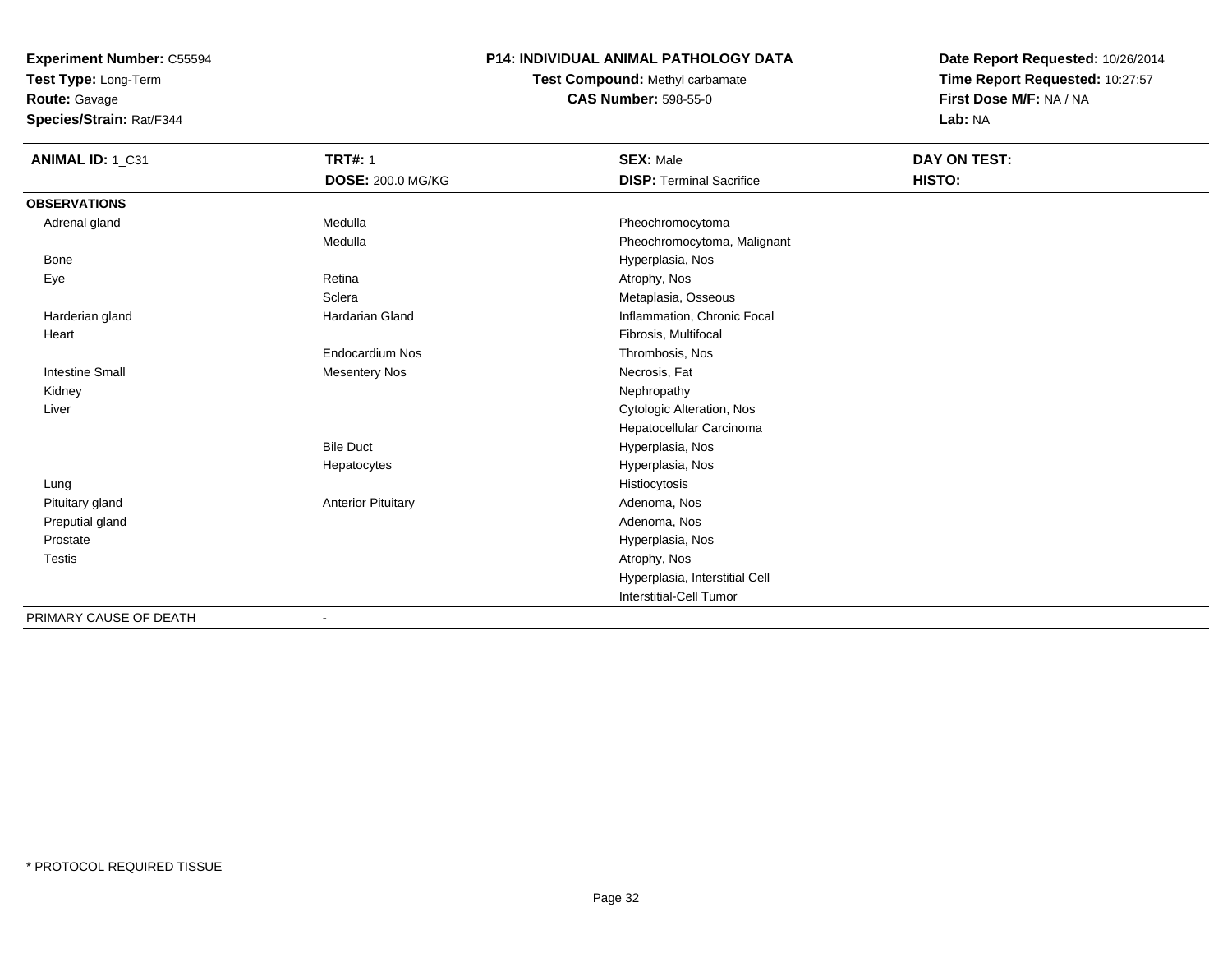**Test Type:** Long-Term

**Route:** Gavage

**Species/Strain:** Rat/F344

### **P14: INDIVIDUAL ANIMAL PATHOLOGY DATA**

# **Test Compound:** Methyl carbamate**CAS Number:** 598-55-0

| <b>ANIMAL ID: 1_C32</b> | <b>TRT#: 1</b>           | <b>SEX: Male</b>                | DAY ON TEST: |  |
|-------------------------|--------------------------|---------------------------------|--------------|--|
|                         | <b>DOSE: 200.0 MG/KG</b> | <b>DISP: Terminal Sacrifice</b> | HISTO:       |  |
| <b>OBSERVATIONS</b>     |                          |                                 |              |  |
| Adrenal gland           | Medulla                  | Hyperplasia, Nos                |              |  |
| Eye                     | Retina                   | Atrophy, Nos                    |              |  |
|                         | Sclera                   | Metaplasia, Osseous             |              |  |
| Heart                   |                          | Fibrosis, Multifocal            |              |  |
| <b>Intestine Small</b>  | <b>Mesentery Nos</b>     | Necrosis, Fat                   |              |  |
| Kidney                  |                          | Nephropathy                     |              |  |
| Liver                   |                          | Cytologic Alteration, Nos       |              |  |
|                         | <b>Bile Duct</b>         | Hyperplasia, Nos                |              |  |
| Lung                    |                          | Histiocytosis                   |              |  |
| Pancreas                | Acinus                   | Atrophy, Nos                    |              |  |
| Preputial gland         |                          | Adenoma, Nos                    |              |  |
| Prostate                |                          | Hyperplasia, Nos                |              |  |
|                         |                          | Inflammation, Acute             |              |  |
| <b>Testis</b>           |                          | Atrophy, Nos                    |              |  |
|                         |                          | Interstitial-Cell Tumor         |              |  |
| Unspecified             | Multiple Organs Nos      | Leukemia, Mononuclear Cell      |              |  |
| PRIMARY CAUSE OF DEATH  | $\overline{\phantom{a}}$ |                                 |              |  |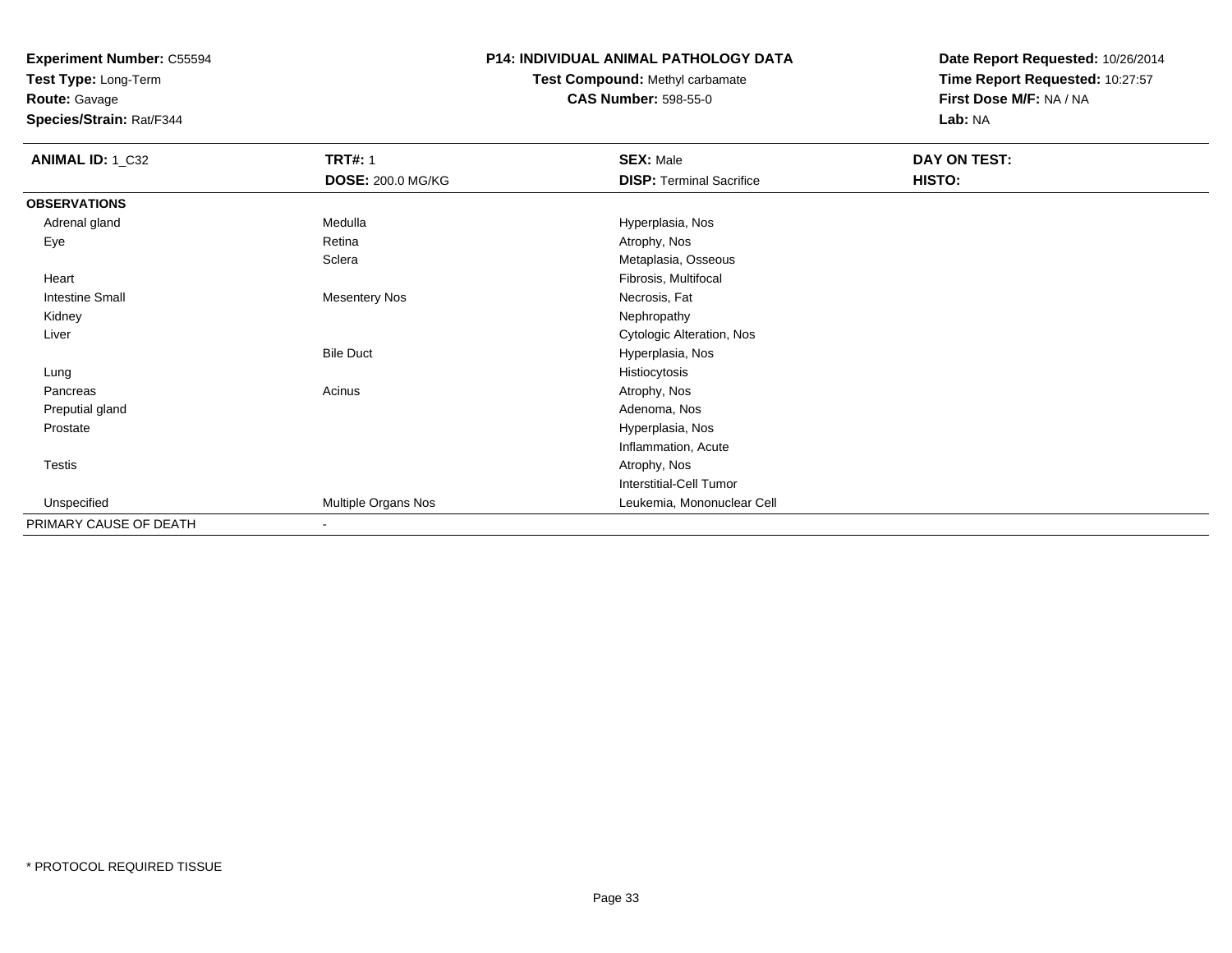**Test Type:** Long-Term

**Route:** Gavage

**Species/Strain:** Rat/F344

#### **P14: INDIVIDUAL ANIMAL PATHOLOGY DATA**

**Test Compound:** Methyl carbamate**CAS Number:** 598-55-0

| ANIMAL ID: 1_C33       | <b>TRT#: 1</b>            | <b>SEX: Male</b>                | DAY ON TEST: |  |
|------------------------|---------------------------|---------------------------------|--------------|--|
|                        | <b>DOSE: 200.0 MG/KG</b>  | <b>DISP: Terminal Sacrifice</b> | HISTO:       |  |
| <b>OBSERVATIONS</b>    |                           |                                 |              |  |
| Esophagus              |                           | Inflammation, Chronic           |              |  |
| Eye                    | Retina                    | Atrophy, Nos                    |              |  |
|                        | Sclera                    | Metaplasia, Osseous             |              |  |
| Harderian gland        | <b>Hardarian Gland</b>    | Inflammation, Chronic Focal     |              |  |
| Heart                  |                           | Fibrosis, Multifocal            |              |  |
|                        | <b>Endocardium Nos</b>    | Thrombosis, Nos                 |              |  |
| <b>Intestine Small</b> | <b>Mesentery Nos</b>      | Necrosis, Fat                   |              |  |
| Kidney                 |                           | Nephropathy                     |              |  |
| Liver                  |                           | Cytologic Alteration, Nos       |              |  |
|                        | Hepatocytes               | Hyperplasia, Nos                |              |  |
|                        |                           | Peliosis Hepatis                |              |  |
| Lung                   |                           | Histiocytosis                   |              |  |
|                        |                           | Inflammation, Chronic           |              |  |
| Pancreas               | Acinus                    | Atrophy, Nos                    |              |  |
| Pituitary gland        | <b>Anterior Pituitary</b> | Hyperplasia, Nos                |              |  |
| Testis                 |                           | Atrophy, Nos                    |              |  |
|                        |                           | <b>Interstitial-Cell Tumor</b>  |              |  |
| PRIMARY CAUSE OF DEATH | $\blacksquare$            |                                 |              |  |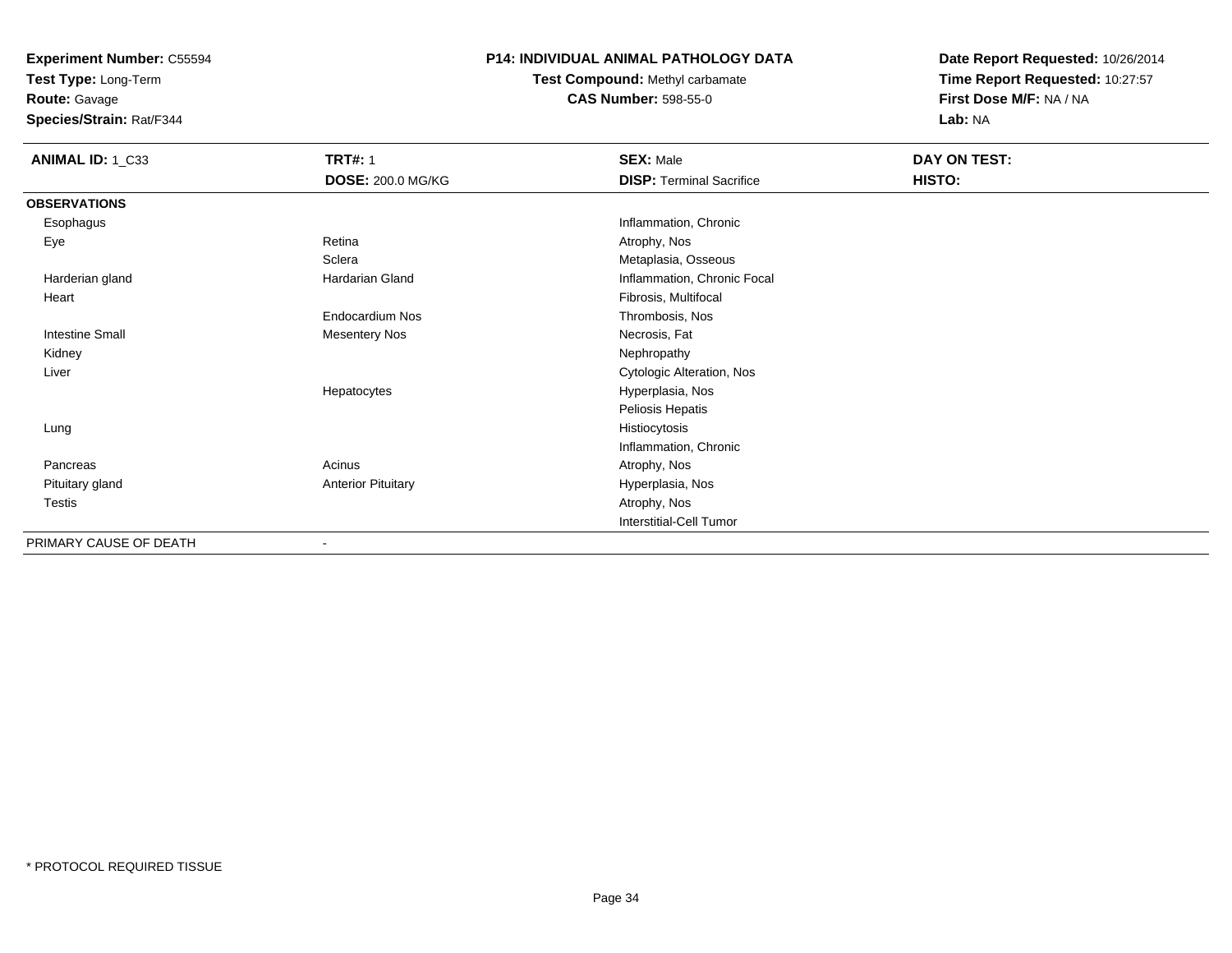**Test Type:** Long-Term

**Route:** Gavage

**Species/Strain:** Rat/F344

### **P14: INDIVIDUAL ANIMAL PATHOLOGY DATA**

**Test Compound:** Methyl carbamate**CAS Number:** 598-55-0

| <b>ANIMAL ID: 1_C34</b> | <b>TRT#: 1</b>            | <b>SEX: Male</b>                | DAY ON TEST: |  |
|-------------------------|---------------------------|---------------------------------|--------------|--|
|                         | <b>DOSE: 200.0 MG/KG</b>  | <b>DISP: Terminal Sacrifice</b> | HISTO:       |  |
| <b>OBSERVATIONS</b>     |                           |                                 |              |  |
| Adrenal gland           | Medulla                   | Hyperplasia, Nos                |              |  |
|                         | Medulla                   | Pheochromocytoma                |              |  |
| <b>Blood vessel</b>     | Sup.Panc-Duod.Artery      | Inflammation, Chronic           |              |  |
| Eye                     | Retina                    | Atrophy, Nos                    |              |  |
|                         | Sclera                    | Metaplasia, Osseous             |              |  |
| Harderian gland         | Hardarian Gland           | Inflammation, Chronic Focal     |              |  |
| Heart                   |                           | Fibrosis, Multifocal            |              |  |
| Kidney                  |                           | Nephropathy                     |              |  |
| Liver                   |                           | Cytologic Alteration, Nos       |              |  |
|                         | Hepatocytes               | Hyperplasia, Nos                |              |  |
|                         |                           | Inflammation, Chronic Focal     |              |  |
| Lung                    |                           | Histiocytosis                   |              |  |
| Pituitary gland         | <b>Anterior Pituitary</b> | Hyperplasia, Nos                |              |  |
| Preputial gland         |                           | Hyperplasia, Nos                |              |  |
| Testis                  |                           | Atrophy, Nos                    |              |  |
|                         |                           | <b>Interstitial-Cell Tumor</b>  |              |  |
| Thymus                  |                           | Thymoma, Benign                 |              |  |
| PRIMARY CAUSE OF DEATH  | ۰                         |                                 |              |  |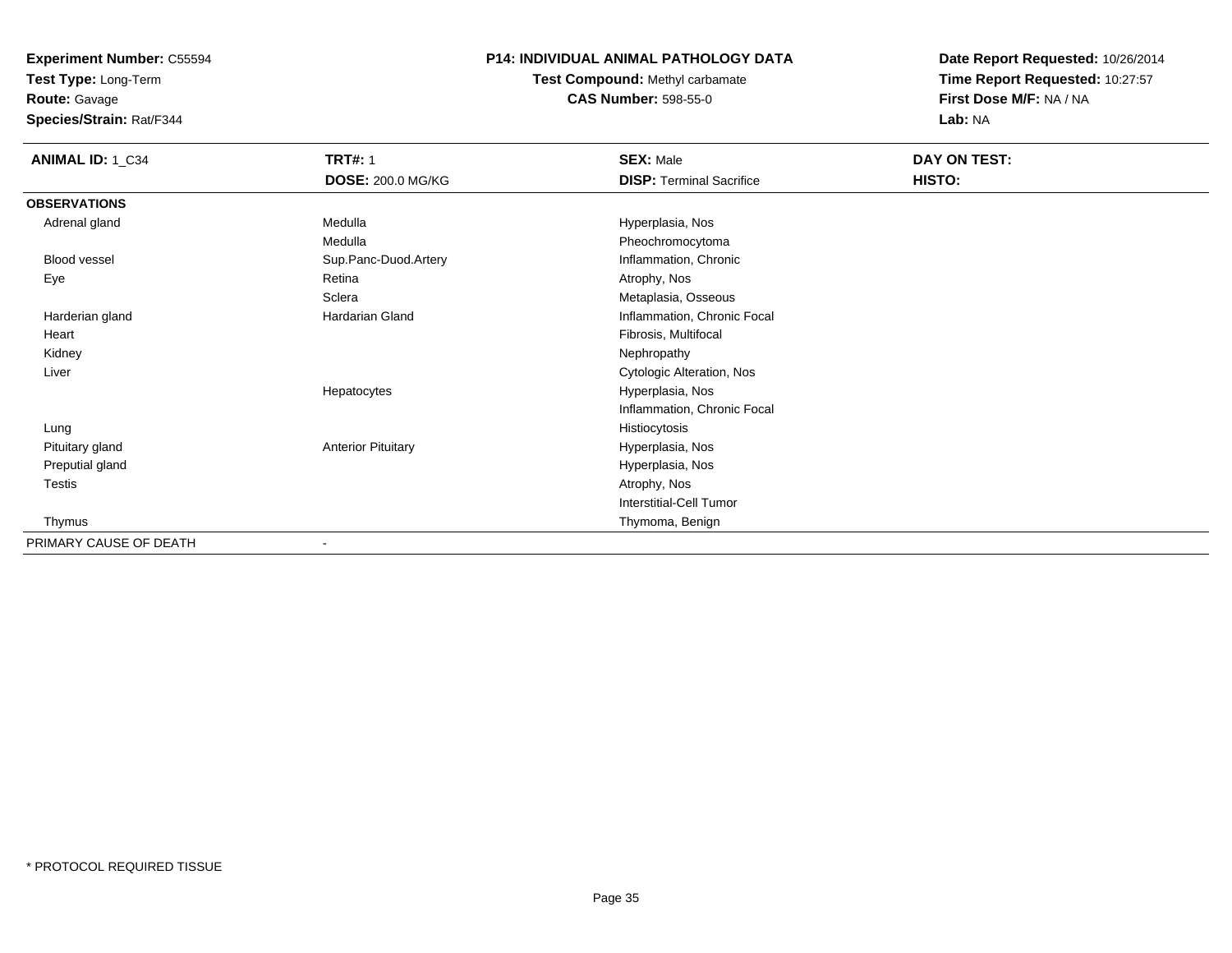| <b>Experiment Number: C55594</b><br>Test Type: Long-Term<br><b>Route: Gavage</b><br>Species/Strain: Rat/F344 |                            | <b>P14: INDIVIDUAL ANIMAL PATHOLOGY DATA</b><br>Test Compound: Methyl carbamate<br><b>CAS Number: 598-55-0</b> | Date Report Requested: 10/26/2014<br>Time Report Requested: 10:27:57<br>First Dose M/F: NA / NA<br>Lab: NA |  |
|--------------------------------------------------------------------------------------------------------------|----------------------------|----------------------------------------------------------------------------------------------------------------|------------------------------------------------------------------------------------------------------------|--|
| <b>ANIMAL ID: 1 C35</b>                                                                                      | <b>TRT#: 1</b>             | <b>SEX: Male</b>                                                                                               | DAY ON TEST:                                                                                               |  |
|                                                                                                              | <b>DOSE: 200.0 MG/KG</b>   | <b>DISP:</b> Natural Death                                                                                     | HISTO:                                                                                                     |  |
| <b>OBSERVATIONS</b>                                                                                          |                            |                                                                                                                |                                                                                                            |  |
| Eye                                                                                                          | Sclera                     | Metaplasia, Osseous                                                                                            |                                                                                                            |  |
| Heart                                                                                                        |                            | Fibrosis, Multifocal                                                                                           |                                                                                                            |  |
| Kidney                                                                                                       |                            | Nephropathy                                                                                                    |                                                                                                            |  |
| Liver                                                                                                        | Centrilobular              | Cytoplasmic Vacuolization                                                                                      |                                                                                                            |  |
|                                                                                                              |                            | Hepatocellular Carcinoma                                                                                       |                                                                                                            |  |
|                                                                                                              | <b>Bile Duct</b>           | Hyperplasia, Nos                                                                                               |                                                                                                            |  |
| Unspecified                                                                                                  | <b>Multiple Organs Nos</b> | Leukemia, Mononuclear Cell                                                                                     |                                                                                                            |  |
| PRIMARY CAUSE OF DEATH                                                                                       |                            |                                                                                                                |                                                                                                            |  |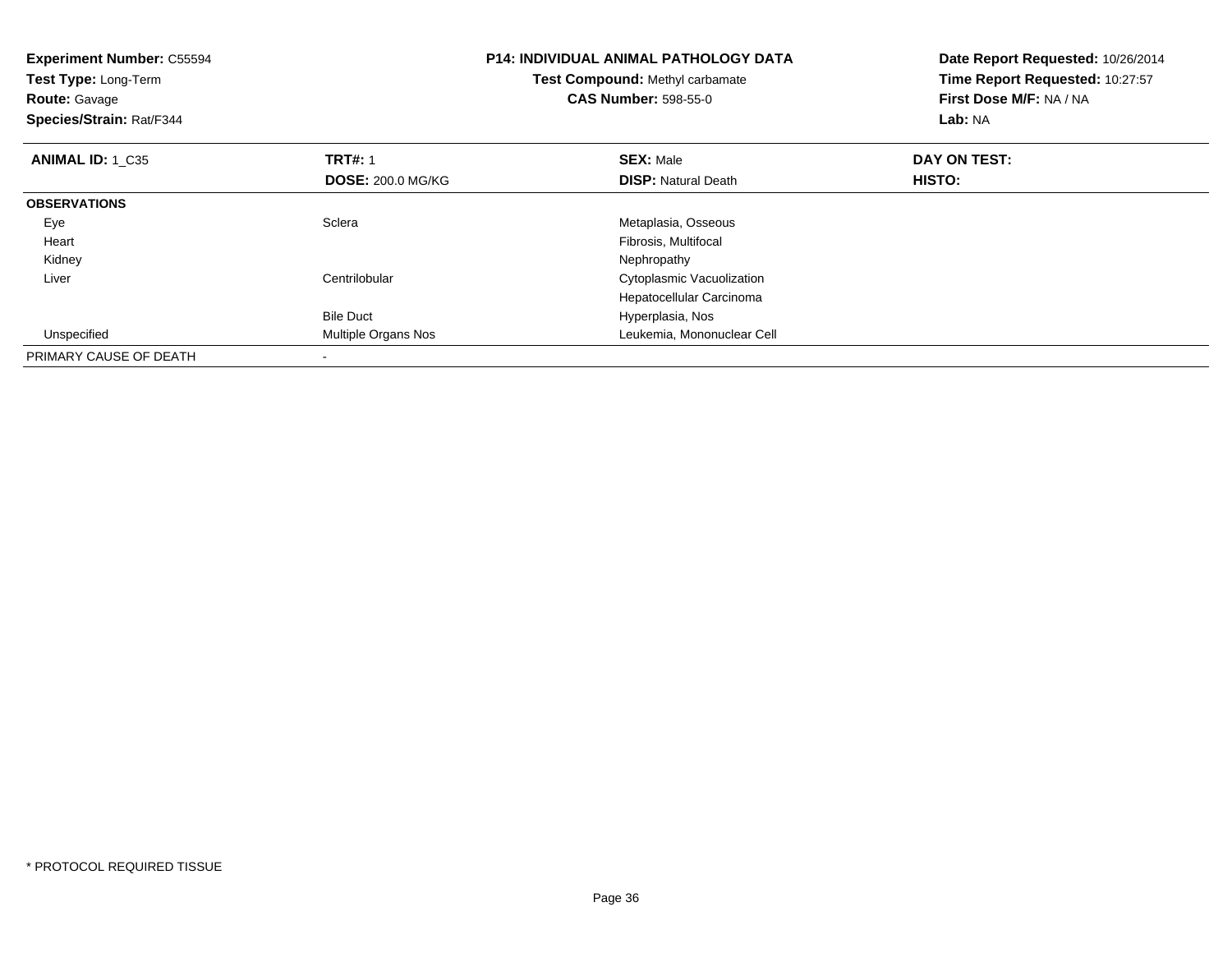**Experiment Number:** C55594**Test Type:** Long-Term**Route:** Gavage **Species/Strain:** Rat/F344**P14: INDIVIDUAL ANIMAL PATHOLOGY DATATest Compound:** Methyl carbamate**CAS Number:** 598-55-0**Date Report Requested:** 10/26/2014**Time Report Requested:** 10:27:57**First Dose M/F:** NA / NA**Lab:** NA**ANIMAL ID: 1 C36 6 DAY ON TRT#:** 1 **SEX:** Male **SEX:** Male **DAY ON TEST: DOSE:** 200.0 MG/KG**DISP:** Moribund Sacrifice **HISTO: OBSERVATIONS** Bone Hyperplasia, Nos Bone marroww which is a state of the state of the state of the state of the state of the Fibrosis, Myelo state of the state of the state of the state of the state of the state of the state of the state of the state of the state of th EyeSclera Metaplasia, Osseous<br>Centrilobular Communications Cytoplasmic Vacuolizi LiverCytoplasmic Vacuolization Bile Duct Hyperplasia, Nose contraction of the contraction of the contraction of the contraction of the contraction, Acute Prostate Spleenn and the contract of the contract of the contract of the contract of the contract of the contract of the contract of the contract of the contract of the contract of the contract of the contract of the contract of the cont Testiss and the contract of the contract of the contract of the contract of the contract of the contract of the contract of the contract of the contract of the contract of the contract of the contract of the contract of the cont Interstitial-Cell Tumor Unspecified Multiple Organs Nos Leukemia, Mononuclear Cell PRIMARY CAUSE OF DEATH-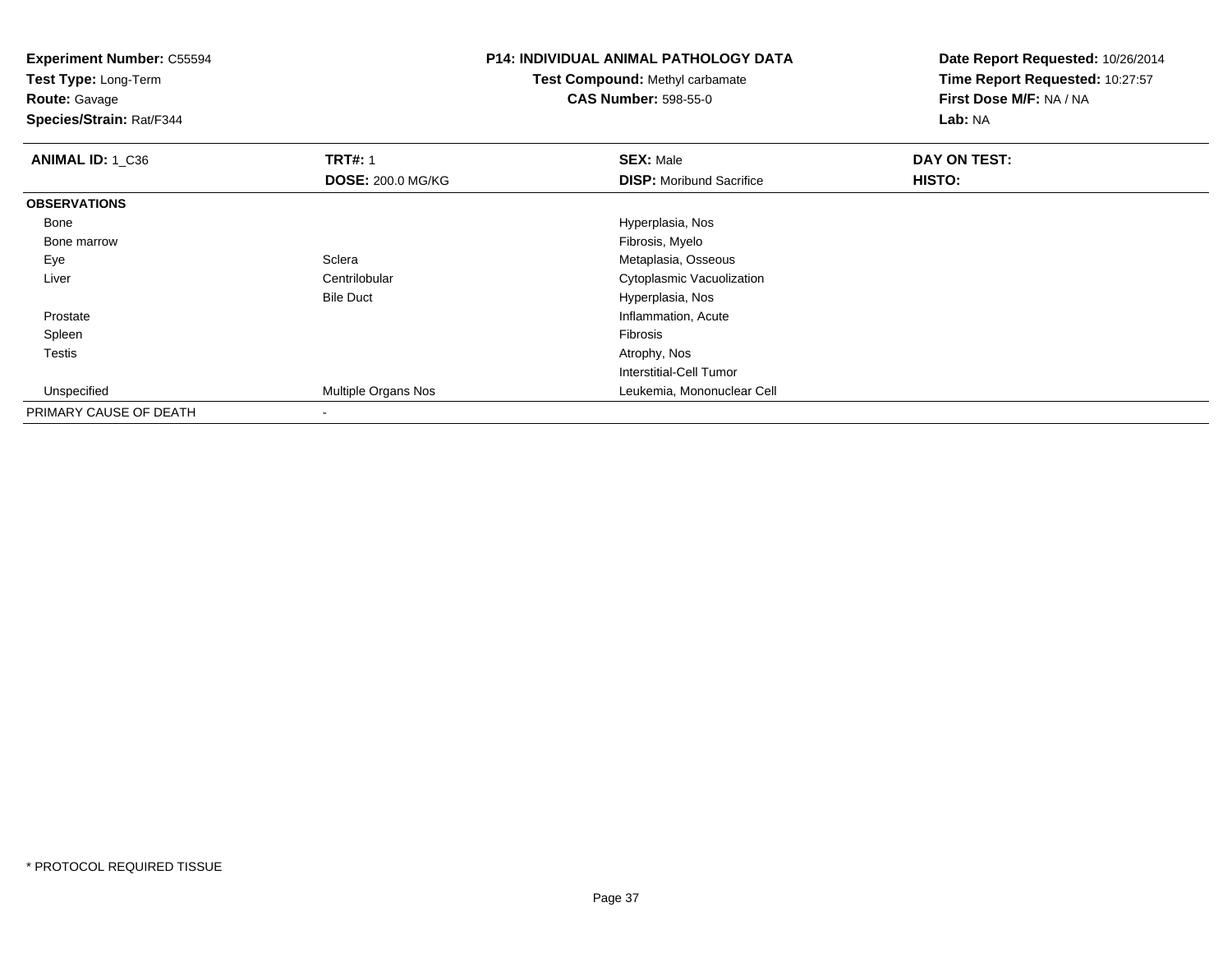**Test Type:** Long-Term

**Route:** Gavage

**Species/Strain:** Rat/F344

### **P14: INDIVIDUAL ANIMAL PATHOLOGY DATA**

**Test Compound:** Methyl carbamate**CAS Number:** 598-55-0

| ANIMAL ID: 1_C37       | <b>TRT#: 1</b>           | <b>SEX: Male</b>                | DAY ON TEST: |
|------------------------|--------------------------|---------------------------------|--------------|
|                        | <b>DOSE: 200.0 MG/KG</b> | <b>DISP: Terminal Sacrifice</b> | HISTO:       |
| <b>OBSERVATIONS</b>    |                          |                                 |              |
| Adrenal gland          | Cortex Nos               | Cytoplasmic Vacuolization       |              |
|                        | Medulla                  | Pheochromocytoma                |              |
| Eye                    | Retina                   | Atrophy, Nos                    |              |
|                        | Nasolacrimal Duct        | Inflammation, Acute             |              |
| Harderian gland        | Hardarian Gland          | Inflammation, Chronic Focal     |              |
| Heart                  |                          | Fibrosis, Multifocal            |              |
| Kidney                 |                          | Nephropathy                     |              |
| Liver                  | <b>Bile Duct</b>         | Hyperplasia, Nos                |              |
|                        |                          | Inflammation, Chronic Focal     |              |
| Lung                   |                          | Histiocytosis                   |              |
| Nasal cavity           |                          | Foreign Body, Vegetable         |              |
|                        |                          | Inflammation, Acute             |              |
| Preputial gland        |                          | Inflammation, Acute             |              |
| Testis                 |                          | Atrophy, Nos                    |              |
|                        |                          | Hyperplasia, Interstitial Cell  |              |
|                        |                          | Interstitial-Cell Tumor         |              |
| Thyroid                |                          | C-Cell Adenoma                  |              |
| PRIMARY CAUSE OF DEATH |                          |                                 |              |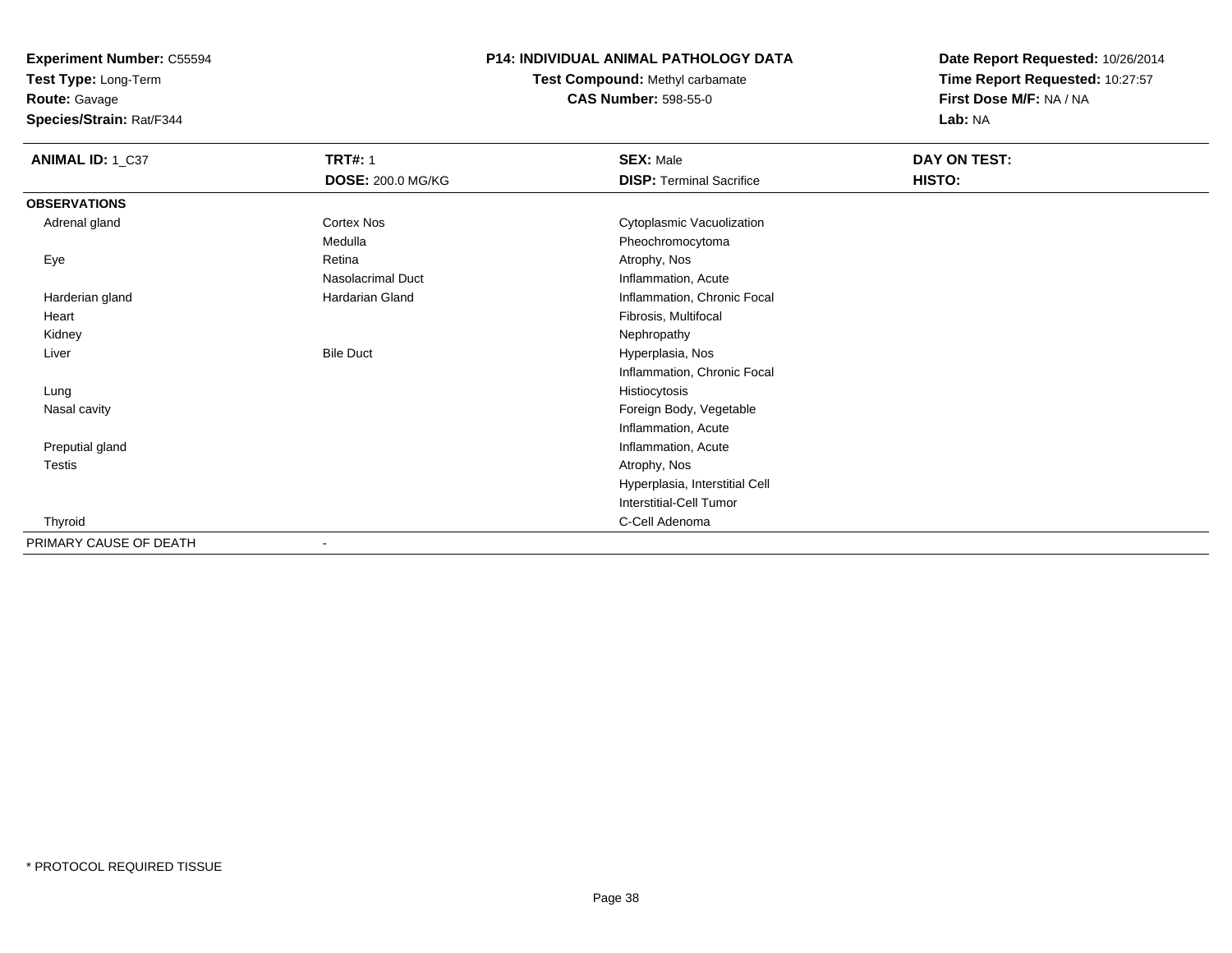**Test Type:** Long-Term

**Route:** Gavage

**Species/Strain:** Rat/F344

### **P14: INDIVIDUAL ANIMAL PATHOLOGY DATA**

### **Test Compound:** Methyl carbamate**CAS Number:** 598-55-0

| ANIMAL ID: 1_C38       | <b>TRT#: 1</b>            | <b>SEX: Male</b>               | DAY ON TEST: |  |
|------------------------|---------------------------|--------------------------------|--------------|--|
|                        | <b>DOSE: 200.0 MG/KG</b>  | <b>DISP: Natural Death</b>     | HISTO:       |  |
| <b>OBSERVATIONS</b>    |                           |                                |              |  |
| Adrenal gland          | Medulla                   | Hyperplasia, Nos               |              |  |
|                        | Medulla                   | Pheochromocytoma               |              |  |
| Eye                    | Retina                    | Atrophy, Nos                   |              |  |
|                        | Cornea                    | Inflammation, Acute            |              |  |
|                        | Sclera                    | Metaplasia, Osseous            |              |  |
| Heart                  |                           | Fibrosis, Multifocal           |              |  |
| Kidney                 |                           | Nephropathy                    |              |  |
| Liver                  | <b>Bile Duct</b>          | Hyperplasia, Nos               |              |  |
| Nasal cavity           |                           | Infection, Fungal              |              |  |
|                        |                           | Inflammation, Acute Diffuse    |              |  |
| Pituitary gland        | <b>Anterior Pituitary</b> | Hyperplasia, Nos               |              |  |
| Testis                 |                           | Atrophy, Nos                   |              |  |
|                        |                           | <b>Interstitial-Cell Tumor</b> |              |  |
| Unspecified            | Multiple Organs Nos       | Leukemia, Mononuclear Cell     |              |  |
| PRIMARY CAUSE OF DEATH | $\overline{\phantom{a}}$  |                                |              |  |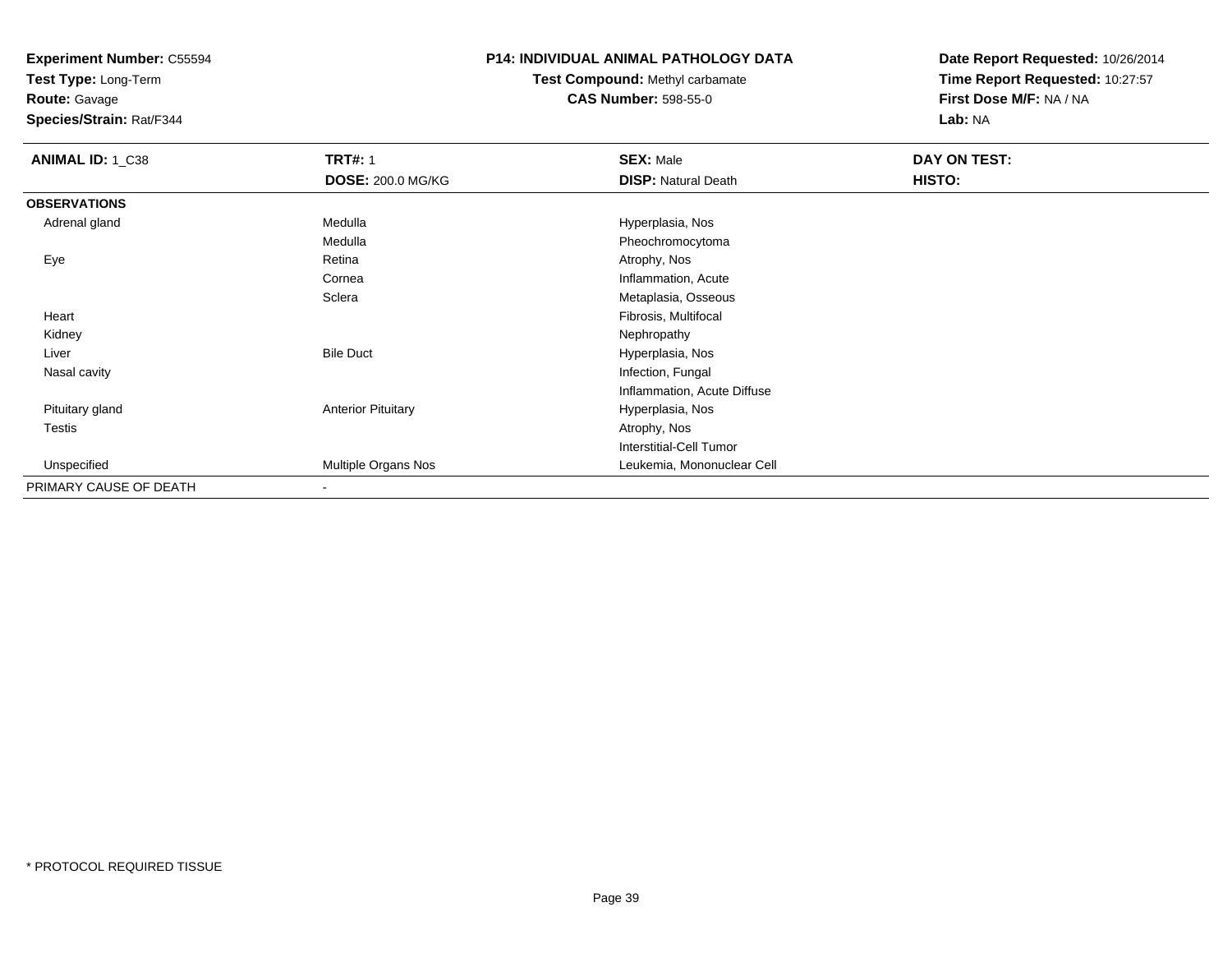**Test Type:** Long-Term

# **Route:** Gavage

**Species/Strain:** Rat/F344

### **P14: INDIVIDUAL ANIMAL PATHOLOGY DATA**

### **Test Compound:** Methyl carbamate**CAS Number:** 598-55-0

| ANIMAL ID: 1_C39       | <b>TRT#: 1</b>           | <b>SEX: Male</b>                     | DAY ON TEST: |  |
|------------------------|--------------------------|--------------------------------------|--------------|--|
|                        | <b>DOSE: 200.0 MG/KG</b> | <b>DISP: Natural Death</b>           | HISTO:       |  |
| <b>OBSERVATIONS</b>    |                          |                                      |              |  |
| Eye                    | Sclera                   | Metaplasia, Osseous                  |              |  |
| Heart                  |                          | Fibrosis, Multifocal                 |              |  |
| Kidney                 |                          | Nephropathy                          |              |  |
| Liver                  |                          | Hepatocellular Carcinoma             |              |  |
|                        | <b>Bile Duct</b>         | Hyperplasia, Nos                     |              |  |
|                        | Hepatocytes              | Hyperplasia, Nos                     |              |  |
|                        |                          | Necrosis, Focal                      |              |  |
| Lung                   |                          | Hepatocellular Carcinoma, Metastatic |              |  |
| Nasal cavity           |                          | Infection, Fungal                    |              |  |
|                        |                          | Inflammation, Acute                  |              |  |
|                        |                          | Metaplasia, Squamous                 |              |  |
| <b>Testis</b>          |                          | Interstitial-Cell Tumor              |              |  |
| Unspecified            | Multiple Organs Nos      | Leukemia, Mononuclear Cell           |              |  |
| PRIMARY CAUSE OF DEATH |                          |                                      |              |  |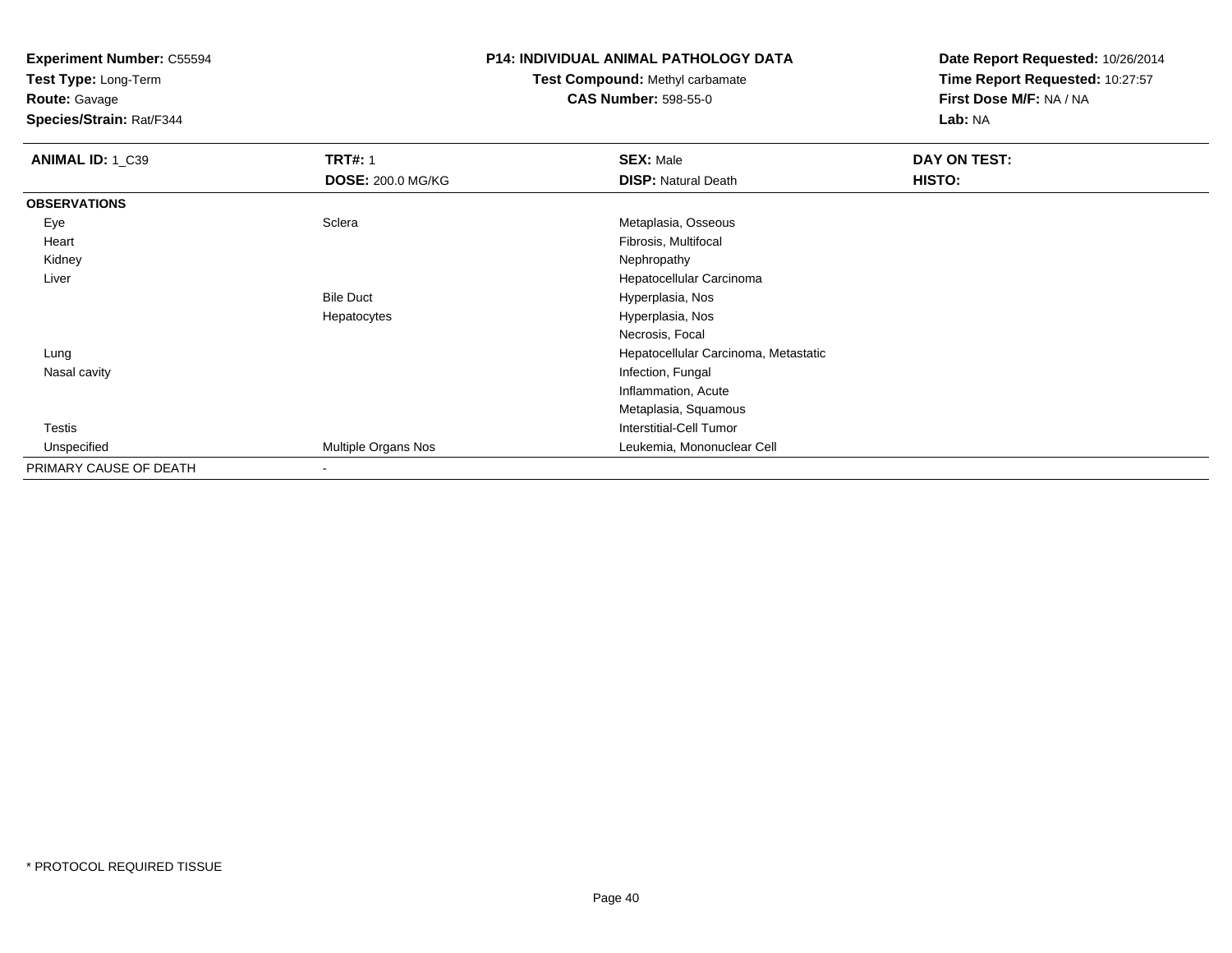**Test Type:** Long-Term

**Route:** Gavage

**Species/Strain:** Rat/F344

### **P14: INDIVIDUAL ANIMAL PATHOLOGY DATA**

**Test Compound:** Methyl carbamate**CAS Number:** 598-55-0

| <b>ANIMAL ID: 1_C40</b> | <b>TRT#: 1</b>           | <b>SEX: Male</b>           | DAY ON TEST: |  |
|-------------------------|--------------------------|----------------------------|--------------|--|
|                         | <b>DOSE: 200.0 MG/KG</b> | <b>DISP:</b> Natural Death | HISTO:       |  |
| <b>OBSERVATIONS</b>     |                          |                            |              |  |
| Eye                     | Retina                   | Atrophy, Nos               |              |  |
|                         | <b>Crystalline Lens</b>  | Cataract                   |              |  |
|                         | Sclera                   | Metaplasia, Osseous        |              |  |
| Harderian gland         | Hardarian Gland          | Inflammation, Chronic      |              |  |
| Heart                   | Endocardium Nos          | Thrombosis, Nos            |              |  |
| Kidney                  |                          | Nephropathy                |              |  |
| Liver                   | <b>Bile Duct</b>         | Hyperplasia, Nos           |              |  |
|                         | Centrilobular            | Necrosis, Nos              |              |  |
| Preputial gland         |                          | Adenoma, Nos               |              |  |
| Spleen                  |                          | Hematopoiesis              |              |  |
| Testis                  |                          | Atrophy, Nos               |              |  |
|                         |                          | Interstitial-Cell Tumor    |              |  |
| PRIMARY CAUSE OF DEATH  |                          |                            |              |  |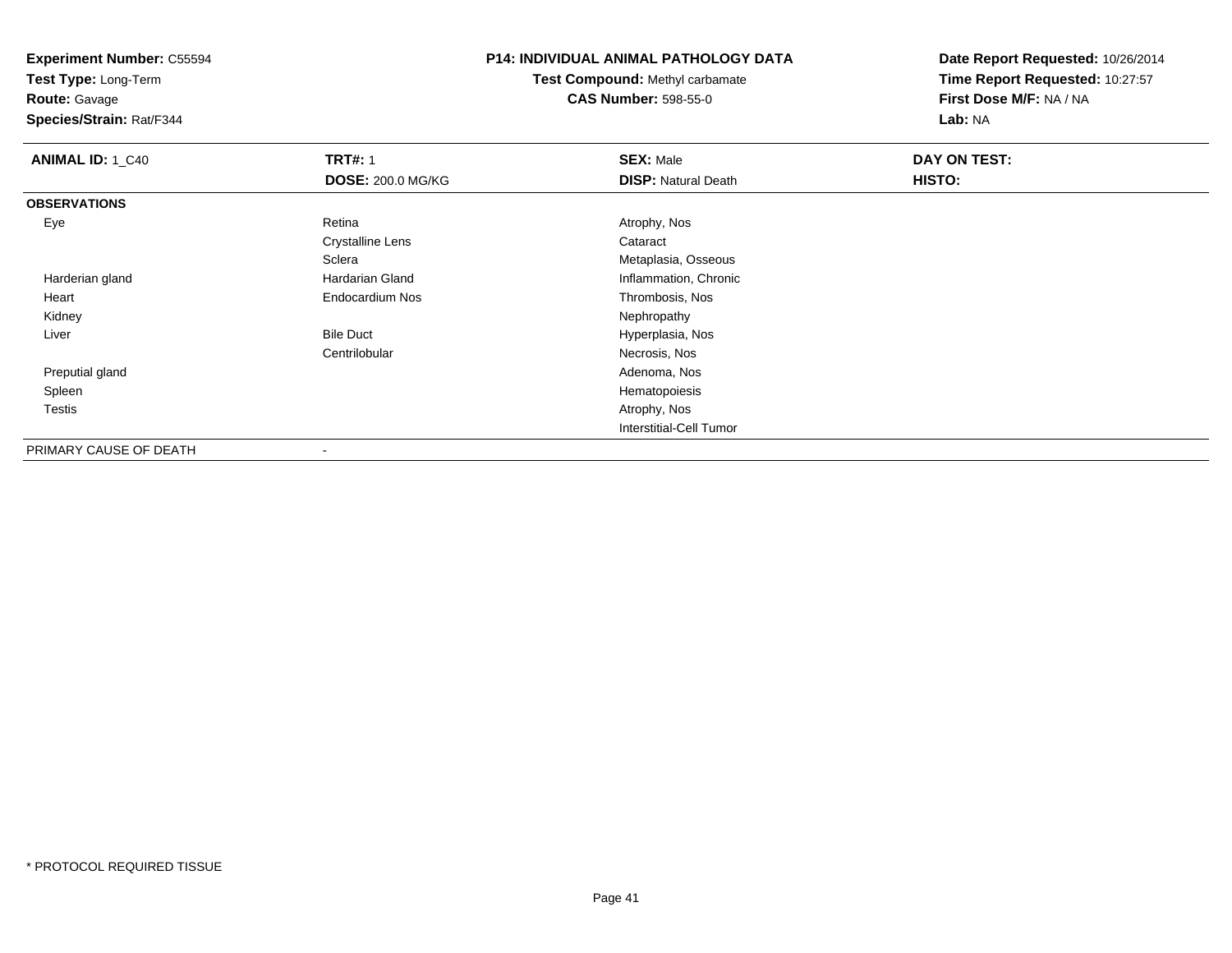**Test Type:** Long-Term

**Route:** Gavage

**Species/Strain:** Rat/F344

### **P14: INDIVIDUAL ANIMAL PATHOLOGY DATA**

**Test Compound:** Methyl carbamate**CAS Number:** 598-55-0

| ANIMAL ID: 1_C41       | <b>TRT#: 1</b>           | <b>SEX: Male</b>                | DAY ON TEST: |  |
|------------------------|--------------------------|---------------------------------|--------------|--|
|                        | <b>DOSE: 200.0 MG/KG</b> | <b>DISP: Terminal Sacrifice</b> | HISTO:       |  |
| <b>OBSERVATIONS</b>    |                          |                                 |              |  |
| Adrenal gland          | Medulla                  | Hyperplasia, Nos                |              |  |
| Eye                    | Retina                   | Atrophy, Nos                    |              |  |
|                        | <b>Crystalline Lens</b>  | Cataract                        |              |  |
| Harderian gland        | Hardarian Gland          | Inflammation, Chronic Focal     |              |  |
| Heart                  |                          | Fibrosis, Multifocal            |              |  |
| <b>Intestine Small</b> | <b>Mesentery Nos</b>     | Necrosis, Fat                   |              |  |
| Kidney                 |                          | Nephropathy                     |              |  |
| Liver                  | Centrilobular            | Congestion, Nos                 |              |  |
|                        | <b>Bile Duct</b>         | Hyperplasia, Nos                |              |  |
| Lymph node             | Mediastinal Lymph Node   | Cyst, Nos                       |              |  |
| <b>Testis</b>          |                          | Atrophy, Nos                    |              |  |
|                        |                          | Interstitial-Cell Tumor         |              |  |
| Unspecified            | Multiple Organs Nos      | Leukemia, Mononuclear Cell      |              |  |
| PRIMARY CAUSE OF DEATH | $\blacksquare$           |                                 |              |  |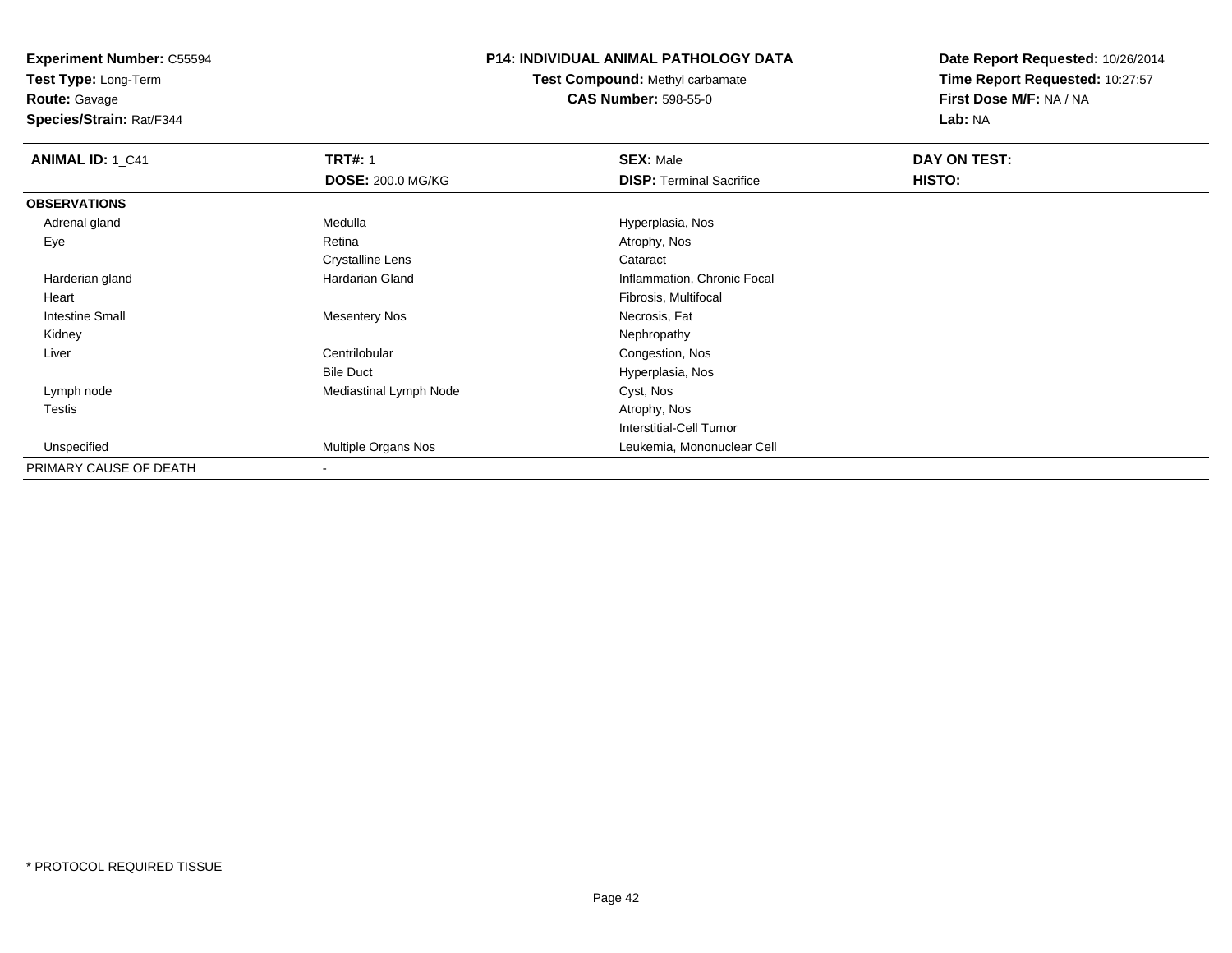**Test Type:** Long-Term

**Route:** Gavage

**Species/Strain:** Rat/F344

### **P14: INDIVIDUAL ANIMAL PATHOLOGY DATA**

**Test Compound:** Methyl carbamate**CAS Number:** 598-55-0

| <b>ANIMAL ID: 1_C42</b> | <b>TRT#: 1</b>            | <b>SEX: Male</b>                | DAY ON TEST: |  |
|-------------------------|---------------------------|---------------------------------|--------------|--|
|                         | <b>DOSE: 200.0 MG/KG</b>  | <b>DISP: Terminal Sacrifice</b> | HISTO:       |  |
| <b>OBSERVATIONS</b>     |                           |                                 |              |  |
| Adrenal gland           | Medulla                   | Hyperplasia, Nos                |              |  |
| Brain                   | Thalamus                  | Astrocytoma                     |              |  |
| Eye                     | Retina                    | Atrophy, Nos                    |              |  |
|                         | Sclera                    | Metaplasia, Osseous             |              |  |
| Harderian gland         | Hardarian Gland           | Inflammation, Chronic Focal     |              |  |
| Heart                   |                           | Fibrosis, Multifocal            |              |  |
| Kidney                  |                           | Nephropathy                     |              |  |
| Liver                   |                           | Cytologic Alteration, Nos       |              |  |
|                         | <b>Bile Duct</b>          | Hyperplasia, Nos                |              |  |
| Pituitary gland         | <b>Anterior Pituitary</b> | Adenoma, Nos                    |              |  |
| Spleen                  |                           | Pigmentation, Nos               |              |  |
| Testis                  |                           | Atrophy, Nos                    |              |  |
|                         |                           | <b>Interstitial-Cell Tumor</b>  |              |  |
| Thyroid                 |                           | Hyperplasia, Follicular Cell    |              |  |
| PRIMARY CAUSE OF DEATH  | $\blacksquare$            |                                 |              |  |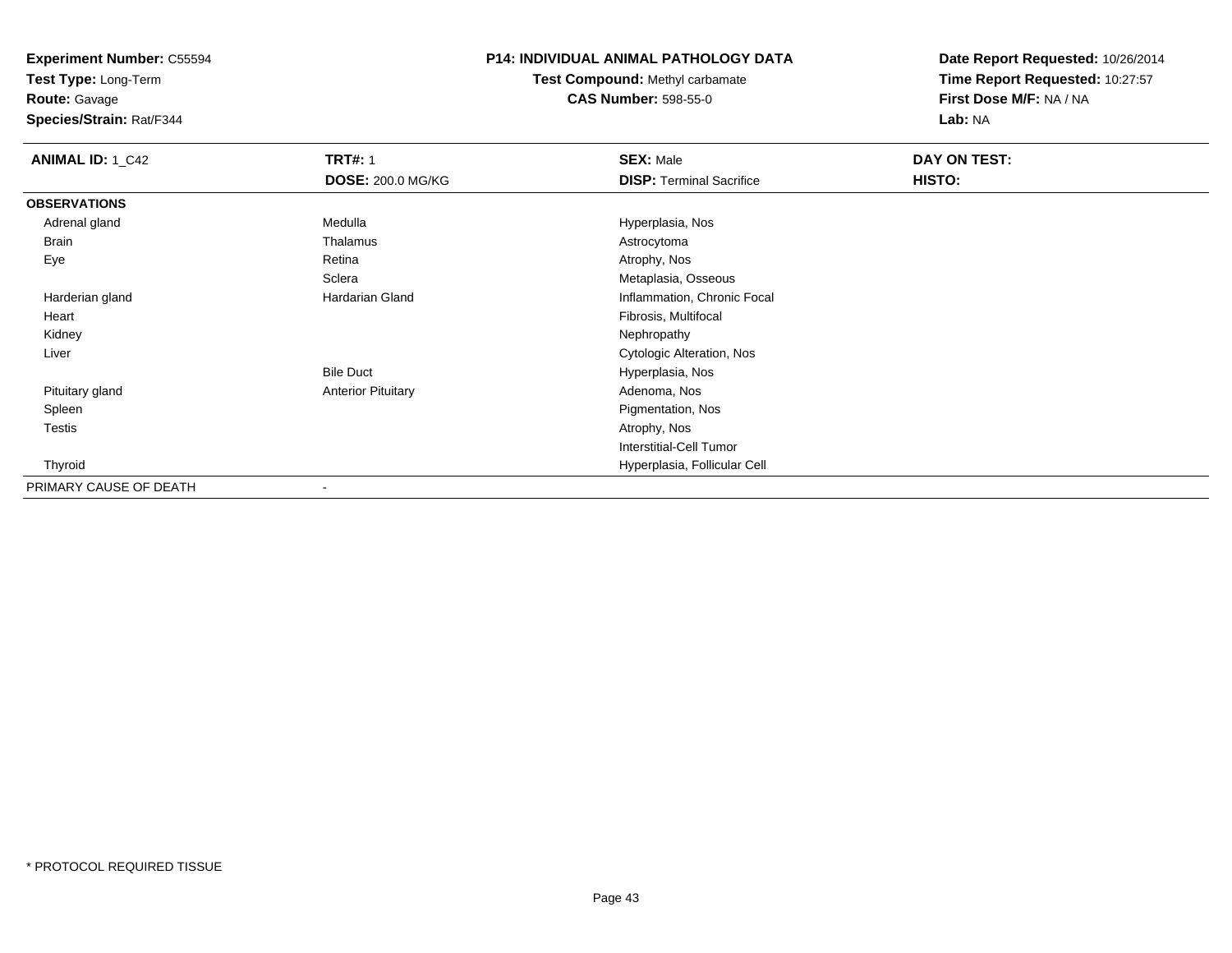**Test Type:** Long-Term

**Route:** Gavage

**Species/Strain:** Rat/F344

# **P14: INDIVIDUAL ANIMAL PATHOLOGY DATA**

**Test Compound:** Methyl carbamate**CAS Number:** 598-55-0

| ANIMAL ID: 1_C43       | <b>TRT#: 1</b>           | <b>SEX: Male</b>           | <b>DAY ON TEST:</b> |  |
|------------------------|--------------------------|----------------------------|---------------------|--|
|                        | <b>DOSE: 200.0 MG/KG</b> | <b>DISP:</b> Natural Death | HISTO:              |  |
| <b>OBSERVATIONS</b>    |                          |                            |                     |  |
| Eye                    | Sclera                   | Metaplasia, Osseous        |                     |  |
| Heart                  |                          | Fibrosis, Multifocal       |                     |  |
| Kidney                 |                          | Nephropathy                |                     |  |
| Liver                  |                          | Cytologic Alteration, Nos  |                     |  |
|                        | <b>Bile Duct</b>         | Hyperplasia, Nos           |                     |  |
|                        | Hepatocytes              | Hyperplasia, Nos           |                     |  |
| Pancreas               |                          | Inflammation, Chronic      |                     |  |
| Testis                 |                          | Atrophy, Nos               |                     |  |
|                        |                          | Hemorrhage                 |                     |  |
|                        |                          | Interstitial-Cell Tumor    |                     |  |
| PRIMARY CAUSE OF DEATH | ۰                        |                            |                     |  |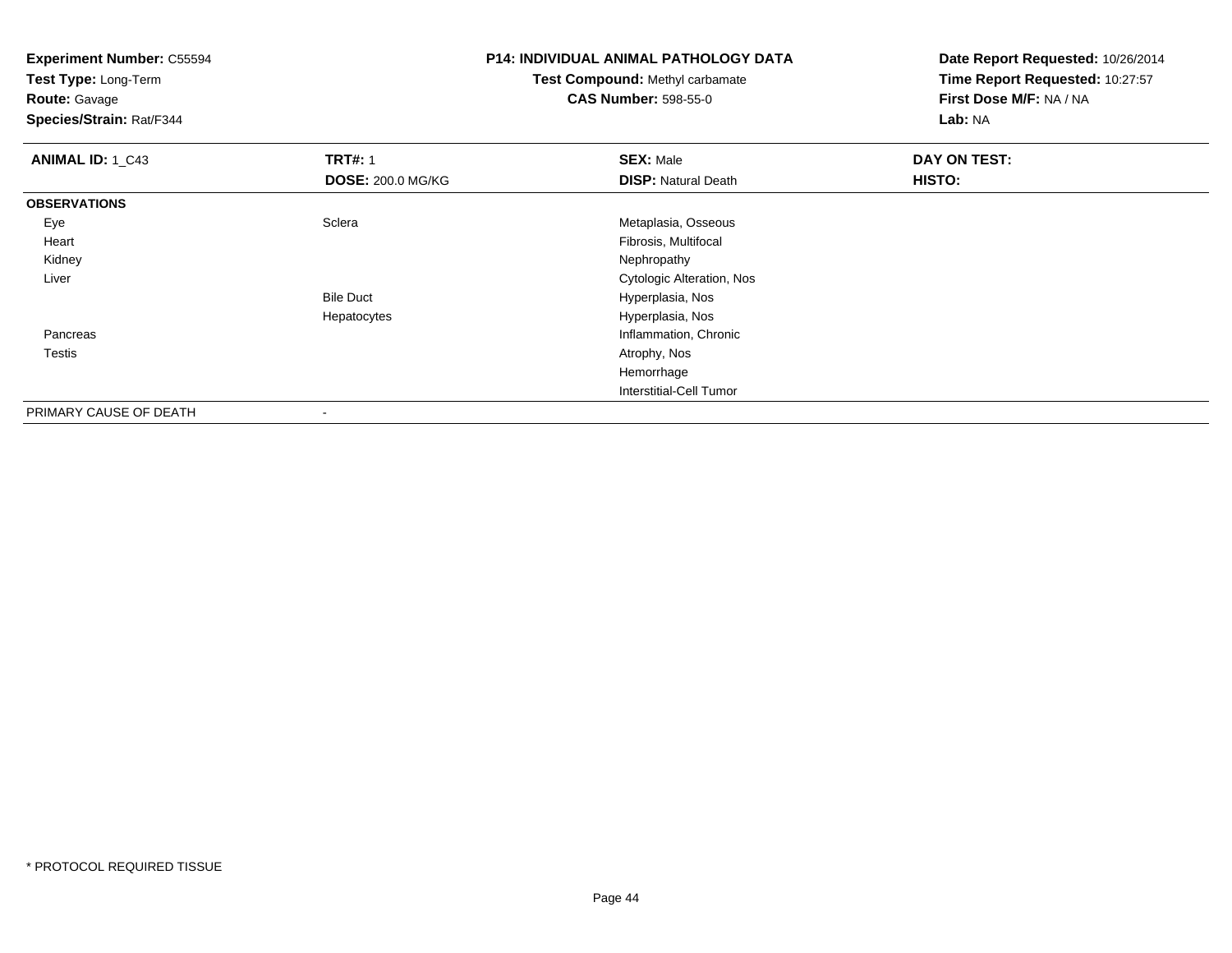**Test Type:** Long-Term**Route:** Gavage

**Species/Strain:** Rat/F344

### **P14: INDIVIDUAL ANIMAL PATHOLOGY DATA**

**Test Compound:** Methyl carbamate**CAS Number:** 598-55-0

| <b>ANIMAL ID: 1_C44</b> | <b>TRT#: 1</b>           | <b>SEX: Male</b>                | DAY ON TEST: |
|-------------------------|--------------------------|---------------------------------|--------------|
|                         | <b>DOSE: 200.0 MG/KG</b> | <b>DISP: Terminal Sacrifice</b> | HISTO:       |
| <b>OBSERVATIONS</b>     |                          |                                 |              |
| Adrenal gland           | Cortex Nos               | Congestion, Nos                 |              |
|                         | Medulla                  | Hyperplasia, Nos                |              |
|                         | Medulla                  | Pheochromocytoma                |              |
| Blood vessel            | Sup.Panc-Duod.Artery     | Inflammation, Chronic           |              |
| Eye                     | Sclera                   | Metaplasia, Osseous             |              |
| Harderian gland         | Hardarian Gland          | Inflammation, Chronic Focal     |              |
| Heart                   |                          | Fibrosis, Multifocal            |              |
|                         | Endocardium Nos          | Thrombosis, Nos                 |              |
| <b>Intestine Small</b>  | <b>Mesentery Nos</b>     | Necrosis, Fat                   |              |
| Kidney                  |                          | Nephropathy                     |              |
| Liver                   |                          | Cytologic Alteration, Nos       |              |
|                         | Hepatocytes              | Hyperplasia, Nos                |              |
| Lung                    |                          | Pneumonia, Interstitial Chronic |              |
| Lymph node              | Mediastinal Lymph Node   | Inflammation, Chronic           |              |
| Testis                  |                          | Atrophy, Nos                    |              |
|                         |                          | Interstitial-Cell Tumor         |              |
| Thyroid                 |                          | Follicular-Cell Adenoma         |              |
| PRIMARY CAUSE OF DEATH  |                          |                                 |              |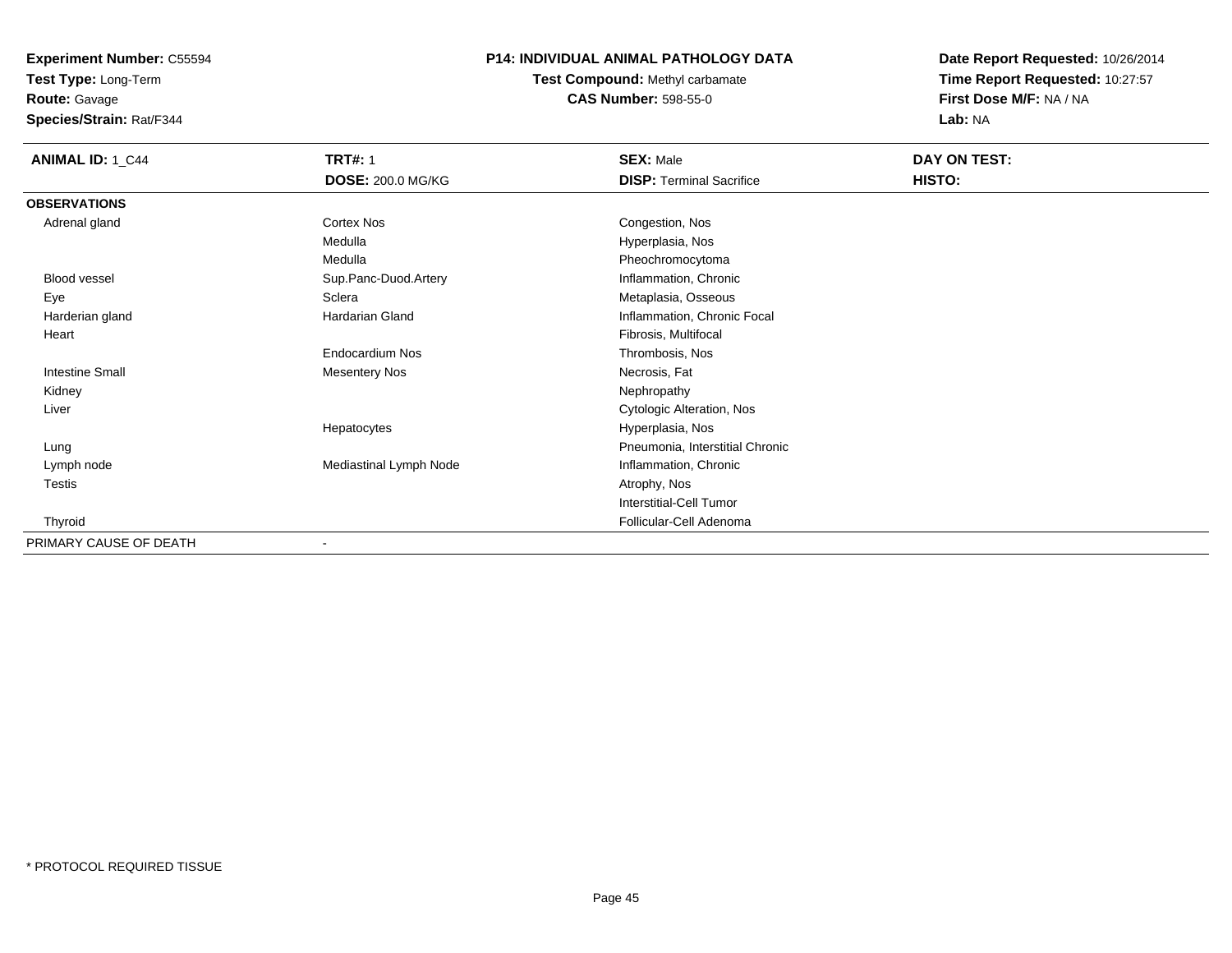**Test Type:** Long-Term

**Route:** Gavage

**Species/Strain:** Rat/F344

### **P14: INDIVIDUAL ANIMAL PATHOLOGY DATA**

**Test Compound:** Methyl carbamate**CAS Number:** 598-55-0

| <b>ANIMAL ID: 1_C45</b> | <b>TRT#: 1</b><br>DOSE: 200.0 MG/KG | <b>SEX: Male</b><br><b>DISP: Terminal Sacrifice</b> | DAY ON TEST:<br>HISTO: |
|-------------------------|-------------------------------------|-----------------------------------------------------|------------------------|
| <b>OBSERVATIONS</b>     |                                     |                                                     |                        |
| Adrenal gland           | Medulla                             | Hyperplasia, Nos                                    |                        |
| Eye                     | Retina                              | Atrophy, Nos                                        |                        |
|                         | Crystalline Lens                    | Cataract                                            |                        |
|                         | Nasolacrimal Duct                   | Inflammation, Acute                                 |                        |
|                         | Sclera                              | Metaplasia, Osseous                                 |                        |
| Harderian gland         | Hardarian Gland                     | Inflammation, Chronic Focal                         |                        |
| Heart                   |                                     | Fibrosis, Multifocal                                |                        |
| Kidney                  |                                     | Nephropathy                                         |                        |
| Liver                   |                                     | Cytologic Alteration, Nos                           |                        |
|                         | <b>Bile Duct</b>                    | Hyperplasia, Nos                                    |                        |
|                         | Hepatocytes                         | Hyperplasia, Nos                                    |                        |
|                         |                                     | Inflammation, Chronic Focal                         |                        |
| Pancreas                | Acinus                              | Atrophy, Nos                                        |                        |
| Pituitary gland         | <b>Anterior Pituitary</b>           | Hyperplasia, Nos                                    |                        |
| Preputial gland         |                                     | Inflammation, Acute                                 |                        |
| Testis                  |                                     | Hyperplasia, Interstitial Cell                      |                        |
| Thyroid                 |                                     | Hyperplasia, C Cell                                 |                        |
| Unspecified             | Multiple Organs Nos                 | Leukemia, Mononuclear Cell                          |                        |
| PRIMARY CAUSE OF DEATH  | $\blacksquare$                      |                                                     |                        |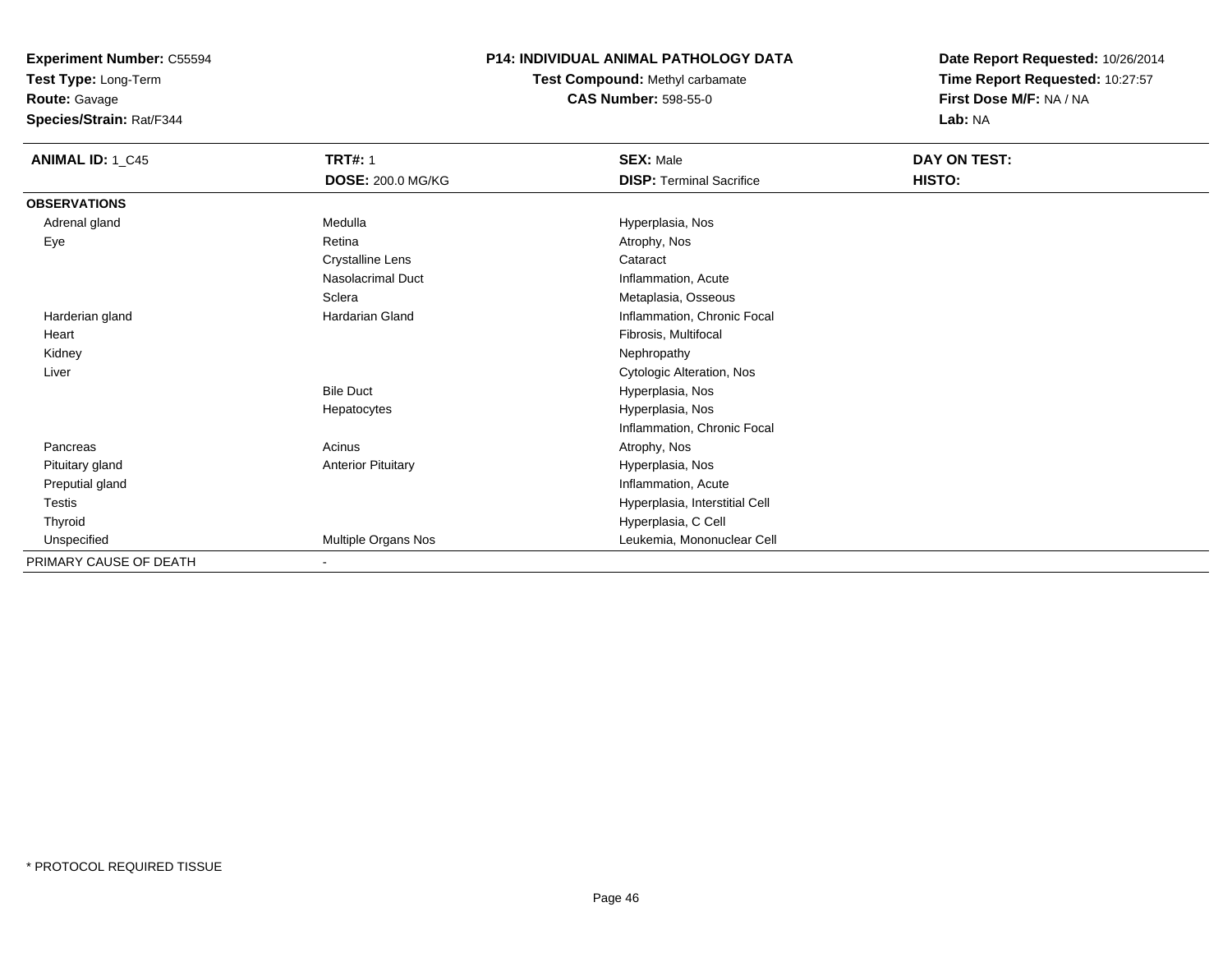**Test Type:** Long-Term

**Route:** Gavage

**Species/Strain:** Rat/F344

### **P14: INDIVIDUAL ANIMAL PATHOLOGY DATA**

**Test Compound:** Methyl carbamate**CAS Number:** 598-55-0

| <b>ANIMAL ID: 1_C46</b> | <b>TRT#: 1</b>            | <b>SEX: Male</b>                | DAY ON TEST: |  |
|-------------------------|---------------------------|---------------------------------|--------------|--|
|                         | <b>DOSE: 200.0 MG/KG</b>  | <b>DISP: Terminal Sacrifice</b> | HISTO:       |  |
| <b>OBSERVATIONS</b>     |                           |                                 |              |  |
| Adrenal gland           | Medulla                   | Pheochromocytoma                |              |  |
| Eye                     | Retina                    | Atrophy, Nos                    |              |  |
|                         | <b>Crystalline Lens</b>   | Cataract                        |              |  |
|                         | Sclera                    | Metaplasia, Osseous             |              |  |
| Heart                   |                           | Fibrosis, Multifocal            |              |  |
| <b>Intestine Small</b>  | <b>Mesentery Nos</b>      | Necrosis, Fat                   |              |  |
| Kidney                  |                           | Nephropathy                     |              |  |
| Liver                   |                           | Cytologic Alteration, Nos       |              |  |
|                         | <b>Bile Duct</b>          | Hyperplasia, Nos                |              |  |
|                         |                           | Neoplastic Nodule               |              |  |
| Lung                    |                           | Histiocytosis                   |              |  |
| Pancreas                | Acinus                    | Atrophy, Nos                    |              |  |
| Pituitary gland         | <b>Anterior Pituitary</b> | Hyperplasia, Nos                |              |  |
| Prostate                |                           | Inflammation, Active Chronic    |              |  |
| Testis                  |                           | Atrophy, Nos                    |              |  |
|                         |                           | Interstitial-Cell Tumor         |              |  |
| Unspecified             | Multiple Organs Nos       | Leukemia, Mononuclear Cell      |              |  |
| PRIMARY CAUSE OF DEATH  | $\blacksquare$            |                                 |              |  |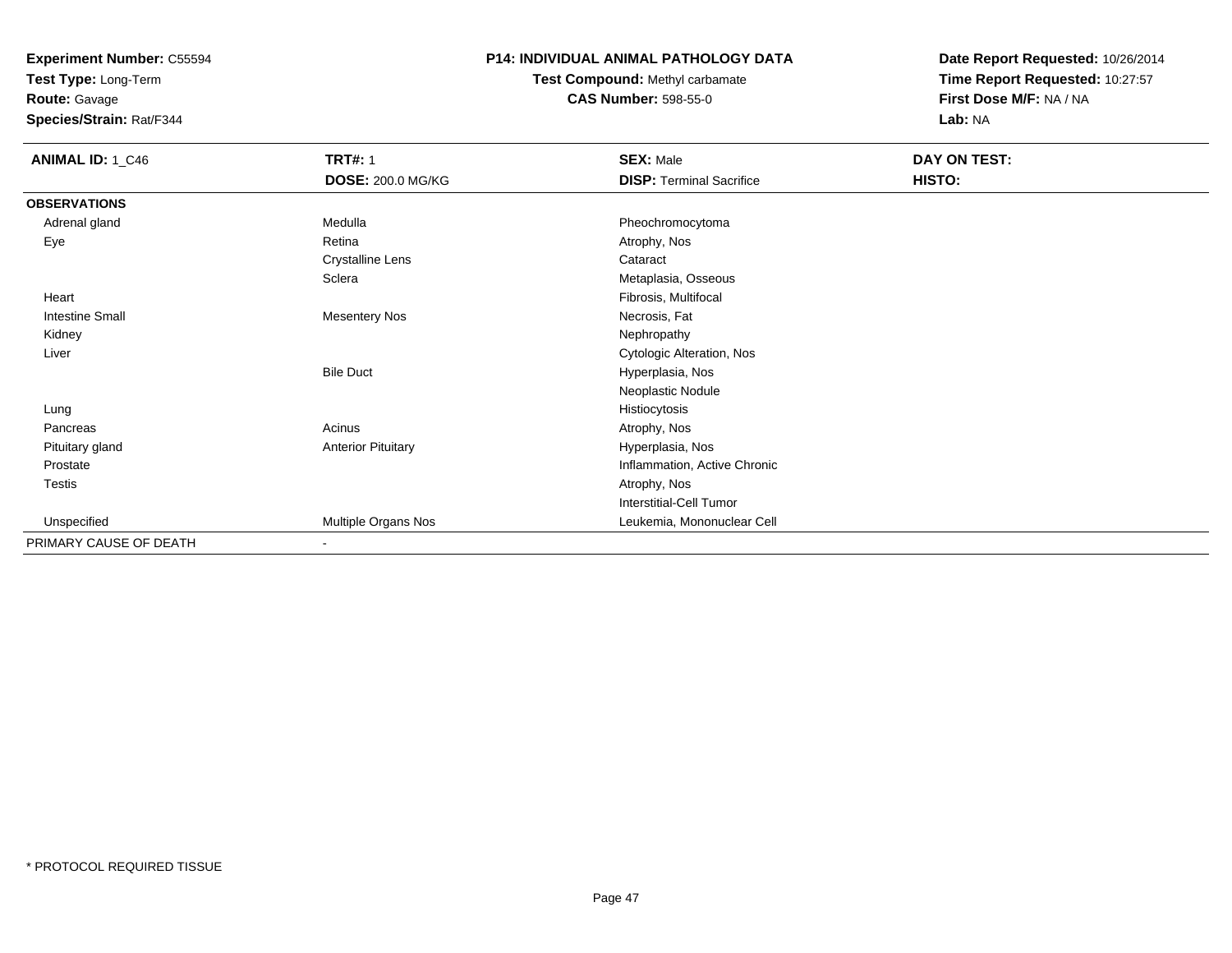**Test Type:** Long-Term

**Route:** Gavage

**Species/Strain:** Rat/F344

### **P14: INDIVIDUAL ANIMAL PATHOLOGY DATA**

### **Test Compound:** Methyl carbamate**CAS Number:** 598-55-0

| <b>ANIMAL ID: 1_C47</b> | <b>TRT#: 1</b>        | <b>SEX: Male</b>                | DAY ON TEST: |  |
|-------------------------|-----------------------|---------------------------------|--------------|--|
|                         | DOSE: 200.0 MG/KG     | <b>DISP: Terminal Sacrifice</b> | HISTO:       |  |
| <b>OBSERVATIONS</b>     |                       |                                 |              |  |
| Adrenal gland           | Medulla               | Hyperplasia, Nos                |              |  |
|                         | Medulla               | Pheochromocytoma                |              |  |
| Eye                     | Retina                | Atrophy, Nos                    |              |  |
|                         | Sclera                | Metaplasia, Osseous             |              |  |
| Heart                   |                       | Fibrosis, Multifocal            |              |  |
| Kidney                  |                       | Nephropathy                     |              |  |
| Liver                   |                       | Cytologic Alteration, Nos       |              |  |
|                         | <b>Bile Duct</b>      | Hyperplasia, Nos                |              |  |
|                         |                       | Neoplastic Nodule               |              |  |
| Lymph node              | Mandibular Lymph Node | Cyst, Nos                       |              |  |
| Pancreas                | Acinus                | Atrophy, Nos                    |              |  |
| Preputial gland         |                       | Hyperplasia, Nos                |              |  |
|                         |                       | Inflammation, Acute             |              |  |
| <b>Testis</b>           |                       | Atrophy, Nos                    |              |  |
|                         |                       | <b>Interstitial-Cell Tumor</b>  |              |  |
| Unspecified             | Multiple Organs Nos   | Leukemia, Mononuclear Cell      |              |  |
| PRIMARY CAUSE OF DEATH  | ۰                     |                                 |              |  |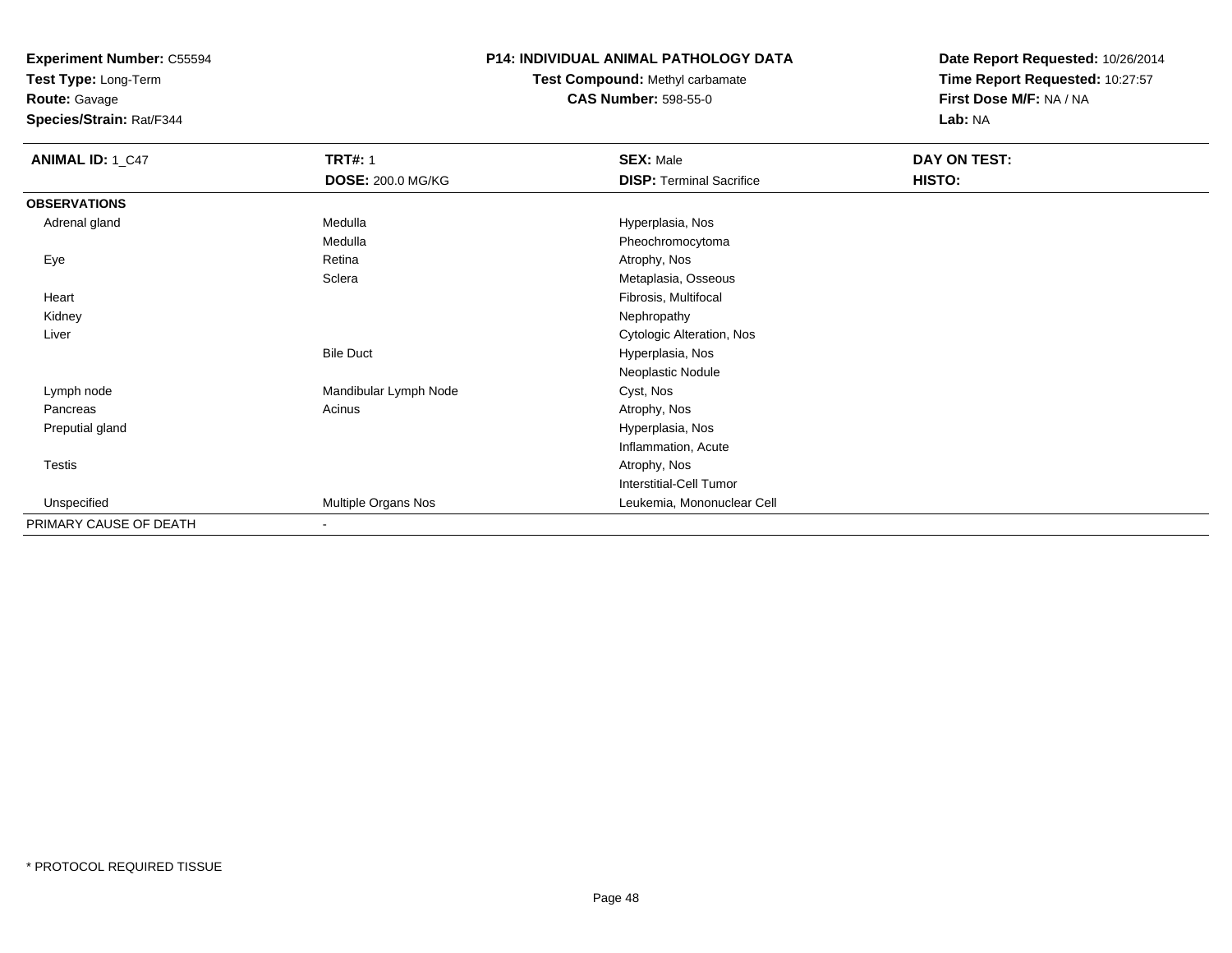**Test Type:** Long-Term

**Route:** Gavage

**Species/Strain:** Rat/F344

### **P14: INDIVIDUAL ANIMAL PATHOLOGY DATA**

**Test Compound:** Methyl carbamate**CAS Number:** 598-55-0

| <b>ANIMAL ID: 1_C48</b> | <b>TRT#: 1</b>            | <b>SEX: Male</b>                | DAY ON TEST: |  |
|-------------------------|---------------------------|---------------------------------|--------------|--|
|                         | <b>DOSE: 200.0 MG/KG</b>  | <b>DISP: Terminal Sacrifice</b> | HISTO:       |  |
| <b>OBSERVATIONS</b>     |                           |                                 |              |  |
| Adrenal gland           | Medulla                   | Hyperplasia, Nos                |              |  |
| Heart                   |                           | Fibrosis, Multifocal            |              |  |
| <b>Intestine Small</b>  | <b>Mesentery Nos</b>      | Necrosis, Fat                   |              |  |
| Kidney                  |                           | Nephropathy                     |              |  |
| Liver                   |                           | Cytologic Alteration, Nos       |              |  |
|                         | <b>Bile Duct</b>          | Hyperplasia, Nos                |              |  |
| Lung                    |                           | Pneumonia, Interstitial Chronic |              |  |
| Pituitary gland         | <b>Anterior Pituitary</b> | Adenoma, Nos                    |              |  |
| Testis                  |                           | Atrophy, Nos                    |              |  |
|                         |                           | Interstitial-Cell Tumor         |              |  |
| Thyroid                 |                           | C-Cell Adenoma                  |              |  |
| Unspecified             | Multiple Organs Nos       | Leukemia, Mononuclear Cell      |              |  |
| PRIMARY CAUSE OF DEATH  |                           |                                 |              |  |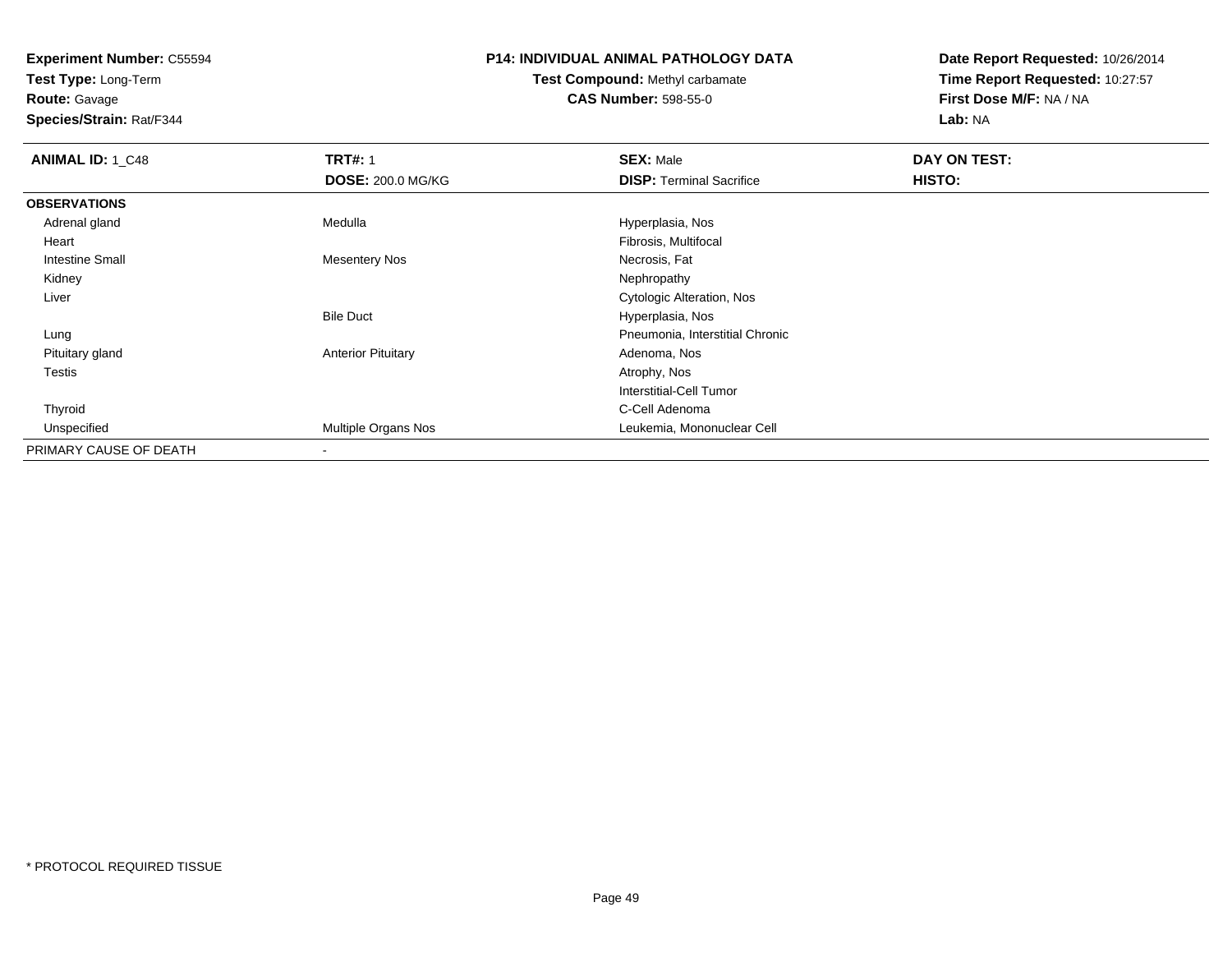**Test Type:** Long-Term

**Route:** Gavage

**Species/Strain:** Rat/F344

# **P14: INDIVIDUAL ANIMAL PATHOLOGY DATA**

### **Test Compound:** Methyl carbamate**CAS Number:** 598-55-0

| <b>ANIMAL ID: 1_C49</b> | <b>TRT#: 1</b>           | <b>SEX: Male</b>           | DAY ON TEST: |
|-------------------------|--------------------------|----------------------------|--------------|
|                         | <b>DOSE: 200.0 MG/KG</b> | <b>DISP: Natural Death</b> | HISTO:       |
| <b>OBSERVATIONS</b>     |                          |                            |              |
| Brain                   |                          | Hemorrhage                 |              |
| Eye                     | Retina                   | Atrophy, Nos               |              |
|                         | Sclera                   | Metaplasia, Osseous        |              |
| Heart                   |                          | Fibrosis, Multifocal       |              |
| Liver                   |                          | Hepatocellular Carcinoma   |              |
|                         | <b>Bile Duct</b>         | Hyperplasia, Nos           |              |
| Nasal cavity            |                          | Hemorrhage                 |              |
| <b>Testis</b>           |                          | Atrophy, Nos               |              |
|                         | Tubule                   | Mineralization             |              |
| Unspecified             | Multiple Organs Nos      | Leukemia, Mononuclear Cell |              |
| PRIMARY CAUSE OF DEATH  |                          |                            |              |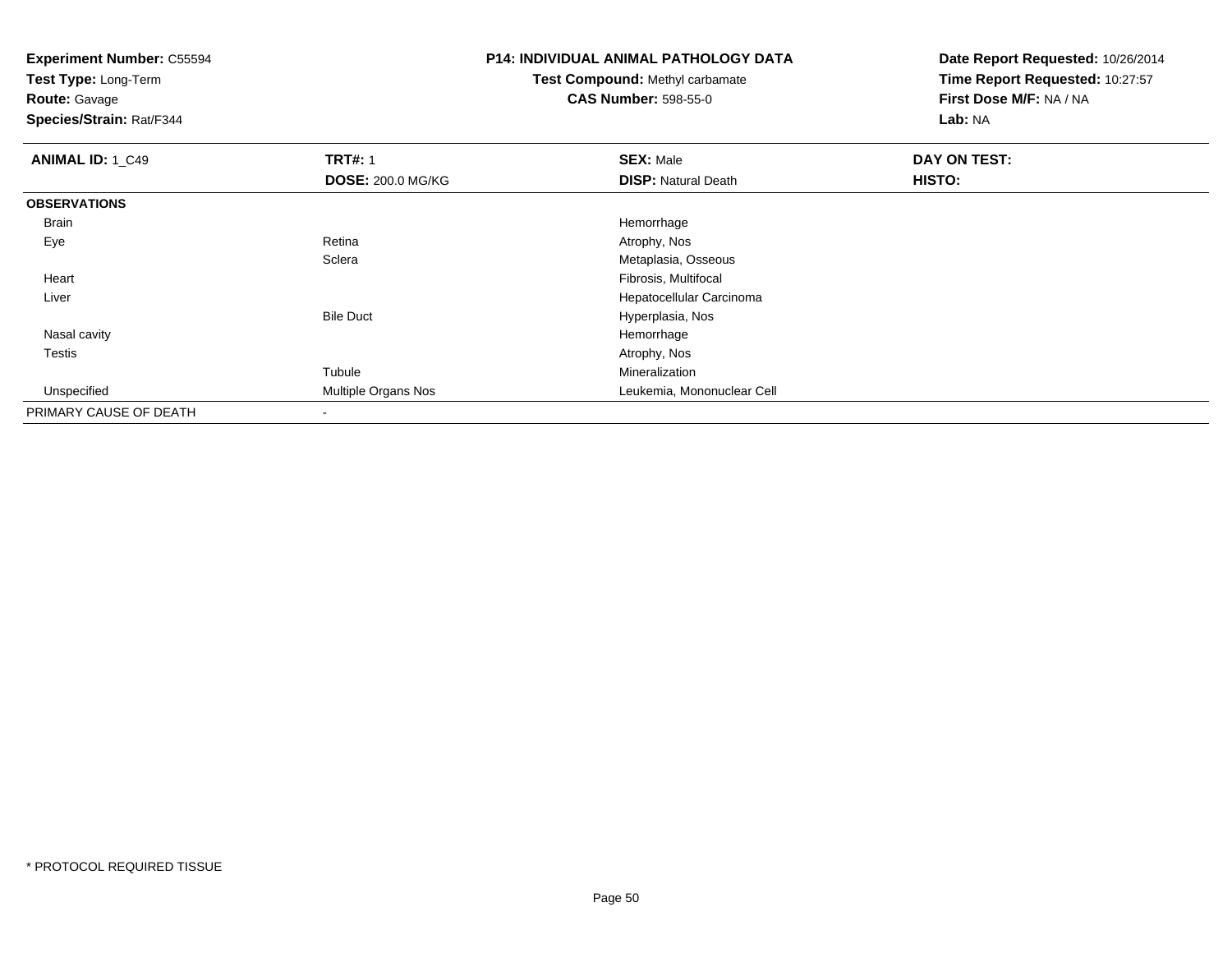**Test Type:** Long-Term

**Route:** Gavage

**Species/Strain:** Rat/F344

### **P14: INDIVIDUAL ANIMAL PATHOLOGY DATA**

**Test Compound:** Methyl carbamate**CAS Number:** 598-55-0

| <b>ANIMAL ID: 1_C50</b> | <b>TRT#: 1</b>              | <b>SEX: Male</b>                | DAY ON TEST: |
|-------------------------|-----------------------------|---------------------------------|--------------|
|                         | <b>DOSE: 200.0 MG/KG</b>    | <b>DISP: Terminal Sacrifice</b> | HISTO:       |
| <b>OBSERVATIONS</b>     |                             |                                 |              |
| Adrenal gland           | Medulla                     | Hyperplasia, Nos                |              |
|                         | <b>Cortex Nos</b>           | Necrosis, Nos                   |              |
|                         | Medulla                     | Pheochromocytoma                |              |
| <b>Blood vessel</b>     | <b>Pulmonary Artery Nos</b> | Mineralization                  |              |
| Eye                     | Retina                      | Atrophy, Nos                    |              |
|                         | Sclera                      | Metaplasia, Osseous             |              |
| Harderian gland         | <b>Hardarian Gland</b>      | Inflammation, Chronic Focal     |              |
| Heart                   |                             | Fibrosis, Multifocal            |              |
|                         |                             | Myxomatosis, Cardiac Valve      |              |
|                         | <b>Endocardium Nos</b>      | Thrombosis, Nos                 |              |
| <b>Intestine Small</b>  | <b>Mesentery Nos</b>        | Necrosis, Fat                   |              |
| Kidney                  |                             | Nephropathy                     |              |
| Liver                   |                             | Cytologic Alteration, Nos       |              |
|                         |                             | Cytoplasmic Vacuolization       |              |
|                         | <b>Bile Duct</b>            | Hyperplasia, Nos                |              |
| Lung                    |                             | Hyperplasia, Adenomatous        |              |
| Lymph node              | Mesenteric Lymph Node       | Cyst, Nos                       |              |
| Nasal cavity            | <b>Turbinate Nos</b>        | Inflammation, Chronic           |              |
| Pancreas                | Acinus                      | Atrophy, Nos                    |              |
| Pituitary gland         | <b>Anterior Pituitary</b>   | Hyperplasia, Nos                |              |
| Preputial gland         |                             | Adenoma, Nos                    |              |
| <b>Testis</b>           |                             | Atrophy, Nos                    |              |
|                         |                             | Interstitial-Cell Tumor         |              |
| PRIMARY CAUSE OF DEATH  | $\overline{a}$              |                                 |              |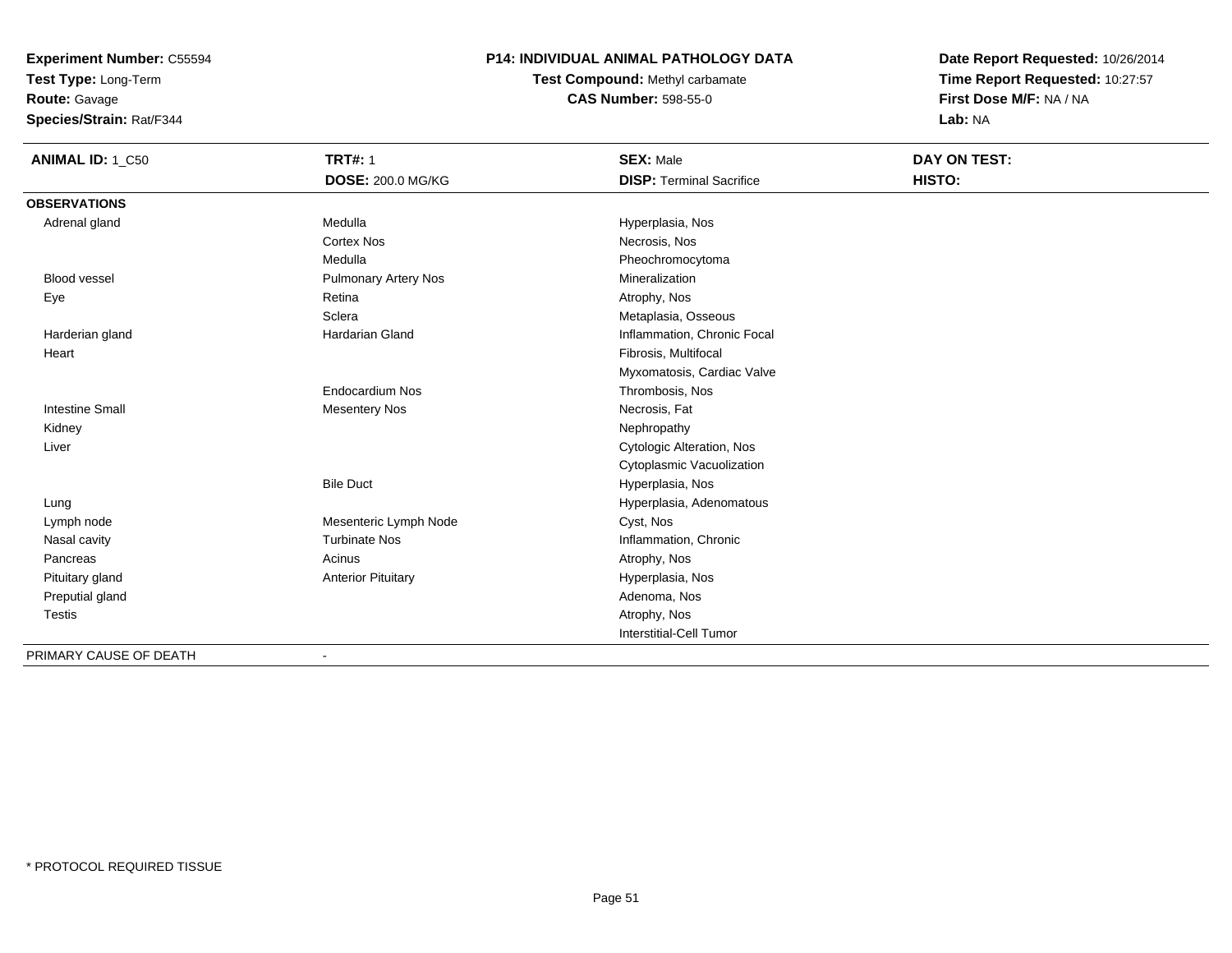**Test Type:** Long-Term

**Route:** Gavage

**Species/Strain:** Rat/F344

### **P14: INDIVIDUAL ANIMAL PATHOLOGY DATA**

**Test Compound:** Methyl carbamate**CAS Number:** 598-55-0

| <b>ANIMAL ID: 2_C01</b> | <b>TRT#: 2</b>            | <b>SEX: Male</b>                | DAY ON TEST: |  |
|-------------------------|---------------------------|---------------------------------|--------------|--|
|                         | <b>DOSE: 100.0 MG/KG</b>  | <b>DISP: Terminal Sacrifice</b> | HISTO:       |  |
| <b>OBSERVATIONS</b>     |                           |                                 |              |  |
| Adrenal gland           | Medulla                   | Hyperplasia, Nos                |              |  |
| Eye                     | Retina                    | Atrophy, Nos                    |              |  |
|                         | Sclera                    | Metaplasia, Osseous             |              |  |
| Kidney                  |                           | Nephropathy                     |              |  |
| Liver                   | <b>Bile Duct</b>          | Hyperplasia, Nos                |              |  |
| Pituitary gland         | <b>Anterior Pituitary</b> | Adenoma, Nos                    |              |  |
|                         | <b>Anterior Pituitary</b> | Cyst, Nos                       |              |  |
| <b>Testis</b>           |                           | Atrophy, Nos                    |              |  |
|                         |                           | Hyperplasia, Interstitial Cell  |              |  |
|                         |                           | <b>Interstitial-Cell Tumor</b>  |              |  |
| Unspecified             | Multiple Organs Nos       | Leukemia, Mononuclear Cell      |              |  |
| PRIMARY CAUSE OF DEATH  |                           |                                 |              |  |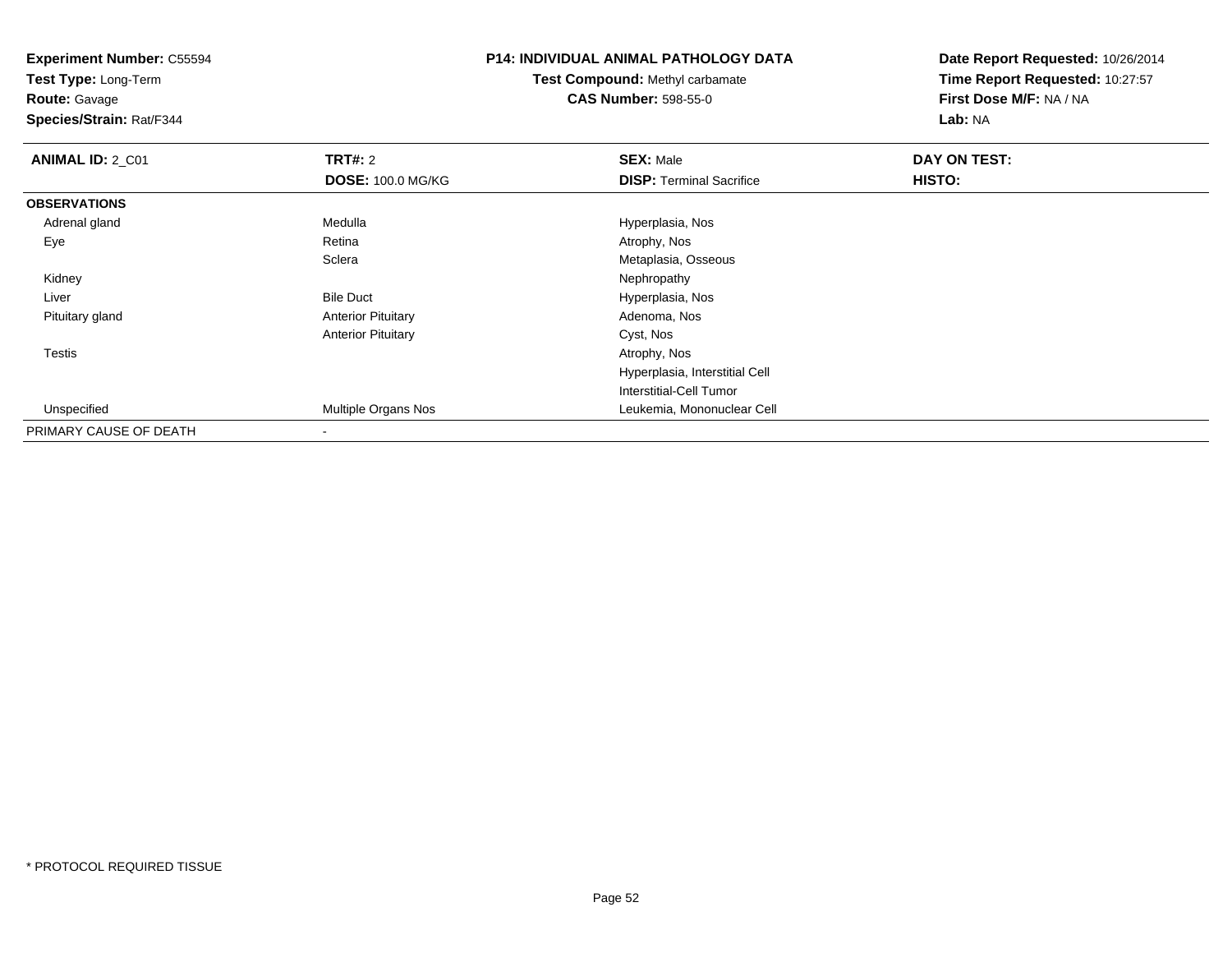| <b>Experiment Number: C55594</b><br>Test Type: Long-Term<br><b>Route: Gavage</b><br>Species/Strain: Rat/F344 |                           | <b>P14: INDIVIDUAL ANIMAL PATHOLOGY DATA</b><br>Test Compound: Methyl carbamate<br><b>CAS Number: 598-55-0</b> | Date Report Requested: 10/26/2014<br>Time Report Requested: 10:27:57<br>First Dose M/F: NA / NA<br>Lab: NA |
|--------------------------------------------------------------------------------------------------------------|---------------------------|----------------------------------------------------------------------------------------------------------------|------------------------------------------------------------------------------------------------------------|
| <b>ANIMAL ID: 2 C02</b>                                                                                      | <b>TRT#: 2</b>            | <b>SEX: Male</b>                                                                                               | DAY ON TEST:                                                                                               |
|                                                                                                              | <b>DOSE: 100.0 MG/KG</b>  | <b>DISP:</b> Terminal Sacrifice                                                                                | <b>HISTO:</b>                                                                                              |
| <b>OBSERVATIONS</b>                                                                                          |                           |                                                                                                                |                                                                                                            |
| Adrenal gland                                                                                                | Medulla                   | Hyperplasia, Nos                                                                                               |                                                                                                            |
| Eye                                                                                                          | Sclera                    | Metaplasia, Osseous                                                                                            |                                                                                                            |
| Kidney                                                                                                       |                           | Nephropathy                                                                                                    |                                                                                                            |
| Liver                                                                                                        | <b>Bile Duct</b>          | Hyperplasia, Nos                                                                                               |                                                                                                            |
|                                                                                                              |                           | Peliosis Hepatis                                                                                               |                                                                                                            |
| Pituitary gland                                                                                              | <b>Anterior Pituitary</b> | Adenoma, Nos                                                                                                   |                                                                                                            |
|                                                                                                              | <b>Anterior Pituitary</b> | Hyperplasia, Nos                                                                                               |                                                                                                            |
| PRIMARY CAUSE OF DEATH                                                                                       |                           |                                                                                                                |                                                                                                            |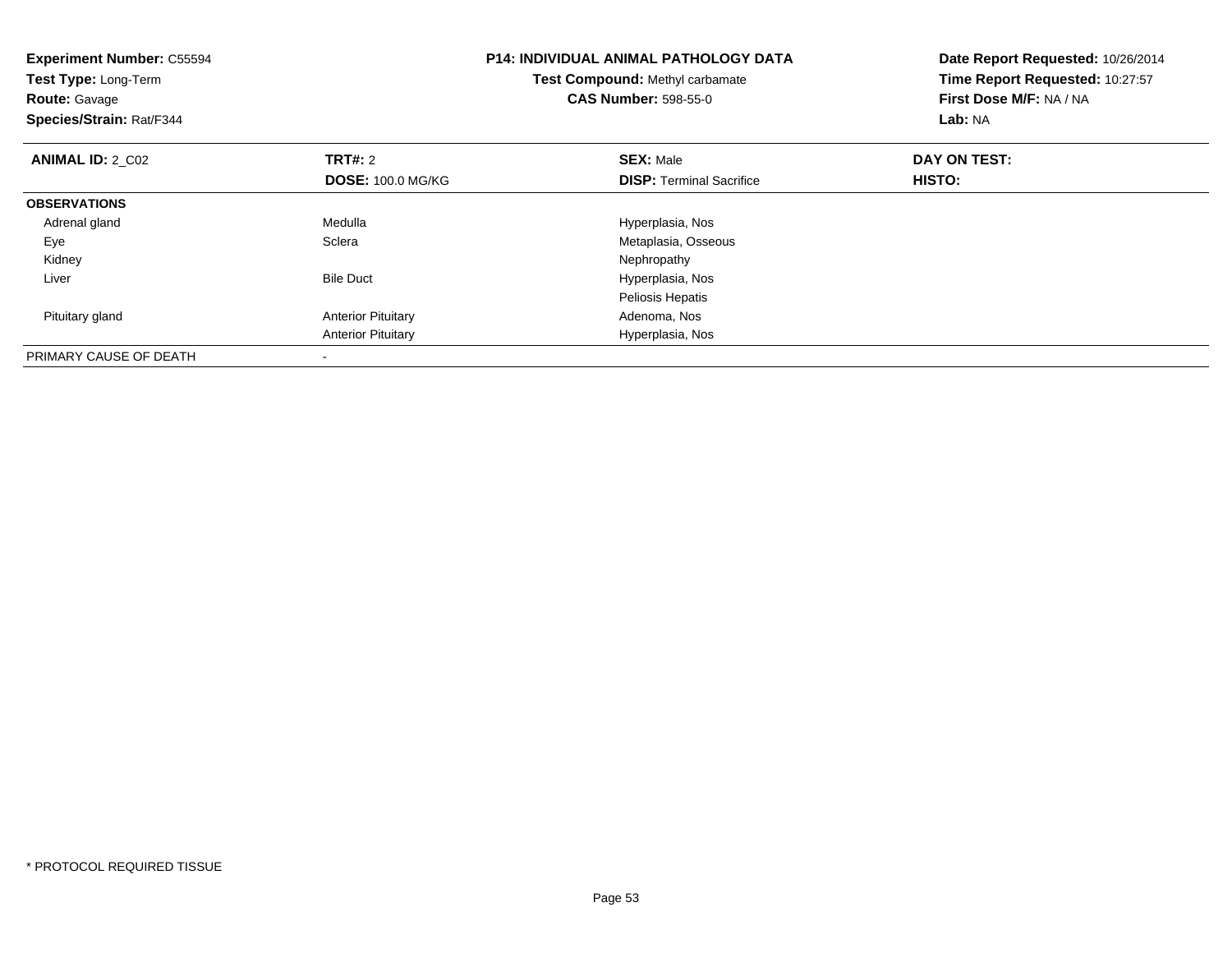**Test Type:** Long-Term

**Route:** Gavage

**Species/Strain:** Rat/F344

### **P14: INDIVIDUAL ANIMAL PATHOLOGY DATA**

### **Test Compound:** Methyl carbamate**CAS Number:** 598-55-0

| <b>ANIMAL ID: 2_C03</b> | <b>TRT#: 2</b>            | <b>SEX: Male</b>                | <b>DAY ON TEST:</b> |  |
|-------------------------|---------------------------|---------------------------------|---------------------|--|
|                         | <b>DOSE: 100.0 MG/KG</b>  | <b>DISP:</b> Moribund Sacrifice | HISTO:              |  |
| <b>OBSERVATIONS</b>     |                           |                                 |                     |  |
| Eye                     | Sclera                    | Metaplasia, Osseous             |                     |  |
| <b>Intestine Small</b>  | Mesentery Nos             | Necrosis, Fat                   |                     |  |
| Kidney                  |                           | Nephropathy                     |                     |  |
| Liver                   |                           | Congestion, Nos                 |                     |  |
|                         | Centrilobular             | Fibrosis                        |                     |  |
|                         | <b>Bile Duct</b>          | Hyperplasia, Nos                |                     |  |
|                         |                           | Inflammation, Chronic Focal     |                     |  |
|                         | Centrilobular             | Pigmentation, Nos               |                     |  |
| Lung                    |                           | Histiocytosis                   |                     |  |
| Pituitary gland         | <b>Anterior Pituitary</b> | Adenoma, Nos                    |                     |  |
| Spleen                  |                           | Pigmentation, Nos               |                     |  |
| Stomach                 | Forestomach               | Inflammation, Acute             |                     |  |
| Testis                  |                           | Atrophy, Nos                    |                     |  |
| PRIMARY CAUSE OF DEATH  |                           |                                 |                     |  |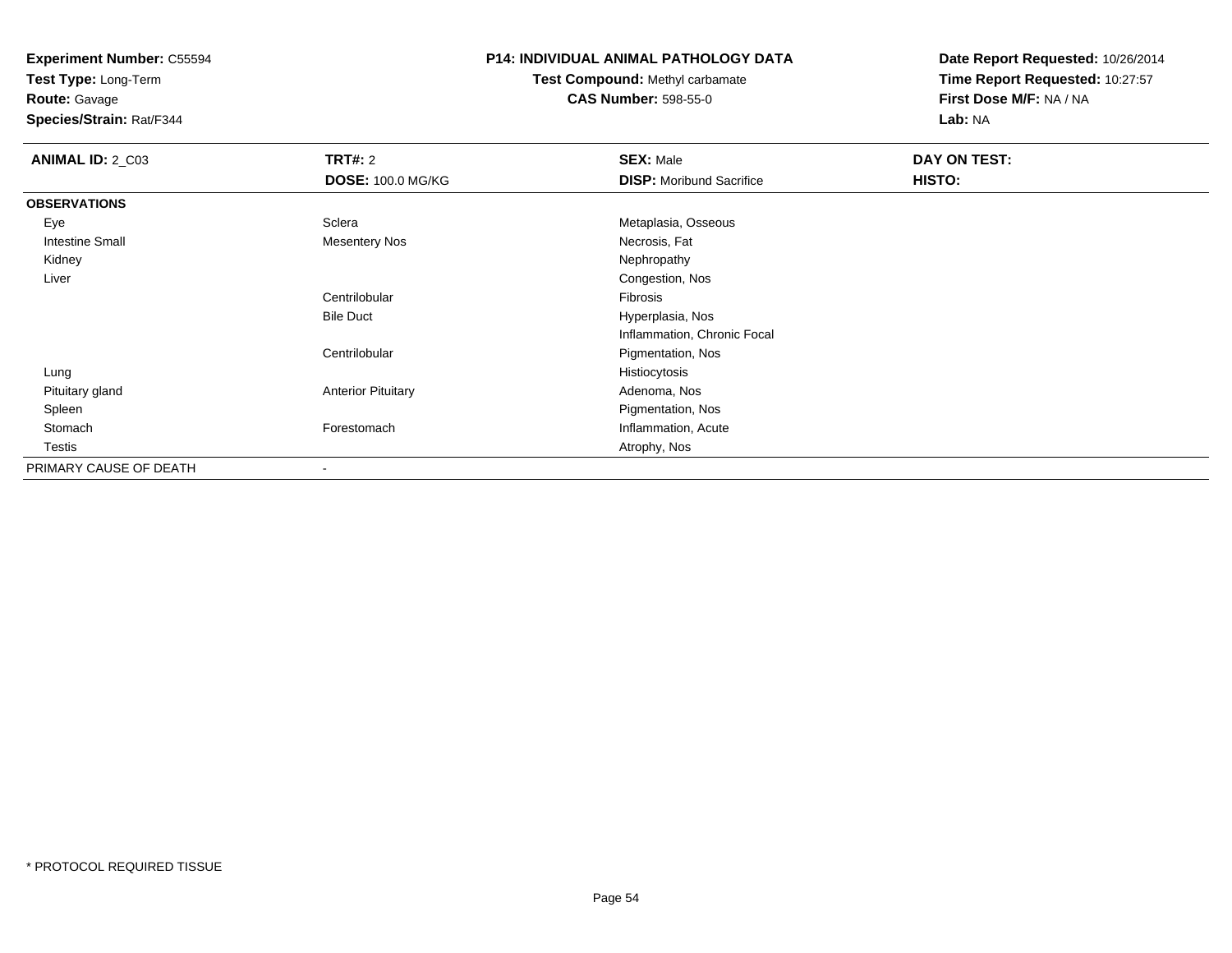| <b>Experiment Number: C55594</b><br>Test Type: Long-Term<br><b>Route: Gavage</b><br>Species/Strain: Rat/F344 |                           | <b>P14: INDIVIDUAL ANIMAL PATHOLOGY DATA</b><br>Test Compound: Methyl carbamate<br><b>CAS Number: 598-55-0</b> | Date Report Requested: 10/26/2014<br>Time Report Requested: 10:27:57<br>First Dose M/F: NA / NA<br>Lab: NA |
|--------------------------------------------------------------------------------------------------------------|---------------------------|----------------------------------------------------------------------------------------------------------------|------------------------------------------------------------------------------------------------------------|
| <b>ANIMAL ID: 2 C04</b>                                                                                      | <b>TRT#:</b> 2            | <b>SEX: Male</b>                                                                                               | DAY ON TEST:                                                                                               |
|                                                                                                              | <b>DOSE: 100.0 MG/KG</b>  | <b>DISP:</b> Terminal Sacrifice                                                                                | HISTO:                                                                                                     |
| <b>OBSERVATIONS</b>                                                                                          |                           |                                                                                                                |                                                                                                            |
| Eye                                                                                                          | Retina                    | Atrophy, Nos                                                                                                   |                                                                                                            |
| Harderian gland                                                                                              | Hardarian Gland           | Inflammation, Chronic Focal                                                                                    |                                                                                                            |
| Kidney                                                                                                       |                           | Nephropathy                                                                                                    |                                                                                                            |
| Liver                                                                                                        | <b>Bile Duct</b>          | Hyperplasia, Nos                                                                                               |                                                                                                            |
|                                                                                                              | Hepatocytes               | Hyperplasia, Nos                                                                                               |                                                                                                            |
| Pituitary gland                                                                                              | <b>Anterior Pituitary</b> | Cyst, Nos                                                                                                      |                                                                                                            |
| Testis                                                                                                       |                           | Atrophy, Nos                                                                                                   |                                                                                                            |
|                                                                                                              |                           | <b>Interstitial-Cell Tumor</b>                                                                                 |                                                                                                            |
| PRIMARY CAUSE OF DEATH                                                                                       |                           |                                                                                                                |                                                                                                            |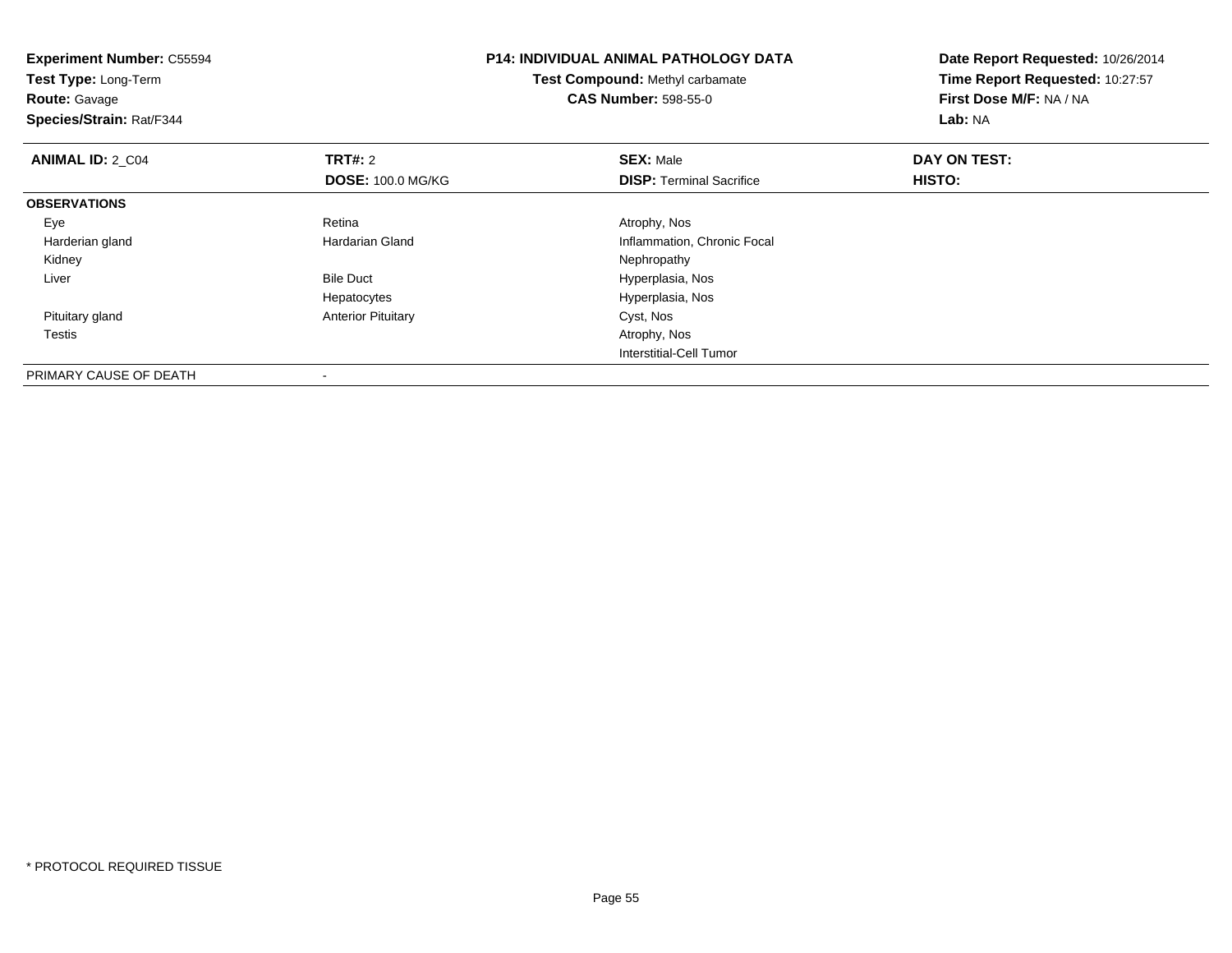**Test Type:** Long-Term

**Route:** Gavage

**Species/Strain:** Rat/F344

### **P14: INDIVIDUAL ANIMAL PATHOLOGY DATA**

**Test Compound:** Methyl carbamate**CAS Number:** 598-55-0

| <b>ANIMAL ID: 2_C05</b> | <b>TRT#: 2</b>            | <b>SEX: Male</b>                | DAY ON TEST: |  |
|-------------------------|---------------------------|---------------------------------|--------------|--|
|                         | <b>DOSE: 100.0 MG/KG</b>  | <b>DISP:</b> Terminal Sacrifice | HISTO:       |  |
| <b>OBSERVATIONS</b>     |                           |                                 |              |  |
| Adrenal gland           | Cortex Nos                | Cytoplasmic Vacuolization       |              |  |
|                         | Medulla                   | Hyperplasia, Nos                |              |  |
|                         | Medulla                   | Pheochromocytoma                |              |  |
| Eye                     | Retina                    | Atrophy, Nos                    |              |  |
|                         | Sclera                    | Metaplasia, Osseous             |              |  |
| <b>Intestine Small</b>  | <b>Mesentery Nos</b>      | Necrosis, Fat                   |              |  |
| Kidney                  |                           | Nephropathy                     |              |  |
| Liver                   | <b>Bile Duct</b>          | Hyperplasia, Nos                |              |  |
|                         | Hepatocytes               | Hyperplasia, Nos                |              |  |
| Mammary gland           |                           | Galactocele                     |              |  |
|                         |                           | Inflammation, Chronic           |              |  |
| Pituitary gland         | <b>Anterior Pituitary</b> | Adenoma, Nos                    |              |  |
| Spleen                  |                           | Pigmentation, Nos               |              |  |
| Unspecified             | Multiple Organs Nos       | Leukemia, Mononuclear Cell      |              |  |
| PRIMARY CAUSE OF DEATH  | $\overline{\phantom{a}}$  |                                 |              |  |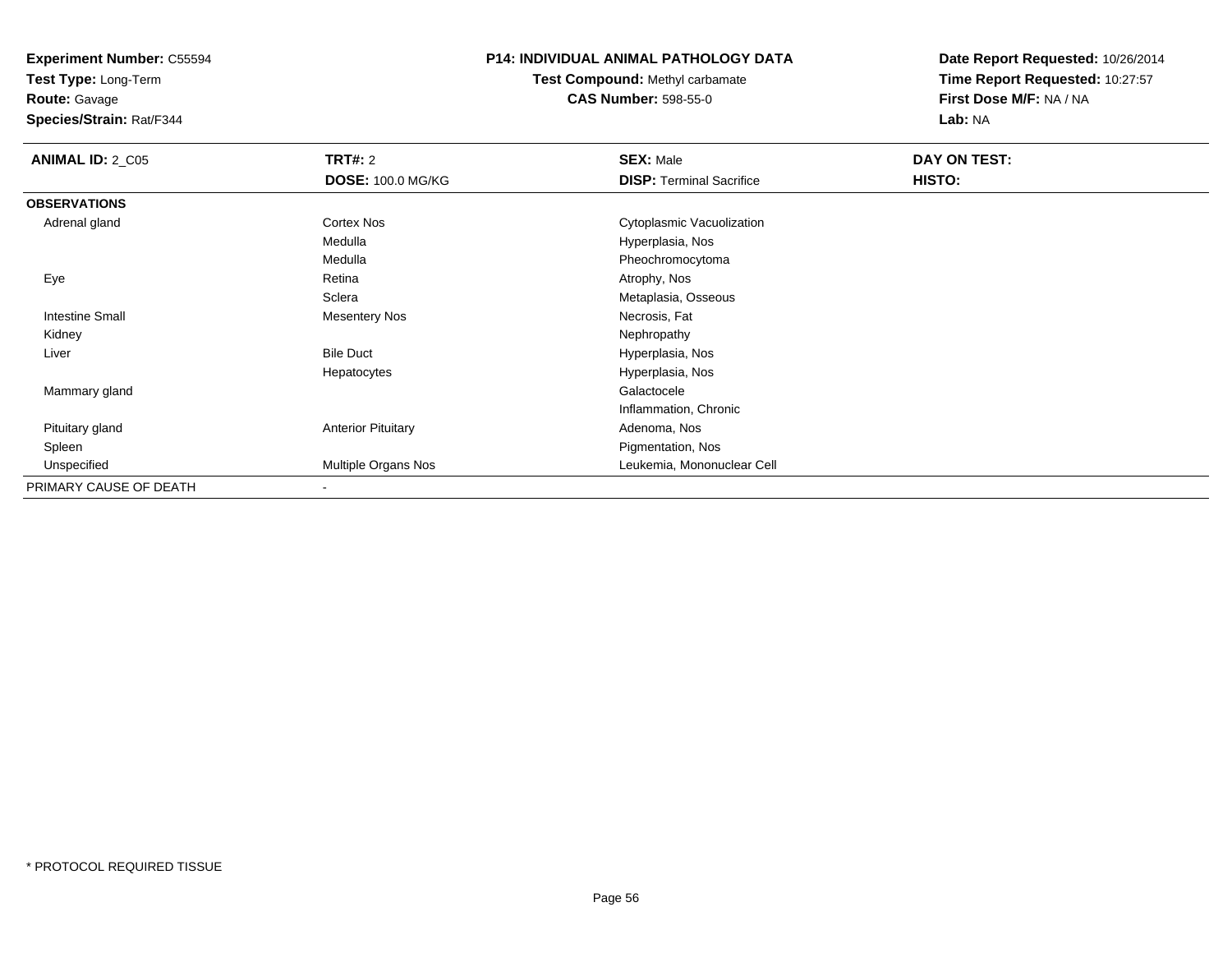| <b>Experiment Number: C55594</b><br>Test Type: Long-Term<br><b>Route: Gavage</b><br>Species/Strain: Rat/F344 |                          | <b>P14: INDIVIDUAL ANIMAL PATHOLOGY DATA</b><br>Test Compound: Methyl carbamate<br><b>CAS Number: 598-55-0</b> | Date Report Requested: 10/26/2014<br>Time Report Requested: 10:27:57<br>First Dose M/F: NA / NA<br>Lab: NA |
|--------------------------------------------------------------------------------------------------------------|--------------------------|----------------------------------------------------------------------------------------------------------------|------------------------------------------------------------------------------------------------------------|
| <b>ANIMAL ID: 2 C06</b>                                                                                      | <b>TRT#: 2</b>           | <b>SEX: Male</b>                                                                                               | DAY ON TEST:                                                                                               |
|                                                                                                              | <b>DOSE: 100.0 MG/KG</b> | <b>DISP:</b> Natural Death                                                                                     | HISTO:                                                                                                     |
| <b>OBSERVATIONS</b>                                                                                          |                          |                                                                                                                |                                                                                                            |
| <b>Brain</b>                                                                                                 |                          | Thrombosis, Nos                                                                                                |                                                                                                            |
| Eye                                                                                                          | Sclera                   | Metaplasia, Osseous                                                                                            |                                                                                                            |
| Kidney                                                                                                       |                          | Nephropathy                                                                                                    |                                                                                                            |
| Liver                                                                                                        | <b>Bile Duct</b>         | Hyperplasia, Nos                                                                                               |                                                                                                            |
|                                                                                                              | Centrilobular            | Necrosis, Nos                                                                                                  |                                                                                                            |
| Unspecified                                                                                                  | Multiple Organs Nos      | Leukemia, Mononuclear Cell                                                                                     |                                                                                                            |
| PRIMARY CAUSE OF DEATH                                                                                       |                          |                                                                                                                |                                                                                                            |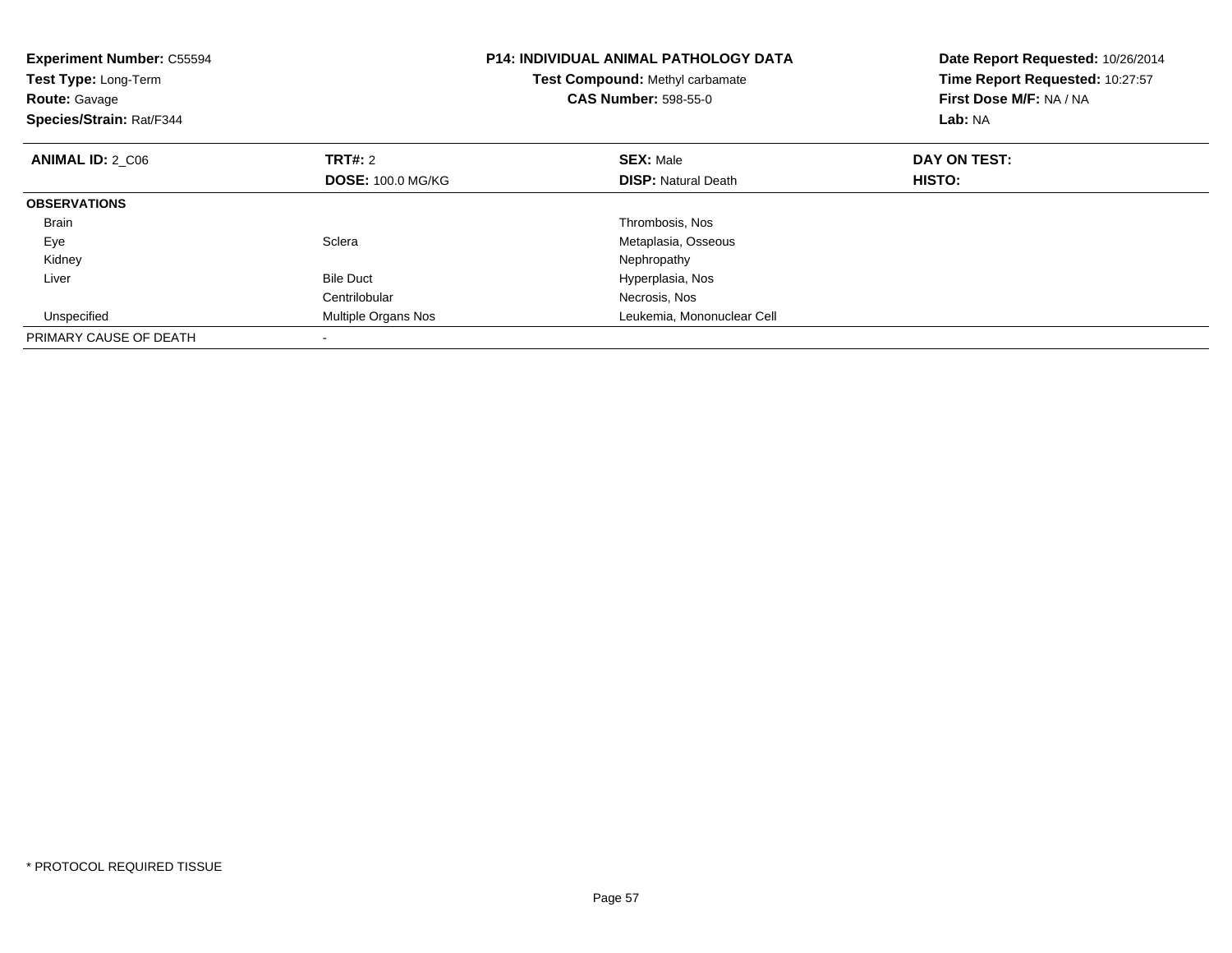**Test Type:** Long-Term

**Route:** Gavage

**Species/Strain:** Rat/F344

### **P14: INDIVIDUAL ANIMAL PATHOLOGY DATA**

### **Test Compound:** Methyl carbamate**CAS Number:** 598-55-0

| <b>ANIMAL ID: 2_C07</b> | TRT#: 2                   | <b>SEX: Male</b>           | DAY ON TEST: |  |
|-------------------------|---------------------------|----------------------------|--------------|--|
|                         | <b>DOSE: 100.0 MG/KG</b>  | <b>DISP: Natural Death</b> | HISTO:       |  |
| <b>OBSERVATIONS</b>     |                           |                            |              |  |
| Eye                     | Sclera                    | Metaplasia, Osseous        |              |  |
| Heart                   |                           | Fibrosis, Multifocal       |              |  |
| Kidney                  |                           | Nephropathy                |              |  |
| Liver                   | <b>Bile Duct</b>          | Hyperplasia, Nos           |              |  |
|                         | Centrilobular             | Necrosis, Nos              |              |  |
| Lung                    |                           | Hyperplasia, Adenomatous   |              |  |
|                         |                           | Thrombosis, Nos            |              |  |
| Pancreas                | <b>Islets</b>             | Islet-Cell Carcinoma       |              |  |
| Pituitary gland         | <b>Anterior Pituitary</b> | Angiectasis                |              |  |
| Testis                  |                           | Interstitial-Cell Tumor    |              |  |
|                         | Tubule                    | Mineralization             |              |  |
| PRIMARY CAUSE OF DEATH  | $\blacksquare$            |                            |              |  |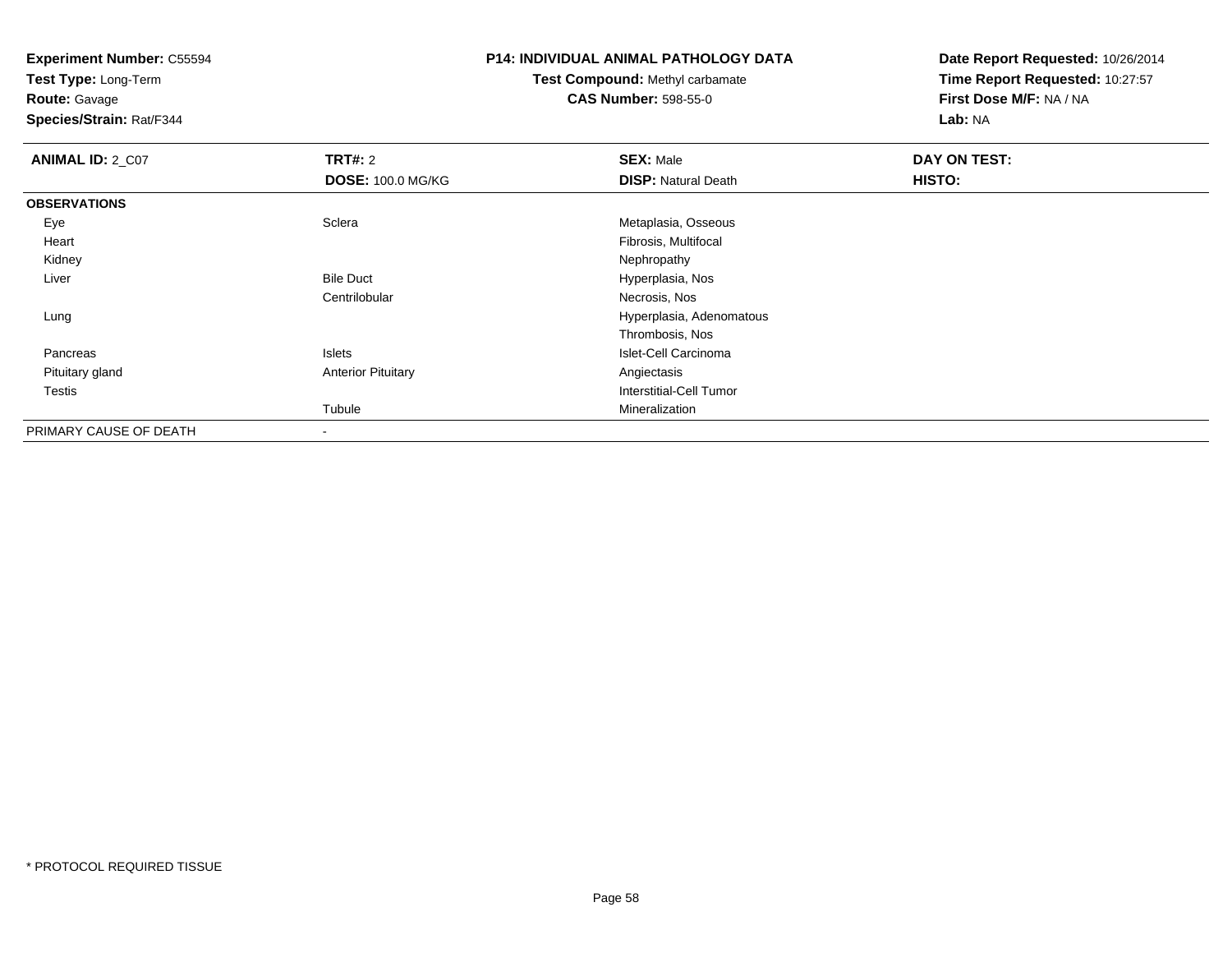| <b>Experiment Number: C55594</b><br>Test Type: Long-Term<br><b>Route: Gavage</b><br>Species/Strain: Rat/F344 |                           | <b>P14: INDIVIDUAL ANIMAL PATHOLOGY DATA</b><br>Test Compound: Methyl carbamate<br><b>CAS Number: 598-55-0</b> | Date Report Requested: 10/26/2014<br>Time Report Requested: 10:27:57<br>First Dose M/F: NA / NA<br>Lab: NA |
|--------------------------------------------------------------------------------------------------------------|---------------------------|----------------------------------------------------------------------------------------------------------------|------------------------------------------------------------------------------------------------------------|
| <b>ANIMAL ID: 2 C08</b>                                                                                      | <b>TRT#: 2</b>            | <b>SEX: Male</b>                                                                                               | DAY ON TEST:                                                                                               |
|                                                                                                              | <b>DOSE: 100.0 MG/KG</b>  | <b>DISP: Natural Death</b>                                                                                     | HISTO:                                                                                                     |
| <b>OBSERVATIONS</b>                                                                                          |                           |                                                                                                                |                                                                                                            |
| Eye                                                                                                          | Sclera                    | Metaplasia, Osseous                                                                                            |                                                                                                            |
| Heart                                                                                                        |                           | Fibrosis, Multifocal                                                                                           |                                                                                                            |
| Kidney                                                                                                       |                           | Nephropathy                                                                                                    |                                                                                                            |
| Liver                                                                                                        | <b>Bile Duct</b>          | Hyperplasia, Nos                                                                                               |                                                                                                            |
|                                                                                                              | Centrilobular             | Necrosis, Nos                                                                                                  |                                                                                                            |
| Lung                                                                                                         |                           | Edema, Nos                                                                                                     |                                                                                                            |
| Pituitary gland                                                                                              | <b>Anterior Pituitary</b> | Cyst, Nos                                                                                                      |                                                                                                            |
| Testis                                                                                                       |                           | <b>Interstitial-Cell Tumor</b>                                                                                 |                                                                                                            |
| Unspecified                                                                                                  | Multiple Organs Nos       | Leukemia, Mononuclear Cell                                                                                     |                                                                                                            |
| PRIMARY CAUSE OF DEATH                                                                                       |                           |                                                                                                                |                                                                                                            |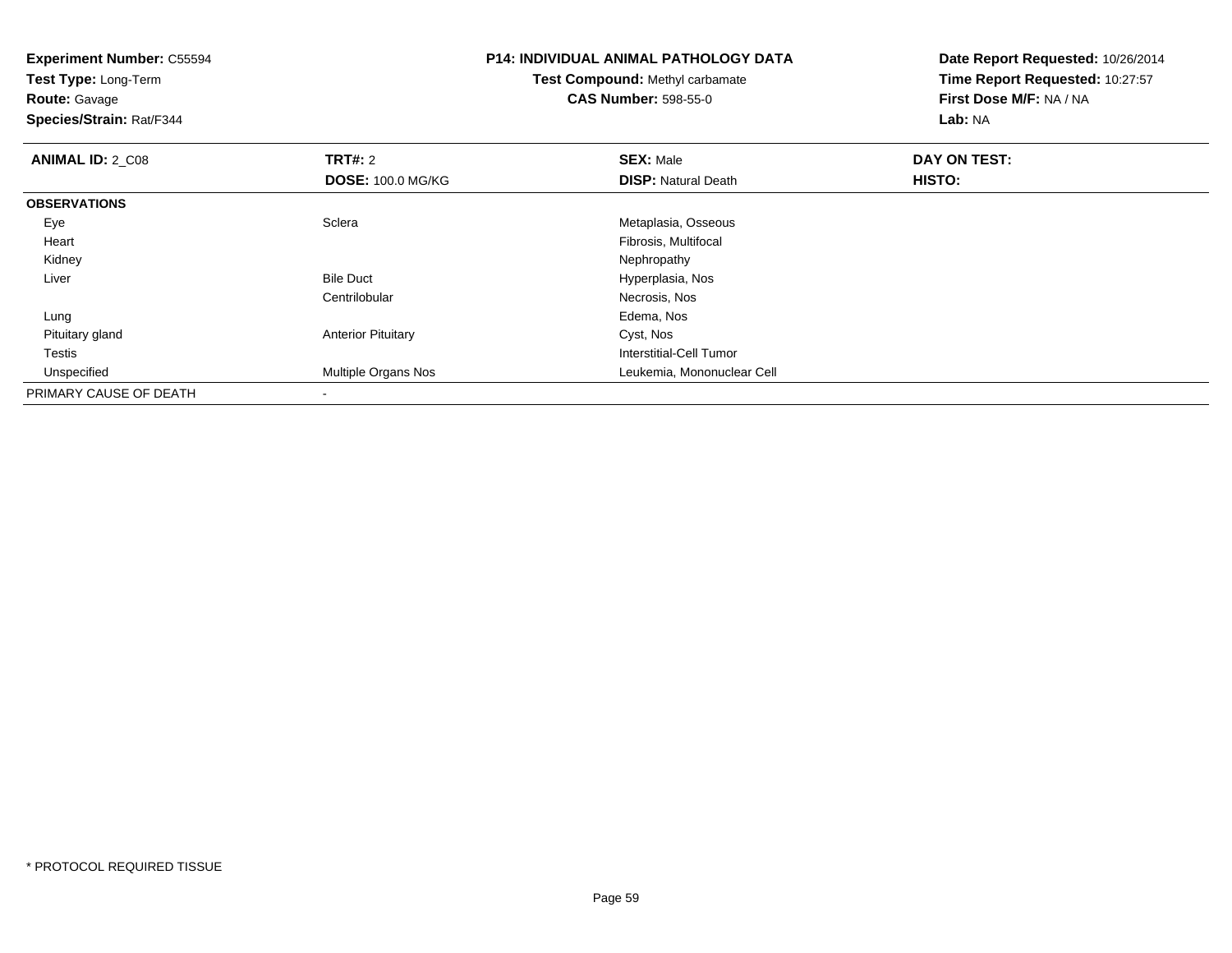**Test Type:** Long-Term

**Route:** Gavage

**Species/Strain:** Rat/F344

# **P14: INDIVIDUAL ANIMAL PATHOLOGY DATA**

**Test Compound:** Methyl carbamate**CAS Number:** 598-55-0

| <b>ANIMAL ID: 2_C09</b> | <b>TRT#: 2</b>            | <b>SEX: Male</b>           | DAY ON TEST: |  |
|-------------------------|---------------------------|----------------------------|--------------|--|
|                         | <b>DOSE: 100.0 MG/KG</b>  | <b>DISP: Natural Death</b> | HISTO:       |  |
| <b>OBSERVATIONS</b>     |                           |                            |              |  |
| Adrenal gland           | Medulla                   | Hyperplasia, Nos           |              |  |
| Eye                     | <b>Crystalline Lens</b>   | Cataract                   |              |  |
|                         | Sclera                    | Metaplasia, Osseous        |              |  |
| Kidney                  |                           | Nephropathy                |              |  |
| Liver                   | <b>Bile Duct</b>          | Hyperplasia, Nos           |              |  |
| Lung                    |                           | Congestion, Nos            |              |  |
|                         |                           | Histiocytosis              |              |  |
| Pancreas                | Islets                    | Islet-Cell Carcinoma       |              |  |
| Pituitary gland         | <b>Anterior Pituitary</b> | Adenoma, Nos               |              |  |
| Spleen                  |                           | Pigmentation, Nos          |              |  |
| PRIMARY CAUSE OF DEATH  |                           |                            |              |  |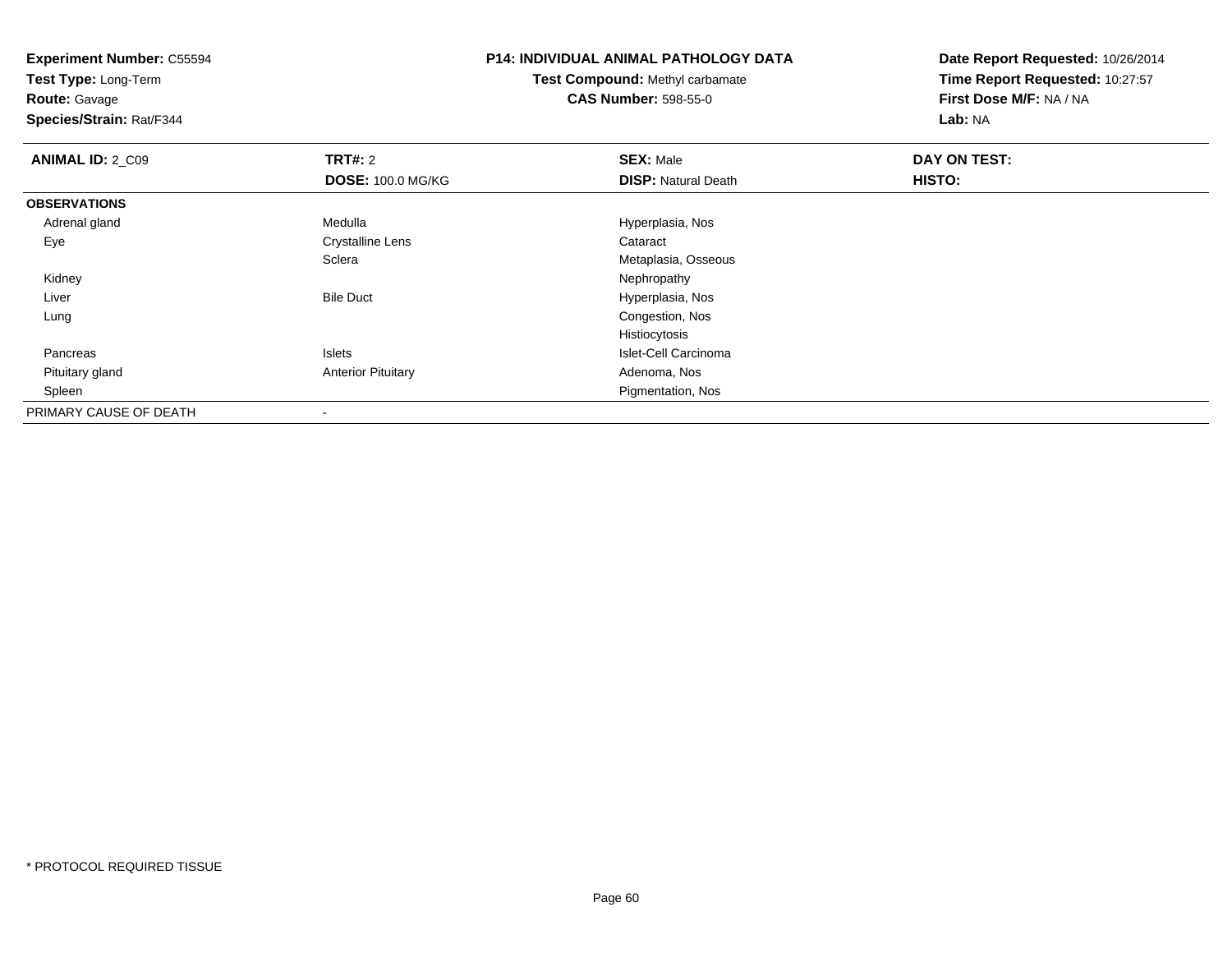**Experiment Number:** C55594**Test Type:** Long-Term**Route:** Gavage **Species/Strain:** Rat/F344**P14: INDIVIDUAL ANIMAL PATHOLOGY DATATest Compound:** Methyl carbamate**CAS Number:** 598-55-0**Date Report Requested:** 10/26/2014**Time Report Requested:** 10:27:57**First Dose M/F:** NA / NA**Lab:** NA**ANIMAL ID: 2 C10 C TRT#:** 2 **SEX:** Male **DAY ON TEST: DOSE:** 100.0 MG/KG**DISP:** Moribund Sacrifice **HISTO: OBSERVATIONS** Adrenal glandMedulla **Medulla** Pheochromocytoma, Malignant<br>
Sclera **Pheochromocytoma, Malignant**<br>
Metaplasia, Osseous EyeSclera Metaplasia, Osseous<br>
Hardarian Gland Metaplasia, Osseous<br>
Metaplasia, Osseous Harderian glandInflammation, Acute<br>Nephropathy Kidneyy the control of the control of the control of the control of the control of the control of the control of the control of the control of the control of the control of the control of the control of the control of the contro LiverBile Duct **Hyperplasia**, Nos Centrilobular Necrosis, Nos Peliosis Hepatis Congestion, Nos Spleen Testiss and the contract of the contract of the contract of the contract of the contract of the contract of the contract of the contract of the contract of the contract of the contract of the contract of the contract of the cont Interstitial-Cell Tumor

PRIMARY CAUSE OF DEATH-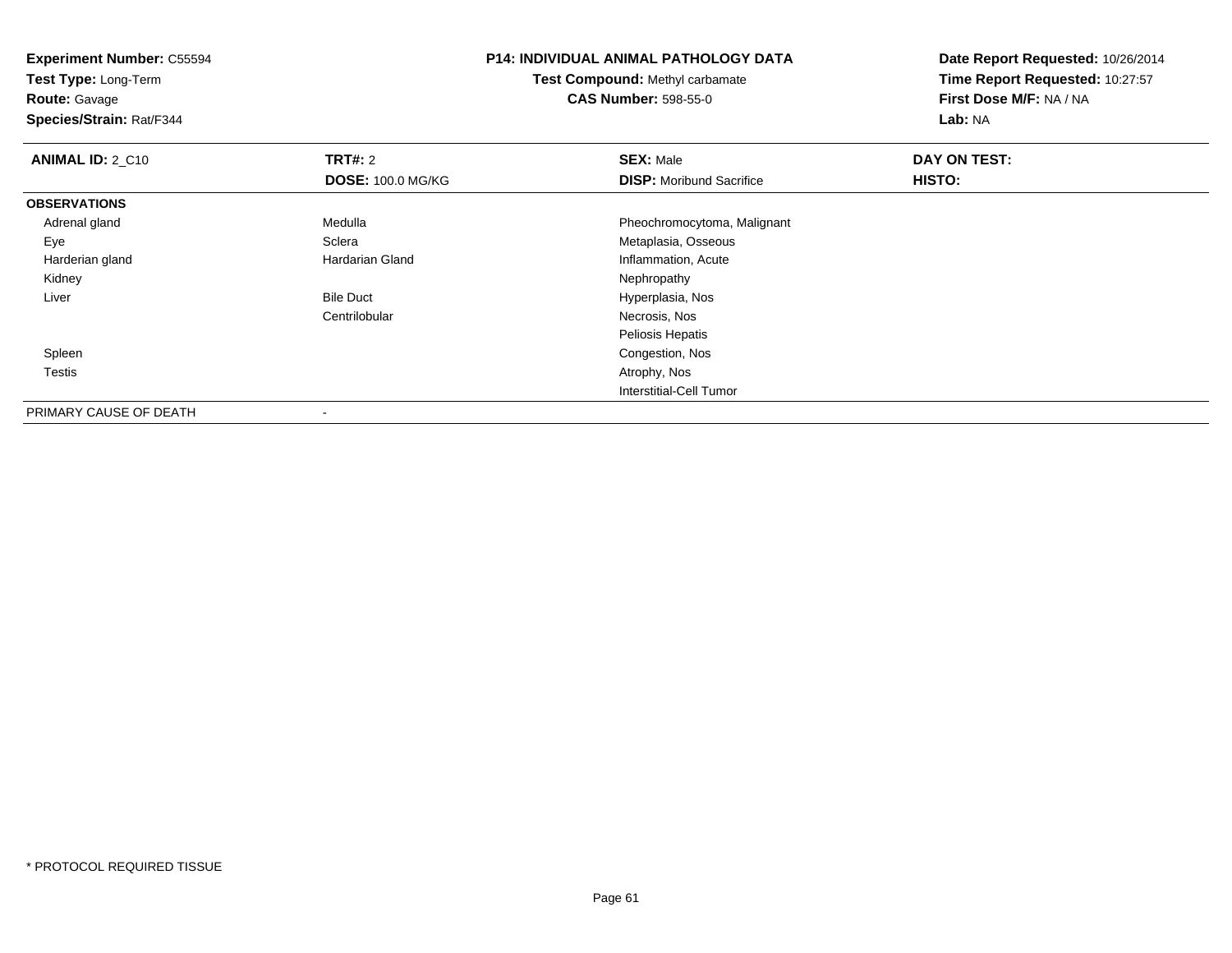| <b>Experiment Number: C55594</b><br>Test Type: Long-Term<br><b>Route: Gavage</b><br>Species/Strain: Rat/F344 |                           | <b>P14: INDIVIDUAL ANIMAL PATHOLOGY DATA</b><br><b>Test Compound: Methyl carbamate</b><br><b>CAS Number: 598-55-0</b> | Date Report Requested: 10/26/2014<br>Time Report Requested: 10:27:57<br>First Dose M/F: NA / NA<br>Lab: NA |
|--------------------------------------------------------------------------------------------------------------|---------------------------|-----------------------------------------------------------------------------------------------------------------------|------------------------------------------------------------------------------------------------------------|
| <b>ANIMAL ID: 2_C11</b>                                                                                      | <b>TRT#: 2</b>            | <b>SEX: Male</b>                                                                                                      | DAY ON TEST:                                                                                               |
|                                                                                                              | <b>DOSE: 100.0 MG/KG</b>  | <b>DISP: Terminal Sacrifice</b>                                                                                       | <b>HISTO:</b>                                                                                              |
| <b>OBSERVATIONS</b>                                                                                          |                           |                                                                                                                       |                                                                                                            |
| Adrenal gland                                                                                                | Medulla                   | Pheochromocytoma                                                                                                      |                                                                                                            |
| Intestine Small                                                                                              | <b>Mesentery Nos</b>      | Necrosis, Fat                                                                                                         |                                                                                                            |
| Kidney                                                                                                       |                           | Nephropathy                                                                                                           |                                                                                                            |
| Liver                                                                                                        | <b>Bile Duct</b>          | Hyperplasia, Nos                                                                                                      |                                                                                                            |
|                                                                                                              | Hepatocytes               | Hyperplasia, Nos                                                                                                      |                                                                                                            |
|                                                                                                              |                           | Peliosis Hepatis                                                                                                      |                                                                                                            |
|                                                                                                              |                           | Pigmentation, Nos                                                                                                     |                                                                                                            |
| Pituitary gland                                                                                              | <b>Anterior Pituitary</b> | Adenoma, Nos                                                                                                          |                                                                                                            |
|                                                                                                              | <b>Anterior Pituitary</b> | Hyperplasia, Nos                                                                                                      |                                                                                                            |
| PRIMARY CAUSE OF DEATH                                                                                       |                           |                                                                                                                       |                                                                                                            |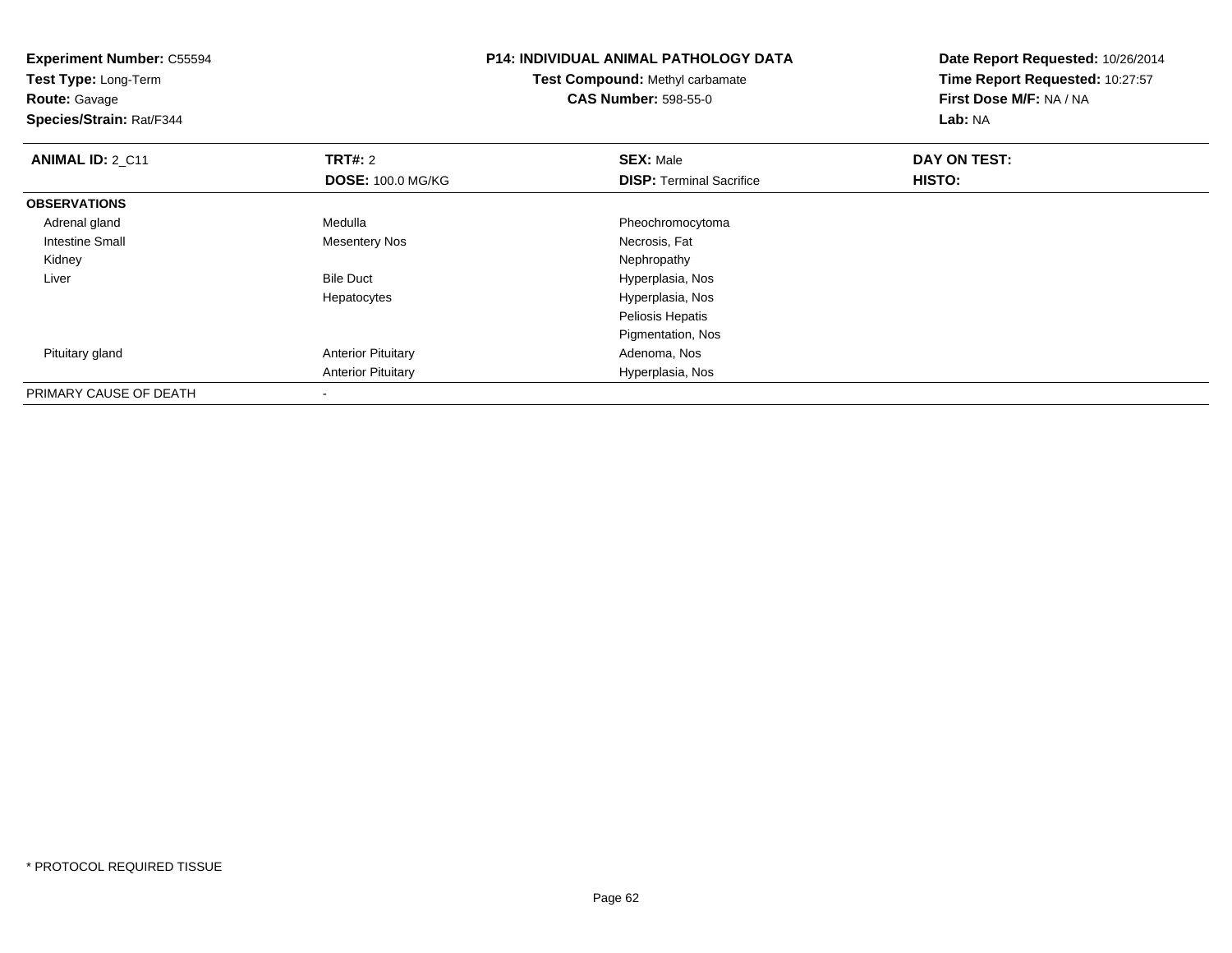**Test Type:** Long-Term

**Route:** Gavage

**Species/Strain:** Rat/F344

### **P14: INDIVIDUAL ANIMAL PATHOLOGY DATA**

### **Test Compound:** Methyl carbamate**CAS Number:** 598-55-0

| <b>ANIMAL ID: 2_C12</b> | <b>TRT#: 2</b>            | <b>SEX: Male</b>                | DAY ON TEST: |  |
|-------------------------|---------------------------|---------------------------------|--------------|--|
|                         | <b>DOSE: 100.0 MG/KG</b>  | <b>DISP: Terminal Sacrifice</b> | HISTO:       |  |
| <b>OBSERVATIONS</b>     |                           |                                 |              |  |
| Adrenal gland           | Medulla                   | Hyperplasia, Nos                |              |  |
| Epididymis              |                           | Inflammation, Chronic           |              |  |
| Eye                     | Sclera                    | Metaplasia, Osseous             |              |  |
| Harderian gland         | <b>Hardarian Gland</b>    | Inflammation, Chronic           |              |  |
| Kidney                  |                           | Nephropathy                     |              |  |
| Liver                   |                           | Cytologic Alteration, Nos       |              |  |
|                         | <b>Bile Duct</b>          | Hyperplasia, Nos                |              |  |
| Pituitary gland         | <b>Anterior Pituitary</b> | Adenoma, Nos                    |              |  |
| Preputial gland         |                           | Inflammation, Active Chronic    |              |  |
| Testis                  |                           | Atrophy, Nos                    |              |  |
|                         |                           | Interstitial-Cell Tumor         |              |  |
| Unspecified             | Multiple Organs Nos       | Leukemia, Mononuclear Cell      |              |  |
| PRIMARY CAUSE OF DEATH  |                           |                                 |              |  |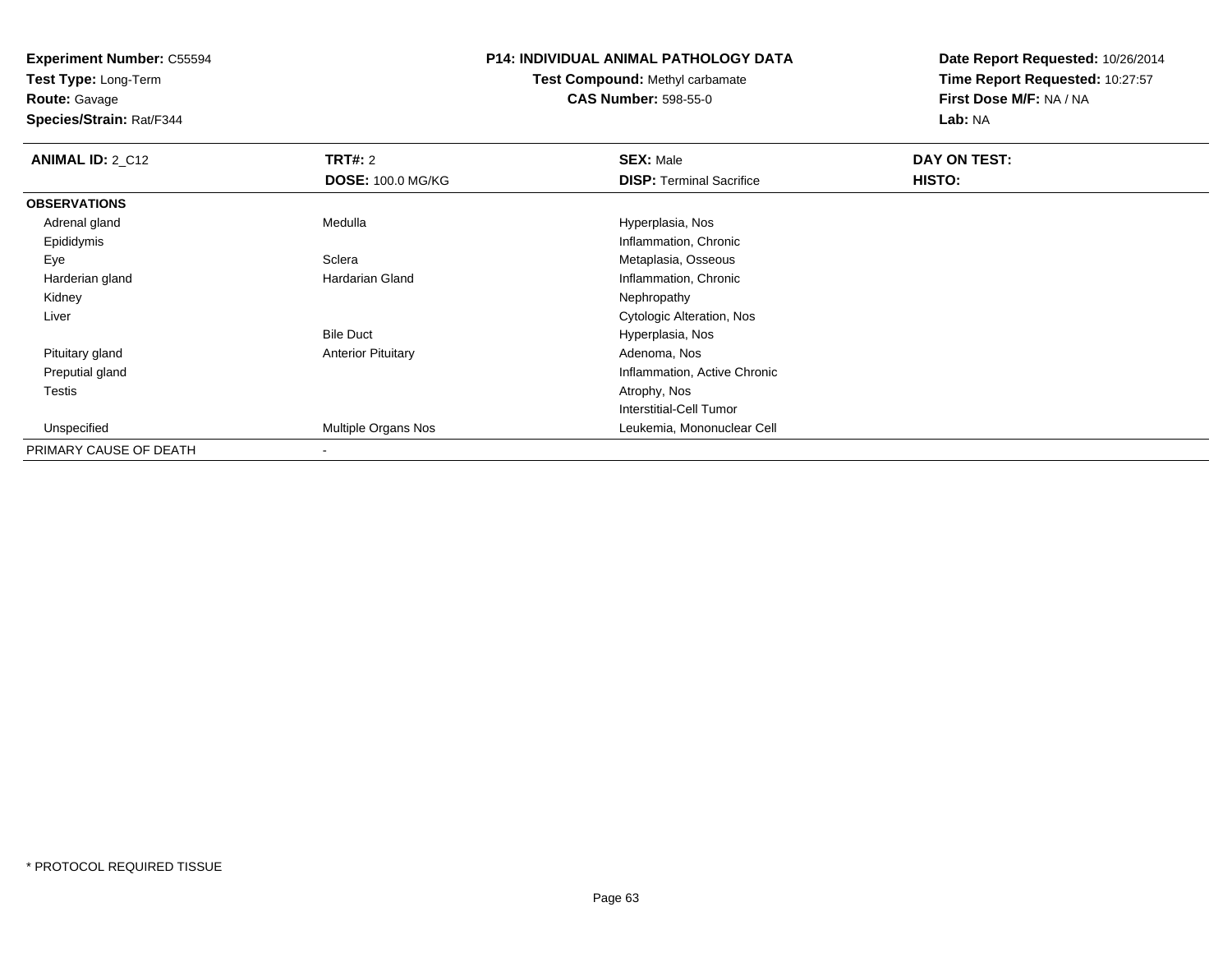| <b>Experiment Number: C55594</b><br>Test Type: Long-Term<br><b>Route: Gavage</b><br>Species/Strain: Rat/F344 |                           | <b>P14: INDIVIDUAL ANIMAL PATHOLOGY DATA</b><br>Test Compound: Methyl carbamate<br><b>CAS Number: 598-55-0</b> | Date Report Requested: 10/26/2014<br>Time Report Requested: 10:27:57<br>First Dose M/F: NA / NA<br><b>Lab: NA</b> |
|--------------------------------------------------------------------------------------------------------------|---------------------------|----------------------------------------------------------------------------------------------------------------|-------------------------------------------------------------------------------------------------------------------|
| <b>ANIMAL ID: 2 C13</b>                                                                                      | <b>TRT#: 2</b>            | <b>SEX: Male</b>                                                                                               | DAY ON TEST:                                                                                                      |
|                                                                                                              | <b>DOSE: 100.0 MG/KG</b>  | <b>DISP:</b> Natural Death                                                                                     | HISTO:                                                                                                            |
| <b>OBSERVATIONS</b>                                                                                          |                           |                                                                                                                |                                                                                                                   |
| Kidney                                                                                                       |                           | Nephropathy                                                                                                    |                                                                                                                   |
| Lung                                                                                                         |                           | Thrombosis, Nos                                                                                                |                                                                                                                   |
| Pancreas                                                                                                     | Acinus                    | Atrophy, Nos                                                                                                   |                                                                                                                   |
| Pituitary gland                                                                                              | <b>Anterior Pituitary</b> | Adenoma, Nos                                                                                                   |                                                                                                                   |
| Preputial gland                                                                                              |                           | Inflammation, Chronic                                                                                          |                                                                                                                   |
| Spleen                                                                                                       |                           | Hematopoiesis                                                                                                  |                                                                                                                   |
| Testis                                                                                                       |                           | Interstitial-Cell Tumor                                                                                        |                                                                                                                   |
| PRIMARY CAUSE OF DEATH                                                                                       |                           |                                                                                                                |                                                                                                                   |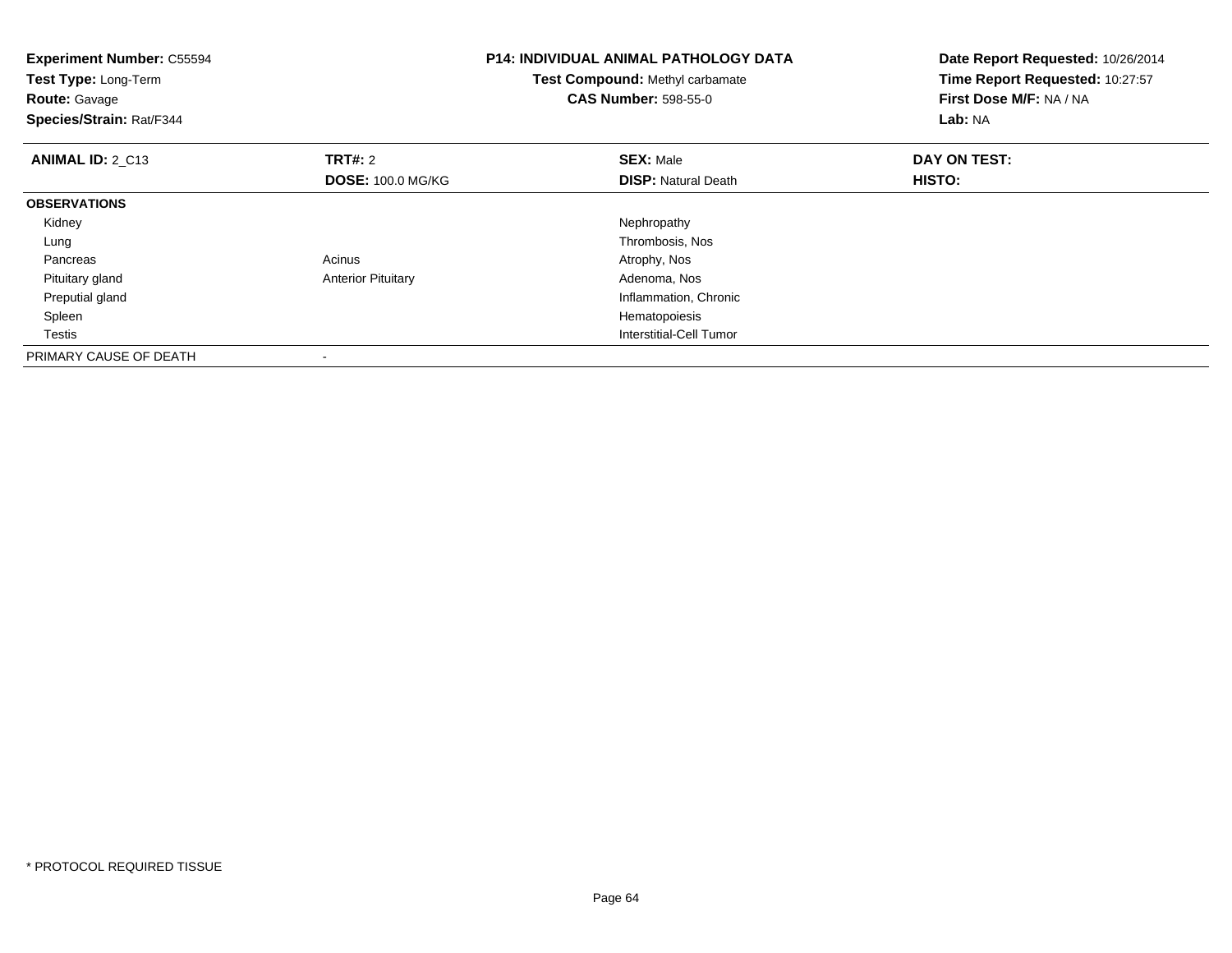**Test Type:** Long-Term

**Route:** Gavage

**Species/Strain:** Rat/F344

### **P14: INDIVIDUAL ANIMAL PATHOLOGY DATA**

**Test Compound:** Methyl carbamate**CAS Number:** 598-55-0

| <b>ANIMAL ID: 2 C14</b> | TRT#: 2                   | <b>SEX: Male</b>                | DAY ON TEST: |  |
|-------------------------|---------------------------|---------------------------------|--------------|--|
|                         | <b>DOSE: 100.0 MG/KG</b>  | <b>DISP:</b> Terminal Sacrifice | HISTO:       |  |
| <b>OBSERVATIONS</b>     |                           |                                 |              |  |
| Adrenal gland           | Medulla                   | Pheochromocytoma, Malignant     |              |  |
| Eye                     | Sclera                    | Metaplasia, Osseous             |              |  |
| Harderian gland         | Hardarian Gland           | Inflammation, Chronic           |              |  |
| Intestine Small         | <b>Mesentery Nos</b>      | Inflammation, Chronic           |              |  |
| Kidney                  |                           | Nephropathy                     |              |  |
| Liver                   |                           | Cytologic Alteration, Nos       |              |  |
|                         | Hepatocytes               | Hyperplasia, Nos                |              |  |
| Pituitary gland         | <b>Anterior Pituitary</b> | Adenoma, Nos                    |              |  |
| Spleen                  | Capsule                   | Inflammation, Chronic           |              |  |
| Testis                  |                           | Atrophy, Nos                    |              |  |
|                         |                           | Interstitial-Cell Tumor         |              |  |
| PRIMARY CAUSE OF DEATH  | $\blacksquare$            |                                 |              |  |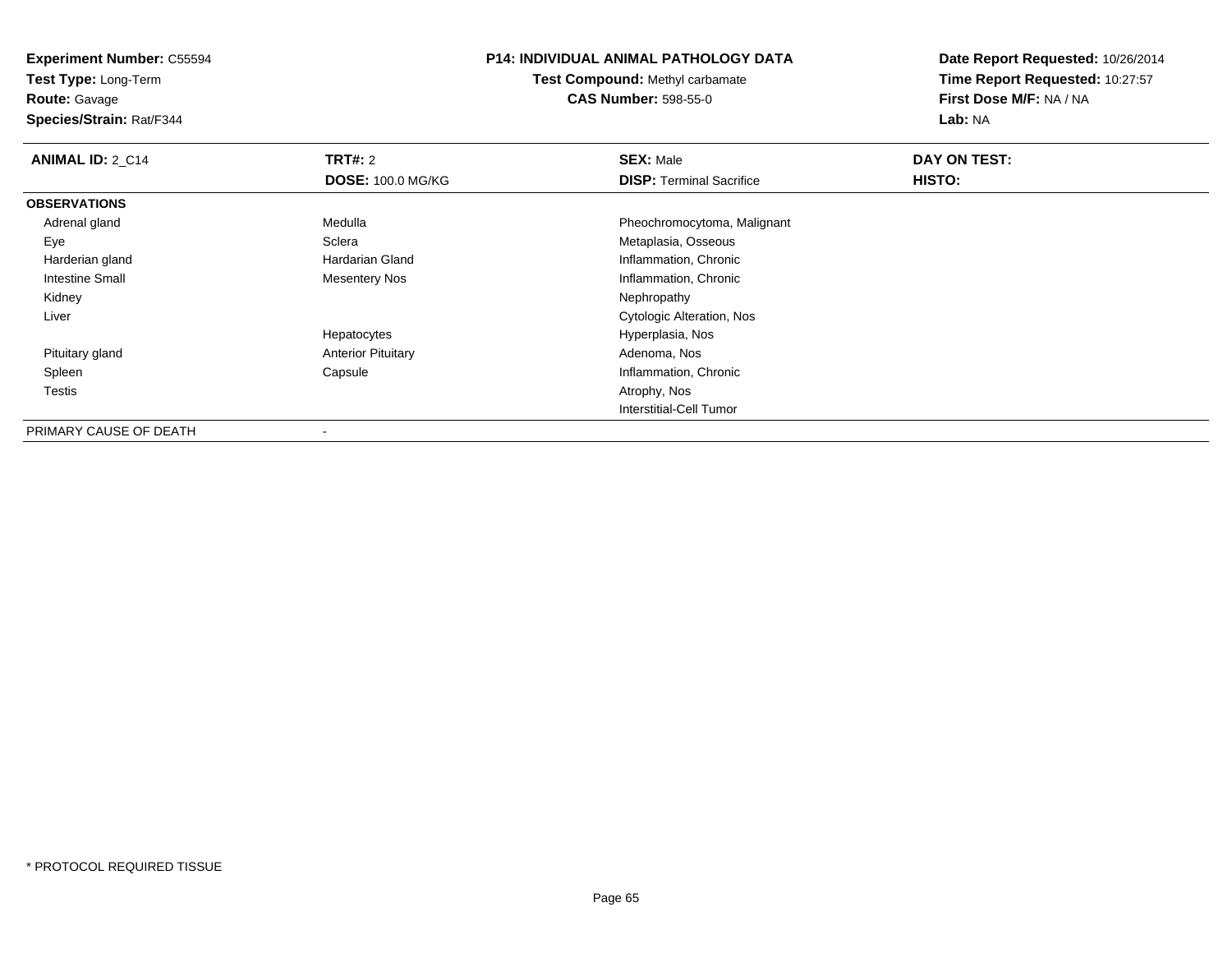**Test Type:** Long-Term

**Route:** Gavage

**Species/Strain:** Rat/F344

### **P14: INDIVIDUAL ANIMAL PATHOLOGY DATA**

**Test Compound:** Methyl carbamate**CAS Number:** 598-55-0

| <b>ANIMAL ID: 2_C15</b> | <b>TRT#: 2</b>            | <b>SEX: Male</b>                | DAY ON TEST: |  |
|-------------------------|---------------------------|---------------------------------|--------------|--|
|                         | <b>DOSE: 100.0 MG/KG</b>  | <b>DISP:</b> Moribund Sacrifice | HISTO:       |  |
| <b>OBSERVATIONS</b>     |                           |                                 |              |  |
| Adrenal gland           | Cortex Nos                | Cytoplasmic Vacuolization       |              |  |
|                         | Medulla                   | Hyperplasia, Nos                |              |  |
|                         | Medulla                   | Pheochromocytoma                |              |  |
| Eye                     | Retina                    | Atrophy, Nos                    |              |  |
|                         | <b>Crystalline Lens</b>   | Cataract                        |              |  |
|                         | <b>Anterior Chamber</b>   | Inflammation, Acute             |              |  |
|                         | Cornea                    | Inflammation, Acute             |              |  |
|                         | Iris                      | Synechia, Posterior             |              |  |
| Kidney                  |                           | Nephropathy                     |              |  |
| Liver                   | <b>Bile Duct</b>          | Hyperplasia, Nos                |              |  |
|                         |                           | Peliosis Hepatis                |              |  |
| Pituitary gland         | <b>Anterior Pituitary</b> | Adenoma, Nos                    |              |  |
|                         | <b>Anterior Pituitary</b> | Angiectasis                     |              |  |
| PRIMARY CAUSE OF DEATH  |                           |                                 |              |  |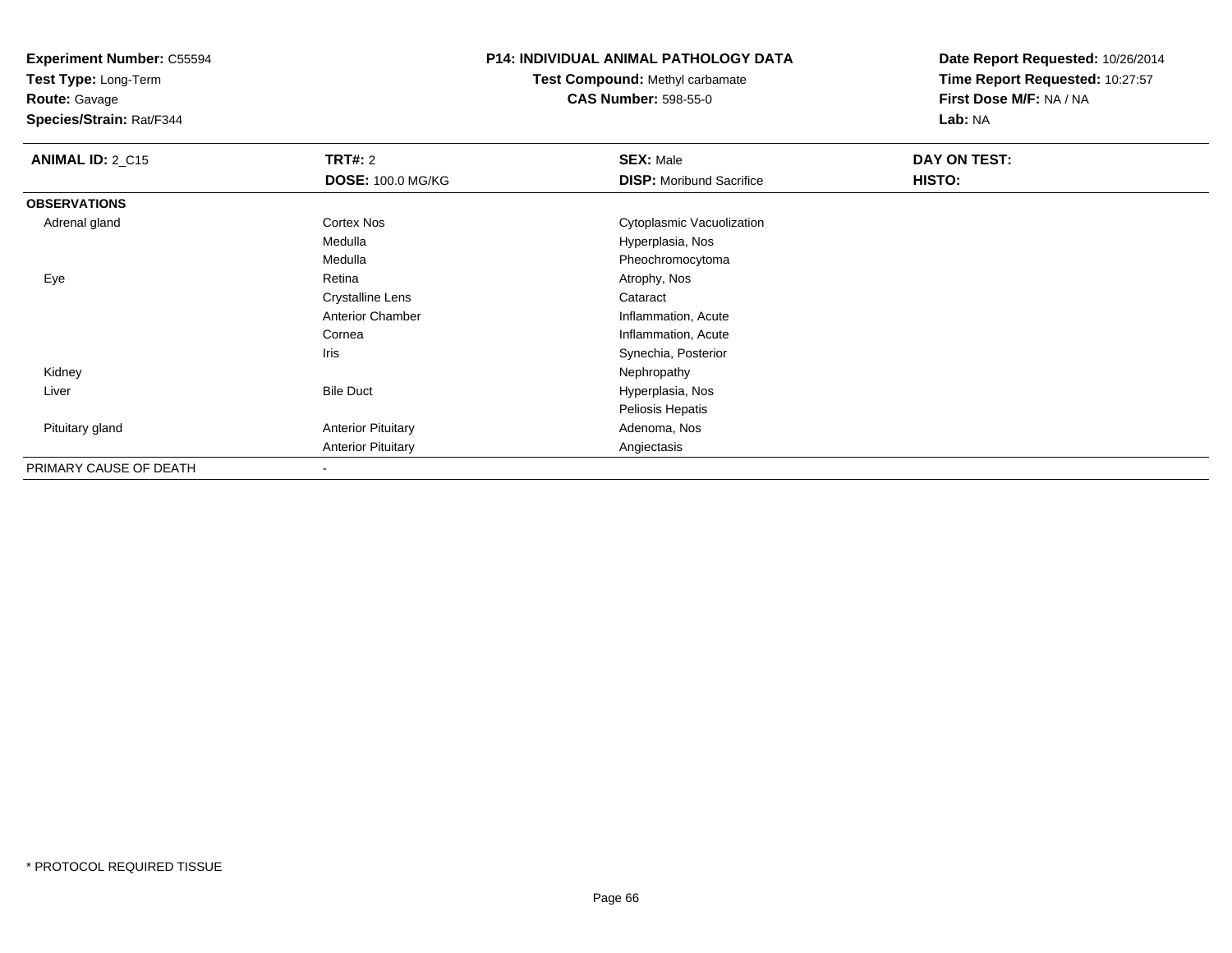| <b>Experiment Number: C55594</b><br>Test Type: Long-Term<br><b>Route: Gavage</b><br>Species/Strain: Rat/F344 |                                            | <b>P14: INDIVIDUAL ANIMAL PATHOLOGY DATA</b><br><b>Test Compound: Methyl carbamate</b><br><b>CAS Number: 598-55-0</b> | Date Report Requested: 10/26/2014<br>Time Report Requested: 10:27:57<br>First Dose M/F: NA / NA<br><b>Lab: NA</b> |
|--------------------------------------------------------------------------------------------------------------|--------------------------------------------|-----------------------------------------------------------------------------------------------------------------------|-------------------------------------------------------------------------------------------------------------------|
| <b>ANIMAL ID: 2 C16</b>                                                                                      | <b>TRT#:</b> 2<br><b>DOSE: 100.0 MG/KG</b> | <b>SEX: Male</b><br><b>DISP:</b> Terminal Sacrifice                                                                   | DAY ON TEST:<br>HISTO:                                                                                            |
| <b>OBSERVATIONS</b>                                                                                          |                                            |                                                                                                                       |                                                                                                                   |
| Adrenal gland                                                                                                | Medulla                                    | Hyperplasia, Nos                                                                                                      |                                                                                                                   |
| Eye                                                                                                          | Sclera                                     | Metaplasia, Osseous                                                                                                   |                                                                                                                   |
| Kidney                                                                                                       |                                            | Nephropathy                                                                                                           |                                                                                                                   |
| Liver                                                                                                        |                                            | <b>Cytologic Alteration, Nos</b>                                                                                      |                                                                                                                   |
|                                                                                                              | <b>Bile Duct</b>                           | Hyperplasia, Nos                                                                                                      |                                                                                                                   |
| Testis                                                                                                       |                                            | Atrophy, Nos                                                                                                          |                                                                                                                   |
|                                                                                                              |                                            | Interstitial-Cell Tumor                                                                                               |                                                                                                                   |
| PRIMARY CAUSE OF DEATH                                                                                       |                                            |                                                                                                                       |                                                                                                                   |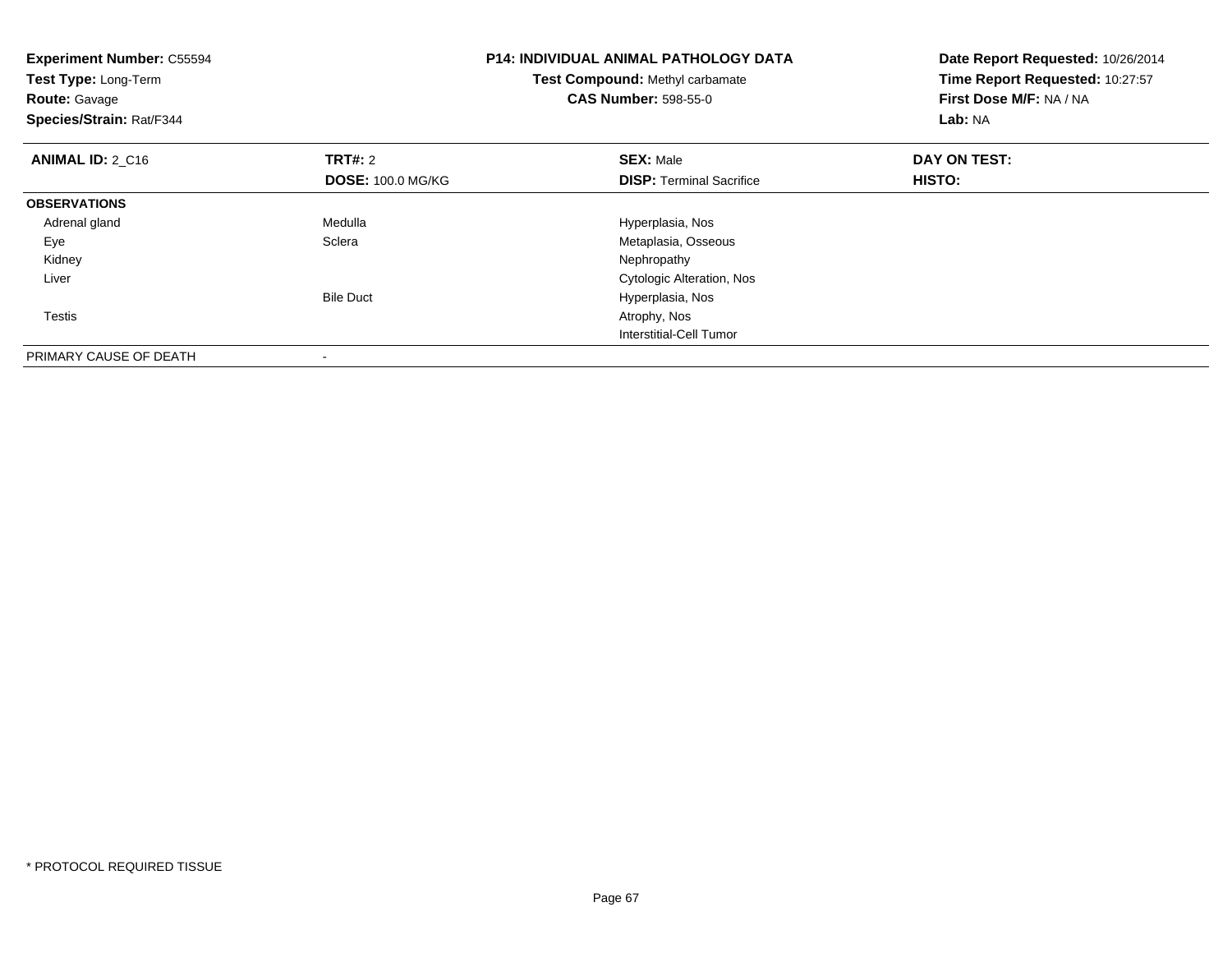**Test Type:** Long-Term

**Route:** Gavage

**Species/Strain:** Rat/F344

### **P14: INDIVIDUAL ANIMAL PATHOLOGY DATA**

**Test Compound:** Methyl carbamate**CAS Number:** 598-55-0

| <b>ANIMAL ID: 2_C17</b> | <b>TRT#:</b> 2            | <b>SEX: Male</b>                | DAY ON TEST: |
|-------------------------|---------------------------|---------------------------------|--------------|
|                         | <b>DOSE: 100.0 MG/KG</b>  | <b>DISP:</b> Moribund Sacrifice | HISTO:       |
| <b>OBSERVATIONS</b>     |                           |                                 |              |
| Adrenal gland           | Medulla                   | Hyperplasia, Nos                |              |
|                         | Medulla                   | Pheochromocytoma                |              |
| Eye                     | Sclera                    | Metaplasia, Osseous             |              |
| Harderian gland         | Hardarian Gland           | Hemorrhage                      |              |
|                         | <b>Hardarian Gland</b>    | Inflammation, Acute             |              |
| Intestine Small         | <b>Mesentery Nos</b>      | Necrosis, Fat                   |              |
| Kidney                  |                           | Nephropathy                     |              |
| Liver                   | <b>Bile Duct</b>          | Hyperplasia, Nos                |              |
| Lung                    |                           | Histiocytosis                   |              |
| Nasal cavity            |                           | Infection, Fungal               |              |
| Pancreas                | Acinus                    | Atrophy, Nos                    |              |
| Pituitary gland         | <b>Anterior Pituitary</b> | Carcinoma, Nos                  |              |
| Preputial gland         |                           | Inflammation, Acute             |              |
| Spleen                  |                           | Hematopoiesis                   |              |
| Stomach                 | Forestomach               | Inflammation, Chronic           |              |
| Testis                  |                           | Atrophy, Nos                    |              |
| PRIMARY CAUSE OF DEATH  | $\overline{\phantom{a}}$  |                                 |              |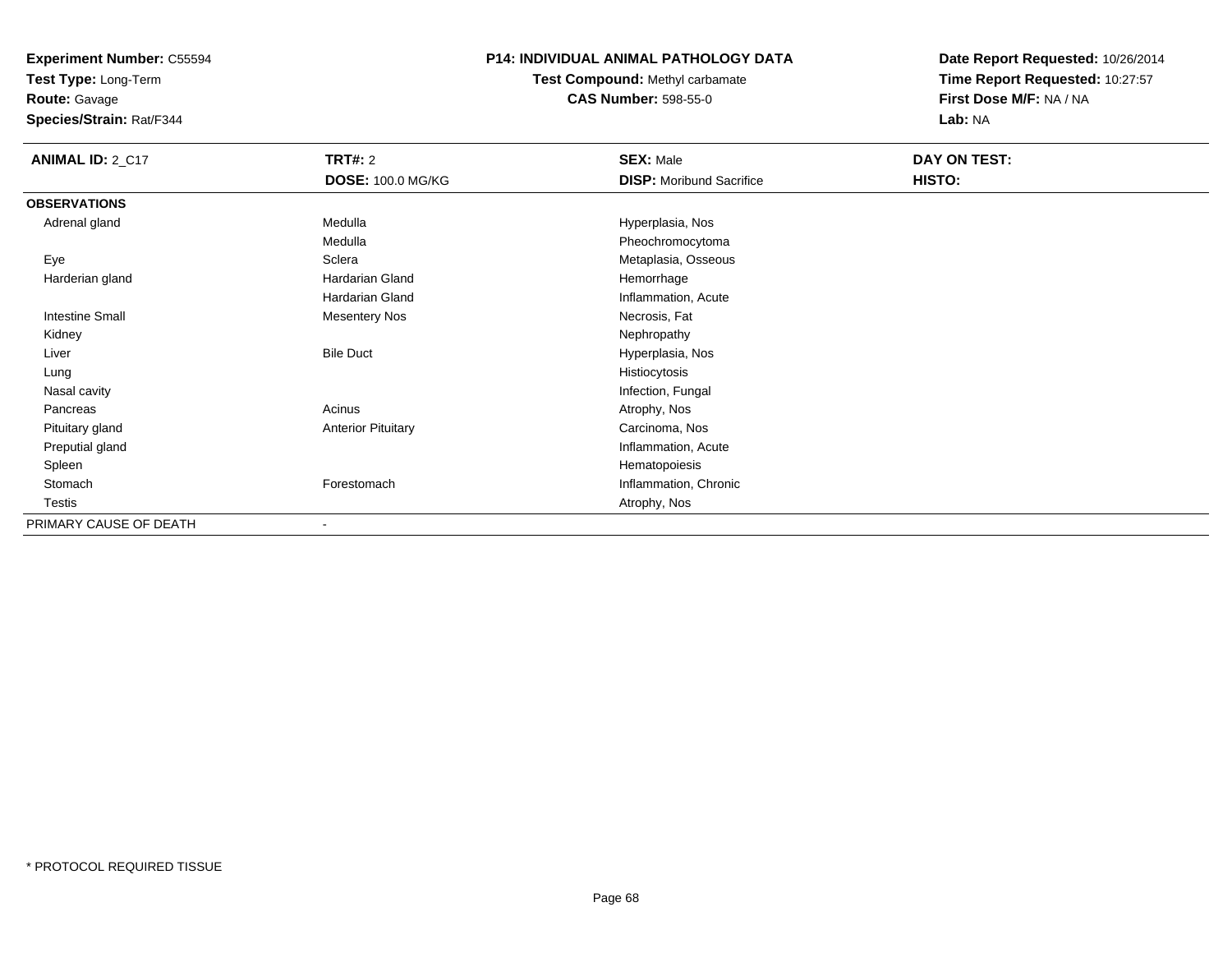**Experiment Number:** C55594**Test Type:** Long-Term**Route:** Gavage **Species/Strain:** Rat/F344**P14: INDIVIDUAL ANIMAL PATHOLOGY DATATest Compound:** Methyl carbamate**CAS Number:** 598-55-0**Date Report Requested:** 10/26/2014**Time Report Requested:** 10:27:57**First Dose M/F:** NA / NA**Lab:** NA**ANIMAL ID: 2 C18 REX:** Male **DAY ON TEST: SEX:** Male **SEX:** Male **DOSE:** 100.0 MG/KG**DISP:** Moribund Sacrifice **HISTO: OBSERVATIONS** Adrenal glandd Cortex Nos **Cortex Nos** Cortex Nos Necrosis, Nos Eyee and the contract of the Retina Atrophy, Nos and Atrophy, Nos and Atrophy, Nos and Atrophy, Nos and Atrophy, Nos **Sclera** Metaplasia, Osseous<br>Nephropathy Kidneyy the control of the control of the control of the control of the control of the control of the control of the control of the control of the control of the control of the control of the control of the control of the contro LiverBile Duct **Hyperplasia**, Nos Pituitary glandAnterior Pituitary **Adenoma, Nos** Adenoma, Nos Anterior Pituitary Cyst, Nos Testiss and the contract of the contract of the contract of the contract of the contract of the contract of the contract of the contract of the contract of the contract of the contract of the contract of the contract of the cont Interstitial-Cell Tumor Unspecified Multiple Organs Nos Leukemia, Mononuclear Cell PRIMARY CAUSE OF DEATH-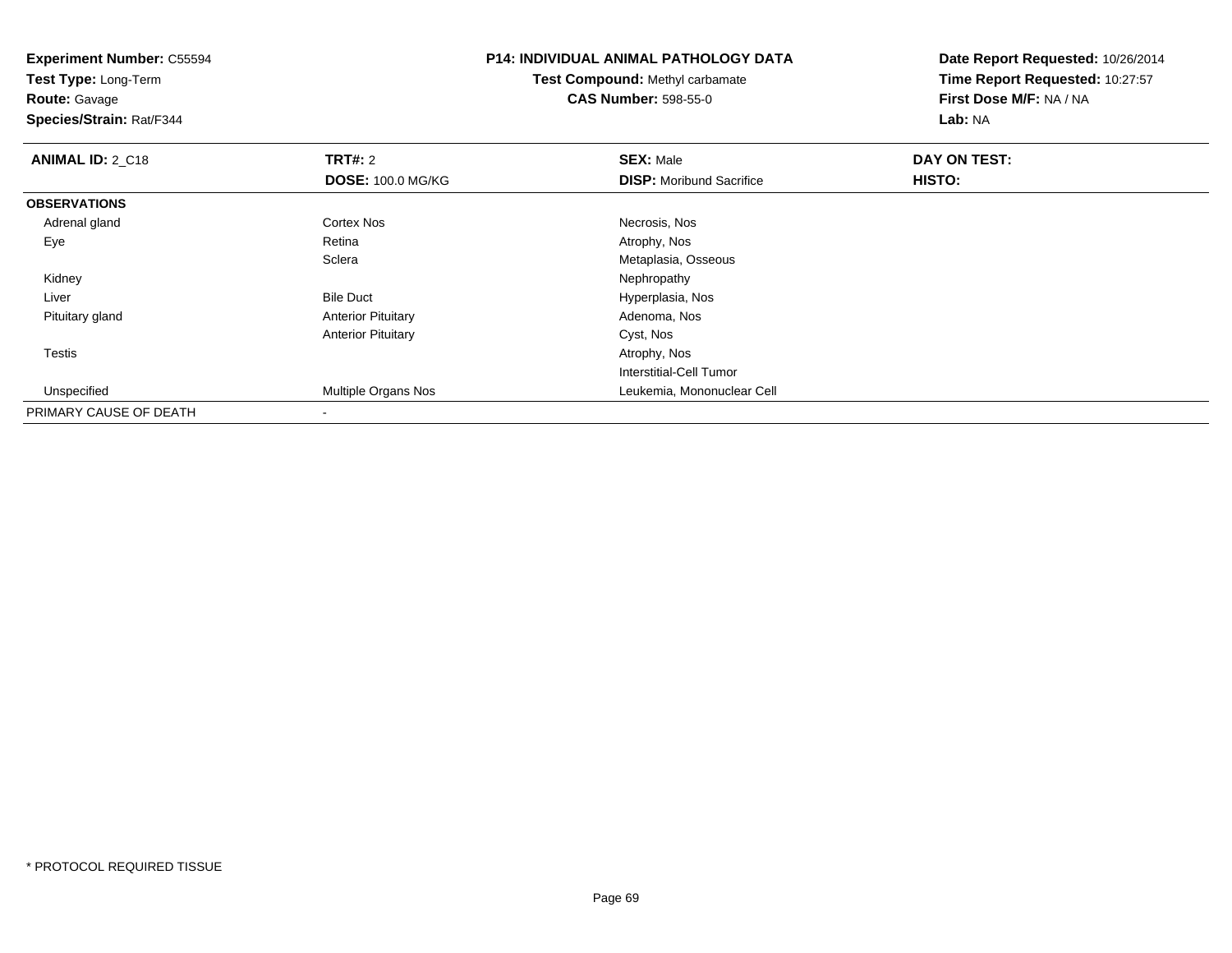**Test Type:** Long-Term

**Route:** Gavage

**Species/Strain:** Rat/F344

### **P14: INDIVIDUAL ANIMAL PATHOLOGY DATA**

**Test Compound:** Methyl carbamate**CAS Number:** 598-55-0

| <b>ANIMAL ID: 2_C19</b> | TRT#: 2                   | <b>SEX: Male</b>                | DAY ON TEST: |  |
|-------------------------|---------------------------|---------------------------------|--------------|--|
|                         | <b>DOSE: 100.0 MG/KG</b>  | <b>DISP: Terminal Sacrifice</b> | HISTO:       |  |
| <b>OBSERVATIONS</b>     |                           |                                 |              |  |
| Adrenal gland           | Medulla                   | Hyperplasia, Nos                |              |  |
| Eye                     | Retina                    | Atrophy, Nos                    |              |  |
|                         | Sclera                    | Metaplasia, Osseous             |              |  |
| Harderian gland         | Hardarian Gland           | Inflammation, Chronic           |              |  |
| Kidney                  |                           | Nephropathy                     |              |  |
| Liver                   |                           | Cytologic Alteration, Nos       |              |  |
|                         | <b>Bile Duct</b>          | Hyperplasia, Nos                |              |  |
|                         |                           | Peliosis Hepatis                |              |  |
| Pituitary gland         | <b>Anterior Pituitary</b> | Hyperplasia, Nos                |              |  |
| Spleen                  |                           | Leukemia, Mononuclear Cell      |              |  |
| Testis                  |                           | Atrophy, Nos                    |              |  |
|                         |                           | Interstitial-Cell Tumor         |              |  |
| PRIMARY CAUSE OF DEATH  | $\,$                      |                                 |              |  |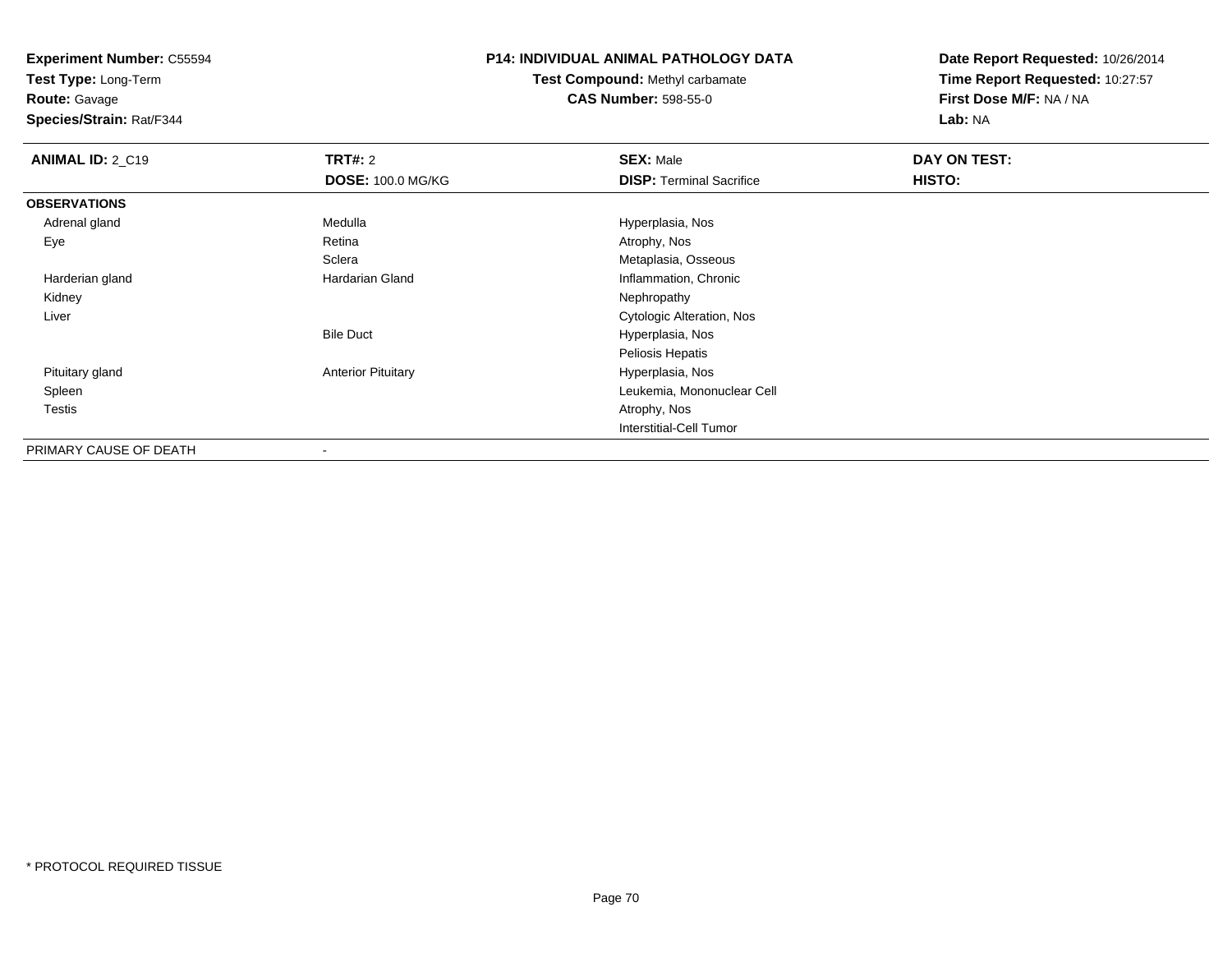| <b>Experiment Number: C55594</b><br>Test Type: Long-Term<br><b>Route: Gavage</b><br>Species/Strain: Rat/F344 |                           | <b>P14: INDIVIDUAL ANIMAL PATHOLOGY DATA</b><br>Test Compound: Methyl carbamate<br><b>CAS Number: 598-55-0</b> | Date Report Requested: 10/26/2014<br>Time Report Requested: 10:27:57<br>First Dose M/F: NA / NA<br>Lab: NA |
|--------------------------------------------------------------------------------------------------------------|---------------------------|----------------------------------------------------------------------------------------------------------------|------------------------------------------------------------------------------------------------------------|
| <b>ANIMAL ID: 2_C20</b>                                                                                      | <b>TRT#: 2</b>            | <b>SEX: Male</b>                                                                                               | DAY ON TEST:                                                                                               |
|                                                                                                              | <b>DOSE: 100.0 MG/KG</b>  | <b>DISP: Terminal Sacrifice</b>                                                                                | <b>HISTO:</b>                                                                                              |
| <b>OBSERVATIONS</b>                                                                                          |                           |                                                                                                                |                                                                                                            |
| Eye                                                                                                          | Sclera                    | Metaplasia, Osseous                                                                                            |                                                                                                            |
| Intestine Small                                                                                              | Mesentery Nos             | Inflammation, Granulomatous                                                                                    |                                                                                                            |
| Kidney                                                                                                       |                           | Nephropathy                                                                                                    |                                                                                                            |
| Liver                                                                                                        |                           | Cytologic Alteration, Nos                                                                                      |                                                                                                            |
|                                                                                                              | <b>Bile Duct</b>          | Hyperplasia, Nos                                                                                               |                                                                                                            |
| Pituitary gland                                                                                              | <b>Anterior Pituitary</b> | Adenoma, Nos                                                                                                   |                                                                                                            |
|                                                                                                              | <b>Anterior Pituitary</b> | Hyperplasia, Nos                                                                                               |                                                                                                            |
| Testis                                                                                                       |                           | Atrophy, Nos                                                                                                   |                                                                                                            |
|                                                                                                              |                           | <b>Interstitial-Cell Tumor</b>                                                                                 |                                                                                                            |
| PRIMARY CAUSE OF DEATH                                                                                       | $\,$                      |                                                                                                                |                                                                                                            |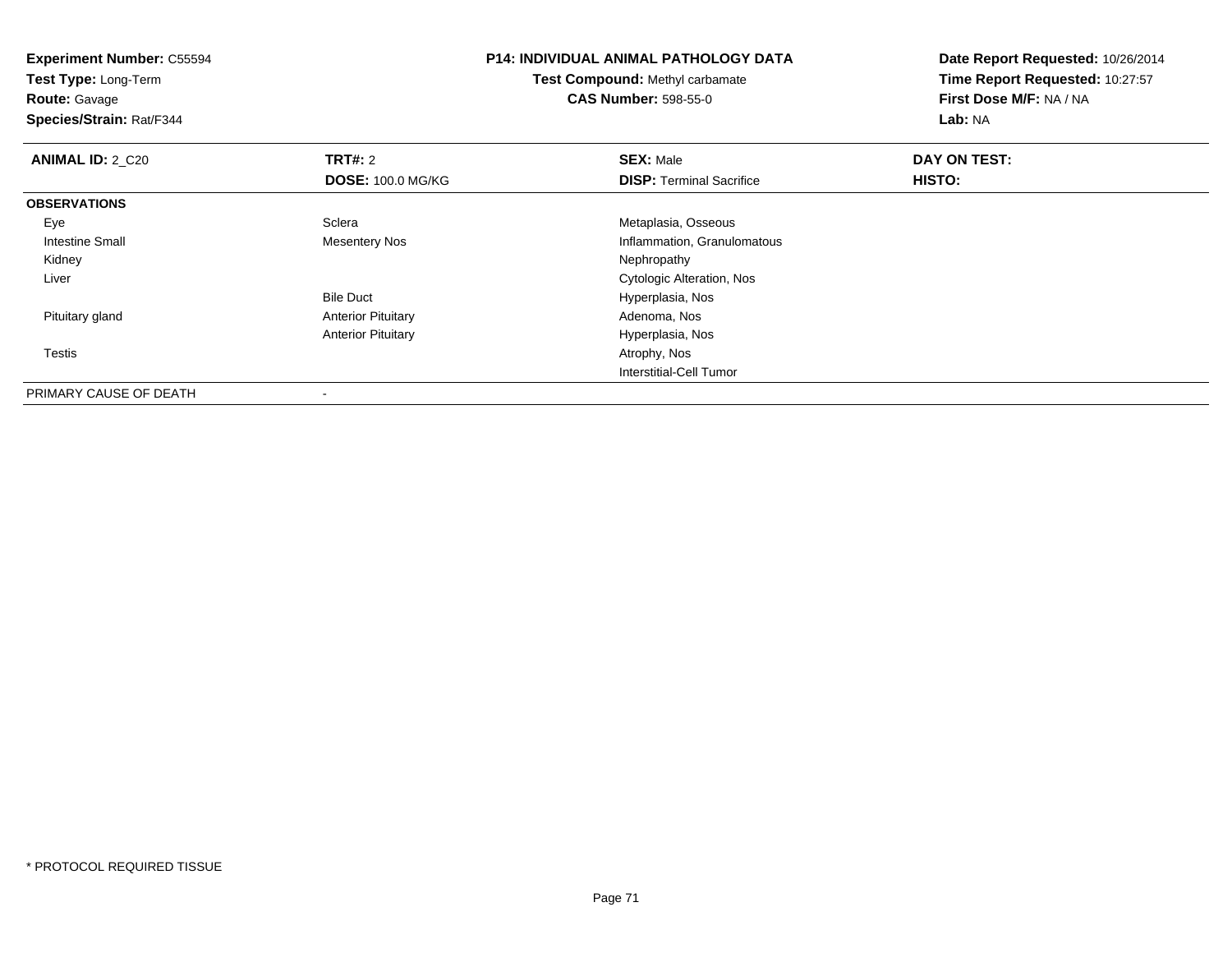| <b>Experiment Number: C55594</b><br>Test Type: Long-Term<br><b>Route:</b> Gavage<br>Species/Strain: Rat/F344 |                           | <b>P14: INDIVIDUAL ANIMAL PATHOLOGY DATA</b><br><b>Test Compound: Methyl carbamate</b><br><b>CAS Number: 598-55-0</b> | Date Report Requested: 10/26/2014<br>Time Report Requested: 10:27:57<br>First Dose M/F: NA / NA<br>Lab: NA |  |
|--------------------------------------------------------------------------------------------------------------|---------------------------|-----------------------------------------------------------------------------------------------------------------------|------------------------------------------------------------------------------------------------------------|--|
| <b>ANIMAL ID: 2_C21</b>                                                                                      | TRT#: 2                   | <b>SEX: Male</b>                                                                                                      | DAY ON TEST:                                                                                               |  |
|                                                                                                              | <b>DOSE: 100.0 MG/KG</b>  | <b>DISP:</b> Natural Death                                                                                            | <b>HISTO:</b>                                                                                              |  |
| <b>OBSERVATIONS</b>                                                                                          |                           |                                                                                                                       |                                                                                                            |  |
| Eye                                                                                                          | Sclera                    | Metaplasia, Osseous                                                                                                   |                                                                                                            |  |
| Kidney                                                                                                       |                           | Pyelonephritis, Nos                                                                                                   |                                                                                                            |  |
| Liver                                                                                                        | <b>Bile Duct</b>          | Hyperplasia, Nos                                                                                                      |                                                                                                            |  |
|                                                                                                              | Centrilobular             | Necrosis, Nos                                                                                                         |                                                                                                            |  |
| Nasal cavity                                                                                                 | Nares                     | Squamous Cell Papilloma                                                                                               |                                                                                                            |  |
| Pituitary gland                                                                                              | <b>Anterior Pituitary</b> | Hyperplasia, Nos                                                                                                      |                                                                                                            |  |
| Spleen                                                                                                       |                           | Necrosis, Nos                                                                                                         |                                                                                                            |  |
| Unspecified                                                                                                  | Multiple Organs Nos       | Leukemia, Mononuclear Cell                                                                                            |                                                                                                            |  |
| PRIMARY CAUSE OF DEATH                                                                                       |                           |                                                                                                                       |                                                                                                            |  |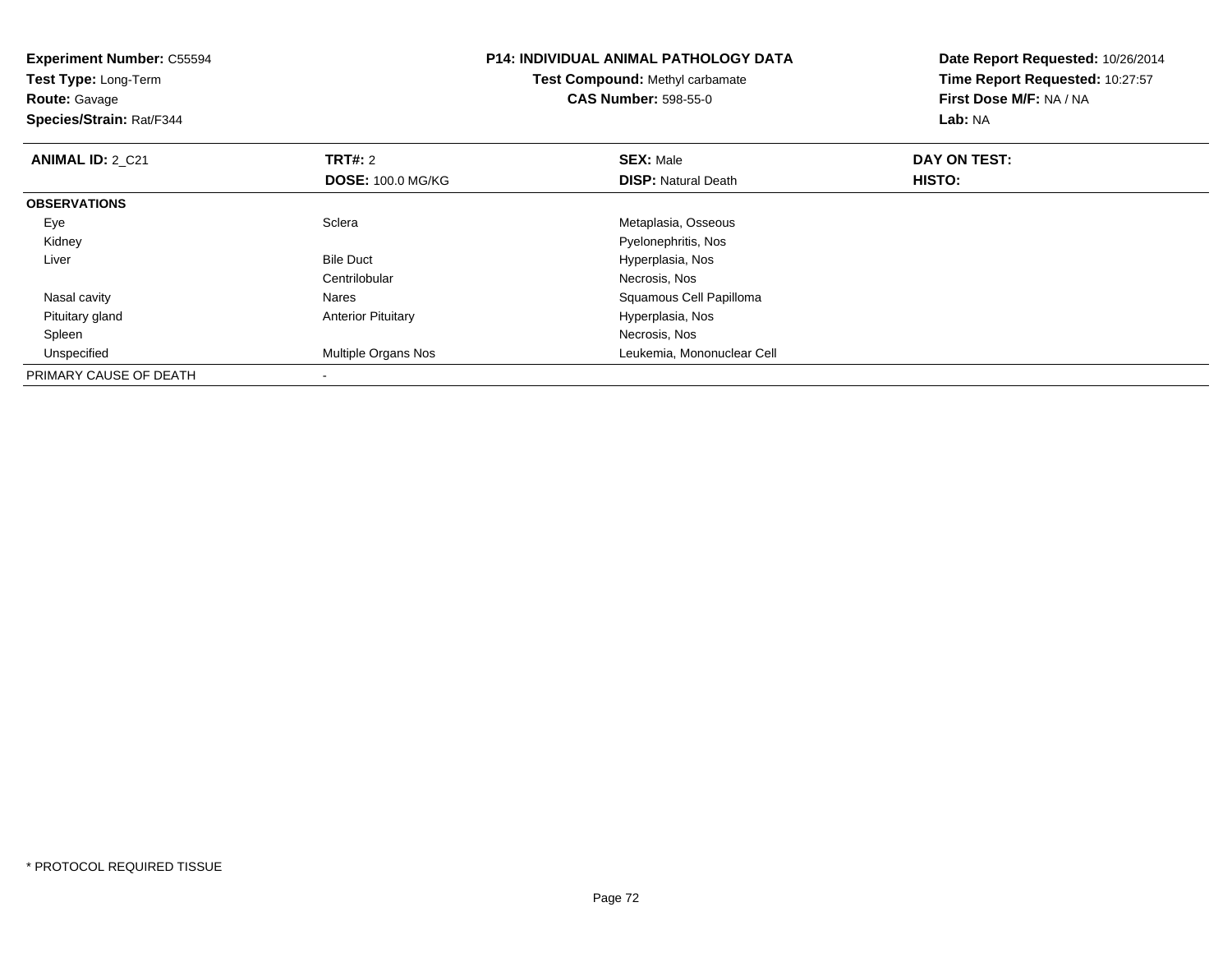| <b>Experiment Number: C55594</b><br><b>Test Type: Long-Term</b><br><b>Route: Gavage</b><br>Species/Strain: Rat/F344 |                          | <b>P14: INDIVIDUAL ANIMAL PATHOLOGY DATA</b><br>Test Compound: Methyl carbamate<br><b>CAS Number: 598-55-0</b> | Date Report Requested: 10/26/2014<br>Time Report Requested: 10:27:57<br>First Dose M/F: NA / NA<br>Lab: NA |
|---------------------------------------------------------------------------------------------------------------------|--------------------------|----------------------------------------------------------------------------------------------------------------|------------------------------------------------------------------------------------------------------------|
| <b>ANIMAL ID: 2 C22</b>                                                                                             | TRT#: 2                  | <b>SEX: Male</b>                                                                                               | DAY ON TEST:                                                                                               |
|                                                                                                                     | <b>DOSE: 100.0 MG/KG</b> | <b>DISP:</b> Natural Death                                                                                     | <b>HISTO:</b>                                                                                              |
| <b>OBSERVATIONS</b>                                                                                                 |                          |                                                                                                                |                                                                                                            |
| Eye                                                                                                                 |                          | Hemorrhage                                                                                                     |                                                                                                            |
|                                                                                                                     | Sclera                   | Metaplasia, Osseous                                                                                            |                                                                                                            |
| Kidney                                                                                                              |                          | Nephropathy                                                                                                    |                                                                                                            |
| Testis                                                                                                              |                          | Interstitial-Cell Tumor                                                                                        |                                                                                                            |
| Unspecified                                                                                                         | Multiple Organs Nos      | Leukemia, Mononuclear Cell                                                                                     |                                                                                                            |
| PRIMARY CAUSE OF DEATH                                                                                              |                          |                                                                                                                |                                                                                                            |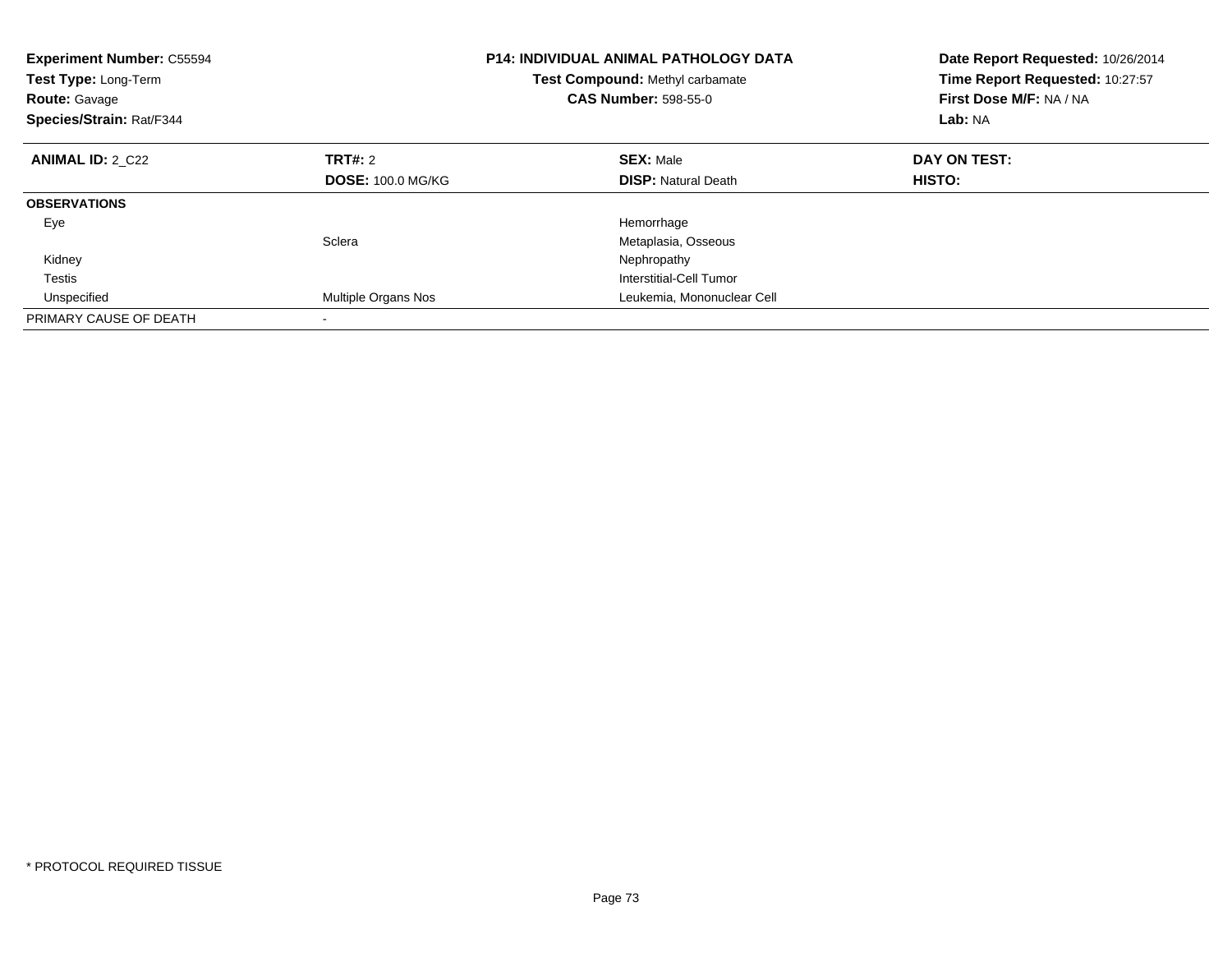**Test Type:** Long-Term

**Route:** Gavage

**Species/Strain:** Rat/F344

# **P14: INDIVIDUAL ANIMAL PATHOLOGY DATA**

**Test Compound:** Methyl carbamate**CAS Number:** 598-55-0

| <b>ANIMAL ID: 2_C23</b> | <b>TRT#: 2</b>           | <b>SEX: Male</b>                | DAY ON TEST: |  |
|-------------------------|--------------------------|---------------------------------|--------------|--|
|                         | <b>DOSE: 100.0 MG/KG</b> | <b>DISP: Terminal Sacrifice</b> | HISTO:       |  |
| <b>OBSERVATIONS</b>     |                          |                                 |              |  |
| Adrenal gland           | Medulla                  | Hyperplasia, Nos                |              |  |
|                         | Medulla                  | Pheochromocytoma                |              |  |
| Eye                     | Retina                   | Atrophy, Nos                    |              |  |
|                         | Sclera                   | Metaplasia, Osseous             |              |  |
| Kidney                  |                          | Nephropathy                     |              |  |
| Liver                   |                          | Cytologic Alteration, Nos       |              |  |
|                         | <b>Bile Duct</b>         | Hyperplasia, Nos                |              |  |
|                         |                          | Peliosis Hepatis                |              |  |
| Spleen                  |                          | Leukemia, Mononuclear Cell      |              |  |
| Testis                  |                          | Atrophy, Nos                    |              |  |
|                         |                          | Interstitial-Cell Tumor         |              |  |
| PRIMARY CAUSE OF DEATH  | $\blacksquare$           |                                 |              |  |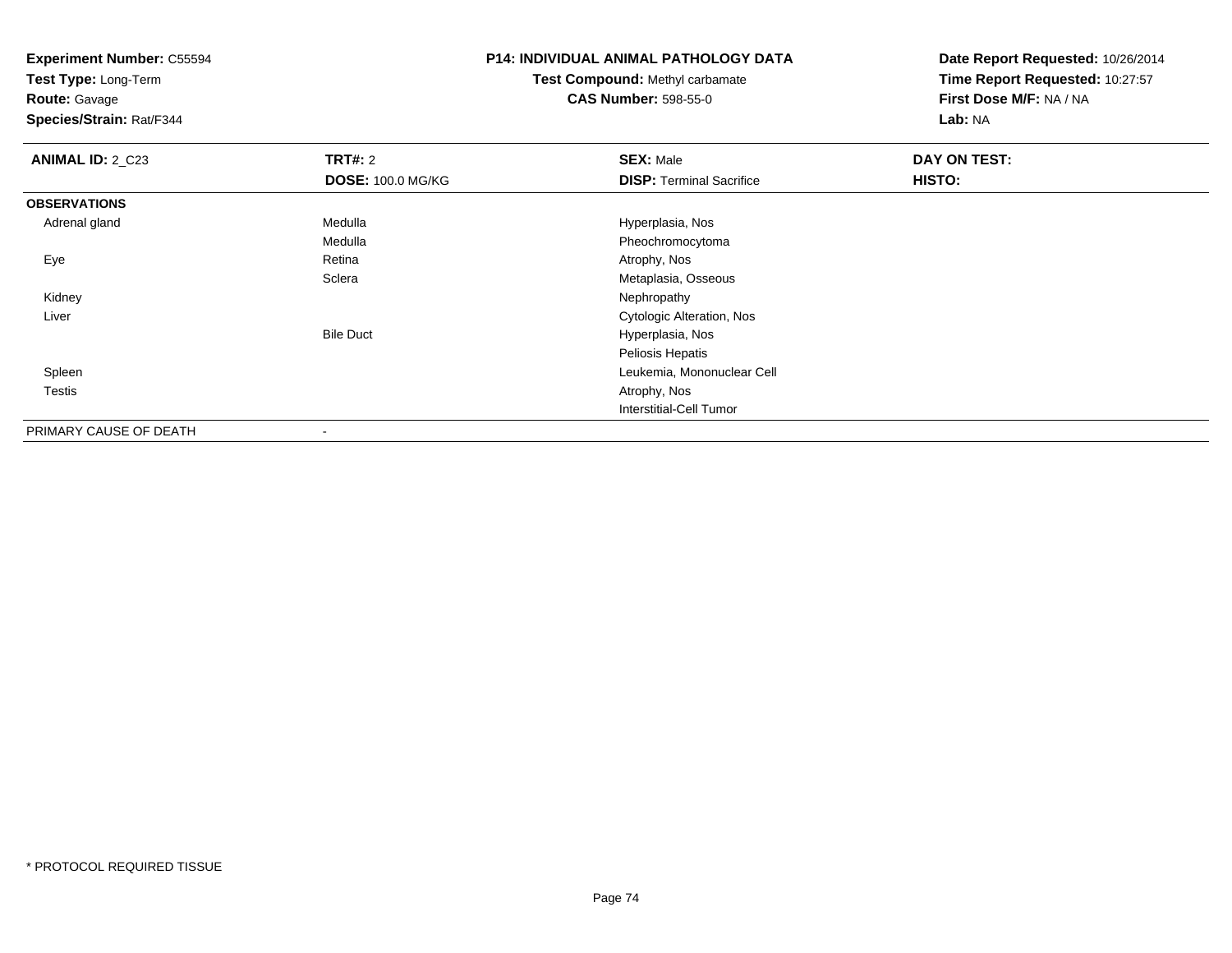**Experiment Number:** C55594**Test Type:** Long-Term**Route:** Gavage **Species/Strain:** Rat/F344**P14: INDIVIDUAL ANIMAL PATHOLOGY DATATest Compound:** Methyl carbamate**CAS Number:** 598-55-0**Date Report Requested:** 10/26/2014**Time Report Requested:** 10:27:57**First Dose M/F:** NA / NA**Lab:** NA**ANIMAL ID: 2 C24 TRT#:** 2 **SEX:** Male **DAY ON TEST: DOSE:** 100.0 MG/KG**DISP:** Terminal Sacrifice **HISTO: OBSERVATIONS** Adrenal gland Medulla Hyperplasia, Nos EyeSclera Metaplasia, Osseous<br>
Hardarian Gland Metaplasia, Osseous<br>
Metaplasia, Osseous Harderian glandInflammation, Chronic<br>Nephropathy Kidneyy the control of the control of the control of the control of the control of the control of the control of the control of the control of the control of the control of the control of the control of the control of the contro Liver Cytologic Alteration, NosBile Duct Hyperplasia, Nos Pigmentation, Nos Spleenhistiocytosis and the control of the control of the control of the control of the control of the control of the control of the control of the control of the control of the control of the control of the control of the contr Testiss and the contract of the contract of the contract of the contract of the contract of the contract of the contract of the contract of the contract of the contract of the contract of the contract of the contract of the cont Interstitial-Cell Tumor

PRIMARY CAUSE OF DEATH-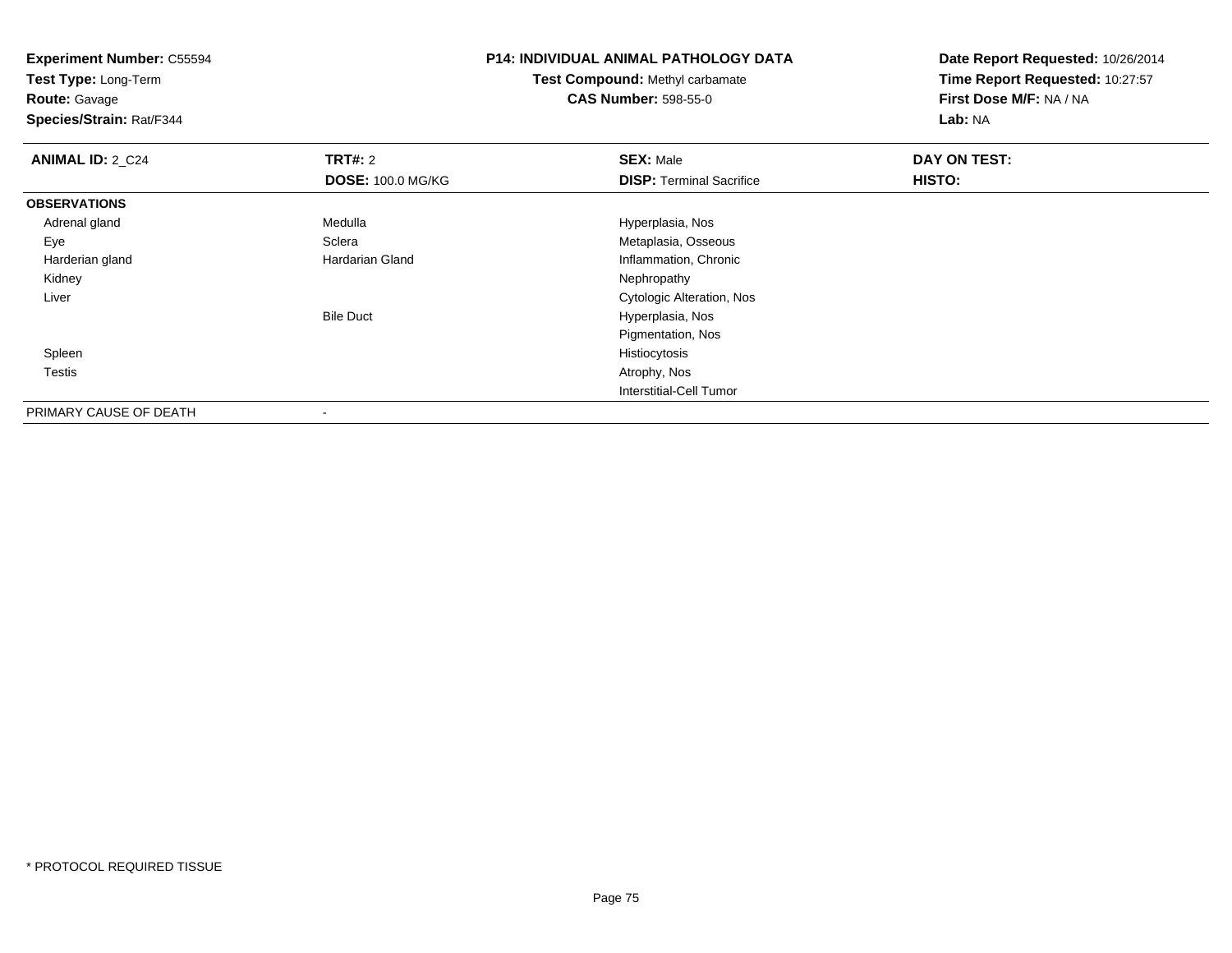**Test Type:** Long-Term

**Route:** Gavage

**Species/Strain:** Rat/F344

### **P14: INDIVIDUAL ANIMAL PATHOLOGY DATA**

**Test Compound:** Methyl carbamate**CAS Number:** 598-55-0

| <b>ANIMAL ID: 2_C25</b> | <b>TRT#: 2</b>             | <b>SEX: Male</b>           | DAY ON TEST: |  |
|-------------------------|----------------------------|----------------------------|--------------|--|
|                         | <b>DOSE: 100.0 MG/KG</b>   | <b>DISP: Natural Death</b> | HISTO:       |  |
| <b>OBSERVATIONS</b>     |                            |                            |              |  |
| Adrenal gland           | Medulla                    | Hyperplasia, Nos           |              |  |
| Eye                     | Sclera                     | Metaplasia, Osseous        |              |  |
| Heart                   |                            | Fibrosis, Multifocal       |              |  |
| Intestine Small         | <b>Mesentery Nos</b>       | Necrosis, Fat              |              |  |
| Kidney                  |                            | Nephropathy                |              |  |
| Liver                   | <b>Bile Duct</b>           | Hyperplasia, Nos           |              |  |
|                         | Centrilobular              | Necrosis, Nos              |              |  |
| Pituitary gland         | <b>Anterior Pituitary</b>  | Adenoma, Nos               |              |  |
| Tooth                   | <b>Periodontal Tissues</b> | Sarcoma, Nos               |              |  |
| Unspecified             | Multiple Organs Nos        | Leukemia, Mononuclear Cell |              |  |
| PRIMARY CAUSE OF DEATH  |                            |                            |              |  |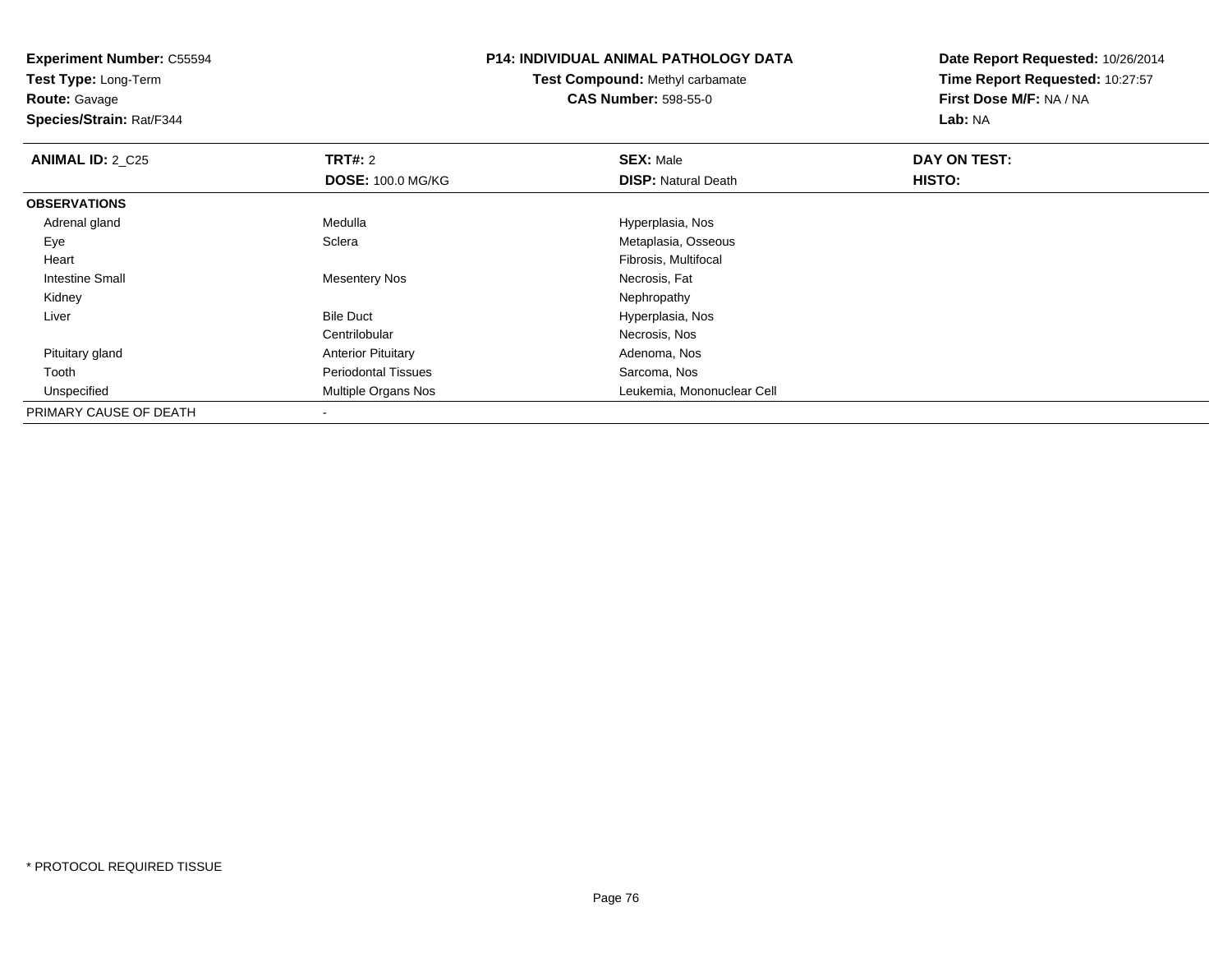| <b>Experiment Number: C55594</b><br>Test Type: Long-Term<br><b>Route: Gavage</b><br>Species/Strain: Rat/F344 |                          | <b>P14: INDIVIDUAL ANIMAL PATHOLOGY DATA</b><br>Test Compound: Methyl carbamate<br><b>CAS Number: 598-55-0</b> | Date Report Requested: 10/26/2014<br>Time Report Requested: 10:27:57<br>First Dose M/F: NA / NA<br>Lab: NA |
|--------------------------------------------------------------------------------------------------------------|--------------------------|----------------------------------------------------------------------------------------------------------------|------------------------------------------------------------------------------------------------------------|
| <b>ANIMAL ID: 2_C26</b>                                                                                      | <b>TRT#:</b> 2           | <b>SEX: Male</b>                                                                                               | DAY ON TEST:                                                                                               |
|                                                                                                              | <b>DOSE: 100.0 MG/KG</b> | <b>DISP:</b> Natural Death                                                                                     | HISTO:                                                                                                     |
| <b>OBSERVATIONS</b>                                                                                          |                          |                                                                                                                |                                                                                                            |
| Eye                                                                                                          | Crystalline Lens         | Cataract                                                                                                       |                                                                                                            |
|                                                                                                              | Sclera                   | Metaplasia, Osseous                                                                                            |                                                                                                            |
| Kidney                                                                                                       |                          | Nephropathy                                                                                                    |                                                                                                            |
| Liver                                                                                                        | <b>Bile Duct</b>         | Hyperplasia, Nos                                                                                               |                                                                                                            |
| Spleen                                                                                                       |                          | Necrosis, Nos                                                                                                  |                                                                                                            |
| Testis                                                                                                       |                          | Interstitial-Cell Tumor                                                                                        |                                                                                                            |
| Unspecified                                                                                                  | Multiple Organs Nos      | Leukemia, Mononuclear Cell                                                                                     |                                                                                                            |
| PRIMARY CAUSE OF DEATH                                                                                       |                          |                                                                                                                |                                                                                                            |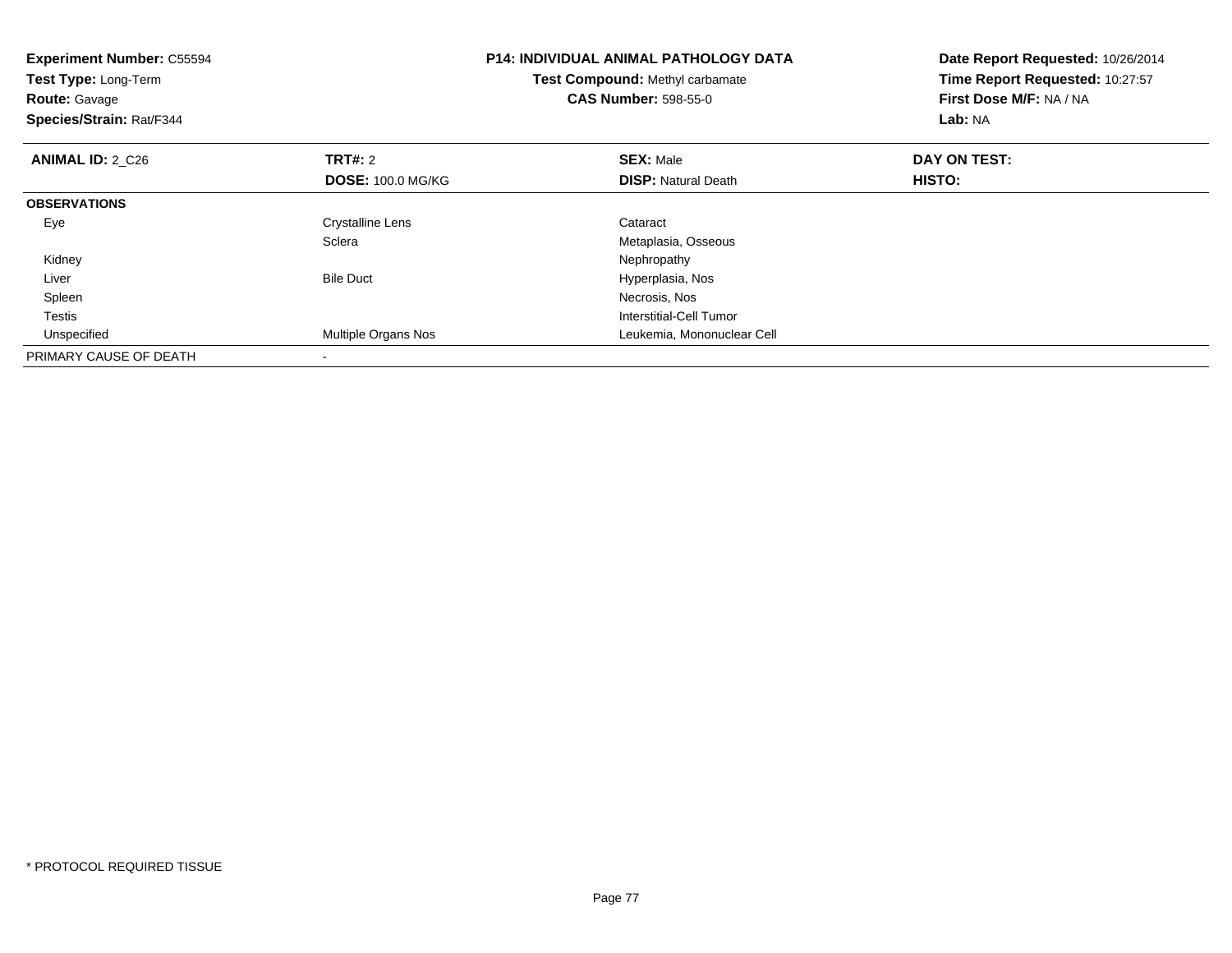**Test Type:** Long-Term

**Route:** Gavage

**Species/Strain:** Rat/F344

# **P14: INDIVIDUAL ANIMAL PATHOLOGY DATA**

**Test Compound:** Methyl carbamate**CAS Number:** 598-55-0

| <b>ANIMAL ID: 2_C27</b> | <b>TRT#: 2</b>            | <b>SEX: Male</b>                | DAY ON TEST:  |  |
|-------------------------|---------------------------|---------------------------------|---------------|--|
|                         | <b>DOSE: 100.0 MG/KG</b>  | <b>DISP: Terminal Sacrifice</b> | <b>HISTO:</b> |  |
| <b>OBSERVATIONS</b>     |                           |                                 |               |  |
| Adrenal gland           | Medulla                   | Hyperplasia, Nos                |               |  |
|                         | <b>Cortex Nos</b>         | Necrosis, Nos                   |               |  |
| Eye                     | Choroid                   | Inflammation, Chronic           |               |  |
| Kidney                  |                           | Nephropathy                     |               |  |
| Liver                   | <b>Bile Duct</b>          | Hyperplasia, Nos                |               |  |
| Mammary gland           |                           | Hyperplasia, Nos                |               |  |
|                         |                           | Inflammation, Acute             |               |  |
| Pituitary gland         | <b>Anterior Pituitary</b> | Adenoma, Nos                    |               |  |
|                         | <b>Anterior Pituitary</b> | Angiectasis                     |               |  |
| Unspecified             | Multiple Organs Nos       | Leukemia, Mononuclear Cell      |               |  |
| PRIMARY CAUSE OF DEATH  |                           |                                 |               |  |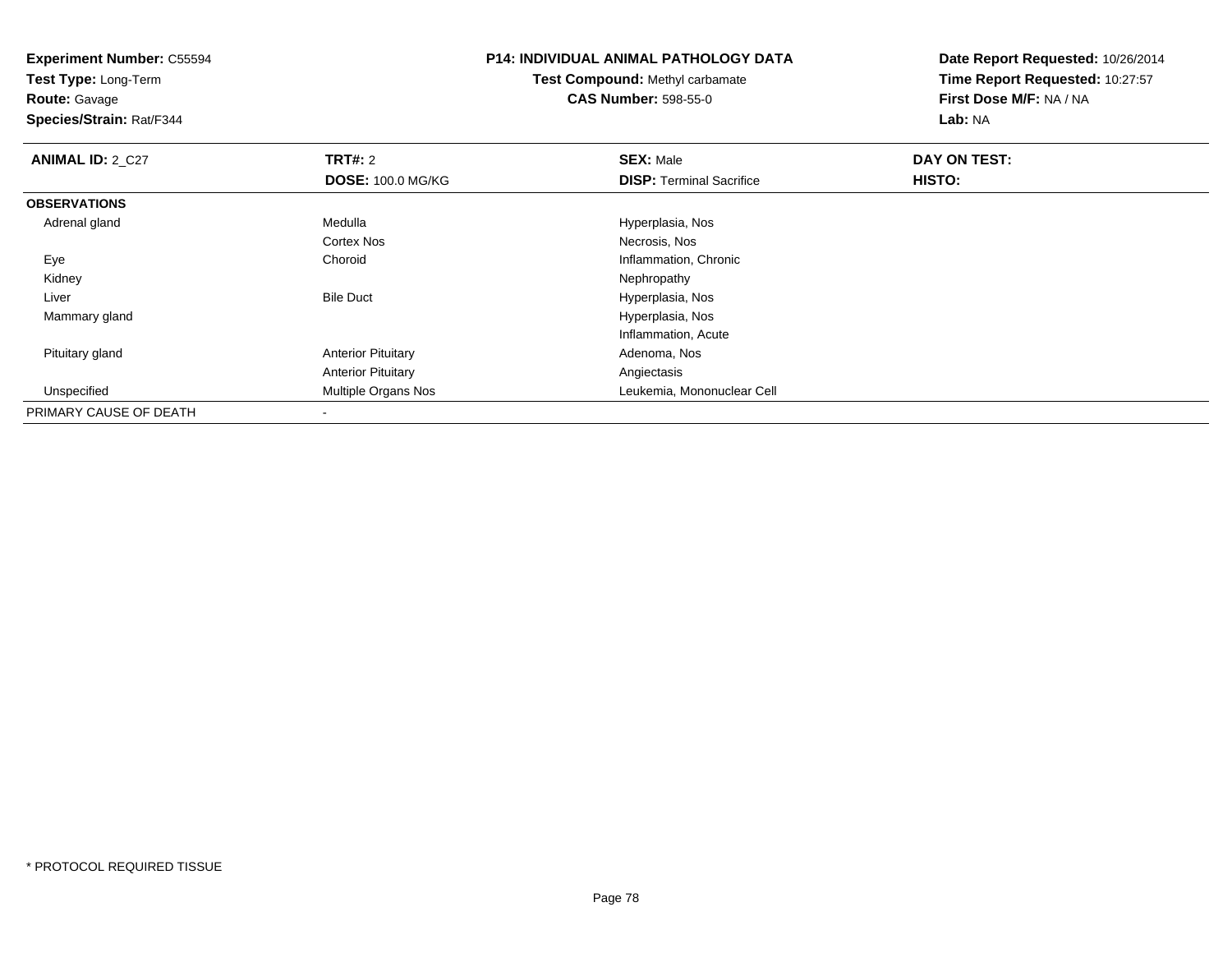| <b>Experiment Number: C55594</b><br>Test Type: Long-Term<br><b>Route: Gavage</b><br>Species/Strain: Rat/F344 |                          | <b>P14: INDIVIDUAL ANIMAL PATHOLOGY DATA</b><br>Test Compound: Methyl carbamate<br><b>CAS Number: 598-55-0</b> | Date Report Requested: 10/26/2014<br>Time Report Requested: 10:27:57<br>First Dose M/F: NA / NA<br>Lab: NA |
|--------------------------------------------------------------------------------------------------------------|--------------------------|----------------------------------------------------------------------------------------------------------------|------------------------------------------------------------------------------------------------------------|
| <b>ANIMAL ID: 2 C28</b>                                                                                      | <b>TRT#:</b> 2           | <b>SEX: Male</b>                                                                                               | DAY ON TEST:                                                                                               |
|                                                                                                              | <b>DOSE: 100.0 MG/KG</b> | <b>DISP:</b> Natural Death                                                                                     | HISTO:                                                                                                     |
| <b>OBSERVATIONS</b>                                                                                          |                          |                                                                                                                |                                                                                                            |
| Adrenal gland                                                                                                | Medulla                  | Pheochromocytoma                                                                                               |                                                                                                            |
| Eye                                                                                                          | Sclera                   | Metaplasia, Osseous                                                                                            |                                                                                                            |
| Harderian gland                                                                                              | <b>Hardarian Gland</b>   | Inflammation, Acute                                                                                            |                                                                                                            |
| Kidney                                                                                                       |                          | Nephropathy                                                                                                    |                                                                                                            |
| Testis                                                                                                       |                          | Interstitial-Cell Tumor                                                                                        |                                                                                                            |
|                                                                                                              | Tubule                   | Mineralization                                                                                                 |                                                                                                            |
| Unspecified                                                                                                  | Multiple Organs Nos      | Leukemia, Mononuclear Cell                                                                                     |                                                                                                            |
| PRIMARY CAUSE OF DEATH                                                                                       |                          |                                                                                                                |                                                                                                            |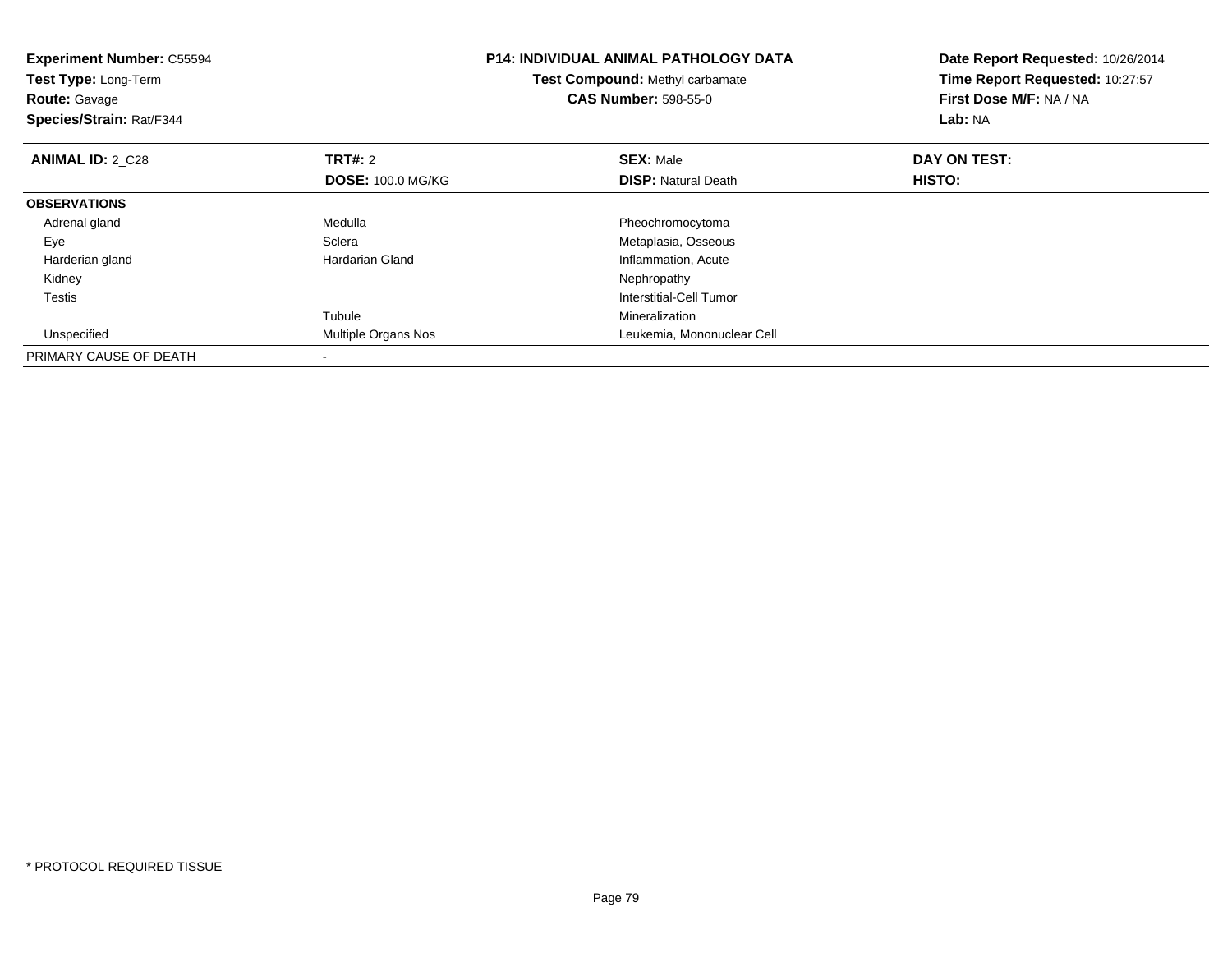| <b>Experiment Number: C55594</b><br>Test Type: Long-Term<br><b>Route: Gavage</b><br>Species/Strain: Rat/F344 |                          | <b>P14: INDIVIDUAL ANIMAL PATHOLOGY DATA</b><br>Test Compound: Methyl carbamate<br><b>CAS Number: 598-55-0</b> | Date Report Requested: 10/26/2014<br>Time Report Requested: 10:27:57<br>First Dose M/F: NA / NA<br>Lab: NA |
|--------------------------------------------------------------------------------------------------------------|--------------------------|----------------------------------------------------------------------------------------------------------------|------------------------------------------------------------------------------------------------------------|
| <b>ANIMAL ID: 2 C29</b>                                                                                      | TRT#: 2                  | <b>SEX: Male</b>                                                                                               | DAY ON TEST:                                                                                               |
|                                                                                                              | <b>DOSE: 100.0 MG/KG</b> | <b>DISP:</b> Natural Death                                                                                     | HISTO:                                                                                                     |
| <b>OBSERVATIONS</b>                                                                                          |                          |                                                                                                                |                                                                                                            |
| Eye                                                                                                          | <b>Crystalline Lens</b>  | Cataract                                                                                                       |                                                                                                            |
|                                                                                                              | Sclera                   | Metaplasia, Osseous                                                                                            |                                                                                                            |
| Kidney                                                                                                       |                          | Nephropathy                                                                                                    |                                                                                                            |
| Testis                                                                                                       |                          | Atrophy, Nos                                                                                                   |                                                                                                            |
|                                                                                                              |                          | Interstitial-Cell Tumor                                                                                        |                                                                                                            |
| Unspecified                                                                                                  | Multiple Organs Nos      | Leukemia, Mononuclear Cell                                                                                     |                                                                                                            |
| PRIMARY CAUSE OF DEATH                                                                                       |                          |                                                                                                                |                                                                                                            |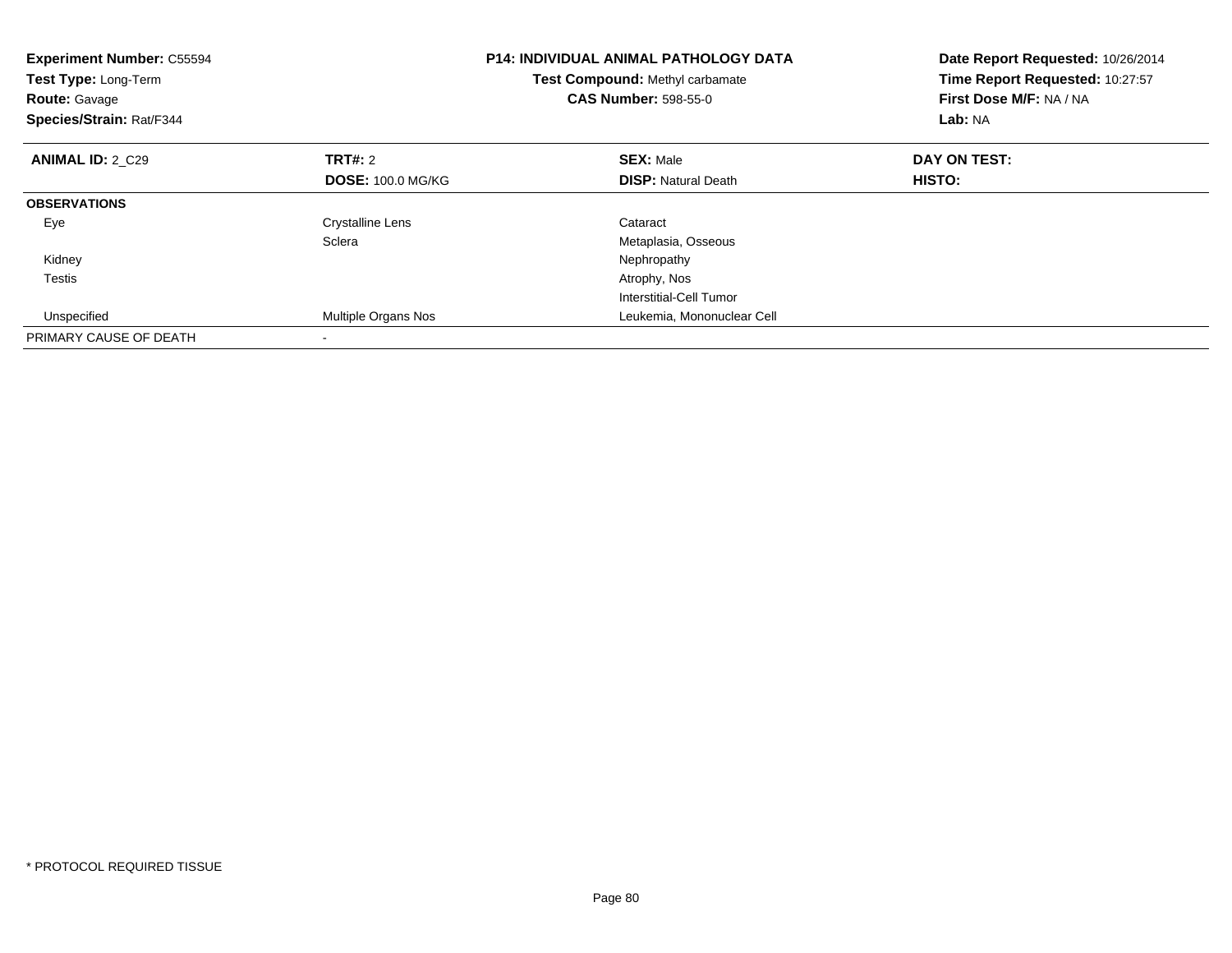**Experiment Number:** C55594**Test Type:** Long-Term**Route:** Gavage **Species/Strain:** Rat/F344**P14: INDIVIDUAL ANIMAL PATHOLOGY DATATest Compound:** Methyl carbamate**CAS Number:** 598-55-0**Date Report Requested:** 10/26/2014**Time Report Requested:** 10:27:57**First Dose M/F:** NA / NA**Lab:** NA**ANIMAL ID: 2 C30 C TRT#:** 2 **SEX:** Male **DAY ON TEST: DOSE:** 100.0 MG/KG**DISP:** Terminal Sacrifice **HISTO: OBSERVATIONS** Adrenal gland Medulla Calcinosis, Circumscripta Medulla Pheochromocytoma, Malignant EyeMetaplasia, Osseous<br>Nephropathy Kidneyy the control of the control of the control of the control of the control of the control of the control of the control of the control of the control of the control of the control of the control of the control of the contro LiverBile Duct **Hyperplasia**, Nos Inflammation, Chronic Focal Pituitary gland Anterior Pituitary Cyst, Nos Spleenn and the contract of the contract of the contract of the contract of the contract of the contract of the contract of the contract of the contract of the contract of the contract of the contract of the contract of the cont Testiss and the contract of the contract of the contract of the contract of the contract of the contract of the contract of the contract of the contract of the contract of the contract of the contract of the contract of the cont Interstitial-Cell Tumor

PRIMARY CAUSE OF DEATH-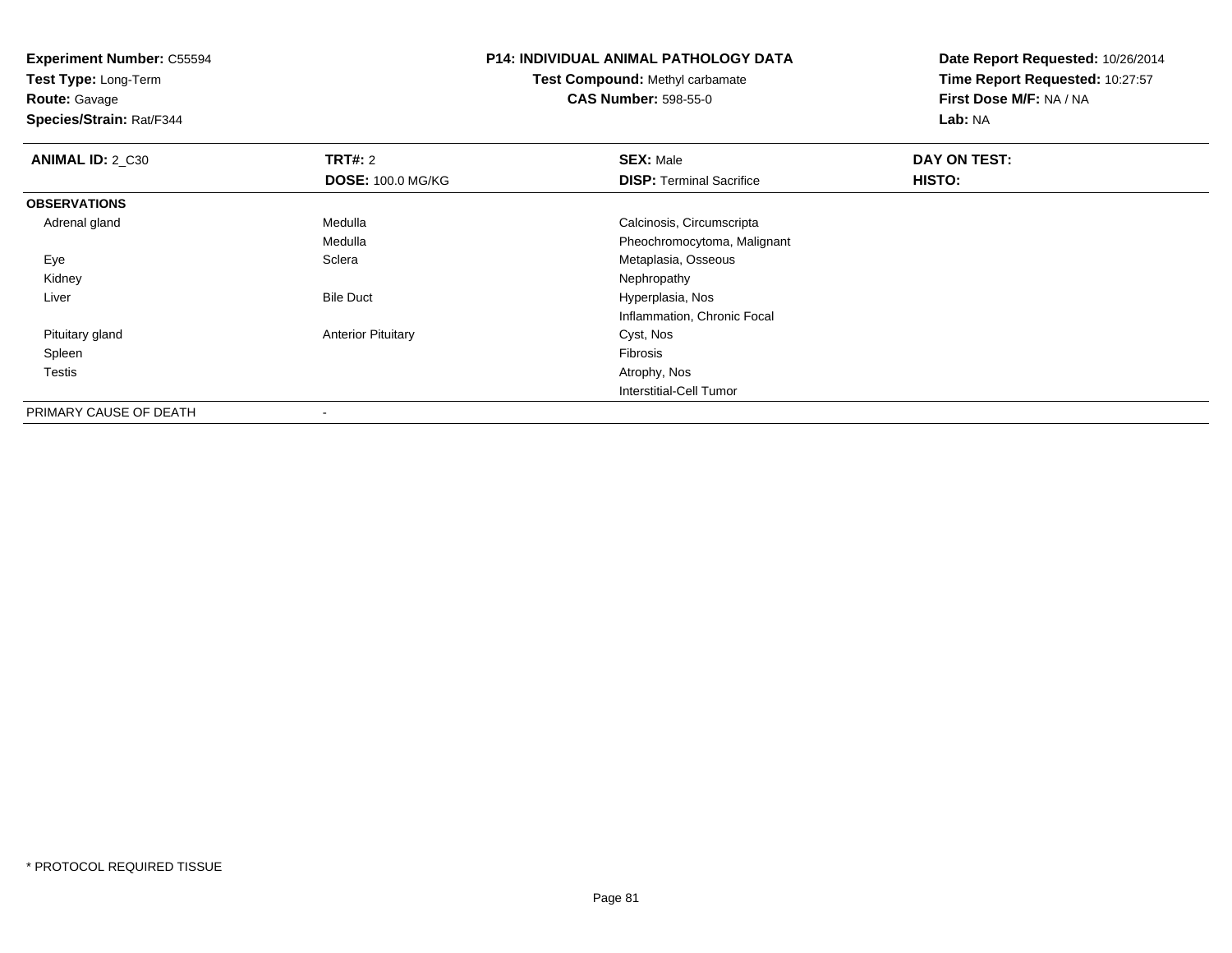**Experiment Number:** C55594**Test Type:** Long-Term**Route:** Gavage **Species/Strain:** Rat/F344**P14: INDIVIDUAL ANIMAL PATHOLOGY DATATest Compound:** Methyl carbamate**CAS Number:** 598-55-0**Date Report Requested:** 10/26/2014**Time Report Requested:** 10:27:57**First Dose M/F:** NA / NA**Lab:** NA**ANIMAL ID: 2 C31 TRT#:** 2 **SEX:** Male **DAY ON TEST: DOSE:** 100.0 MG/KG**DISP:** Terminal Sacrifice **HISTO: OBSERVATIONS** Harderian glandHardarian Gland Inflammation, Chronic Focal<br>
Nephropathy Kidneyy the control of the control of the control of the control of the control of the control of the control of the control of the control of the control of the control of the control of the control of the control of the contro Liver Abscess, Nos Hyperplasia, NosBile Duct Inflammation, Chronic FocalThrombus, Organized Mammary glandd and the control of the control of the control of the control of the control of the control of the control of the control of the control of the control of the control of the control of the control of the control of the co Spleenn and the contract of the contract of the contract of the contract of the contract of the contract of the contract of the contract of the contract of the contract of the contract of the contract of the contract of the cont Testiss and the contract of the contract of the contract of the contract of the contract of the contract of the contract of the contract of the contract of the contract of the contract of the contract of the contract of the cont Interstitial-Cell TumorPRIMARY CAUSE OF DEATH

-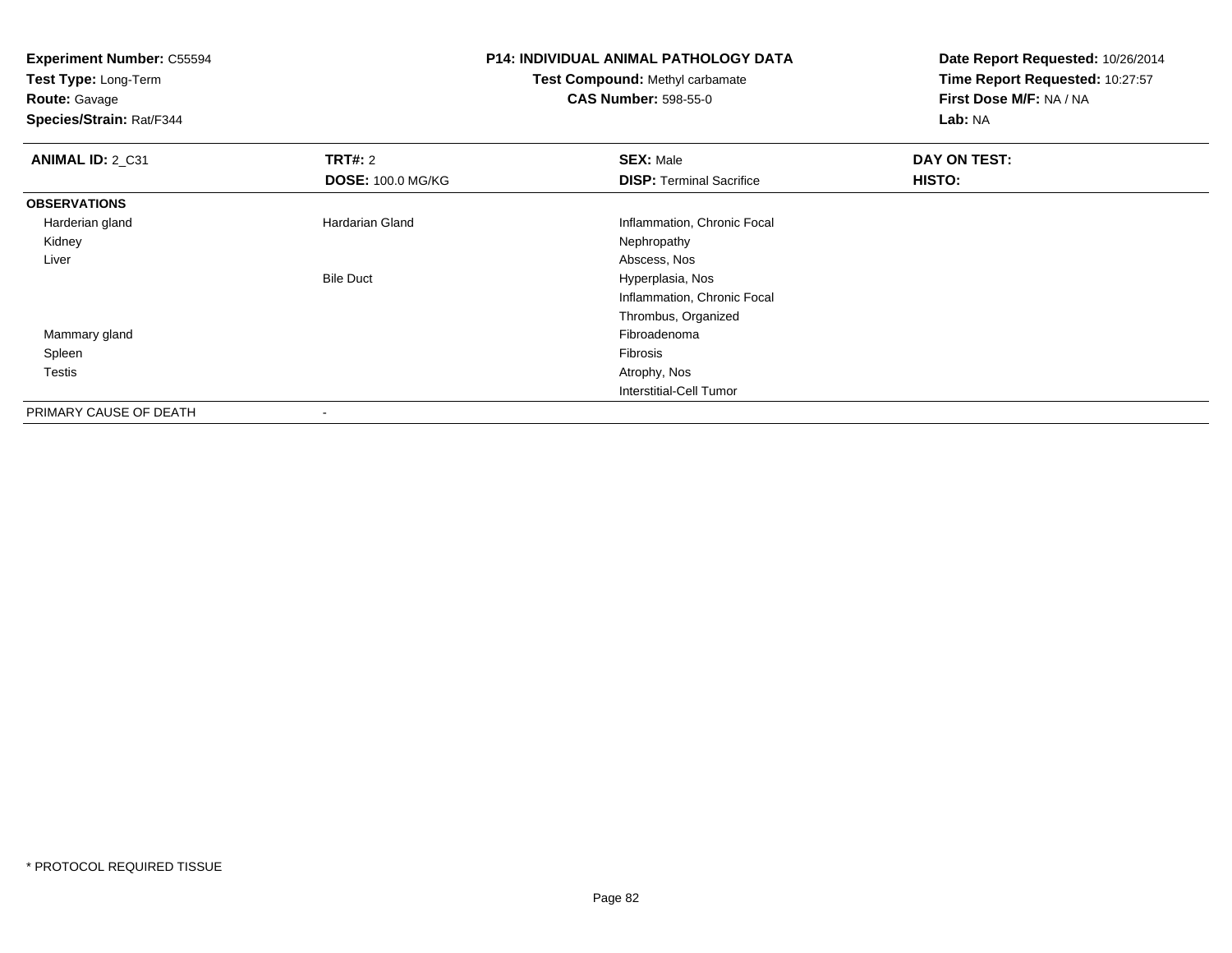**Test Type:** Long-Term

**Route:** Gavage

**Species/Strain:** Rat/F344

# **P14: INDIVIDUAL ANIMAL PATHOLOGY DATA**

**Test Compound:** Methyl carbamate**CAS Number:** 598-55-0

| <b>ANIMAL ID: 2_C32</b> | <b>TRT#: 2</b>            | <b>SEX: Male</b>                 | DAY ON TEST: |  |
|-------------------------|---------------------------|----------------------------------|--------------|--|
|                         | <b>DOSE: 100.0 MG/KG</b>  | <b>DISP: Terminal Sacrifice</b>  | HISTO:       |  |
| <b>OBSERVATIONS</b>     |                           |                                  |              |  |
| Adrenal gland           | <b>Cortex Nos</b>         | Cytoplasmic Vacuolization        |              |  |
| Epididymis              |                           | Fibrosis, Focal                  |              |  |
| Eye                     | Retina                    | Atrophy, Nos                     |              |  |
|                         | Sclera                    | Metaplasia, Osseous              |              |  |
| Kidney                  |                           | Nephropathy                      |              |  |
| Liver                   |                           | <b>Cytologic Alteration, Nos</b> |              |  |
|                         | <b>Bile Duct</b>          | Hyperplasia, Nos                 |              |  |
| Pituitary gland         | <b>Anterior Pituitary</b> | Hyperplasia, Nos                 |              |  |
| <b>Testis</b>           |                           | Atrophy, Nos                     |              |  |
|                         |                           | Interstitial-Cell Tumor          |              |  |
| Unspecified             | Multiple Organs Nos       | Leukemia, Mononuclear Cell       |              |  |
| PRIMARY CAUSE OF DEATH  | $\overline{\phantom{a}}$  |                                  |              |  |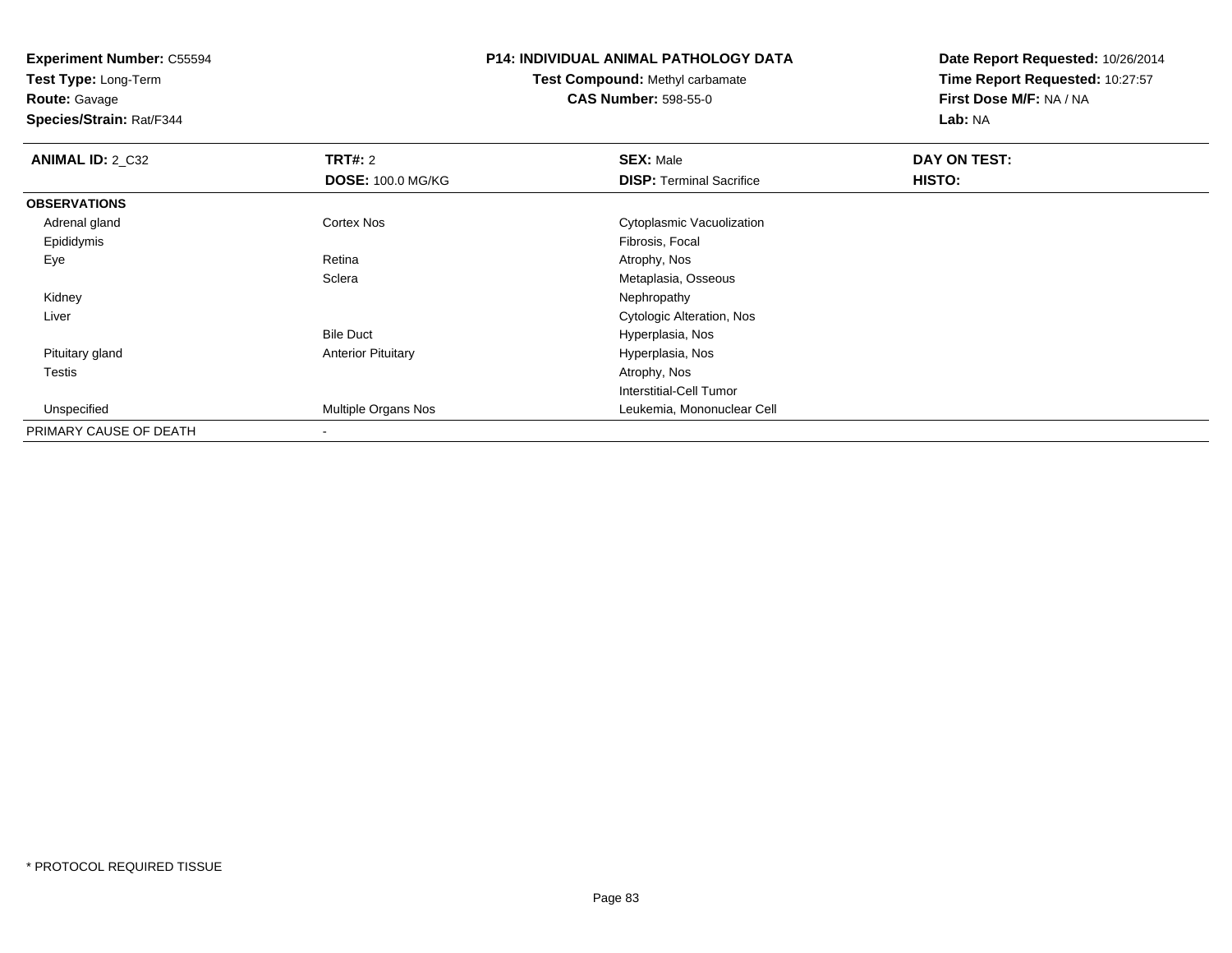| <b>Experiment Number: C55594</b><br>Test Type: Long-Term<br><b>Route: Gavage</b><br>Species/Strain: Rat/F344 |                          | <b>P14: INDIVIDUAL ANIMAL PATHOLOGY DATA</b><br>Test Compound: Methyl carbamate<br><b>CAS Number: 598-55-0</b> | Date Report Requested: 10/26/2014<br>Time Report Requested: 10:27:57<br>First Dose M/F: NA / NA<br>Lab: NA |
|--------------------------------------------------------------------------------------------------------------|--------------------------|----------------------------------------------------------------------------------------------------------------|------------------------------------------------------------------------------------------------------------|
| ANIMAL ID: 2 C33                                                                                             | TRT#: 2                  | <b>SEX: Male</b>                                                                                               | DAY ON TEST:                                                                                               |
|                                                                                                              | <b>DOSE: 100.0 MG/KG</b> | <b>DISP:</b> Moribund Sacrifice                                                                                | HISTO:                                                                                                     |
| <b>OBSERVATIONS</b>                                                                                          |                          |                                                                                                                |                                                                                                            |
| Bone                                                                                                         | Vertebra                 | Osteosarcoma                                                                                                   |                                                                                                            |
| Heart                                                                                                        |                          | Inflammation, Chronic                                                                                          |                                                                                                            |
| Kidney                                                                                                       |                          | Nephropathy                                                                                                    |                                                                                                            |
| Lung                                                                                                         |                          | Osteosarcoma, Metastatic                                                                                       |                                                                                                            |
| Thymus                                                                                                       |                          | Atrophy, Nos                                                                                                   |                                                                                                            |
| PRIMARY CAUSE OF DEATH                                                                                       |                          |                                                                                                                |                                                                                                            |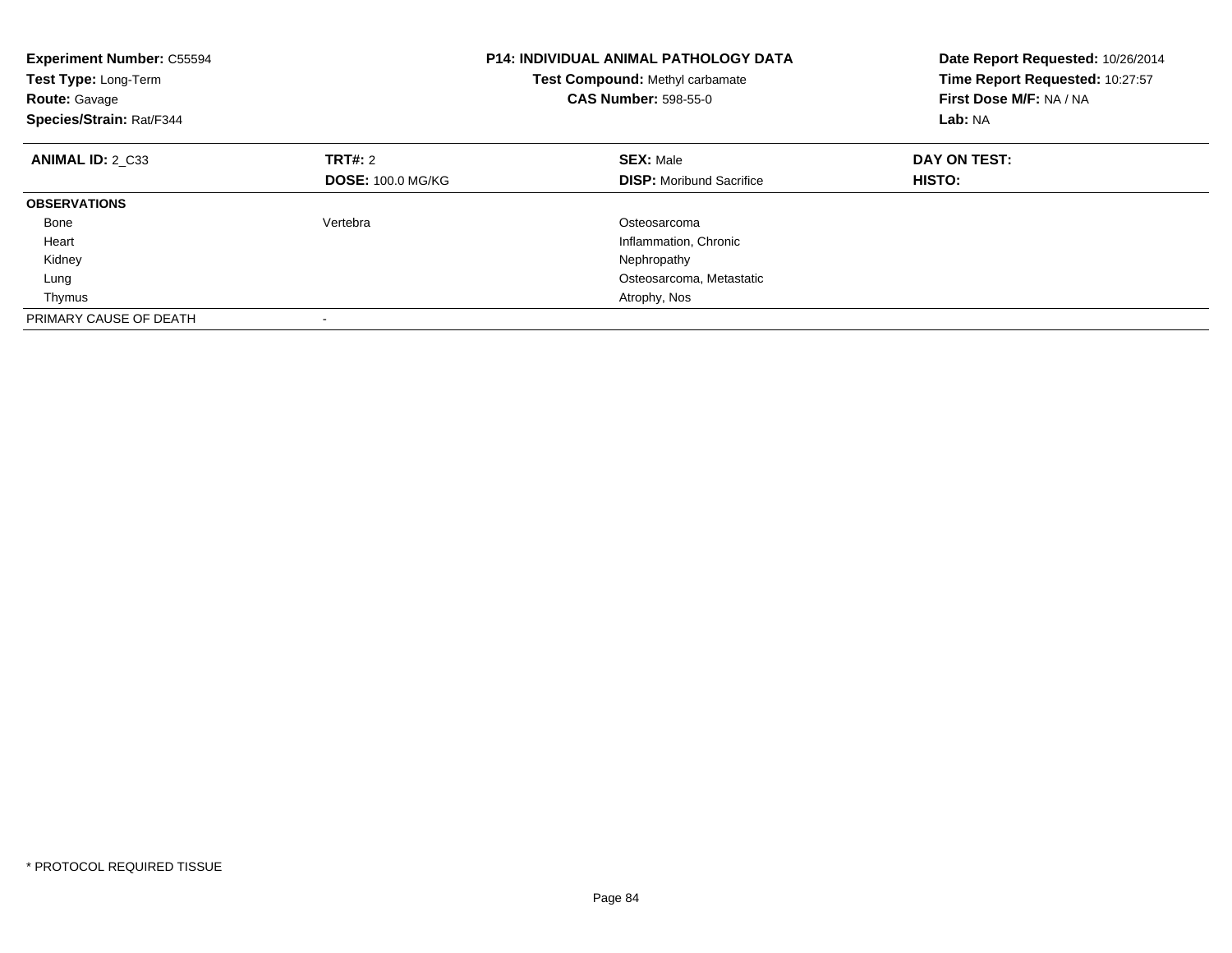**Test Type:** Long-Term

**Route:** Gavage

**Species/Strain:** Rat/F344

### **P14: INDIVIDUAL ANIMAL PATHOLOGY DATA**

# **Test Compound:** Methyl carbamate**CAS Number:** 598-55-0

| <b>ANIMAL ID: 2_C34</b> | <b>TRT#: 2</b>           | <b>SEX: Male</b>                | DAY ON TEST: |  |
|-------------------------|--------------------------|---------------------------------|--------------|--|
|                         | <b>DOSE: 100.0 MG/KG</b> | <b>DISP: Terminal Sacrifice</b> | HISTO:       |  |
| <b>OBSERVATIONS</b>     |                          |                                 |              |  |
| Adrenal gland           | Medulla                  | Hyperplasia, Nos                |              |  |
|                         | Medulla                  | Pheochromocytoma, Malignant     |              |  |
| Eye                     | Sclera                   | Metaplasia, Osseous             |              |  |
| Kidney                  |                          | Nephropathy                     |              |  |
| Liver                   |                          | Cytologic Alteration, Nos       |              |  |
|                         | Hepatocytes              | Hyperplasia, Nos                |              |  |
|                         |                          | Leukemia, Mononuclear Cell      |              |  |
|                         |                          | Peliosis Hepatis                |              |  |
| Preputial gland         |                          | Hyperplasia, Nos                |              |  |
| Skin                    | Tail                     | Keratoacanthoma                 |              |  |
| Spleen                  |                          | Fibrosis                        |              |  |
| <b>Testis</b>           |                          | Atrophy, Nos                    |              |  |
|                         |                          | <b>Interstitial-Cell Tumor</b>  |              |  |
| PRIMARY CAUSE OF DEATH  |                          |                                 |              |  |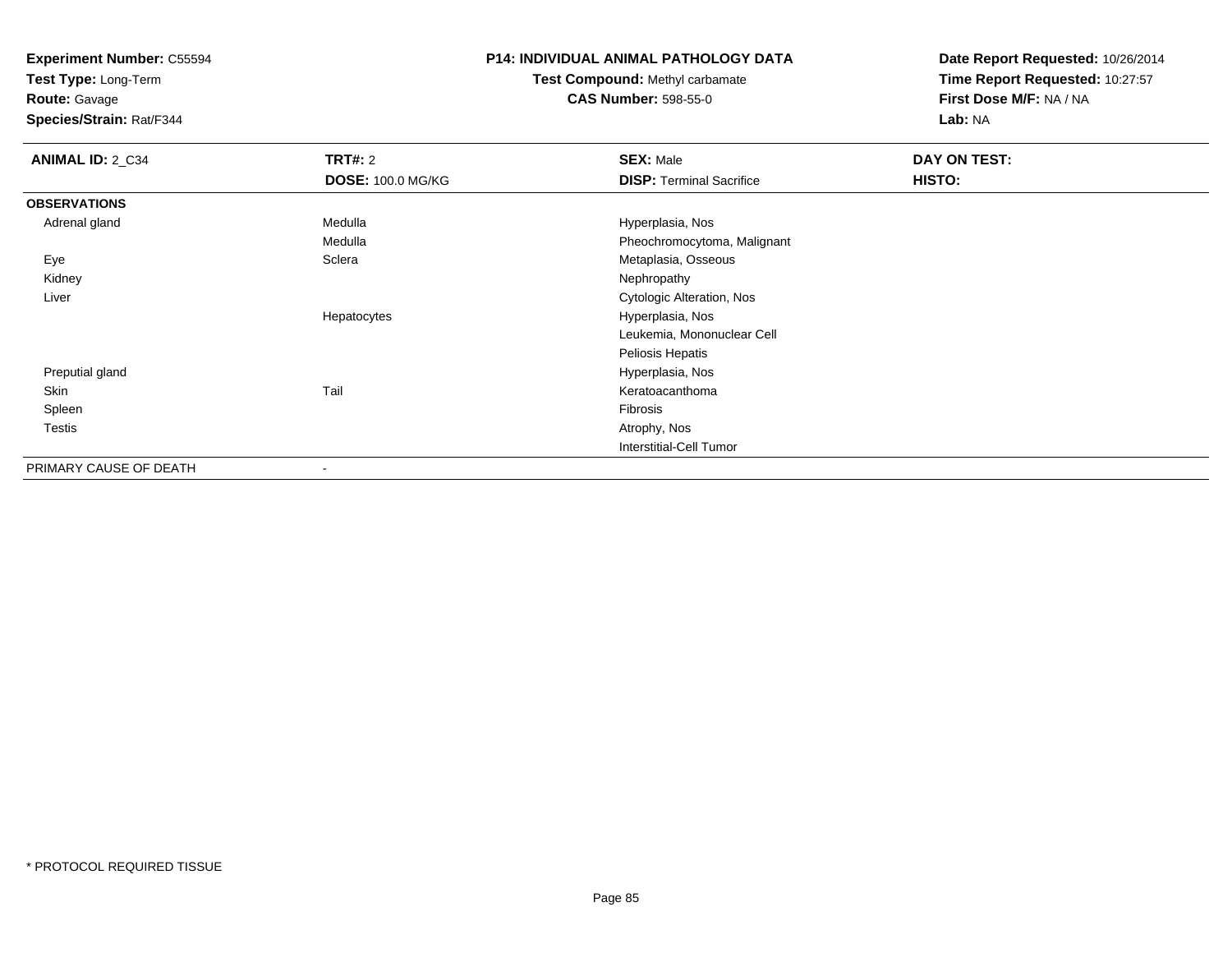**Experiment Number:** C55594**Test Type:** Long-Term**Route:** Gavage **Species/Strain:** Rat/F344**P14: INDIVIDUAL ANIMAL PATHOLOGY DATATest Compound:** Methyl carbamate**CAS Number:** 598-55-0**Date Report Requested:** 10/26/2014**Time Report Requested:** 10:27:57**First Dose M/F:** NA / NA**Lab:** NA**ANIMAL ID: 2 C35 TRT#:** <sup>2</sup> **SEX:** Male **DAY ON TEST: DOSE:** 100.0 MG/KG**DISP:** Moribund Sacrifice **HISTO: OBSERVATIONS** EyeSclera Metaplasia, Osseous<br>
Edema, Nos Kidneyy and the control of the control of the control of the control of the control of the control of the control of the control of the control of the control of the control of the control of the control of the control of the co Lung Congestion, Nos Lymph nodeMediastinal Lymph Node Prostate Inflammation, Acute Spleen Pigmentation, Nos Thymuss and the contract of the contract of the contract of the contract of the contract of the contract of the contract of the contract of the contract of the contract of the contract of the contract of the contract of the cont Urinary bladder Inflammation, AcutePRIMARY CAUSE OF DEATH-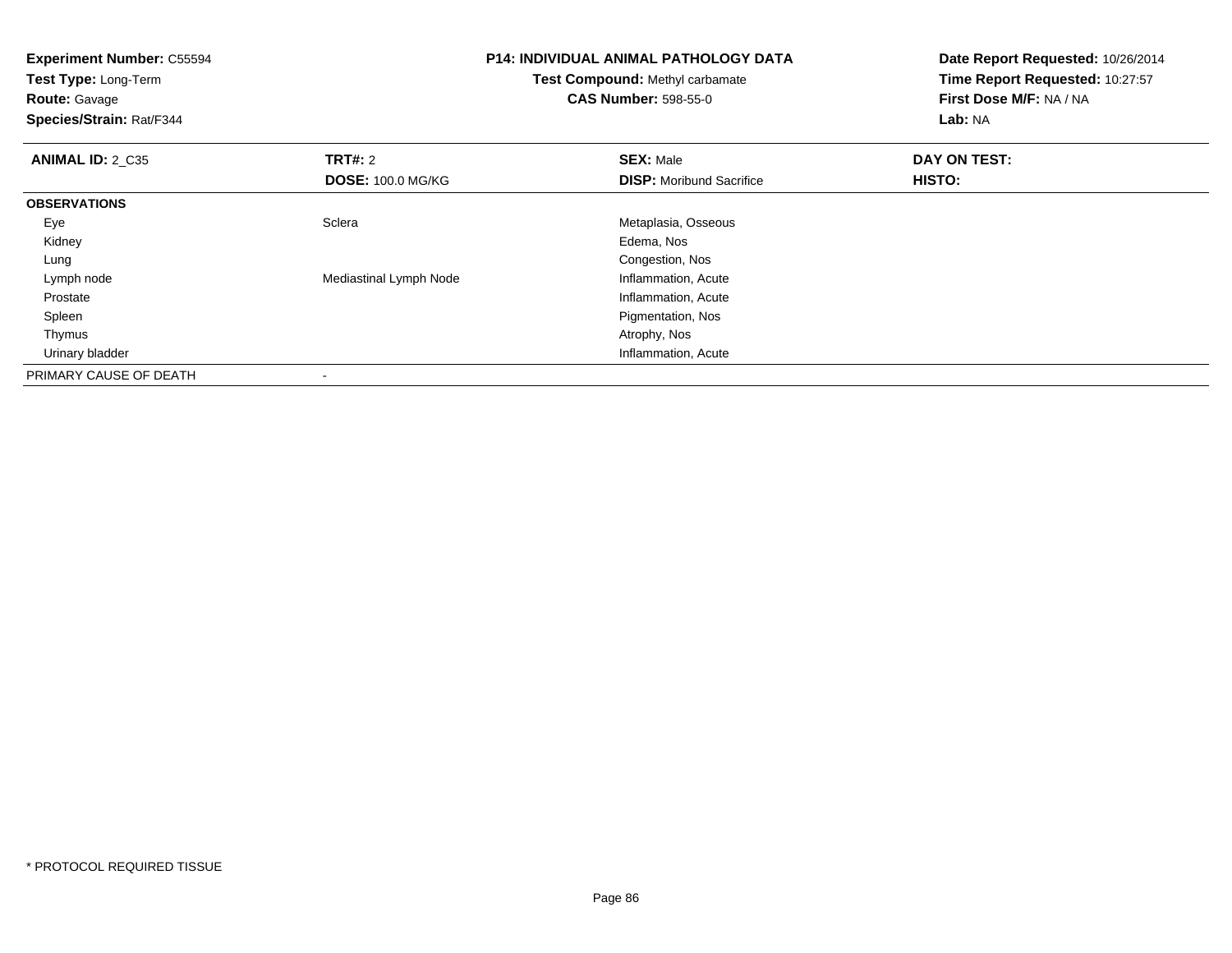**Experiment Number:** C55594**Test Type:** Long-Term**Route:** Gavage **Species/Strain:** Rat/F344**P14: INDIVIDUAL ANIMAL PATHOLOGY DATATest Compound:** Methyl carbamate**CAS Number:** 598-55-0**Date Report Requested:** 10/26/2014**Time Report Requested:** 10:27:57**First Dose M/F:** NA / NA**Lab:** NA**ANIMAL ID: 2 C36 6 DAY ON TRT#:** 2 **SEX:** Male **SEX:** Male **DOSE:** 100.0 MG/KG**DISP:** Terminal Sacrifice **HISTO: OBSERVATIONS** Adrenal glandCortex Nos **Cytoplasmic Vacuolization** Medulla Hyperplasia, Nos EyeMetaplasia, Osseous<br>Nephropathy Kidneyy the control of the control of the control of the control of the control of the control of the control of the control of the control of the control of the control of the control of the control of the control of the contro LiverBile Duct **Hyperplasia**, Nos Hyperplasia, Nos Hepatocytes Pituitary glandAnterior Pituitary **Adenoma, Nos**<br>Atrophy, Nos Testiss and the contract of the contract of the contract of the contract of the contract of the contract of the contract of the contract of the contract of the contract of the contract of the contract of the contract of the cont Interstitial-Cell Tumor Unspecified Multiple Organs Nos Leukemia, Mononuclear Cell PRIMARY CAUSE OF DEATH-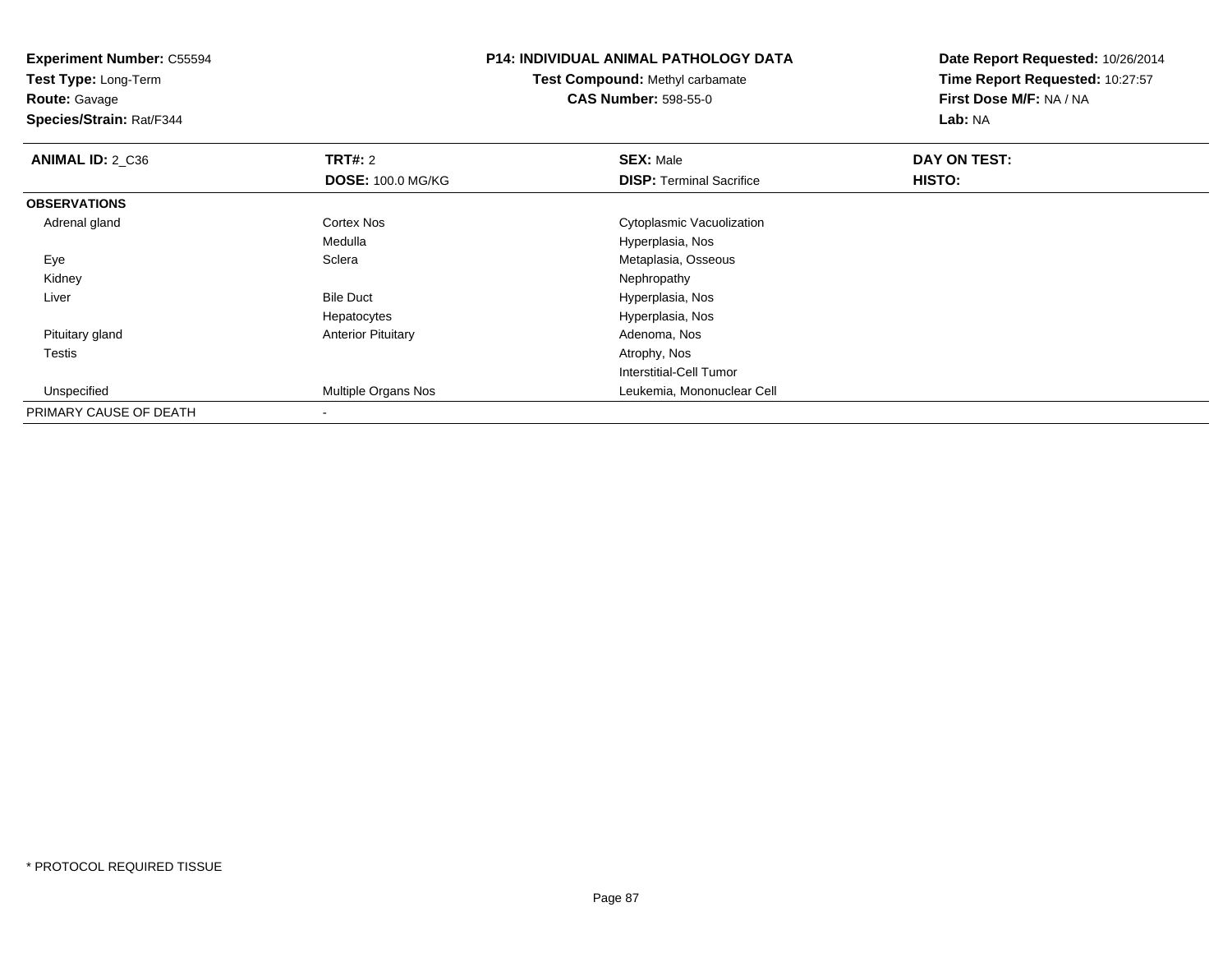| <b>Experiment Number: C55594</b><br>Test Type: Long-Term<br><b>Route: Gavage</b><br>Species/Strain: Rat/F344 |                           | <b>P14: INDIVIDUAL ANIMAL PATHOLOGY DATA</b><br>Test Compound: Methyl carbamate<br><b>CAS Number: 598-55-0</b> | Date Report Requested: 10/26/2014<br>Time Report Requested: 10:27:57<br>First Dose M/F: NA / NA<br>Lab: NA |
|--------------------------------------------------------------------------------------------------------------|---------------------------|----------------------------------------------------------------------------------------------------------------|------------------------------------------------------------------------------------------------------------|
| <b>ANIMAL ID: 2 C37</b>                                                                                      | <b>TRT#: 2</b>            | <b>SEX: Male</b>                                                                                               | DAY ON TEST:                                                                                               |
|                                                                                                              | <b>DOSE: 100.0 MG/KG</b>  | <b>DISP:</b> Terminal Sacrifice                                                                                | <b>HISTO:</b>                                                                                              |
| <b>OBSERVATIONS</b>                                                                                          |                           |                                                                                                                |                                                                                                            |
| Adrenal gland                                                                                                | Medulla                   | Pheochromocytoma                                                                                               |                                                                                                            |
| Eye                                                                                                          | Sclera                    | Metaplasia, Osseous                                                                                            |                                                                                                            |
| Kidney                                                                                                       |                           | Nephropathy                                                                                                    |                                                                                                            |
| Liver                                                                                                        | <b>Bile Duct</b>          | Hyperplasia, Nos                                                                                               |                                                                                                            |
| Pituitary gland                                                                                              | <b>Anterior Pituitary</b> | Hyperplasia, Nos                                                                                               |                                                                                                            |
| <b>Testis</b>                                                                                                |                           | Atrophy, Nos                                                                                                   |                                                                                                            |
|                                                                                                              |                           | Interstitial-Cell Tumor                                                                                        |                                                                                                            |
| Unspecified                                                                                                  | Multiple Organs Nos       | Leukemia, Mononuclear Cell                                                                                     |                                                                                                            |
| PRIMARY CAUSE OF DEATH                                                                                       |                           |                                                                                                                |                                                                                                            |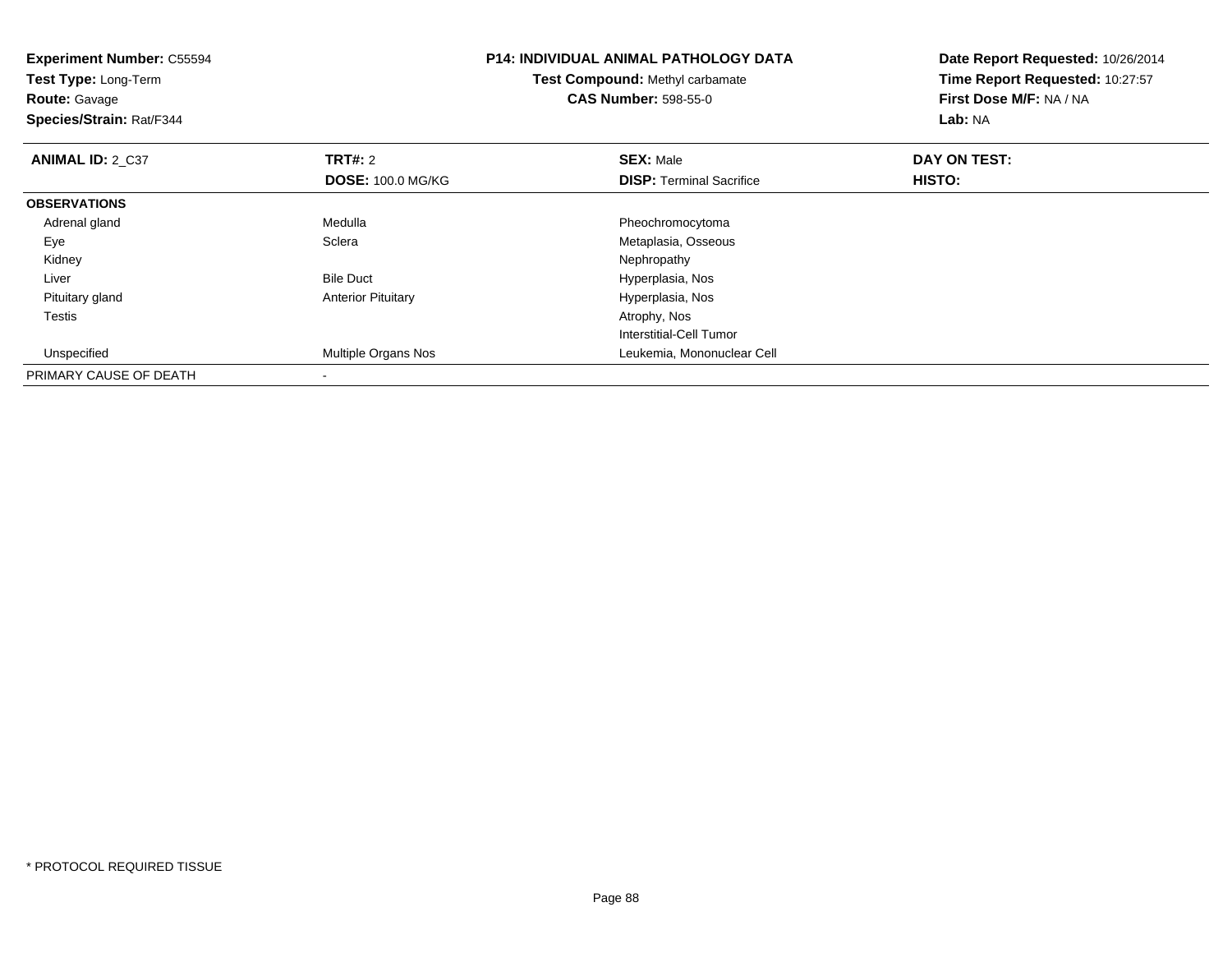| <b>Experiment Number: C55594</b><br><b>Test Type: Long-Term</b><br><b>Route: Gavage</b><br>Species/Strain: Rat/F344 |                                     | <b>P14: INDIVIDUAL ANIMAL PATHOLOGY DATA</b><br>Test Compound: Methyl carbamate<br><b>CAS Number: 598-55-0</b> | Date Report Requested: 10/26/2014<br>Time Report Requested: 10:27:57<br>First Dose M/F: NA / NA<br>Lab: NA |
|---------------------------------------------------------------------------------------------------------------------|-------------------------------------|----------------------------------------------------------------------------------------------------------------|------------------------------------------------------------------------------------------------------------|
| <b>ANIMAL ID: 2 C38</b>                                                                                             | TRT#: 2<br><b>DOSE: 100.0 MG/KG</b> | <b>SEX: Male</b><br><b>DISP:</b> Natural Death                                                                 | DAY ON TEST:<br>HISTO:                                                                                     |
| <b>OBSERVATIONS</b>                                                                                                 |                                     |                                                                                                                |                                                                                                            |
| Adrenal gland                                                                                                       | Medulla                             | Hyperplasia, Nos                                                                                               |                                                                                                            |
| Eye                                                                                                                 | Sclera                              | Metaplasia, Osseous                                                                                            |                                                                                                            |
| Kidney                                                                                                              |                                     | Nephropathy                                                                                                    |                                                                                                            |
| Unspecified                                                                                                         | Multiple Organs Nos                 | Leukemia, Mononuclear Cell                                                                                     |                                                                                                            |
| PRIMARY CAUSE OF DEATH                                                                                              | $\overline{\phantom{a}}$            |                                                                                                                |                                                                                                            |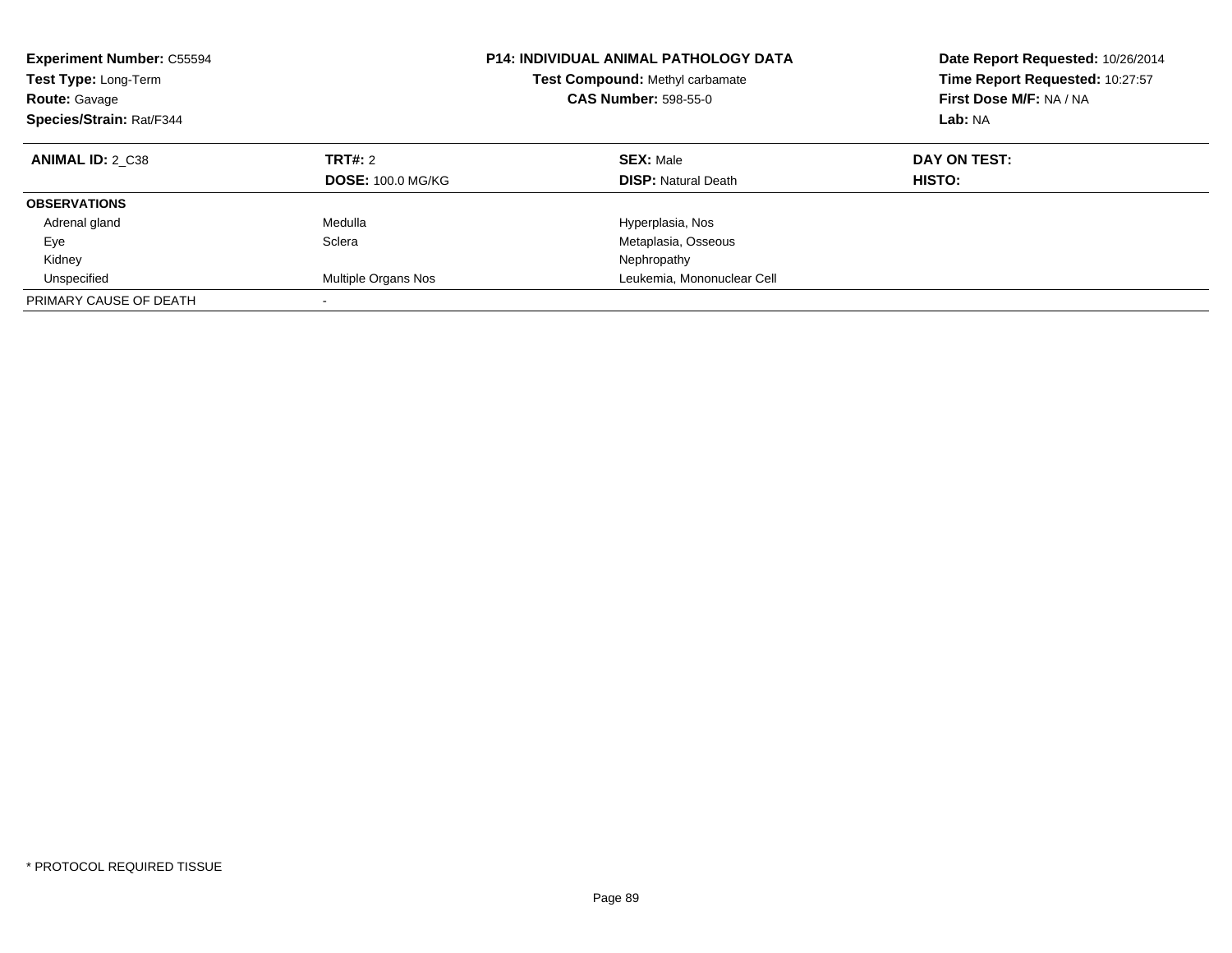| <b>Experiment Number: C55594</b><br>Test Type: Long-Term<br><b>Route: Gavage</b><br>Species/Strain: Rat/F344 |                           | <b>P14: INDIVIDUAL ANIMAL PATHOLOGY DATA</b><br><b>Test Compound: Methyl carbamate</b><br><b>CAS Number: 598-55-0</b> | Date Report Requested: 10/26/2014<br>Time Report Requested: 10:27:57<br>First Dose M/F: NA / NA<br>Lab: NA |
|--------------------------------------------------------------------------------------------------------------|---------------------------|-----------------------------------------------------------------------------------------------------------------------|------------------------------------------------------------------------------------------------------------|
| <b>ANIMAL ID: 2 C39</b>                                                                                      | <b>TRT#: 2</b>            | <b>SEX: Male</b>                                                                                                      | DAY ON TEST:                                                                                               |
|                                                                                                              | <b>DOSE: 100.0 MG/KG</b>  | <b>DISP:</b> Natural Death                                                                                            | <b>HISTO:</b>                                                                                              |
| <b>OBSERVATIONS</b>                                                                                          |                           |                                                                                                                       |                                                                                                            |
| <b>Brain</b>                                                                                                 |                           | Thrombosis, Nos                                                                                                       |                                                                                                            |
| Eye                                                                                                          | Sclera                    | Metaplasia, Osseous                                                                                                   |                                                                                                            |
| Liver                                                                                                        |                           | Cytoplasmic Vacuolization                                                                                             |                                                                                                            |
| Pituitary gland                                                                                              | <b>Anterior Pituitary</b> | Cyst, Nos                                                                                                             |                                                                                                            |
| Spinal cord                                                                                                  |                           | Cyst, Nos                                                                                                             |                                                                                                            |
| Unspecified                                                                                                  | Multiple Organs Nos       | Leukemia, Mononuclear Cell                                                                                            |                                                                                                            |
| PRIMARY CAUSE OF DEATH                                                                                       |                           |                                                                                                                       |                                                                                                            |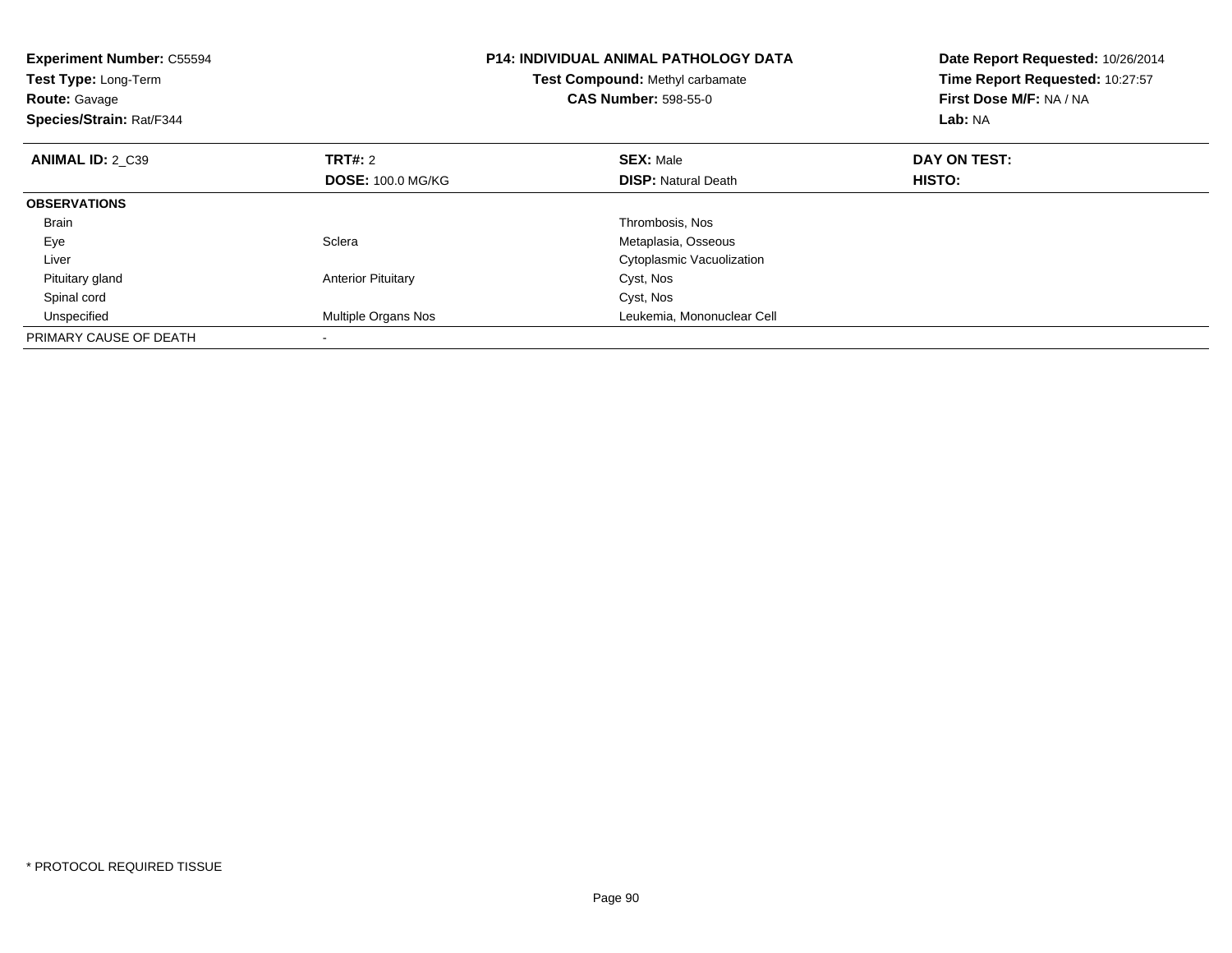**Test Type:** Long-Term

**Route:** Gavage

**Species/Strain:** Rat/F344

### **P14: INDIVIDUAL ANIMAL PATHOLOGY DATA**

### **Test Compound:** Methyl carbamate**CAS Number:** 598-55-0

| <b>ANIMAL ID: 2_C40</b> | TRT#: 2                   | <b>SEX: Male</b>                | DAY ON TEST: |  |
|-------------------------|---------------------------|---------------------------------|--------------|--|
|                         | <b>DOSE: 100.0 MG/KG</b>  | <b>DISP: Terminal Sacrifice</b> | HISTO:       |  |
| <b>OBSERVATIONS</b>     |                           |                                 |              |  |
| Adrenal gland           | Medulla                   | Hyperplasia, Nos                |              |  |
| Eye                     | Retina                    | Atrophy, Nos                    |              |  |
|                         | Sclera                    | Metaplasia, Osseous             |              |  |
| Kidney                  |                           | Nephropathy                     |              |  |
| Liver                   | <b>Bile Duct</b>          | Hyperplasia, Nos                |              |  |
| Pituitary gland         | <b>Anterior Pituitary</b> | Adenoma, Nos                    |              |  |
| Spleen                  |                           | Fibrosis                        |              |  |
|                         |                           | Pigmentation, Nos               |              |  |
| <b>Testis</b>           |                           | Atrophy, Nos                    |              |  |
|                         |                           | Hyperplasia, Interstitial Cell  |              |  |
|                         |                           | Interstitial-Cell Tumor         |              |  |
| Unspecified             | Multiple Organs Nos       | Leukemia, Mononuclear Cell      |              |  |
| PRIMARY CAUSE OF DEATH  | $\,$                      |                                 |              |  |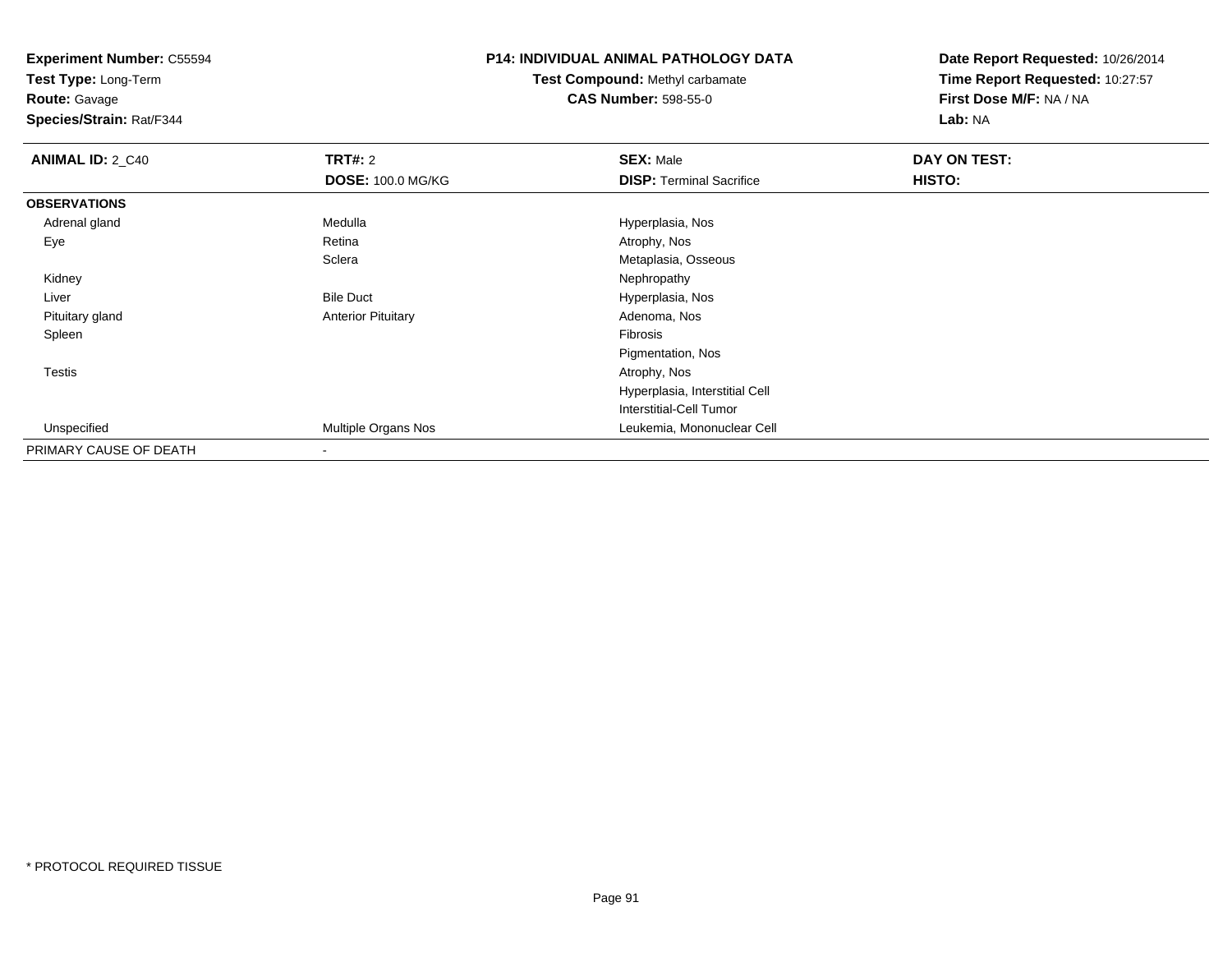| <b>Experiment Number: C55594</b><br>Test Type: Long-Term<br><b>Route: Gavage</b><br>Species/Strain: Rat/F344 |                          | <b>P14: INDIVIDUAL ANIMAL PATHOLOGY DATA</b><br>Test Compound: Methyl carbamate<br><b>CAS Number: 598-55-0</b> | Date Report Requested: 10/26/2014<br>Time Report Requested: 10:27:57<br>First Dose M/F: NA / NA<br>Lab: NA |
|--------------------------------------------------------------------------------------------------------------|--------------------------|----------------------------------------------------------------------------------------------------------------|------------------------------------------------------------------------------------------------------------|
| <b>ANIMAL ID: 2 C41</b>                                                                                      | <b>TRT#:</b> 2           | <b>SEX: Male</b>                                                                                               | DAY ON TEST:                                                                                               |
|                                                                                                              | <b>DOSE: 100.0 MG/KG</b> | <b>DISP:</b> Terminal Sacrifice                                                                                | HISTO:                                                                                                     |
| <b>OBSERVATIONS</b>                                                                                          |                          |                                                                                                                |                                                                                                            |
| Adrenal gland                                                                                                | Cortex Nos               | Hyperplasia, Focal                                                                                             |                                                                                                            |
| Eye                                                                                                          | Sclera                   | Metaplasia, Osseous                                                                                            |                                                                                                            |
| Kidney                                                                                                       |                          | Nephropathy                                                                                                    |                                                                                                            |
| Liver                                                                                                        | <b>Bile Duct</b>         | Hyperplasia, Nos                                                                                               |                                                                                                            |
|                                                                                                              | Hepatocytes              | Hyperplasia, Nos                                                                                               |                                                                                                            |
| <b>Testis</b>                                                                                                |                          | Interstitial-Cell Tumor                                                                                        |                                                                                                            |
| Unspecified                                                                                                  | Multiple Organs Nos      | Leukemia, Mononuclear Cell                                                                                     |                                                                                                            |
| PRIMARY CAUSE OF DEATH                                                                                       |                          |                                                                                                                |                                                                                                            |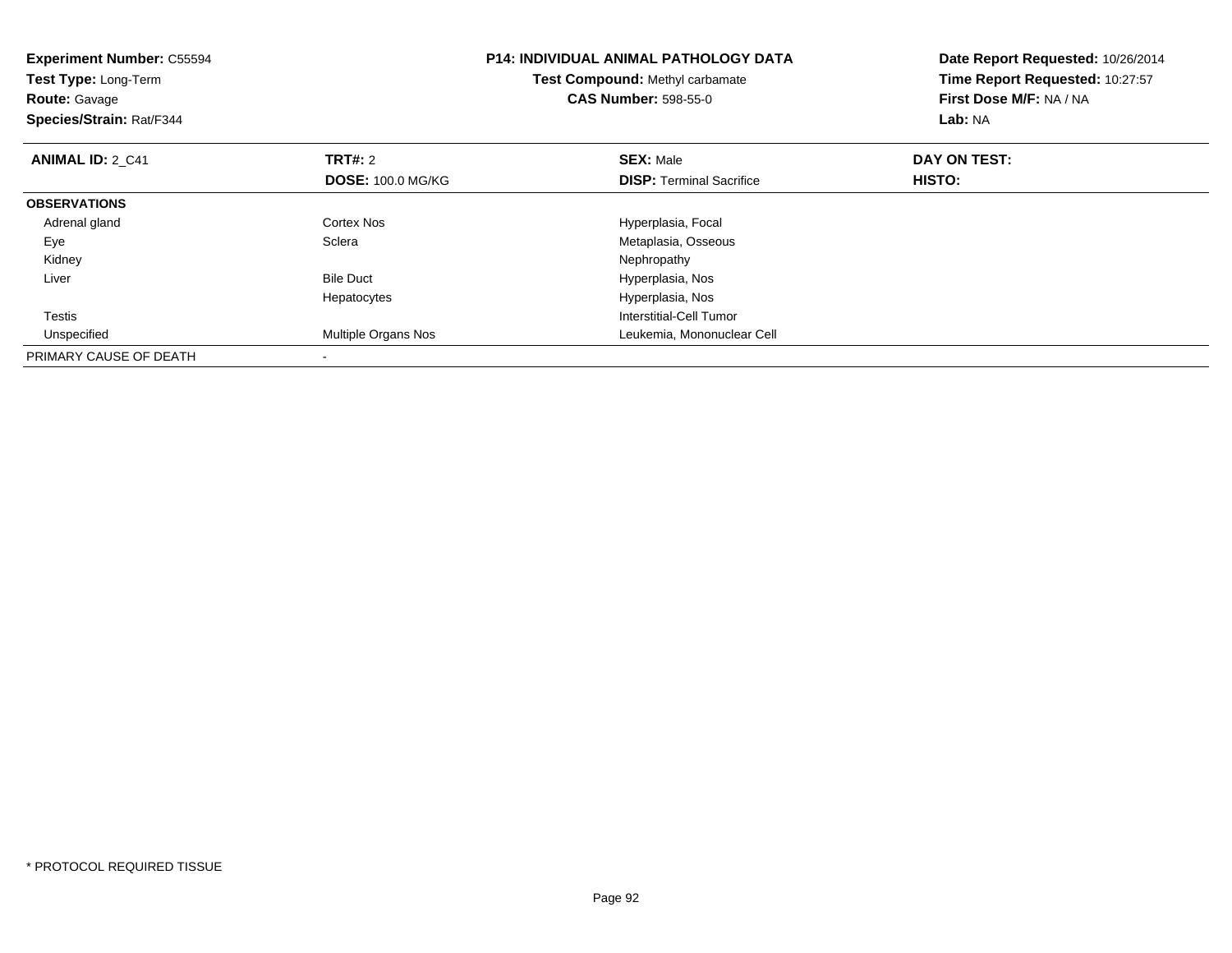**Test Type:** Long-Term

**Route:** Gavage

**Species/Strain:** Rat/F344

# **P14: INDIVIDUAL ANIMAL PATHOLOGY DATA**

**Test Compound:** Methyl carbamate**CAS Number:** 598-55-0

| <b>ANIMAL ID: 2_C42</b> | <b>TRT#: 2</b>           | <b>SEX: Male</b>                | DAY ON TEST: |  |
|-------------------------|--------------------------|---------------------------------|--------------|--|
|                         | <b>DOSE: 100.0 MG/KG</b> | <b>DISP: Terminal Sacrifice</b> | HISTO:       |  |
| <b>OBSERVATIONS</b>     |                          |                                 |              |  |
| Adrenal gland           | <b>Cortex Nos</b>        | Cytoplasmic Vacuolization       |              |  |
|                         | Medulla                  | Hyperplasia, Nos                |              |  |
| Eye                     | Sclera                   | Metaplasia, Osseous             |              |  |
| Kidney                  |                          | Nephropathy                     |              |  |
| Liver                   |                          | Cytoplasmic Vacuolization       |              |  |
| Skin                    | Nose                     | <b>Basal-Cell Tumor</b>         |              |  |
|                         | Nose                     | Inflammation, Chronic           |              |  |
| Testis                  |                          | Atrophy, Nos                    |              |  |
|                         |                          | Hyperplasia, Interstitial Cell  |              |  |
|                         |                          | <b>Interstitial-Cell Tumor</b>  |              |  |
| Unspecified             | Thorax                   | Fibroma                         |              |  |
|                         | Multiple Organs Nos      | Leukemia, Mononuclear Cell      |              |  |
| PRIMARY CAUSE OF DEATH  | $\overline{\phantom{a}}$ |                                 |              |  |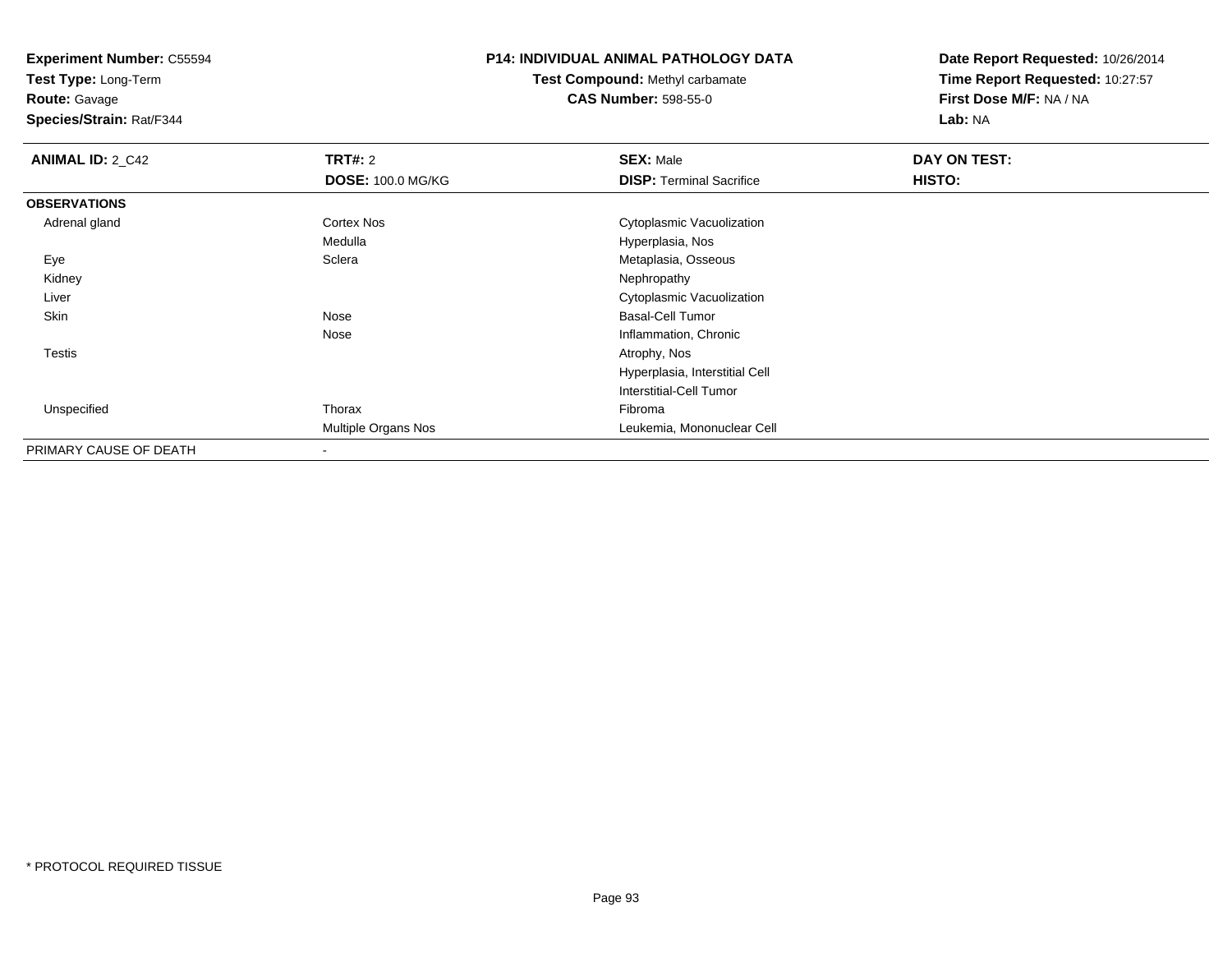**Test Type:** Long-Term

**Route:** Gavage

**Species/Strain:** Rat/F344

#### **P14: INDIVIDUAL ANIMAL PATHOLOGY DATA**

**Test Compound:** Methyl carbamate**CAS Number:** 598-55-0

| <b>ANIMAL ID: 2_C43</b> | <b>TRT#: 2</b>           | <b>SEX: Male</b>                | DAY ON TEST: |  |
|-------------------------|--------------------------|---------------------------------|--------------|--|
|                         | <b>DOSE: 100.0 MG/KG</b> | <b>DISP: Terminal Sacrifice</b> | HISTO:       |  |
| <b>OBSERVATIONS</b>     |                          |                                 |              |  |
| Adrenal gland           | Medulla                  | Hyperplasia, Nos                |              |  |
|                         | Medulla                  | Pheochromocytoma                |              |  |
| Eye                     | Retina                   | Atrophy, Nos                    |              |  |
|                         | <b>Crystalline Lens</b>  | Cataract                        |              |  |
|                         | Sclera                   | Metaplasia, Osseous             |              |  |
| Harderian gland         | Hardarian Gland          | Inflammation, Active Chronic    |              |  |
| Kidney                  |                          | Nephropathy                     |              |  |
| Liver                   |                          | Cytologic Alteration, Nos       |              |  |
|                         | <b>Bile Duct</b>         | Hyperplasia, Nos                |              |  |
|                         | Hepatocytes              | Hyperplasia, Nos                |              |  |
| Preputial gland         |                          | Inflammation, Active Chronic    |              |  |
| Testis                  |                          | Atrophy, Nos                    |              |  |
|                         |                          | <b>Interstitial-Cell Tumor</b>  |              |  |
| Unspecified             | Multiple Organs Nos      | Leukemia, Mononuclear Cell      |              |  |
| PRIMARY CAUSE OF DEATH  | -                        |                                 |              |  |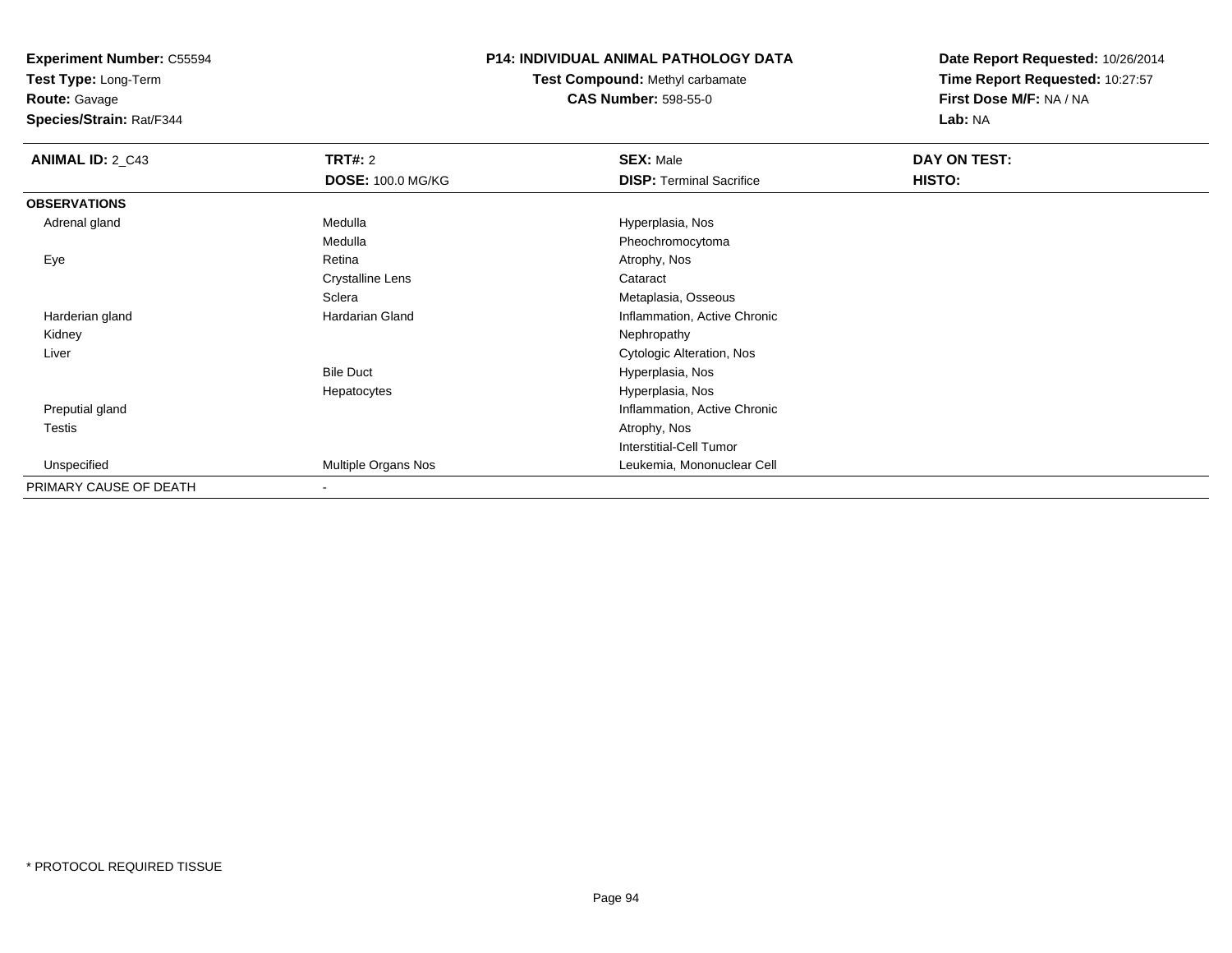**Test Type:** Long-Term

**Route:** Gavage

**Species/Strain:** Rat/F344

### **P14: INDIVIDUAL ANIMAL PATHOLOGY DATA**

# **Test Compound:** Methyl carbamate**CAS Number:** 598-55-0

| <b>ANIMAL ID: 2_C44</b> | TRT#: 2                  | <b>SEX: Male</b>           | DAY ON TEST: |  |
|-------------------------|--------------------------|----------------------------|--------------|--|
|                         | <b>DOSE: 100.0 MG/KG</b> | <b>DISP: Natural Death</b> | HISTO:       |  |
| <b>OBSERVATIONS</b>     |                          |                            |              |  |
| Adrenal gland           | Medulla                  | Pheochromocytoma           |              |  |
| Eye                     | Sclera                   | Metaplasia, Osseous        |              |  |
| <b>Intestine Small</b>  | <b>Mesentery Nos</b>     | Necrosis, Fat              |              |  |
| Kidney                  |                          | Nephropathy                |              |  |
| Liver                   | <b>Bile Duct</b>         | Hyperplasia, Nos           |              |  |
|                         | Centrilobular            | Necrosis, Nos              |              |  |
|                         |                          | Peliosis Hepatis           |              |  |
| Preputial gland         |                          | Hyperplasia, Nos           |              |  |
|                         |                          | Inflammation, Acute        |              |  |
| Spleen                  |                          | Hematopoiesis              |              |  |
|                         |                          | Hyperplasia, Lymphoid      |              |  |
| Testis                  |                          | Interstitial-Cell Tumor    |              |  |
| PRIMARY CAUSE OF DEATH  |                          |                            |              |  |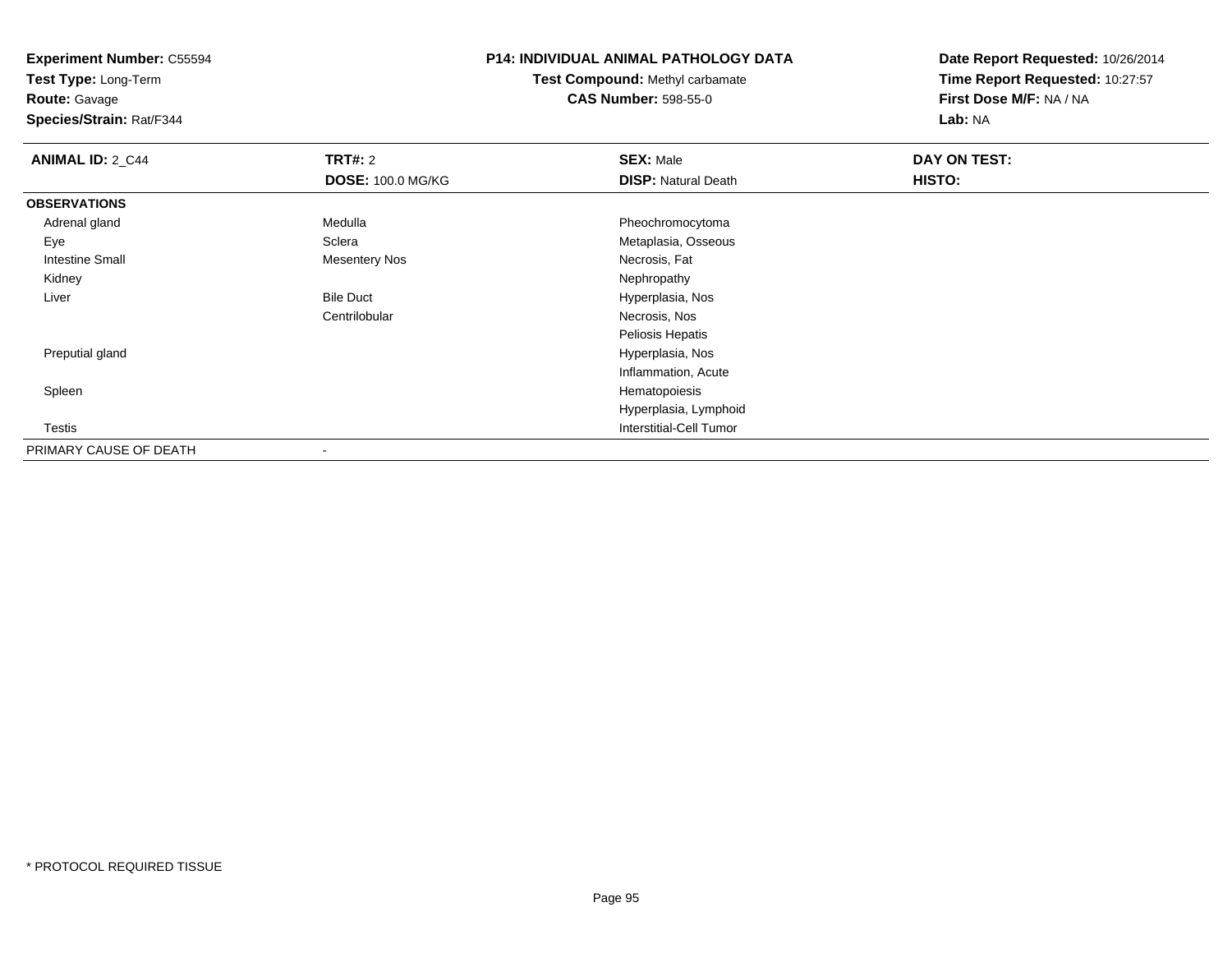| <b>Experiment Number: C55594</b><br>Test Type: Long-Term<br><b>Route: Gavage</b><br>Species/Strain: Rat/F344 |                          | <b>P14: INDIVIDUAL ANIMAL PATHOLOGY DATA</b><br>Test Compound: Methyl carbamate<br><b>CAS Number: 598-55-0</b> | Date Report Requested: 10/26/2014<br>Time Report Requested: 10:27:57<br>First Dose M/F: NA / NA<br>Lab: NA |
|--------------------------------------------------------------------------------------------------------------|--------------------------|----------------------------------------------------------------------------------------------------------------|------------------------------------------------------------------------------------------------------------|
| <b>ANIMAL ID: 2_C45</b>                                                                                      | <b>TRT#:</b> 2           | <b>SEX: Male</b>                                                                                               | DAY ON TEST:                                                                                               |
|                                                                                                              | <b>DOSE: 100.0 MG/KG</b> | <b>DISP: Natural Death</b>                                                                                     | HISTO:                                                                                                     |
| <b>OBSERVATIONS</b>                                                                                          |                          |                                                                                                                |                                                                                                            |
| Adrenal gland                                                                                                | Medulla                  | Pheochromocytoma                                                                                               |                                                                                                            |
| Eye                                                                                                          | Sclera                   | Metaplasia, Osseous                                                                                            |                                                                                                            |
| Liver                                                                                                        | <b>Bile Duct</b>         | Hyperplasia, Nos                                                                                               |                                                                                                            |
|                                                                                                              | Hepatocytes              | Hyperplasia, Nos                                                                                               |                                                                                                            |
|                                                                                                              |                          | Inflammation, Acute                                                                                            |                                                                                                            |
| Spleen                                                                                                       |                          | <b>Fibrosis</b>                                                                                                |                                                                                                            |
| Testis                                                                                                       |                          | Interstitial-Cell Tumor                                                                                        |                                                                                                            |
| Unspecified                                                                                                  | Multiple Organs Nos      | Leukemia, Mononuclear Cell                                                                                     |                                                                                                            |
| PRIMARY CAUSE OF DEATH                                                                                       |                          |                                                                                                                |                                                                                                            |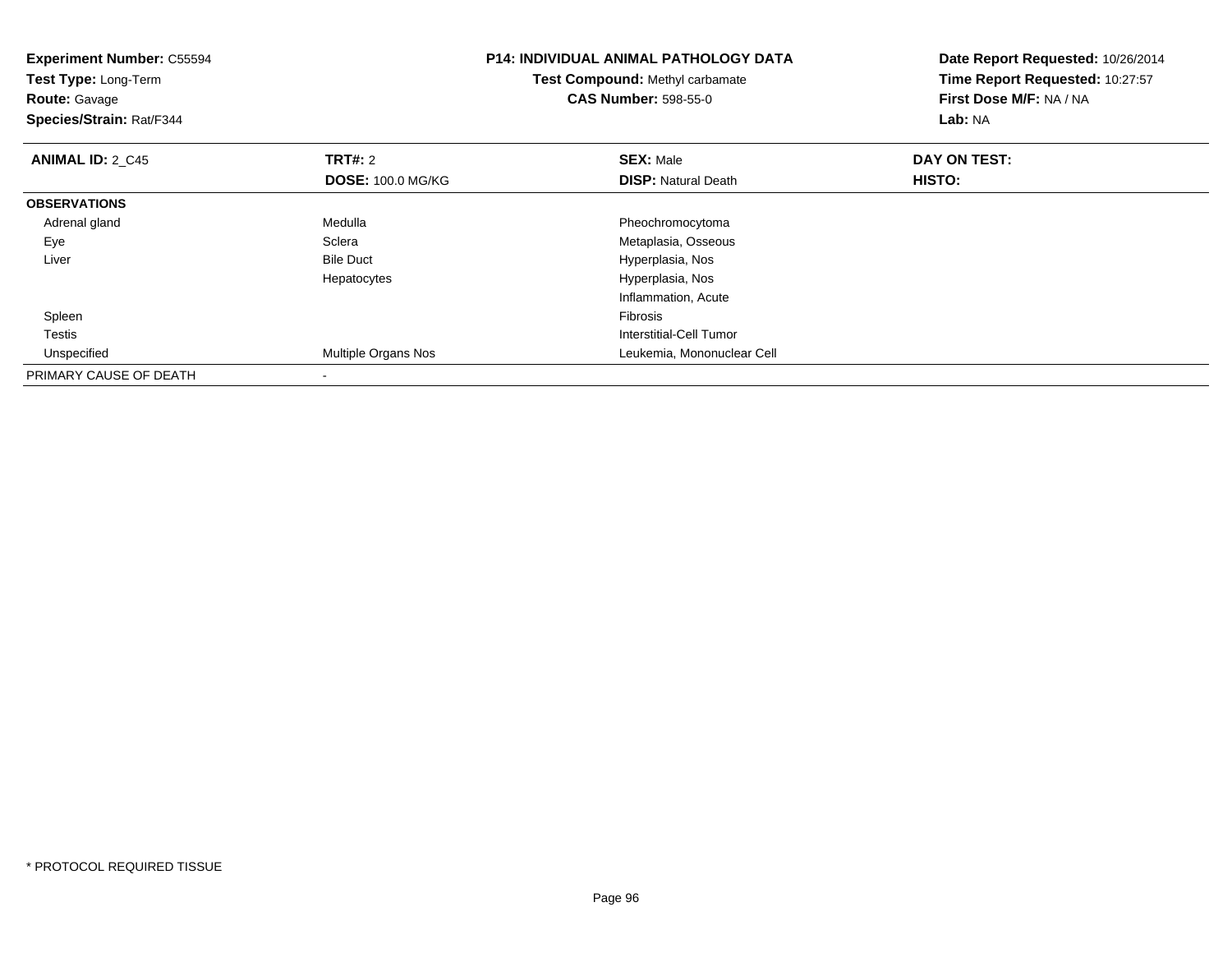**Test Type:** Long-Term

**Route:** Gavage

**Species/Strain:** Rat/F344

### **P14: INDIVIDUAL ANIMAL PATHOLOGY DATA**

**Test Compound:** Methyl carbamate**CAS Number:** 598-55-0

| <b>ANIMAL ID: 2 C46</b> | TRT#: 2                   | <b>SEX: Male</b>                | DAY ON TEST: |  |
|-------------------------|---------------------------|---------------------------------|--------------|--|
|                         | <b>DOSE: 100.0 MG/KG</b>  | <b>DISP: Terminal Sacrifice</b> | HISTO:       |  |
| <b>OBSERVATIONS</b>     |                           |                                 |              |  |
| Adrenal gland           | Medulla                   | Hyperplasia, Nos                |              |  |
|                         | Medulla                   | Pheochromocytoma, Malignant     |              |  |
| Brain                   |                           | Thrombosis, Nos                 |              |  |
| Eye                     | Sclera                    | Metaplasia, Osseous             |              |  |
| Harderian gland         | Hardarian Gland           | Inflammation, Acute             |              |  |
| Kidney                  |                           | Nephropathy                     |              |  |
| Liver                   | <b>Bile Duct</b>          | Hyperplasia, Nos                |              |  |
|                         | Hepatocytes               | Hyperplasia, Nos                |              |  |
| Pituitary gland         | <b>Anterior Pituitary</b> | Adenoma, Nos                    |              |  |
| Unspecified             | Multiple Organs Nos       | Leukemia, Mononuclear Cell      |              |  |
| PRIMARY CAUSE OF DEATH  |                           |                                 |              |  |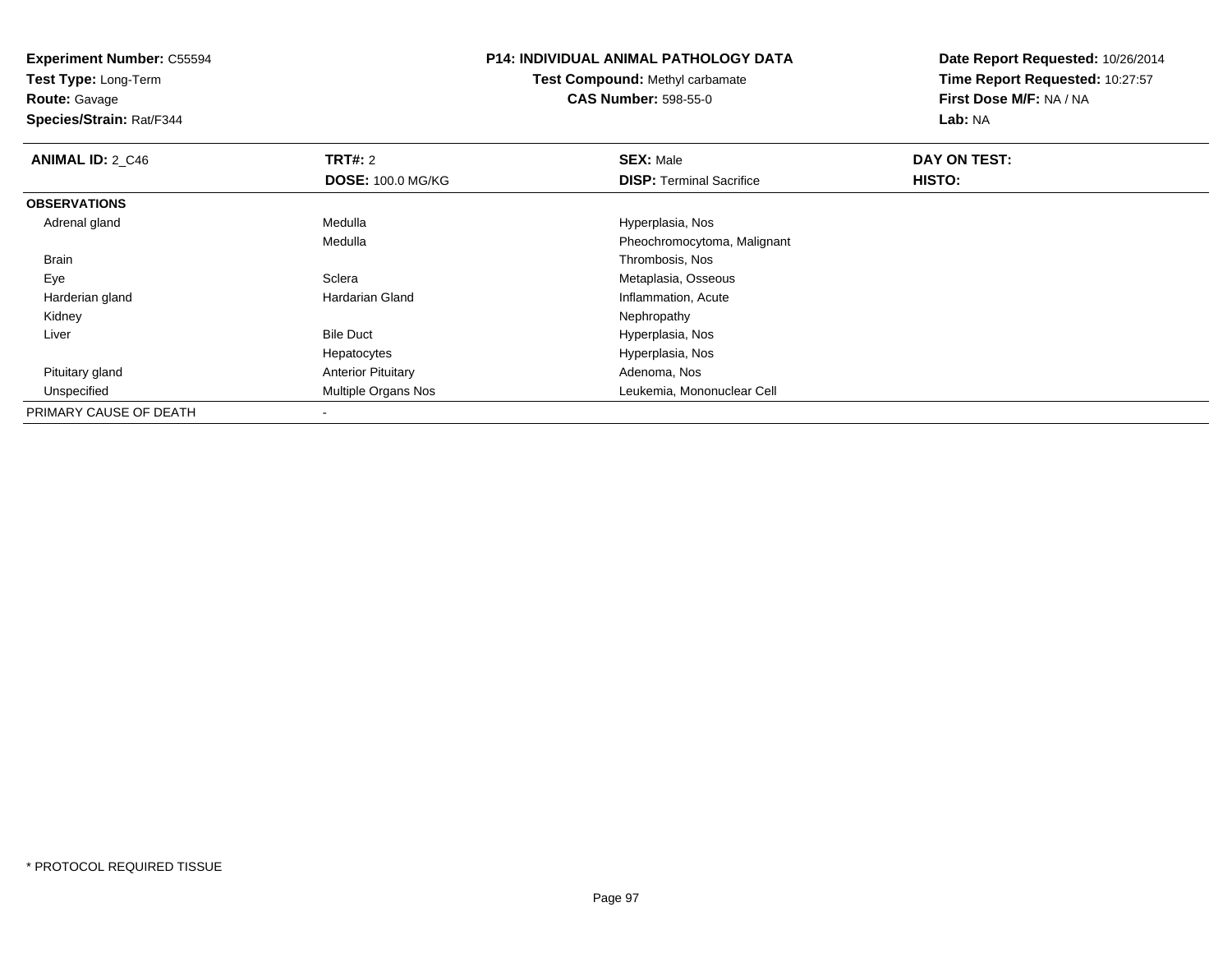**Experiment Number:** C55594**Test Type:** Long-Term**Route:** Gavage **Species/Strain:** Rat/F344**P14: INDIVIDUAL ANIMAL PATHOLOGY DATATest Compound:** Methyl carbamate**CAS Number:** 598-55-0**Date Report Requested:** 10/26/2014**Time Report Requested:** 10:27:57**First Dose M/F:** NA / NA**Lab:** NA**ANIMAL ID: 2 C47 TRT#:** <sup>2</sup> **SEX:** Male **DAY ON TEST: DOSE:** 100.0 MG/KG**DISP:** Moribund Sacrifice **HISTO: OBSERVATIONS** Adrenal glandMedulla Medulla entre a material de la material de Hyperplasia, Nos MedullaPheochromocytoma<br>Infarct, Nos Brainn and the control of the control of the control of the control of the control of the control of the control of the control of the control of the control of the control of the control of the control of the control of the co Eyee and the contract of the Retina Atrophy, Nos and Atrophy, Nos and Atrophy, Nos and Atrophy, Nos and Atrophy, Nos **Sclera** Metaplasia, Osseous<br>Nephropathy Kidneyy the control of the control of the control of the control of the control of the control of the control of the control of the control of the control of the control of the control of the control of the control of the contro LiverBile Duct **Hyperplasia**, Nos e contraction of the contraction of the contraction of the contraction of the contraction, Acute Prostate Testis Interstitial-Cell Tumor Unspecified Multiple Organs Nos Leukemia, Mononuclear Cell PRIMARY CAUSE OF DEATH-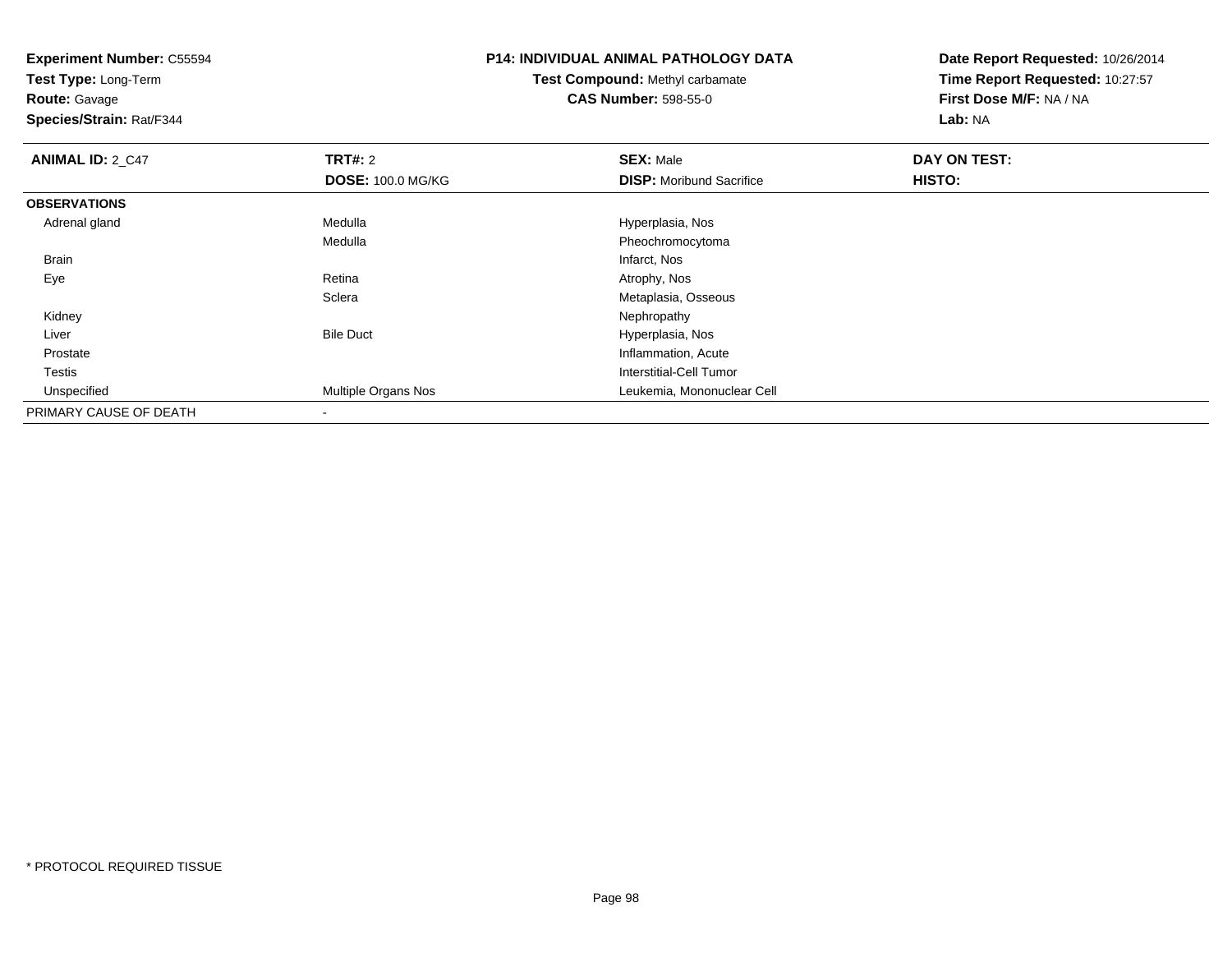| <b>Experiment Number: C55594</b><br>Test Type: Long-Term<br><b>Route: Gavage</b><br>Species/Strain: Rat/F344 |                          | <b>P14: INDIVIDUAL ANIMAL PATHOLOGY DATA</b><br><b>Test Compound: Methyl carbamate</b><br><b>CAS Number: 598-55-0</b> | Date Report Requested: 10/26/2014<br>Time Report Requested: 10:27:57<br>First Dose M/F: NA / NA<br>Lab: NA |
|--------------------------------------------------------------------------------------------------------------|--------------------------|-----------------------------------------------------------------------------------------------------------------------|------------------------------------------------------------------------------------------------------------|
| <b>ANIMAL ID: 2 C48</b>                                                                                      | TRT#: 2                  | <b>SEX: Male</b>                                                                                                      | <b>DAY ON TEST:</b>                                                                                        |
|                                                                                                              | <b>DOSE: 100.0 MG/KG</b> | <b>DISP: Terminal Sacrifice</b>                                                                                       | <b>HISTO:</b>                                                                                              |
| <b>OBSERVATIONS</b>                                                                                          |                          |                                                                                                                       |                                                                                                            |
| Adrenal gland                                                                                                | Medulla                  | Pheochromocytoma, Malignant                                                                                           |                                                                                                            |
| <b>Intestine Small</b>                                                                                       | <b>Mesentery Nos</b>     | Necrosis, Fat                                                                                                         |                                                                                                            |
| Kidney                                                                                                       | Pelvis                   | Dilatation, Nos                                                                                                       |                                                                                                            |
|                                                                                                              |                          | Nephropathy                                                                                                           |                                                                                                            |
| Liver                                                                                                        | <b>Bile Duct</b>         | Hyperplasia, Nos                                                                                                      |                                                                                                            |
|                                                                                                              | Hepatocytes              | Hyperplasia, Nos                                                                                                      |                                                                                                            |
| Testis                                                                                                       |                          | Atrophy, Nos                                                                                                          |                                                                                                            |
|                                                                                                              |                          | Interstitial-Cell Tumor                                                                                               |                                                                                                            |
| Unspecified                                                                                                  | Multiple Organs Nos      | Leukemia, Mononuclear Cell                                                                                            |                                                                                                            |
| PRIMARY CAUSE OF DEATH                                                                                       |                          |                                                                                                                       |                                                                                                            |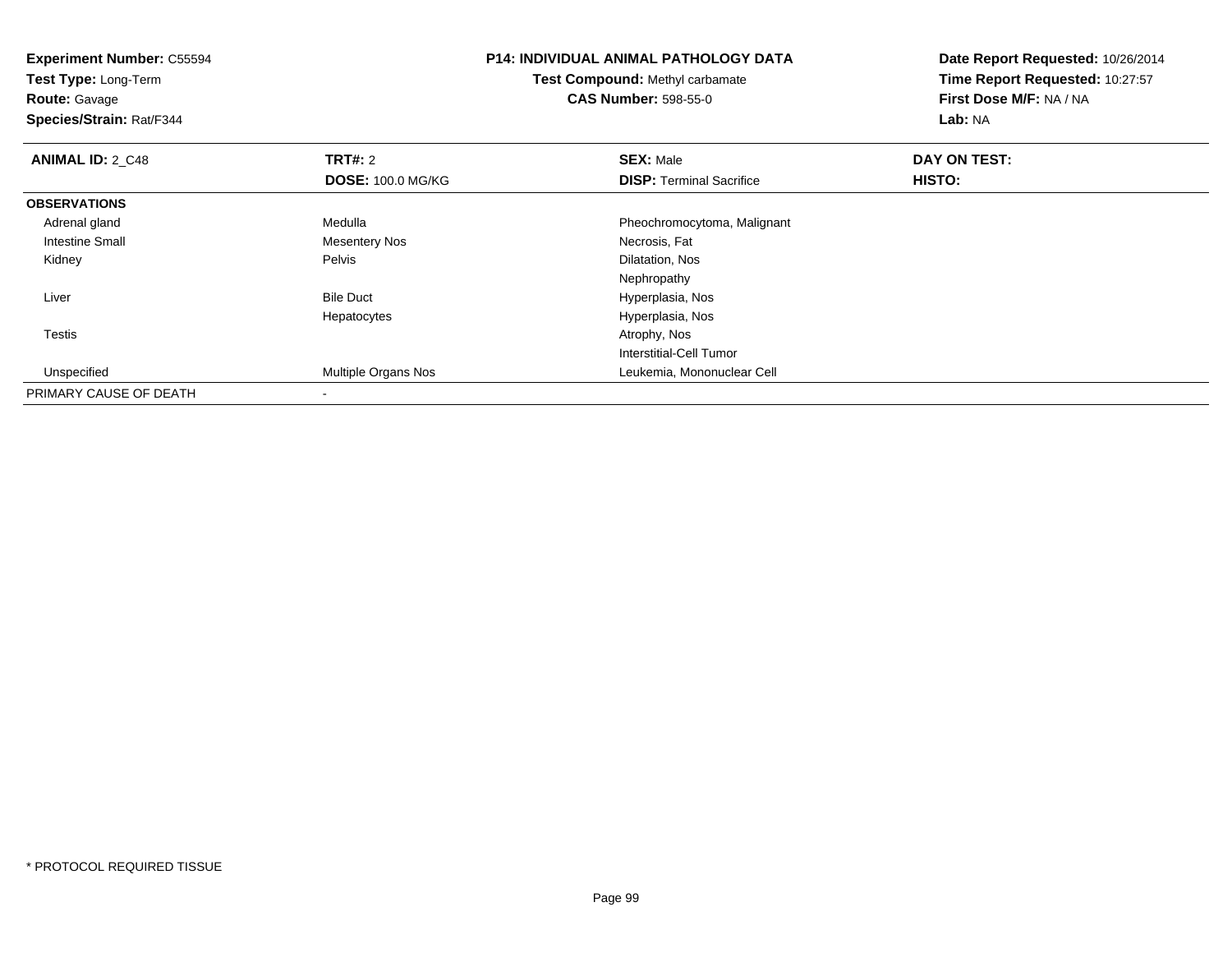| <b>Experiment Number: C55594</b><br>Test Type: Long-Term<br><b>Route: Gavage</b><br>Species/Strain: Rat/F344 |                          | <b>P14: INDIVIDUAL ANIMAL PATHOLOGY DATA</b><br>Test Compound: Methyl carbamate<br><b>CAS Number: 598-55-0</b> | Date Report Requested: 10/26/2014<br>Time Report Requested: 10:27:57<br>First Dose M/F: NA / NA<br>Lab: NA |
|--------------------------------------------------------------------------------------------------------------|--------------------------|----------------------------------------------------------------------------------------------------------------|------------------------------------------------------------------------------------------------------------|
| <b>ANIMAL ID: 2 C49</b>                                                                                      | TRT#: 2                  | <b>SEX: Male</b>                                                                                               | DAY ON TEST:                                                                                               |
|                                                                                                              | <b>DOSE: 100.0 MG/KG</b> | <b>DISP:</b> Terminal Sacrifice                                                                                | <b>HISTO:</b>                                                                                              |
| <b>OBSERVATIONS</b>                                                                                          |                          |                                                                                                                |                                                                                                            |
| Adrenal gland                                                                                                | Medulla                  | Hyperplasia, Nos                                                                                               |                                                                                                            |
| Kidney                                                                                                       |                          | Nephropathy                                                                                                    |                                                                                                            |
| Liver                                                                                                        | <b>Bile Duct</b>         | Hyperplasia, Nos                                                                                               |                                                                                                            |
| Testis                                                                                                       |                          | Atrophy, Nos                                                                                                   |                                                                                                            |
|                                                                                                              |                          | Interstitial-Cell Tumor                                                                                        |                                                                                                            |
| Unspecified                                                                                                  | Multiple Organs Nos      | Leukemia, Mononuclear Cell                                                                                     |                                                                                                            |
| PRIMARY CAUSE OF DEATH                                                                                       |                          |                                                                                                                |                                                                                                            |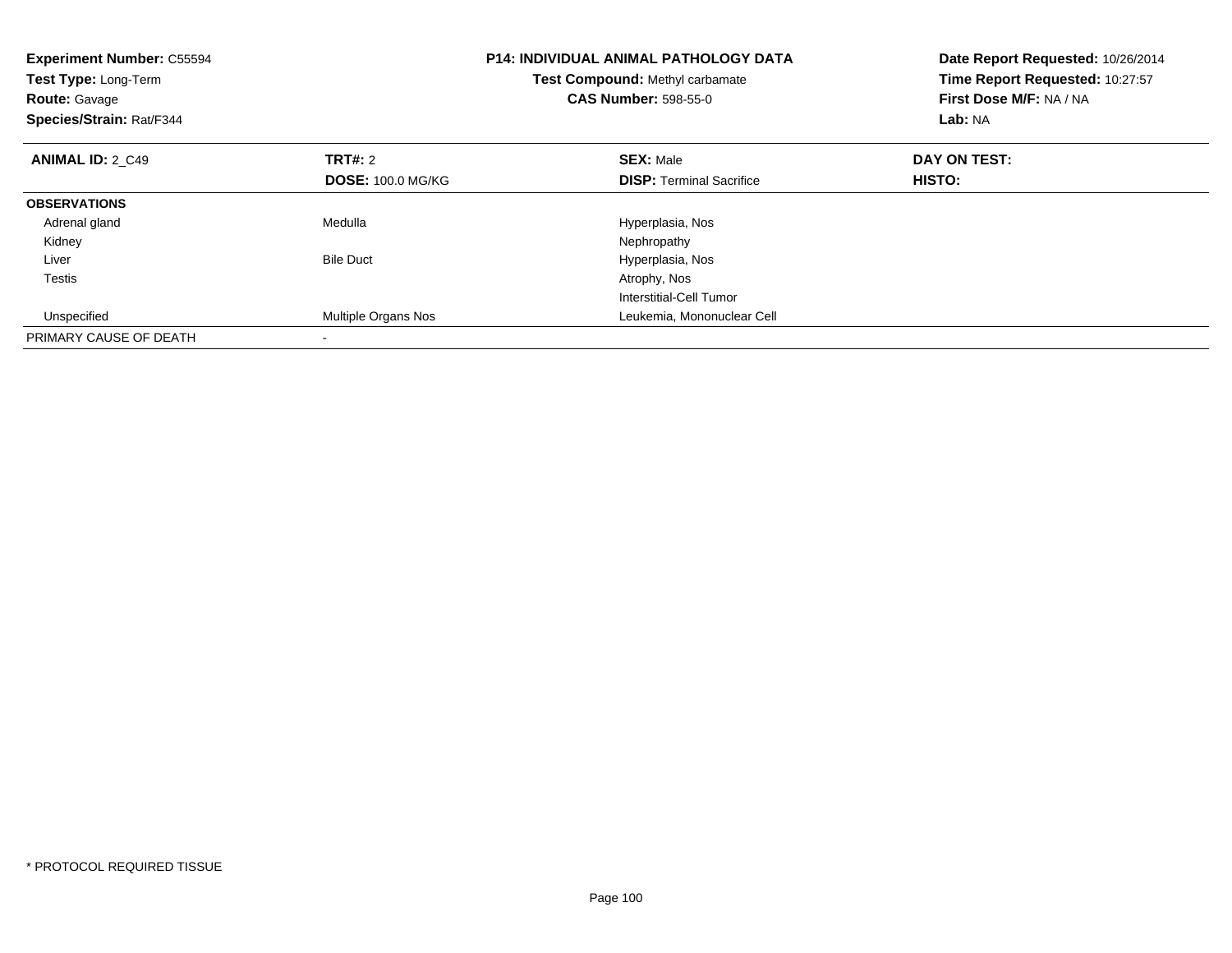**Test Type:** Long-Term

**Route:** Gavage

**Species/Strain:** Rat/F344

### **P14: INDIVIDUAL ANIMAL PATHOLOGY DATA**

# **Test Compound:** Methyl carbamate**CAS Number:** 598-55-0

| <b>ANIMAL ID: 2_C50</b> | TRT#: 2                   | <b>SEX: Male</b>                | DAY ON TEST: |  |
|-------------------------|---------------------------|---------------------------------|--------------|--|
|                         | <b>DOSE: 100.0 MG/KG</b>  | <b>DISP:</b> Moribund Sacrifice | HISTO:       |  |
| <b>OBSERVATIONS</b>     |                           |                                 |              |  |
| Adrenal gland           | Cortex Nos                | Hemorrhage                      |              |  |
|                         | Cortex Nos                | Inflammation, Acute             |              |  |
| Heart                   |                           | Fibrosis, Multifocal            |              |  |
| Kidney                  |                           | Nephropathy                     |              |  |
| Liver                   |                           | Cytologic Alteration, Nos       |              |  |
|                         | <b>Bile Duct</b>          | Hyperplasia, Nos                |              |  |
| Lung                    |                           | Pneumonia, Interstitial Chronic |              |  |
| Pituitary gland         | <b>Anterior Pituitary</b> | Hyperplasia, Nos                |              |  |
| Spleen                  |                           | Pigmentation, Nos               |              |  |
| <b>Testis</b>           |                           | Atrophy, Nos                    |              |  |
|                         |                           | Interstitial-Cell Tumor         |              |  |
| PRIMARY CAUSE OF DEATH  | $\blacksquare$            |                                 |              |  |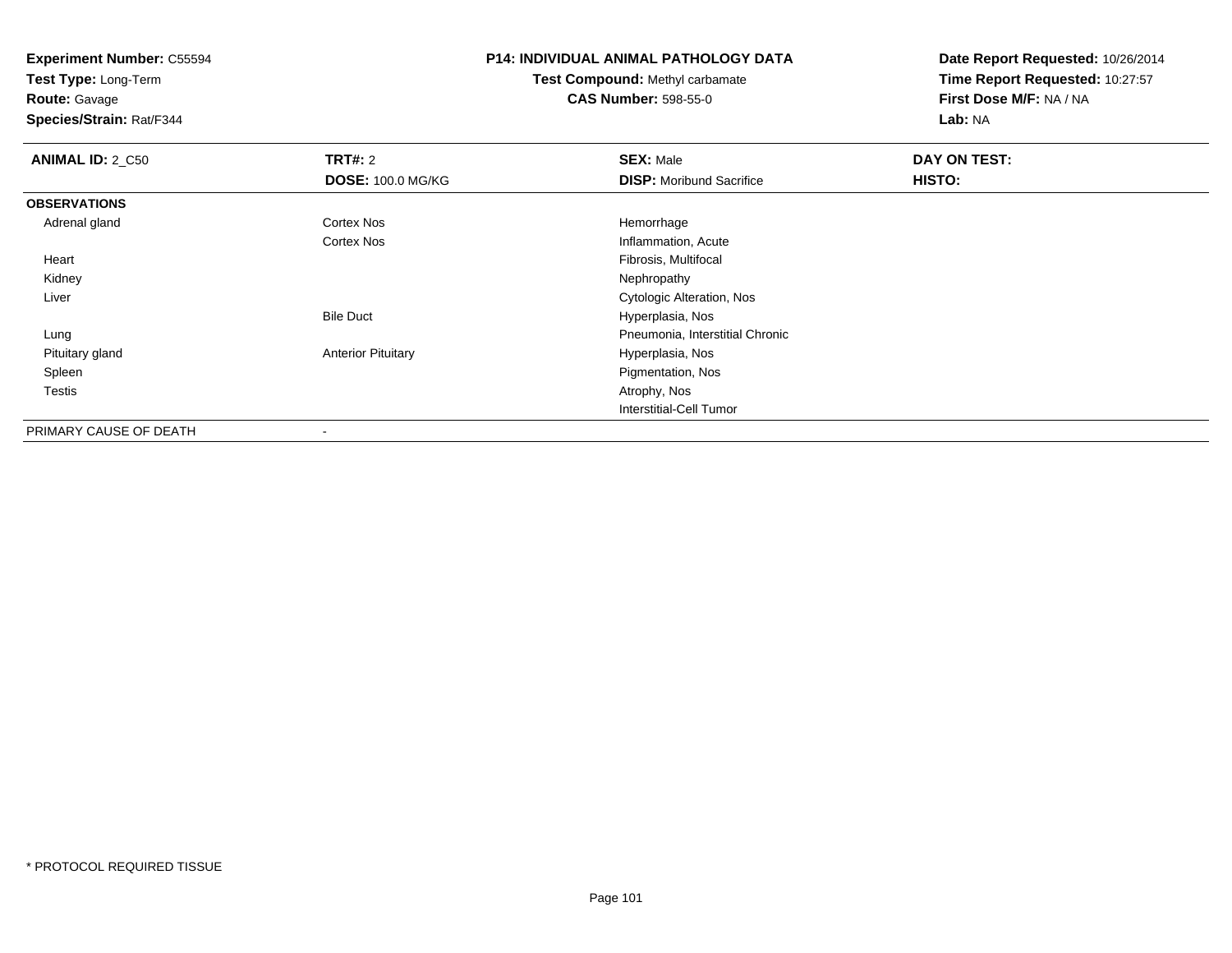| <b>Experiment Number: C55594</b><br>Test Type: Long-Term<br><b>Route: Gavage</b><br>Species/Strain: Rat/F344 |                        | <b>P14: INDIVIDUAL ANIMAL PATHOLOGY DATA</b><br><b>Test Compound: Methyl carbamate</b><br><b>CAS Number: 598-55-0</b> | Date Report Requested: 10/26/2014<br>Time Report Requested: 10:27:57<br>First Dose M/F: NA / NA<br>Lab: NA |
|--------------------------------------------------------------------------------------------------------------|------------------------|-----------------------------------------------------------------------------------------------------------------------|------------------------------------------------------------------------------------------------------------|
| ANIMAL ID: 3 C01                                                                                             | <b>TRT#: 3</b>         | <b>SEX: Male</b>                                                                                                      | DAY ON TEST:                                                                                               |
|                                                                                                              | <b>DOSE: 0</b>         | <b>DISP:</b> Moribund Sacrifice                                                                                       | HISTO:                                                                                                     |
| <b>OBSERVATIONS</b>                                                                                          |                        |                                                                                                                       |                                                                                                            |
| Heart                                                                                                        |                        | Fibrosis, Multifocal                                                                                                  |                                                                                                            |
|                                                                                                              | <b>Endocardium Nos</b> | Thrombosis, Nos                                                                                                       |                                                                                                            |
| Kidney                                                                                                       |                        | Nephropathy                                                                                                           |                                                                                                            |
| Liver                                                                                                        |                        | Cytologic Alteration, Nos                                                                                             |                                                                                                            |
|                                                                                                              | <b>Bile Duct</b>       | Hyperplasia, Nos                                                                                                      |                                                                                                            |
| Pancreas                                                                                                     | Acinus                 | Atrophy, Nos                                                                                                          |                                                                                                            |
| Seminal vesicle                                                                                              |                        | Inflammation, Active Chronic                                                                                          |                                                                                                            |
| Testis                                                                                                       |                        | Atrophy, Nos                                                                                                          |                                                                                                            |
|                                                                                                              |                        | Interstitial-Cell Tumor                                                                                               |                                                                                                            |
| PRIMARY CAUSE OF DEATH                                                                                       |                        |                                                                                                                       |                                                                                                            |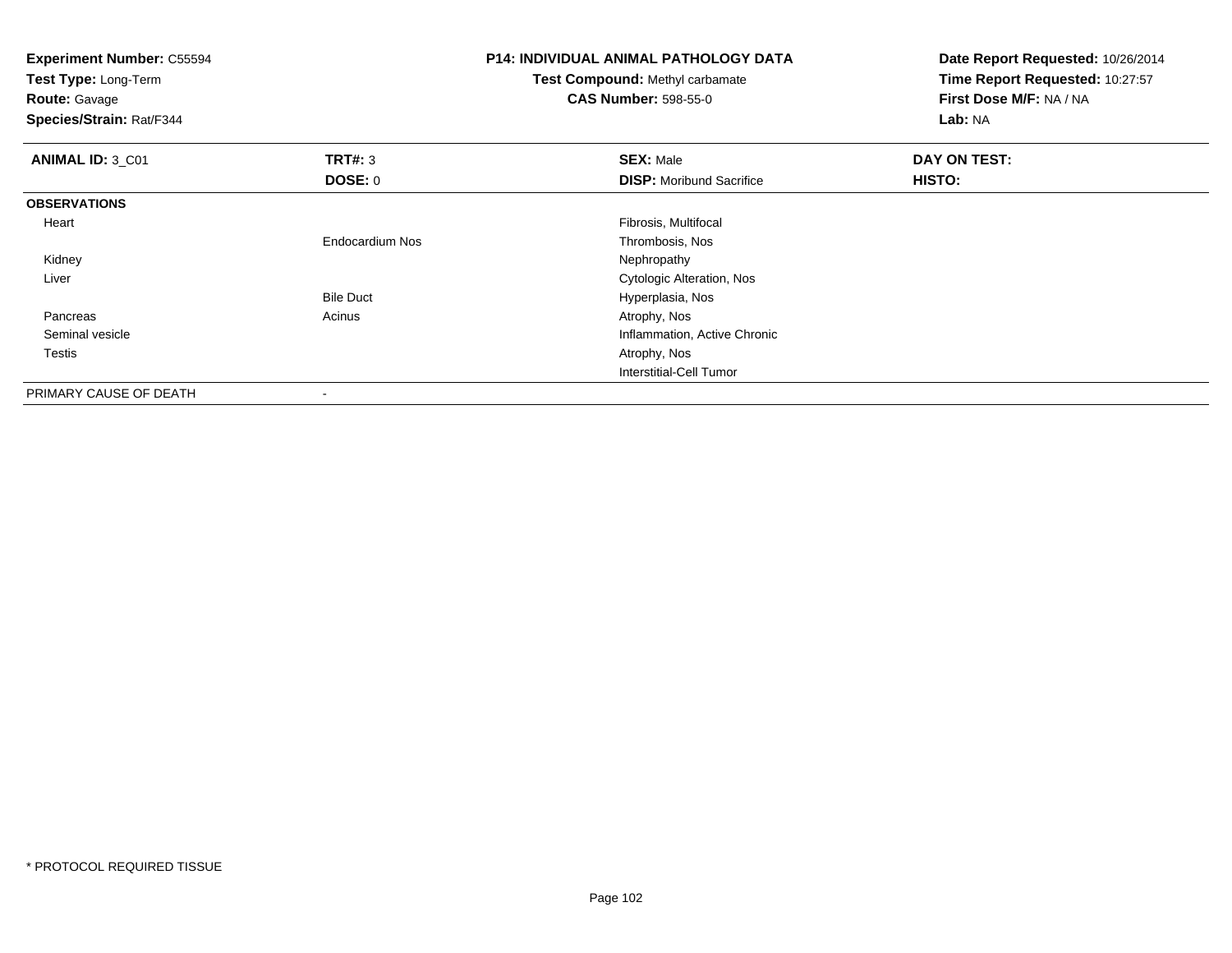**Test Type:** Long-Term

**Route:** Gavage

**Species/Strain:** Rat/F344

#### **P14: INDIVIDUAL ANIMAL PATHOLOGY DATA**

**Test Compound:** Methyl carbamate**CAS Number:** 598-55-0

| <b>ANIMAL ID: 3_C02</b> | TRT#: 3                  | <b>SEX: Male</b>                 | DAY ON TEST: |  |
|-------------------------|--------------------------|----------------------------------|--------------|--|
|                         | DOSE: 0                  | <b>DISP: Terminal Sacrifice</b>  | HISTO:       |  |
| <b>OBSERVATIONS</b>     |                          |                                  |              |  |
| Eye                     | Sclera                   | Metaplasia, Osseous              |              |  |
| Heart                   |                          | Fibrosis, Multifocal             |              |  |
| Intestine Small         | <b>Mesentery Nos</b>     | Inflammation, Chronic            |              |  |
|                         | <b>Mesentery Nos</b>     | Necrosis, Fat                    |              |  |
| Kidney                  |                          | Nephropathy                      |              |  |
| Liver                   |                          | <b>Cytologic Alteration, Nos</b> |              |  |
|                         | <b>Bile Duct</b>         | Hyperplasia, Nos                 |              |  |
|                         | Hepatocytes              | Hyperplasia, Nos                 |              |  |
| Spleen                  |                          | Fibrosis                         |              |  |
| <b>Testis</b>           |                          | Atrophy, Nos                     |              |  |
|                         |                          | Interstitial-Cell Tumor          |              |  |
| PRIMARY CAUSE OF DEATH  | $\overline{\phantom{a}}$ |                                  |              |  |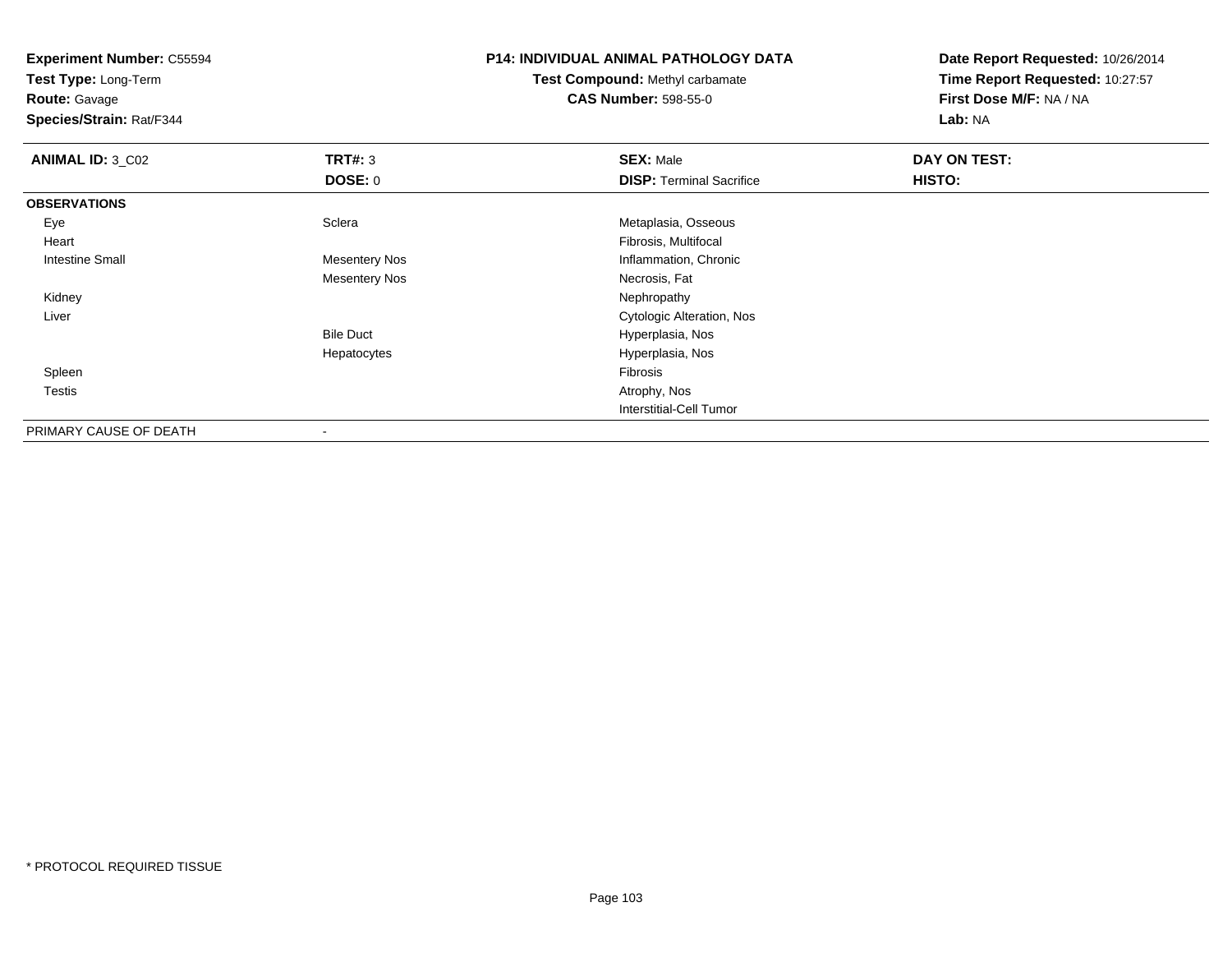**Test Type:** Long-Term

**Route:** Gavage

**Species/Strain:** Rat/F344

### **P14: INDIVIDUAL ANIMAL PATHOLOGY DATA**

### **Test Compound:** Methyl carbamate**CAS Number:** 598-55-0

| <b>ANIMAL ID: 3_C03</b> | TRT#: 3                   | <b>SEX: Male</b>                | DAY ON TEST: |  |
|-------------------------|---------------------------|---------------------------------|--------------|--|
|                         | DOSE: 0                   | <b>DISP:</b> Moribund Sacrifice | HISTO:       |  |
| <b>OBSERVATIONS</b>     |                           |                                 |              |  |
| Eye                     | Sclera                    | Metaplasia, Osseous             |              |  |
| Heart                   |                           | Fibrosis, Multifocal            |              |  |
| <b>Intestine Small</b>  | Mesentery Nos             | Necrosis, Fat                   |              |  |
| Kidney                  |                           | Nephropathy                     |              |  |
| Liver                   | <b>Bile Duct</b>          | Hyperplasia, Nos                |              |  |
|                         |                           | Peliosis Hepatis                |              |  |
| Lung                    |                           | Alveolar/Bronchiolar Adenoma    |              |  |
| Pancreas                | Acinus                    | Atrophy, Nos                    |              |  |
| Pituitary gland         | <b>Anterior Pituitary</b> | Adenoma, Nos                    |              |  |
| Spleen                  |                           | Pigmentation, Nos               |              |  |
| Unspecified             | Multiple Organs Nos       | Leukemia, Mononuclear Cell      |              |  |
| PRIMARY CAUSE OF DEATH  |                           |                                 |              |  |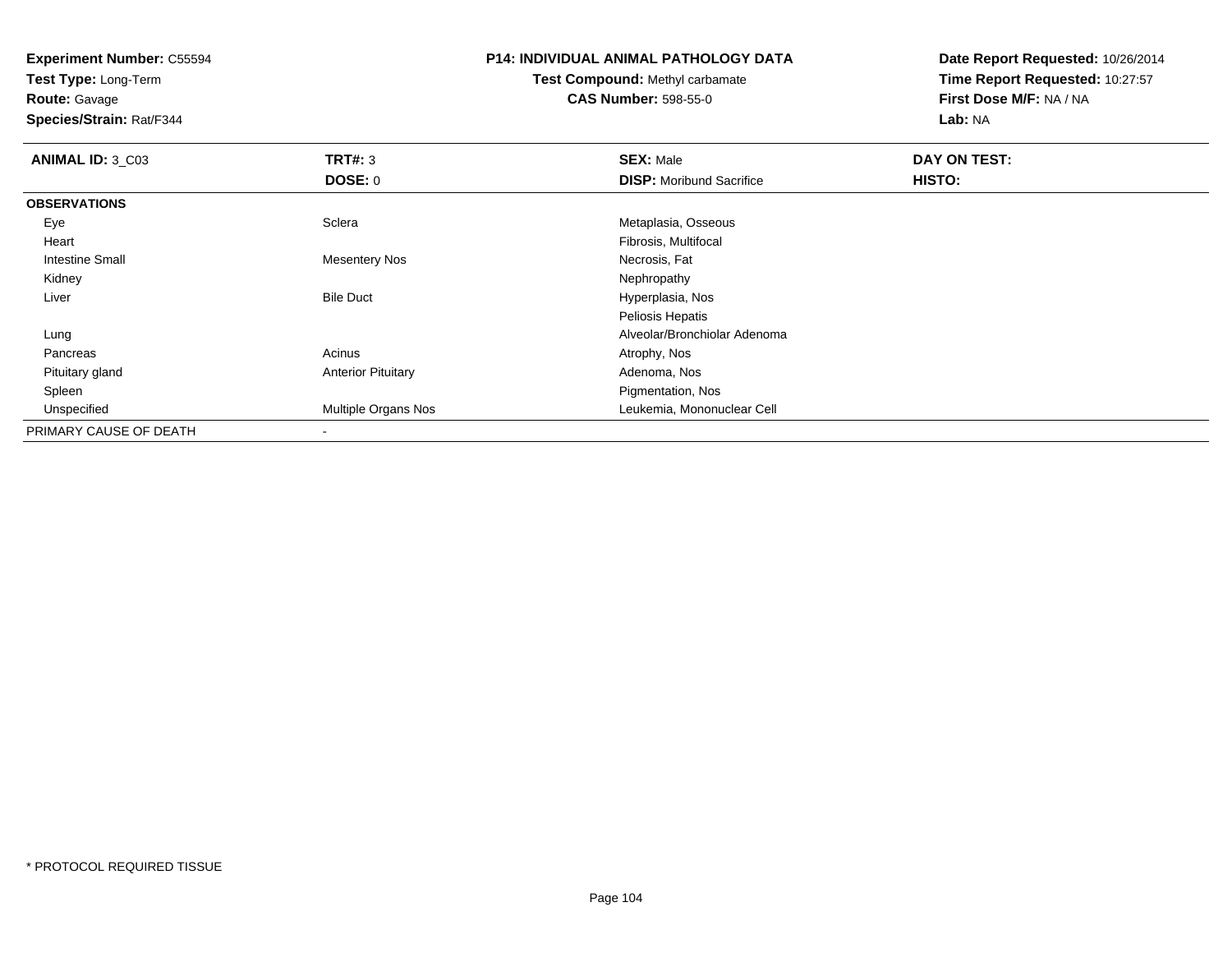| <b>Experiment Number: C55594</b><br>Test Type: Long-Term<br><b>Route: Gavage</b><br>Species/Strain: Rat/F344 |                          | <b>P14: INDIVIDUAL ANIMAL PATHOLOGY DATA</b><br>Test Compound: Methyl carbamate<br><b>CAS Number: 598-55-0</b> | Date Report Requested: 10/26/2014<br>Time Report Requested: 10:27:57<br>First Dose M/F: NA / NA<br>Lab: NA |  |
|--------------------------------------------------------------------------------------------------------------|--------------------------|----------------------------------------------------------------------------------------------------------------|------------------------------------------------------------------------------------------------------------|--|
| <b>ANIMAL ID: 3 C04</b>                                                                                      | <b>TRT#: 3</b>           | <b>SEX: Male</b>                                                                                               | DAY ON TEST:                                                                                               |  |
|                                                                                                              | <b>DOSE: 0</b>           | <b>DISP:</b> Moribund Sacrifice                                                                                | HISTO:                                                                                                     |  |
| <b>OBSERVATIONS</b>                                                                                          |                          |                                                                                                                |                                                                                                            |  |
| <b>Brain</b>                                                                                                 |                          | Infarct, Nos                                                                                                   |                                                                                                            |  |
| Eye                                                                                                          | <b>Nasolacrimal Duct</b> | Inflammation, Acute                                                                                            |                                                                                                            |  |
| Kidney                                                                                                       |                          | Nephropathy                                                                                                    |                                                                                                            |  |
| Liver                                                                                                        | <b>Bile Duct</b>         | Hyperplasia, Nos                                                                                               |                                                                                                            |  |
| <b>Testis</b>                                                                                                |                          | Atrophy, Nos                                                                                                   |                                                                                                            |  |
|                                                                                                              |                          | Interstitial-Cell Tumor                                                                                        |                                                                                                            |  |
| Unspecified                                                                                                  | Multiple Organs Nos      | Leukemia, Mononuclear Cell                                                                                     |                                                                                                            |  |
| PRIMARY CAUSE OF DEATH                                                                                       |                          |                                                                                                                |                                                                                                            |  |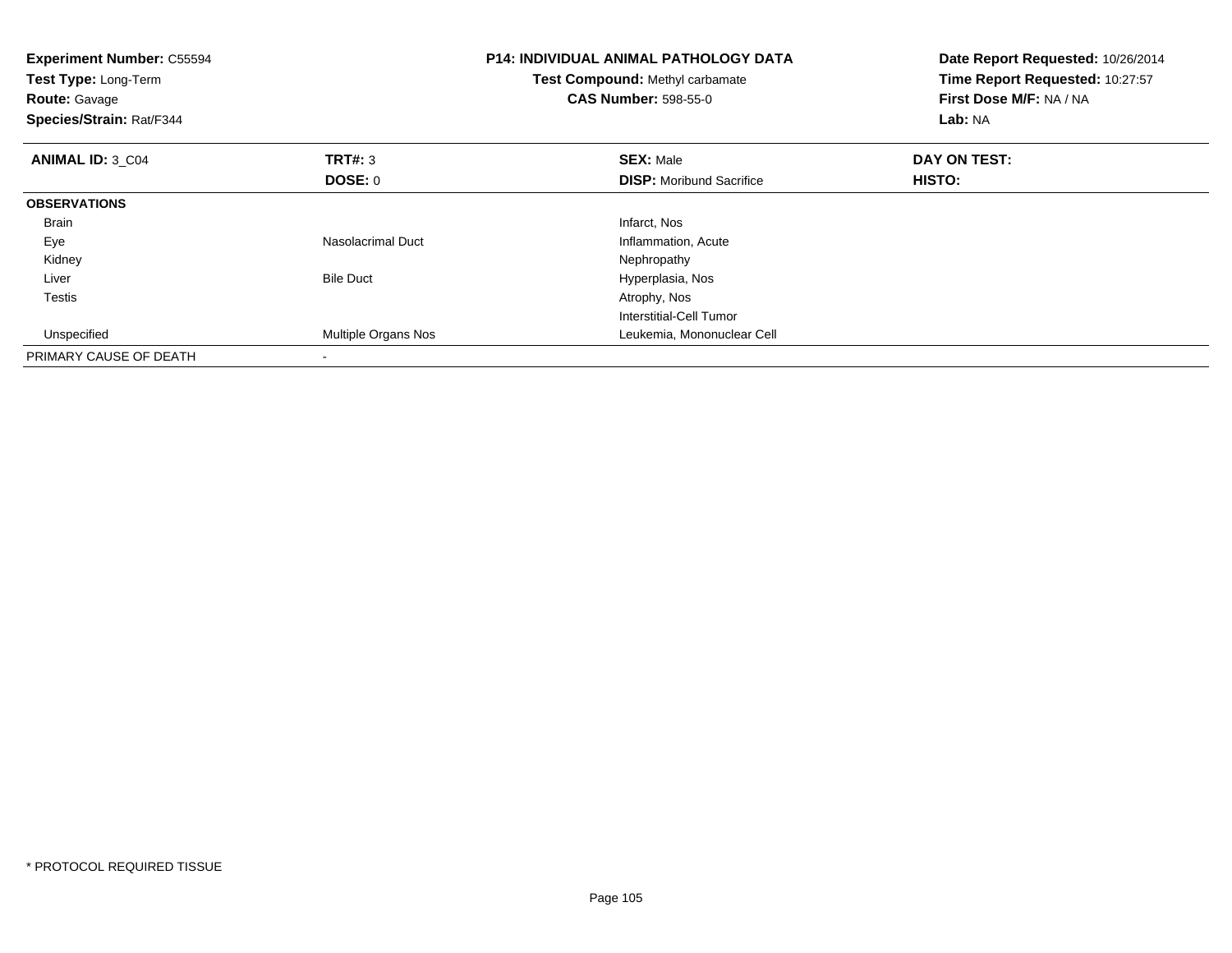| <b>Experiment Number: C55594</b><br>Test Type: Long-Term<br><b>Route: Gavage</b><br>Species/Strain: Rat/F344 |                        | <b>P14: INDIVIDUAL ANIMAL PATHOLOGY DATA</b><br>Test Compound: Methyl carbamate<br><b>CAS Number: 598-55-0</b> | Date Report Requested: 10/26/2014<br>Time Report Requested: 10:27:57<br>First Dose M/F: NA / NA<br>Lab: NA |
|--------------------------------------------------------------------------------------------------------------|------------------------|----------------------------------------------------------------------------------------------------------------|------------------------------------------------------------------------------------------------------------|
| <b>ANIMAL ID: 3_C05</b>                                                                                      | <b>TRT#: 3</b>         | <b>SEX: Male</b>                                                                                               | DAY ON TEST:                                                                                               |
|                                                                                                              | <b>DOSE: 0</b>         | <b>DISP: Natural Death</b>                                                                                     | <b>HISTO:</b>                                                                                              |
| <b>OBSERVATIONS</b>                                                                                          |                        |                                                                                                                |                                                                                                            |
| Heart                                                                                                        |                        | Fibrosis, Multifocal                                                                                           |                                                                                                            |
|                                                                                                              | <b>Endocardium Nos</b> | Thrombosis, Nos                                                                                                |                                                                                                            |
| Kidney                                                                                                       |                        | Nephropathy                                                                                                    |                                                                                                            |
| Liver                                                                                                        | <b>Bile Duct</b>       | Hyperplasia, Nos                                                                                               |                                                                                                            |
|                                                                                                              |                        | Thrombosis, Nos                                                                                                |                                                                                                            |
| Lung                                                                                                         |                        | Congestion, Nos                                                                                                |                                                                                                            |
| Oral mucosa                                                                                                  | Palate                 | Cyst, Epidermal Inclusion                                                                                      |                                                                                                            |
| Spleen                                                                                                       |                        | Leukemia, Mononuclear Cell                                                                                     |                                                                                                            |
| Testis                                                                                                       |                        | <b>Interstitial-Cell Tumor</b>                                                                                 |                                                                                                            |
| PRIMARY CAUSE OF DEATH                                                                                       |                        |                                                                                                                |                                                                                                            |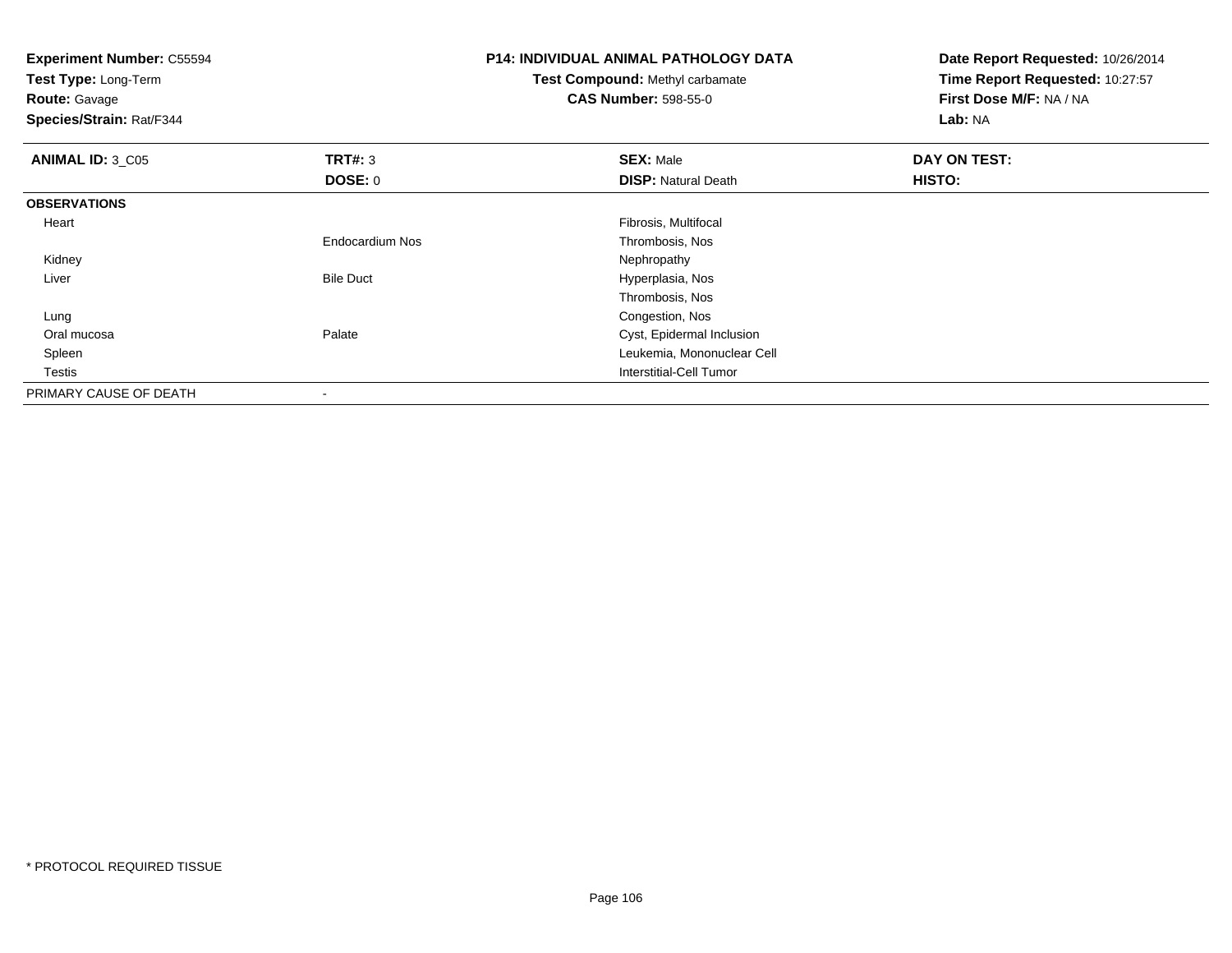| <b>Experiment Number: C55594</b><br>Test Type: Long-Term<br><b>Route: Gavage</b><br>Species/Strain: Rat/F344 |                  | <b>P14: INDIVIDUAL ANIMAL PATHOLOGY DATA</b><br><b>Test Compound: Methyl carbamate</b><br><b>CAS Number: 598-55-0</b> | Date Report Requested: 10/26/2014<br>Time Report Requested: 10:27:57<br>First Dose M/F: NA / NA<br>Lab: NA |  |
|--------------------------------------------------------------------------------------------------------------|------------------|-----------------------------------------------------------------------------------------------------------------------|------------------------------------------------------------------------------------------------------------|--|
| ANIMAL ID: 3 C06                                                                                             | TRT#: 3          | <b>SEX: Male</b>                                                                                                      | DAY ON TEST:                                                                                               |  |
|                                                                                                              | DOSE: 0          | <b>DISP:</b> Natural Death                                                                                            | HISTO:                                                                                                     |  |
| <b>OBSERVATIONS</b>                                                                                          |                  |                                                                                                                       |                                                                                                            |  |
| Adrenal gland                                                                                                | Medulla          | Hyperplasia, Nos                                                                                                      |                                                                                                            |  |
| Heart                                                                                                        | Endocardium Nos  | Neurilemoma, Malignant                                                                                                |                                                                                                            |  |
| Kidney                                                                                                       |                  | Nephropathy                                                                                                           |                                                                                                            |  |
| Liver                                                                                                        | <b>Bile Duct</b> | Hyperplasia, Nos                                                                                                      |                                                                                                            |  |
| Lung                                                                                                         |                  | Congestion, Nos                                                                                                       |                                                                                                            |  |
| Testis                                                                                                       |                  | Atrophy, Nos                                                                                                          |                                                                                                            |  |
|                                                                                                              |                  | Interstitial-Cell Tumor                                                                                               |                                                                                                            |  |
| PRIMARY CAUSE OF DEATH                                                                                       |                  |                                                                                                                       |                                                                                                            |  |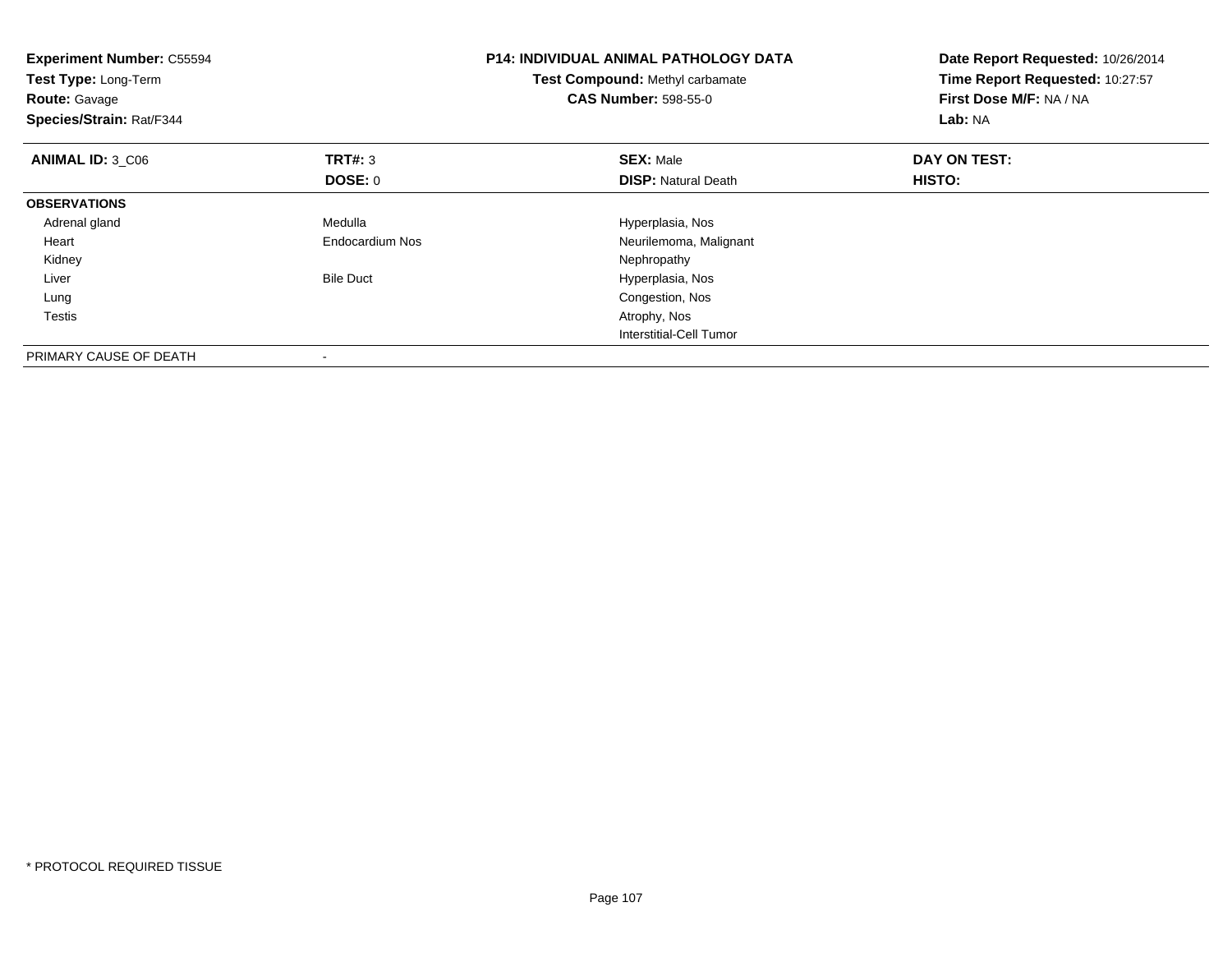**Test Type:** Long-Term

**Route:** Gavage

**Species/Strain:** Rat/F344

# **P14: INDIVIDUAL ANIMAL PATHOLOGY DATA**

# **Test Compound:** Methyl carbamate**CAS Number:** 598-55-0

| <b>ANIMAL ID: 3_C07</b> | TRT#: 3                  | <b>SEX: Male</b>                | DAY ON TEST: |  |
|-------------------------|--------------------------|---------------------------------|--------------|--|
|                         | <b>DOSE: 0</b>           | <b>DISP: Terminal Sacrifice</b> | HISTO:       |  |
| <b>OBSERVATIONS</b>     |                          |                                 |              |  |
| Adrenal gland           | Medulla                  | Pheochromocytoma                |              |  |
| <b>Brain</b>            |                          | Infarct, Nos                    |              |  |
| Eye                     | Retina                   | Atrophy, Nos                    |              |  |
| Heart                   |                          | Fibrosis, Multifocal            |              |  |
| Kidney                  |                          | Nephropathy                     |              |  |
| Liver                   | <b>Bile Duct</b>         | Hyperplasia, Nos                |              |  |
|                         |                          | Neoplastic Nodule               |              |  |
| Lung                    |                          | Histiocytosis                   |              |  |
| Prostate                |                          | Inflammation, Acute             |              |  |
| Testis                  |                          | Atrophy, Nos                    |              |  |
|                         |                          | <b>Interstitial-Cell Tumor</b>  |              |  |
| Unspecified             | Multiple Organs Nos      | Leukemia, Mononuclear Cell      |              |  |
| PRIMARY CAUSE OF DEATH  | $\overline{\phantom{a}}$ |                                 |              |  |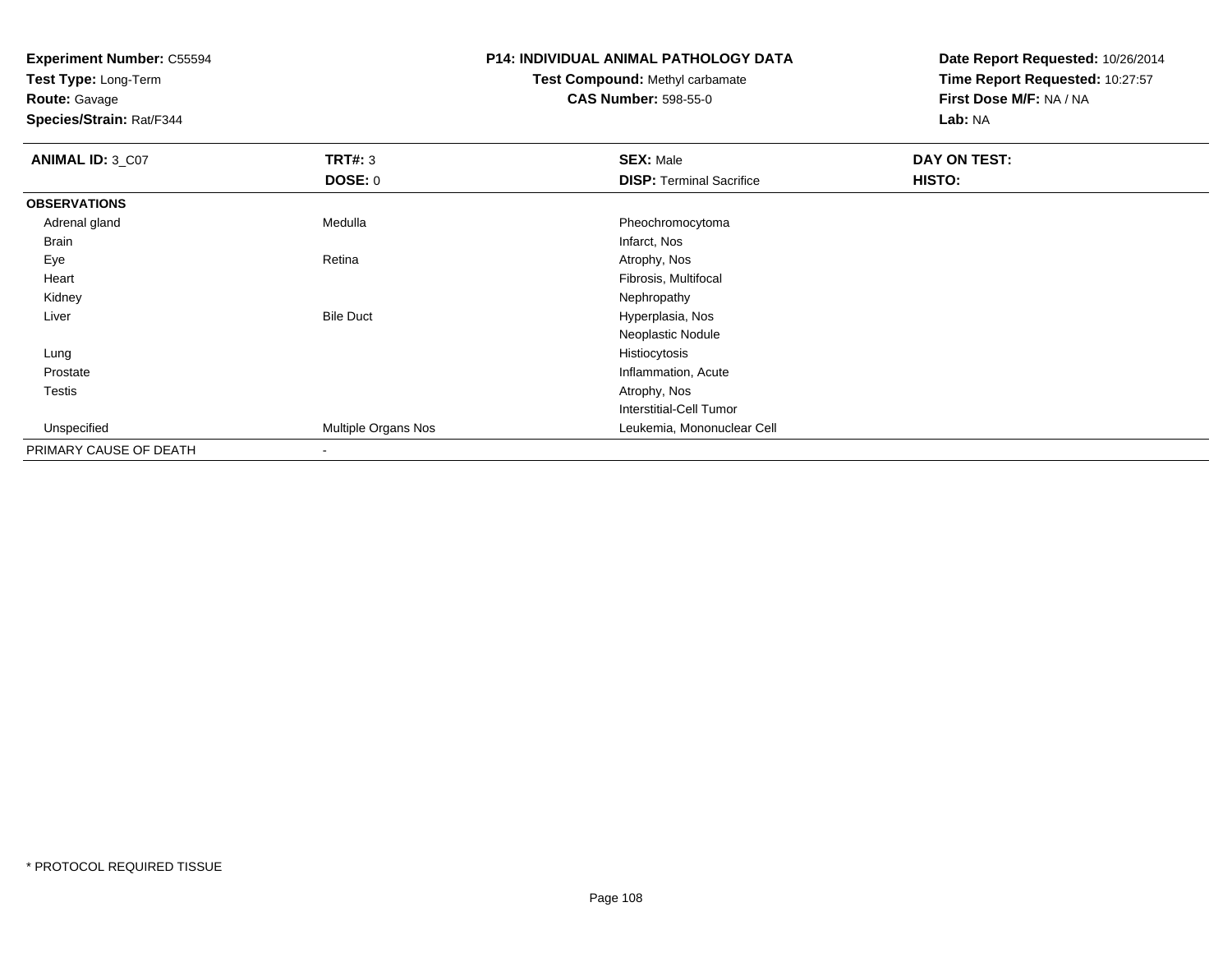**Test Type:** Long-Term

**Route:** Gavage

**Species/Strain:** Rat/F344

# **P14: INDIVIDUAL ANIMAL PATHOLOGY DATA**

# **Test Compound:** Methyl carbamate**CAS Number:** 598-55-0

| <b>ANIMAL ID: 3_C08</b> | <b>TRT#: 3</b>            | <b>SEX: Male</b>                | DAY ON TEST: |  |
|-------------------------|---------------------------|---------------------------------|--------------|--|
|                         | <b>DOSE: 0</b>            | <b>DISP: Terminal Sacrifice</b> | HISTO:       |  |
| <b>OBSERVATIONS</b>     |                           |                                 |              |  |
| Adrenal gland           | Medulla                   | Hyperplasia, Nos                |              |  |
| Eye                     | Sclera                    | Metaplasia, Osseous             |              |  |
| Heart                   |                           | Fibrosis, Multifocal            |              |  |
| <b>Intestine Small</b>  | <b>Mesentery Nos</b>      | <b>Accessory Structure</b>      |              |  |
|                         | <b>Mesentery Nos</b>      | Inflammation, Chronic           |              |  |
|                         | <b>Mesentery Nos</b>      | Necrosis, Fat                   |              |  |
| Kidney                  |                           | Nephropathy                     |              |  |
| Larynx                  |                           | Inflammation, Acute             |              |  |
| Liver                   |                           | Cytologic Alteration, Nos       |              |  |
|                         | <b>Bile Duct</b>          | Hyperplasia, Nos                |              |  |
| Pancreas                | Acinus                    | Atrophy, Nos                    |              |  |
| Pituitary gland         | <b>Anterior Pituitary</b> | Adenoma, Nos                    |              |  |
| Preputial gland         |                           | Inflammation, Acute             |              |  |
| Testis                  |                           | <b>Interstitial-Cell Tumor</b>  |              |  |
| Thyroid                 |                           | Hyperplasia, C Cell             |              |  |
| Unspecified             | Multiple Organs Nos       | Leukemia, Mononuclear Cell      |              |  |
| PRIMARY CAUSE OF DEATH  | ٠                         |                                 |              |  |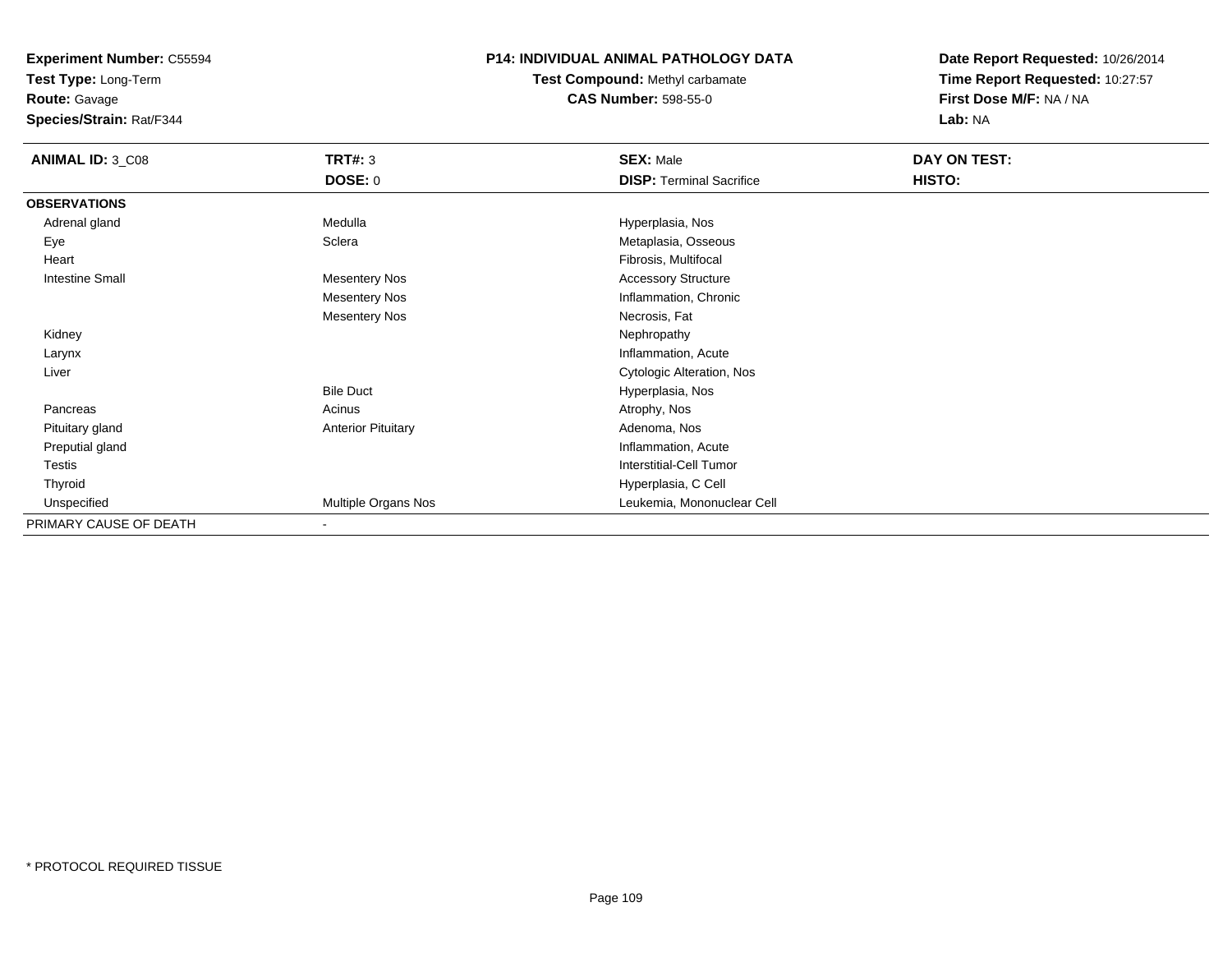**Test Type:** Long-Term

**Route:** Gavage

**Species/Strain:** Rat/F344

## **P14: INDIVIDUAL ANIMAL PATHOLOGY DATA**

**Test Compound:** Methyl carbamate**CAS Number:** 598-55-0

| <b>ANIMAL ID: 3_C09</b> | <b>TRT#: 3</b>            | <b>SEX: Male</b>               | DAY ON TEST: |  |
|-------------------------|---------------------------|--------------------------------|--------------|--|
|                         | <b>DOSE: 0</b>            | <b>DISP: Natural Death</b>     | HISTO:       |  |
| <b>OBSERVATIONS</b>     |                           |                                |              |  |
| Adrenal gland           | Medulla                   | Pheochromocytoma               |              |  |
| Heart                   |                           | Fibrosis, Multifocal           |              |  |
| <b>Intestine Small</b>  | Jejunum                   | Fibrosis, Diffuse              |              |  |
|                         | Jejunum                   | Metaplasia, Osseous            |              |  |
| Kidney                  |                           | Nephropathy                    |              |  |
| Liver                   | <b>Bile Duct</b>          | Hyperplasia, Nos               |              |  |
|                         | Centrilobular             | Necrosis, Nos                  |              |  |
| Lymph node              | Mesenteric Lymph Node     | Cyst, Nos                      |              |  |
|                         | Mesenteric Lymph Node     | Hemorrhage                     |              |  |
| Pancreas                | Acinus                    | Atrophy, Nos                   |              |  |
| Pituitary gland         | <b>Anterior Pituitary</b> | Hyperplasia, Nos               |              |  |
| <b>Testis</b>           |                           | Atrophy, Nos                   |              |  |
|                         |                           | <b>Interstitial-Cell Tumor</b> |              |  |
| Unspecified             | <b>Mediastinum Nos</b>    | Inflammation, Chronic Diffuse  |              |  |
| PRIMARY CAUSE OF DEATH  |                           |                                |              |  |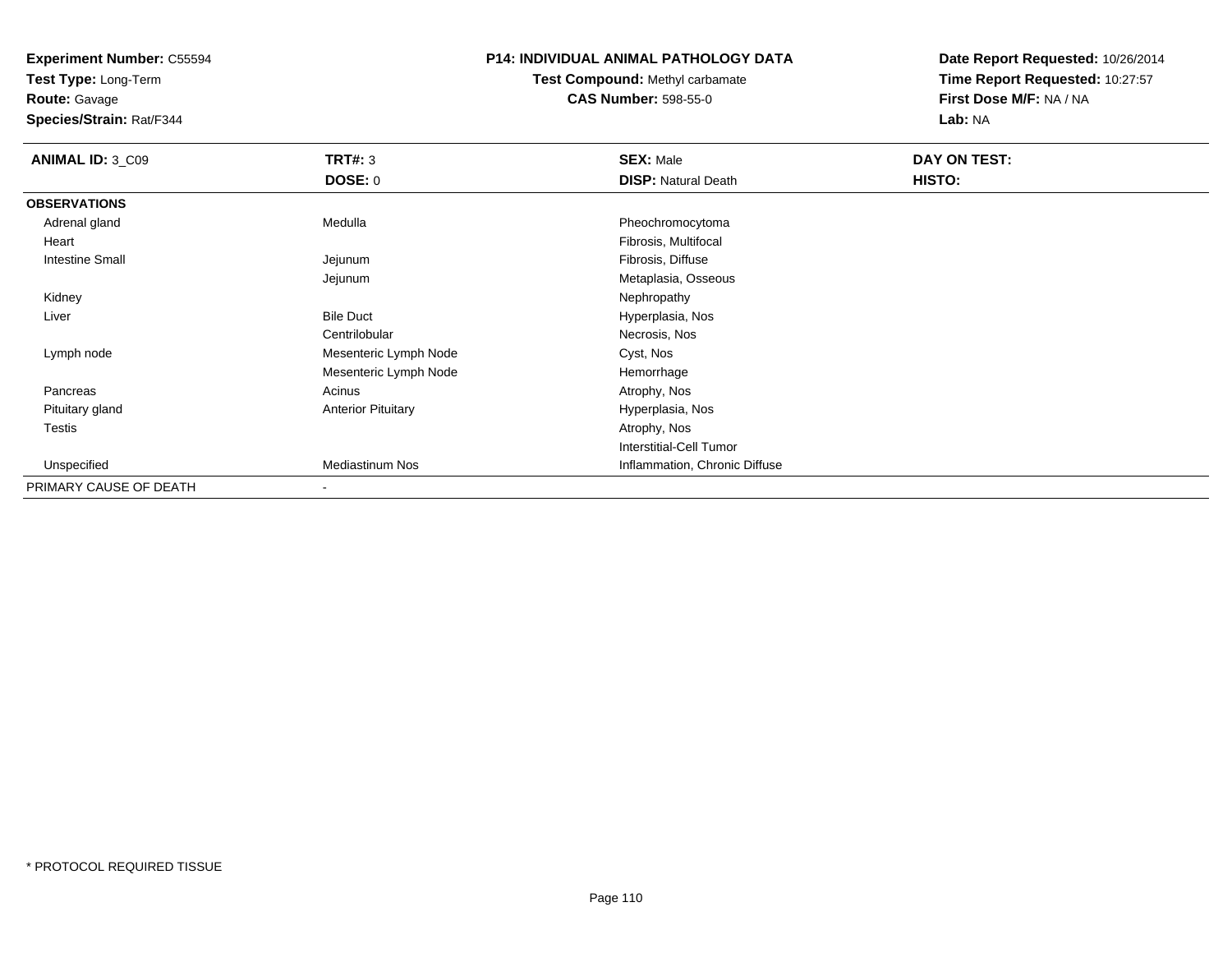**Experiment Number:** C55594**Test Type:** Long-Term**Route:** Gavage **Species/Strain:** Rat/F344**P14: INDIVIDUAL ANIMAL PATHOLOGY DATATest Compound:** Methyl carbamate**CAS Number:** 598-55-0**Date Report Requested:** 10/26/2014**Time Report Requested:** 10:27:57**First Dose M/F:** NA / NA**Lab:** NA**ANIMAL ID: 3 C10 C TRT#:** 3 **SEX:** Male **DAY ON TEST: DOSE:** 0**DISP:** Terminal Sacrifice **HISTO: OBSERVATIONS** Adrenal glandMedulla Medulla entre a material de la Maria Hyperplasia, Nos Medulla Pheochromocytoma Heart Fibrosis, Multifocal Kidneyy the control of the control of the control of the control of the control of the control of the control of the control of the control of the control of the control of the control of the control of the control of the contro Liver Cytologic Alteration, NosBile Duct Hyperplasia, Nos Lungg and the state of the state of the state of the state of the state of the state of the state of the state of the state of the state of the state of the state of the state of the state of the state of the state of the stat Preputial gland Dilatation, Nos Testiss and the contract of the contract of the contract of the contract of the contract of the contract of the contract of the contract of the contract of the contract of the contract of the contract of the contract of the cont Interstitial-Cell Tumor

PRIMARY CAUSE OF DEATH-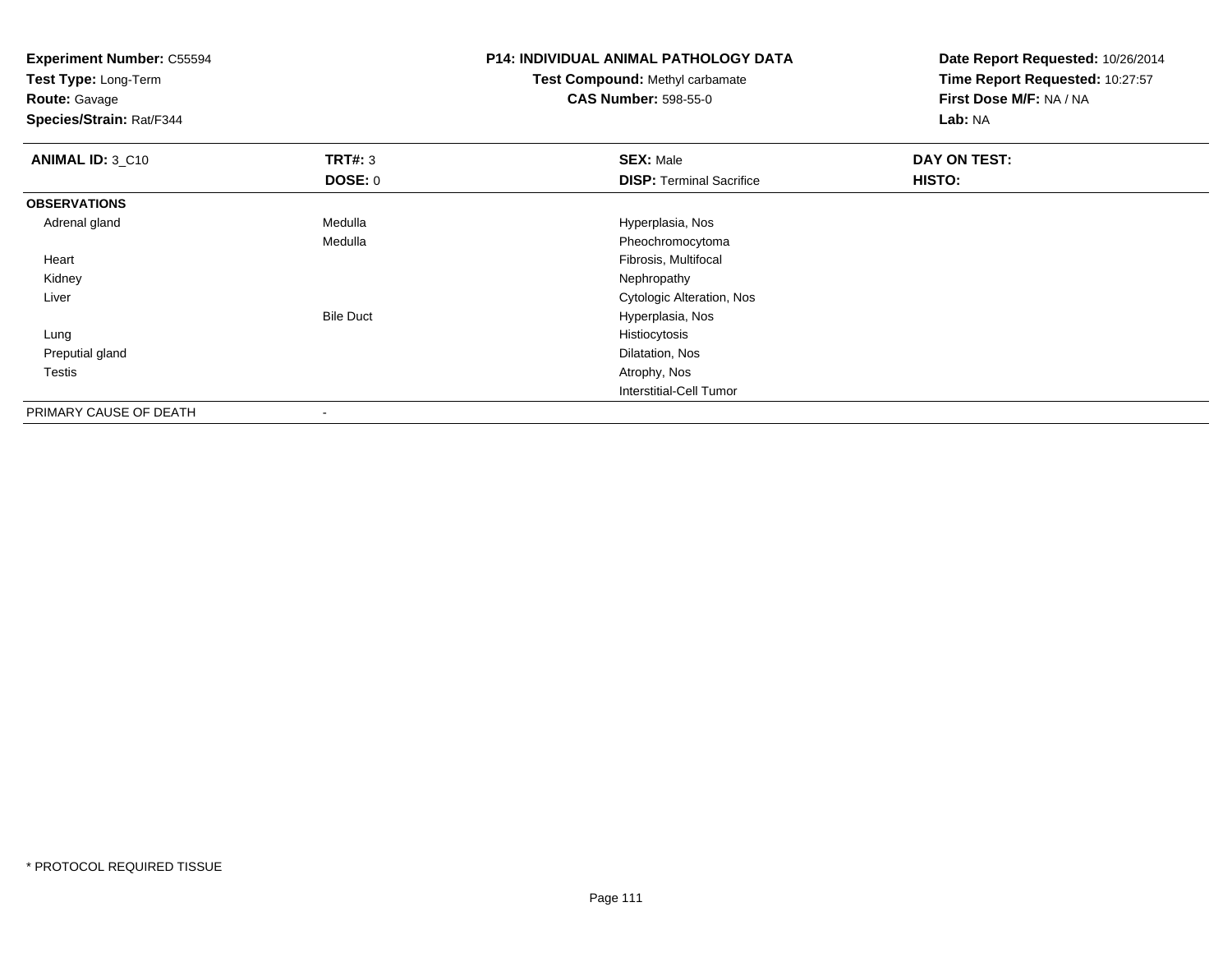**Test Type:** Long-Term

**Route:** Gavage

**Species/Strain:** Rat/F344

# **P14: INDIVIDUAL ANIMAL PATHOLOGY DATA**

# **Test Compound:** Methyl carbamate**CAS Number:** 598-55-0

| ANIMAL ID: 3_C11       | <b>TRT#: 3</b>           | <b>SEX: Male</b>             | DAY ON TEST: |  |
|------------------------|--------------------------|------------------------------|--------------|--|
|                        | DOSE: 0                  | <b>DISP: Natural Death</b>   | HISTO:       |  |
| <b>OBSERVATIONS</b>    |                          |                              |              |  |
| Adrenal gland          | Medulla                  | Pheochromocytoma             |              |  |
|                        | Medulla                  | Pheochromocytoma, Malignant  |              |  |
| Eye                    | Sclera                   | Metaplasia, Osseous          |              |  |
| Heart                  |                          | Fibrosis, Multifocal         |              |  |
| Kidney                 |                          | Nephropathy                  |              |  |
| Liver                  | <b>Bile Duct</b>         | Hyperplasia, Nos             |              |  |
|                        | Centrilobular            | Necrosis, Nos                |              |  |
|                        |                          | Peliosis Hepatis             |              |  |
| Lung                   |                          | Alveolar/Bronchiolar Adenoma |              |  |
|                        |                          | Hyperplasia, Adenomatous     |              |  |
| Pancreas               | Acinus                   | Atrophy, Nos                 |              |  |
| Testis                 |                          | Interstitial-Cell Tumor      |              |  |
| Thyroid                |                          | Cyst, Embryonal Duct         |              |  |
|                        |                          | Hyperplasia, C Cell          |              |  |
| Unspecified            | Multiple Organs Nos      | Leukemia, Mononuclear Cell   |              |  |
| PRIMARY CAUSE OF DEATH | $\overline{\phantom{a}}$ |                              |              |  |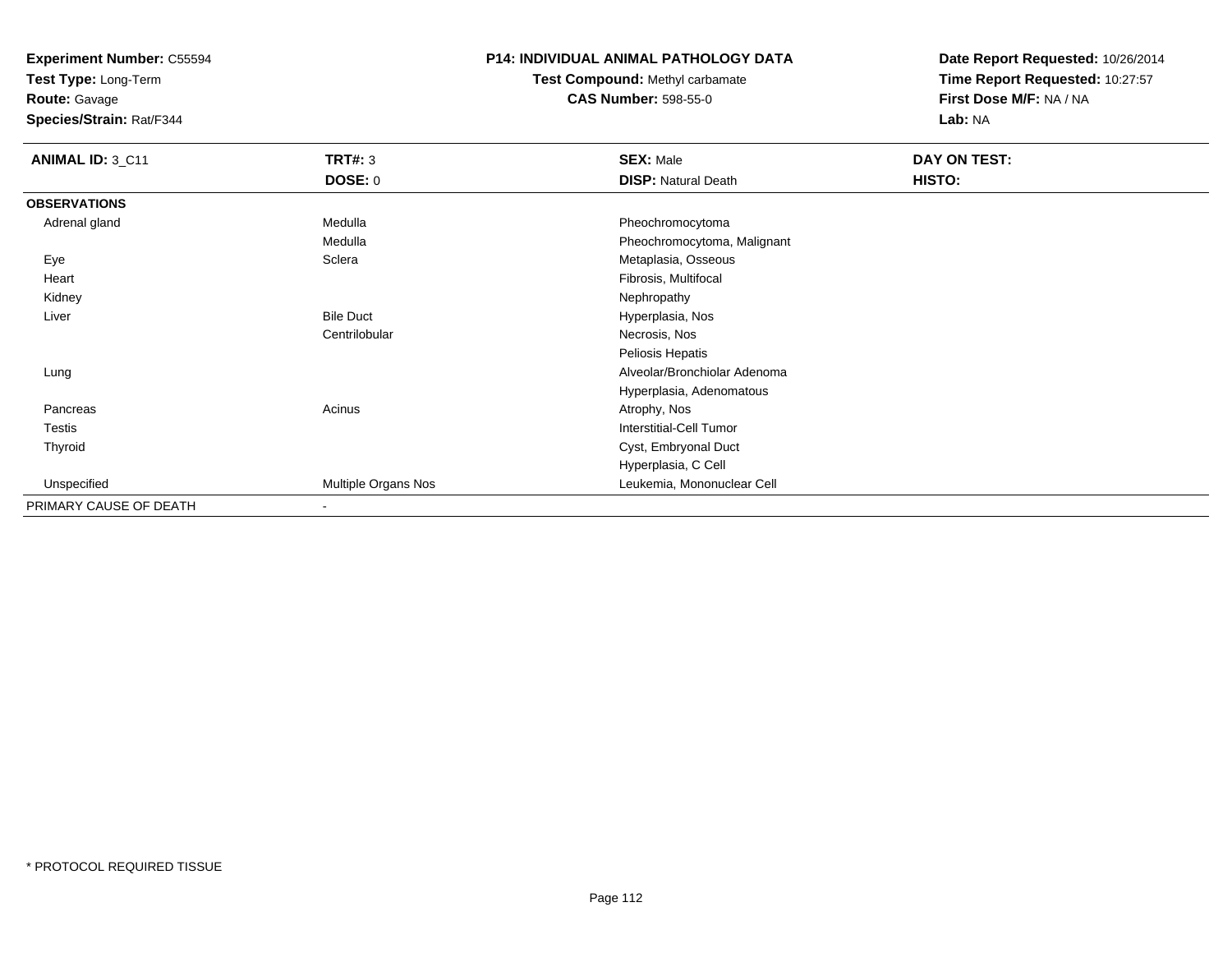**Test Type:** Long-Term

**Route:** Gavage

**Species/Strain:** Rat/F344

#### **P14: INDIVIDUAL ANIMAL PATHOLOGY DATA**

**Test Compound:** Methyl carbamate**CAS Number:** 598-55-0

| <b>ANIMAL ID: 3_C12</b> | TRT#: 3                  | <b>SEX: Male</b>               | DAY ON TEST: |  |
|-------------------------|--------------------------|--------------------------------|--------------|--|
|                         | <b>DOSE: 0</b>           | <b>DISP: Natural Death</b>     | HISTO:       |  |
| <b>OBSERVATIONS</b>     |                          |                                |              |  |
| Adrenal gland           | Cortex Nos               | Cytoplasmic Vacuolization      |              |  |
| Eye                     | <b>Crystalline Lens</b>  | Cataract                       |              |  |
| Harderian gland         | Hardarian Gland          | Inflammation, Chronic Focal    |              |  |
| Heart                   |                          | Fibrosis, Multifocal           |              |  |
| Kidney                  |                          | Nephropathy                    |              |  |
| Liver                   | <b>Bile Duct</b>         | Hyperplasia, Nos               |              |  |
|                         |                          | Peliosis Hepatis               |              |  |
| Pancreas                | Acinus                   | Atrophy, Nos                   |              |  |
| Spleen                  |                          | Pigmentation, Nos              |              |  |
| Testis                  |                          | Atrophy, Nos                   |              |  |
|                         |                          | <b>Interstitial-Cell Tumor</b> |              |  |
| PRIMARY CAUSE OF DEATH  | $\overline{\phantom{a}}$ |                                |              |  |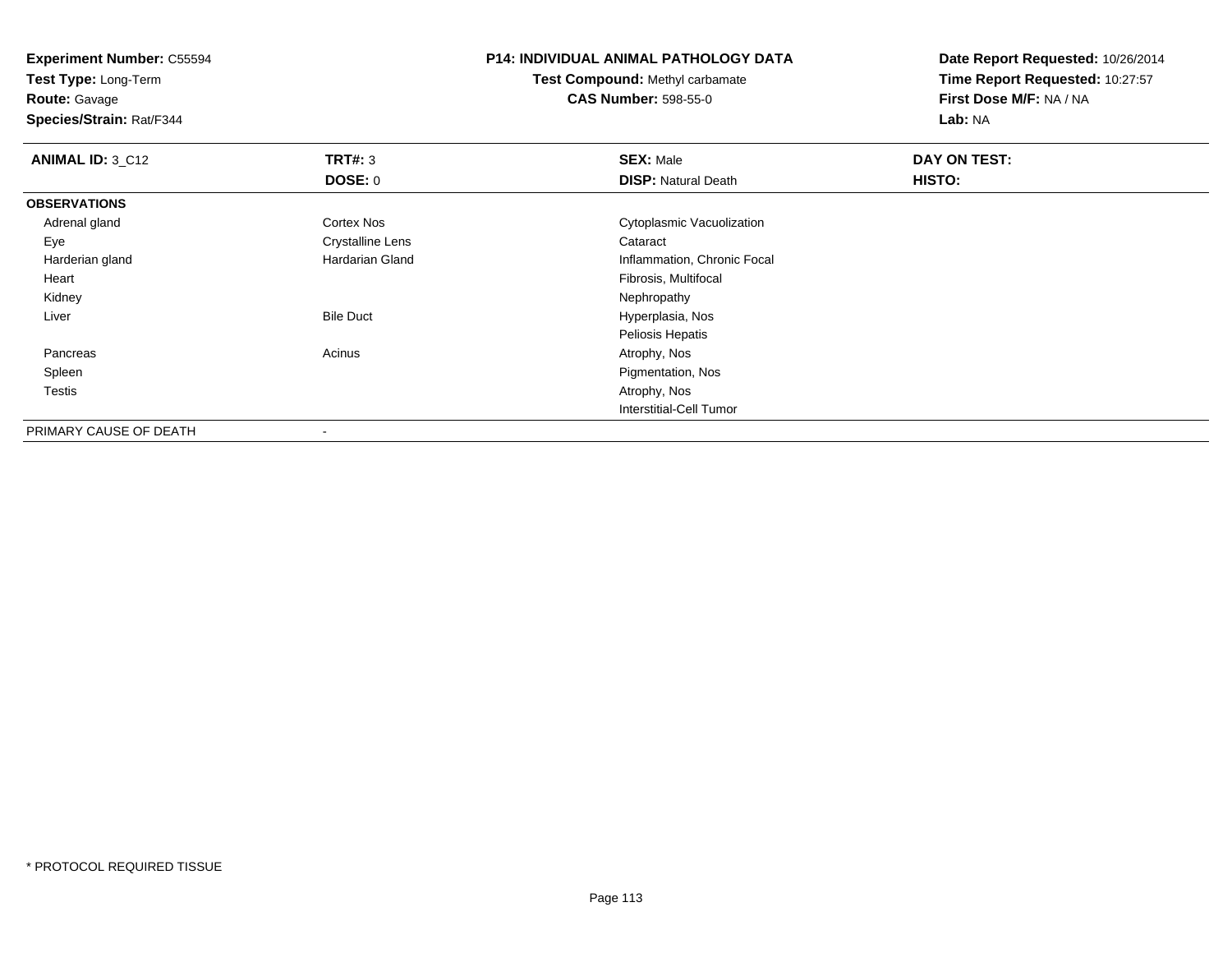**Test Type:** Long-Term

**Route:** Gavage

**Species/Strain:** Rat/F344

# **P14: INDIVIDUAL ANIMAL PATHOLOGY DATA**

**Test Compound:** Methyl carbamate**CAS Number:** 598-55-0

| ANIMAL ID: 3_C13       | <b>TRT#: 3</b>            | <b>SEX: Male</b>                | DAY ON TEST: |  |
|------------------------|---------------------------|---------------------------------|--------------|--|
|                        | <b>DOSE: 0</b>            | <b>DISP: Terminal Sacrifice</b> | HISTO:       |  |
| <b>OBSERVATIONS</b>    |                           |                                 |              |  |
| Adrenal gland          | Medulla                   | Hyperplasia, Nos                |              |  |
|                        | Medulla                   | Pheochromocytoma                |              |  |
| Eye                    | Sclera                    | Metaplasia, Osseous             |              |  |
| Heart                  |                           | Fibrosis, Multifocal            |              |  |
| Kidney                 |                           | Nephropathy                     |              |  |
| Liver                  |                           | Cytologic Alteration, Nos       |              |  |
|                        | <b>Bile Duct</b>          | Hyperplasia, Nos                |              |  |
|                        |                           | Neoplastic Nodule               |              |  |
| Lung                   |                           | Histiocytosis                   |              |  |
| Pancreas               | Acinus                    | Atrophy, Nos                    |              |  |
| Pituitary gland        | <b>Anterior Pituitary</b> | Carcinoma, Nos                  |              |  |
| Preputial gland        |                           | Inflammation, Acute             |              |  |
| Salivary gland         |                           | Inflammation, Chronic           |              |  |
| Spleen                 |                           | Pigmentation, Nos               |              |  |
| <b>Testis</b>          |                           | Atrophy, Nos                    |              |  |
|                        |                           | <b>Interstitial-Cell Tumor</b>  |              |  |
| PRIMARY CAUSE OF DEATH | ٠                         |                                 |              |  |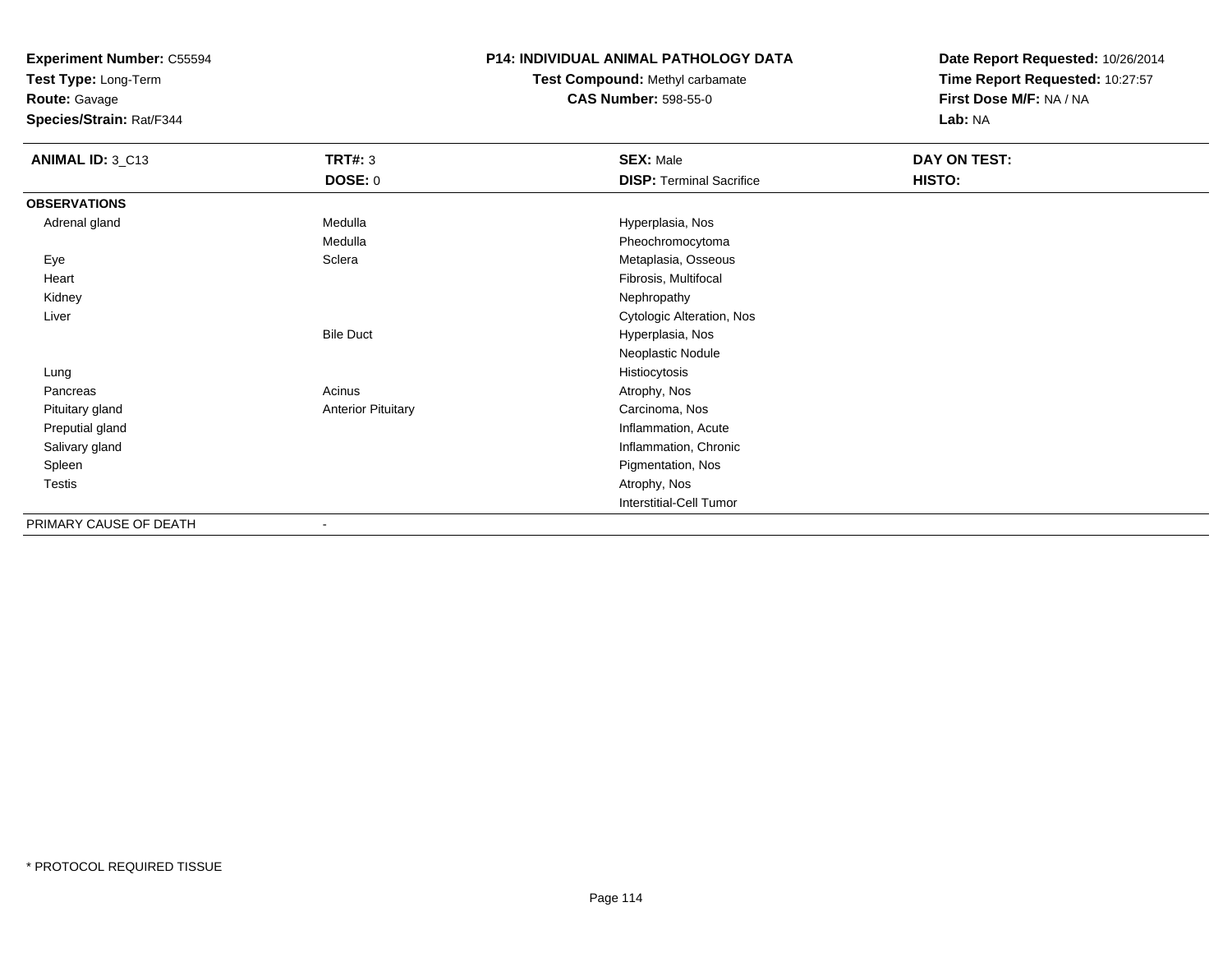**Test Type:** Long-Term

**Route:** Gavage

**Species/Strain:** Rat/F344

# **P14: INDIVIDUAL ANIMAL PATHOLOGY DATA**

**Test Compound:** Methyl carbamate**CAS Number:** 598-55-0

| <b>ANIMAL ID: 3_C14</b> | <b>TRT#: 3</b>            | <b>SEX: Male</b>                | DAY ON TEST: |  |
|-------------------------|---------------------------|---------------------------------|--------------|--|
|                         | <b>DOSE: 0</b>            | <b>DISP: Terminal Sacrifice</b> | HISTO:       |  |
| <b>OBSERVATIONS</b>     |                           |                                 |              |  |
| Adrenal gland           | Medulla                   | Pheochromocytoma                |              |  |
| Eye                     | Tunica Vasculosa          | Leiomyoma                       |              |  |
|                         | Sclera                    | Metaplasia, Osseous             |              |  |
| Heart                   |                           | Fibrosis, Multifocal            |              |  |
|                         | Endocardium Nos           | Thrombosis, Nos                 |              |  |
| Kidney                  |                           | Nephropathy                     |              |  |
| Liver                   | <b>Bile Duct</b>          | Hyperplasia, Nos                |              |  |
|                         | Hepatocytes               | Hyperplasia, Nos                |              |  |
|                         |                           | Neoplastic Nodule               |              |  |
|                         |                           | Peliosis Hepatis                |              |  |
| Lung                    |                           | Histiocytosis                   |              |  |
|                         |                           | Pigmentation, Nos               |              |  |
| Pituitary gland         | <b>Anterior Pituitary</b> | Adenoma, Nos                    |              |  |
| Preputial gland         |                           | Adenoma, Nos                    |              |  |
| Spleen                  |                           | Fibrosarcoma                    |              |  |
| Testis                  |                           | Atrophy, Nos                    |              |  |
|                         |                           | Interstitial-Cell Tumor         |              |  |
| PRIMARY CAUSE OF DEATH  | $\blacksquare$            |                                 |              |  |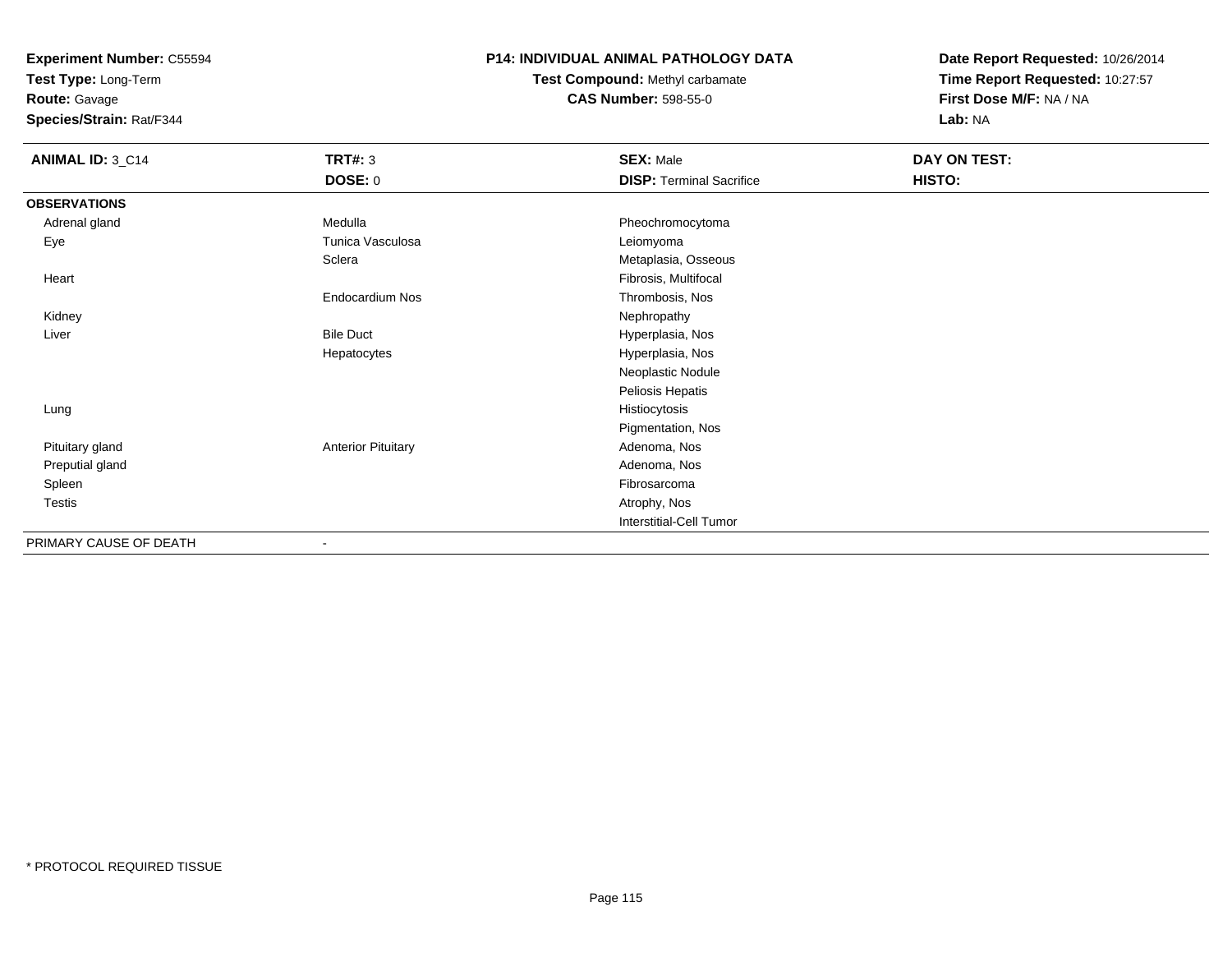**Experiment Number:** C55594**Test Type:** Long-Term**Route:** Gavage **Species/Strain:** Rat/F344**P14: INDIVIDUAL ANIMAL PATHOLOGY DATATest Compound:** Methyl carbamate**CAS Number:** 598-55-0**Date Report Requested:** 10/26/2014**Time Report Requested:** 10:27:57**First Dose M/F:** NA / NA**Lab:** NA**ANIMAL ID: 3 C15 TRT#:** <sup>3</sup> **SEX:** Male **DAY ON TEST: DOSE:** 0**DISP:** Moribund Sacrifice **HISTO: OBSERVATIONS** Brainn and the settle of the Ventricle term of the settlement of the settlement of the settlement of the settlement of the settlement of the settlement of the settlement of the settlement of the settlement of the settlement of EyeSclera **Metaplasia**, Osseous Intestine Small Mesentery Nos Granuloma, Nos Mesentery Nos Inflammation, Chronic Mesentery Nos Necrosis, Fat Kidneyy the control of the control of the control of the control of the control of the control of the control of the control of the control of the control of the control of the control of the control of the control of the contro Liver Cytoplasmic VacuolizationBile Duct Hyperplasia, Nos Inflammation, Chronic Focal Pituitary glandAnterior Pituitary **Adenoma, Nos** Adenoma, Nos PRIMARY CAUSE OF DEATH-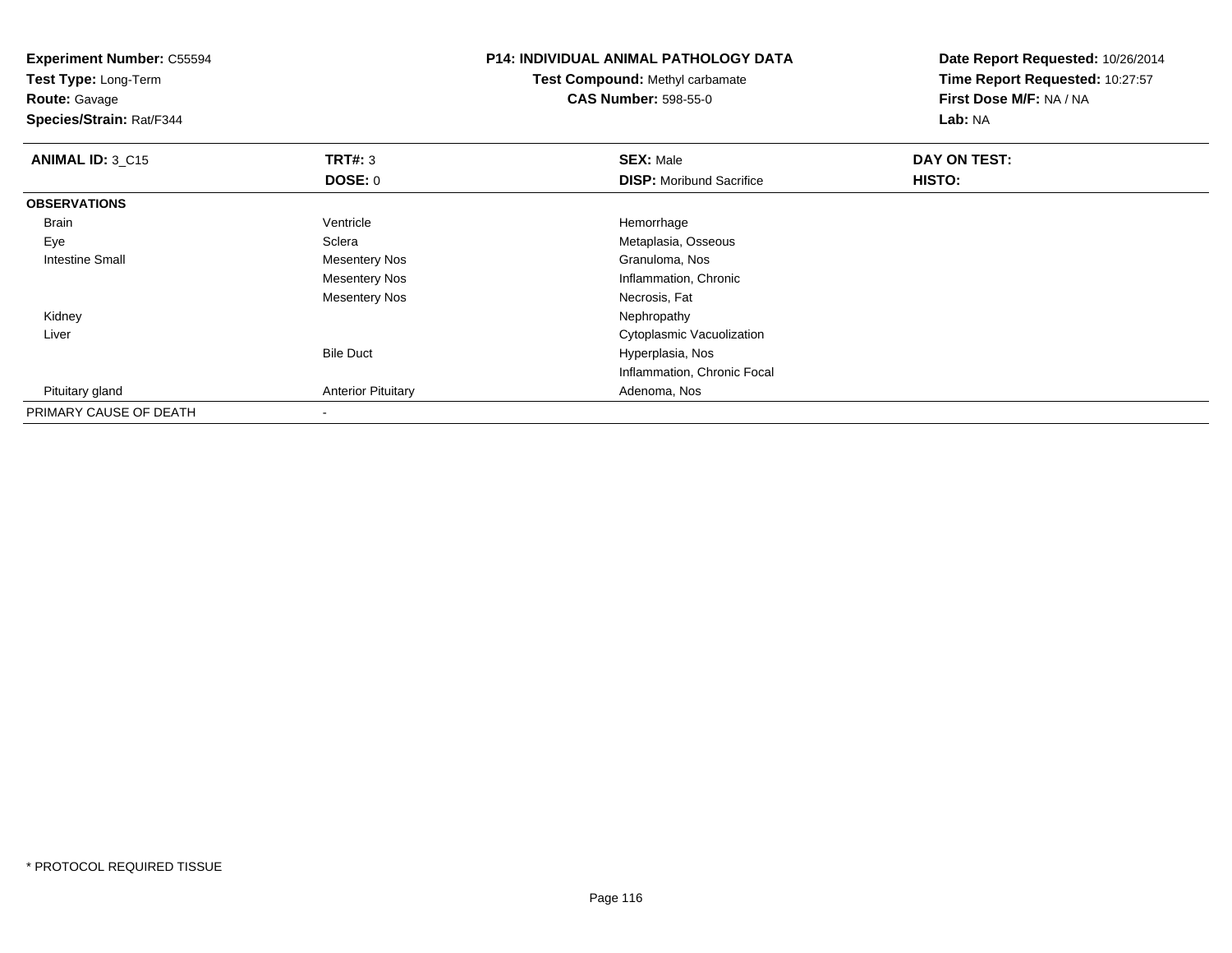**Test Type:** Long-Term

**Route:** Gavage

**Species/Strain:** Rat/F344

# **P14: INDIVIDUAL ANIMAL PATHOLOGY DATA**

**Test Compound:** Methyl carbamate**CAS Number:** 598-55-0

| ANIMAL ID: 3 C16       | TRT#: 3                   | <b>SEX: Male</b>                | DAY ON TEST: |  |
|------------------------|---------------------------|---------------------------------|--------------|--|
|                        | <b>DOSE: 0</b>            | <b>DISP:</b> Moribund Sacrifice | HISTO:       |  |
| <b>OBSERVATIONS</b>    |                           |                                 |              |  |
| Heart                  |                           | Inflammation, Chronic           |              |  |
| Kidney                 | Pelvis                    | Hyperplasia, Epithelial         |              |  |
|                        |                           | Nephropathy                     |              |  |
| Liver                  |                           | Cytoplasmic Vacuolization       |              |  |
|                        | <b>Bile Duct</b>          | Hyperplasia, Nos                |              |  |
| Lung                   |                           | Histiocytosis                   |              |  |
| Pancreas               | Acinus                    | Atrophy, Nos                    |              |  |
| Pituitary gland        | <b>Anterior Pituitary</b> | Adenoma, Nos                    |              |  |
| Stomach                | Forestomach               | Inflammation, Chronic           |              |  |
| Testis                 |                           | Atrophy, Nos                    |              |  |
|                        |                           | <b>Interstitial-Cell Tumor</b>  |              |  |
| Unspecified            | Multiple Organs Nos       | Leukemia, Mononuclear Cell      |              |  |
| PRIMARY CAUSE OF DEATH | $\overline{\phantom{a}}$  |                                 |              |  |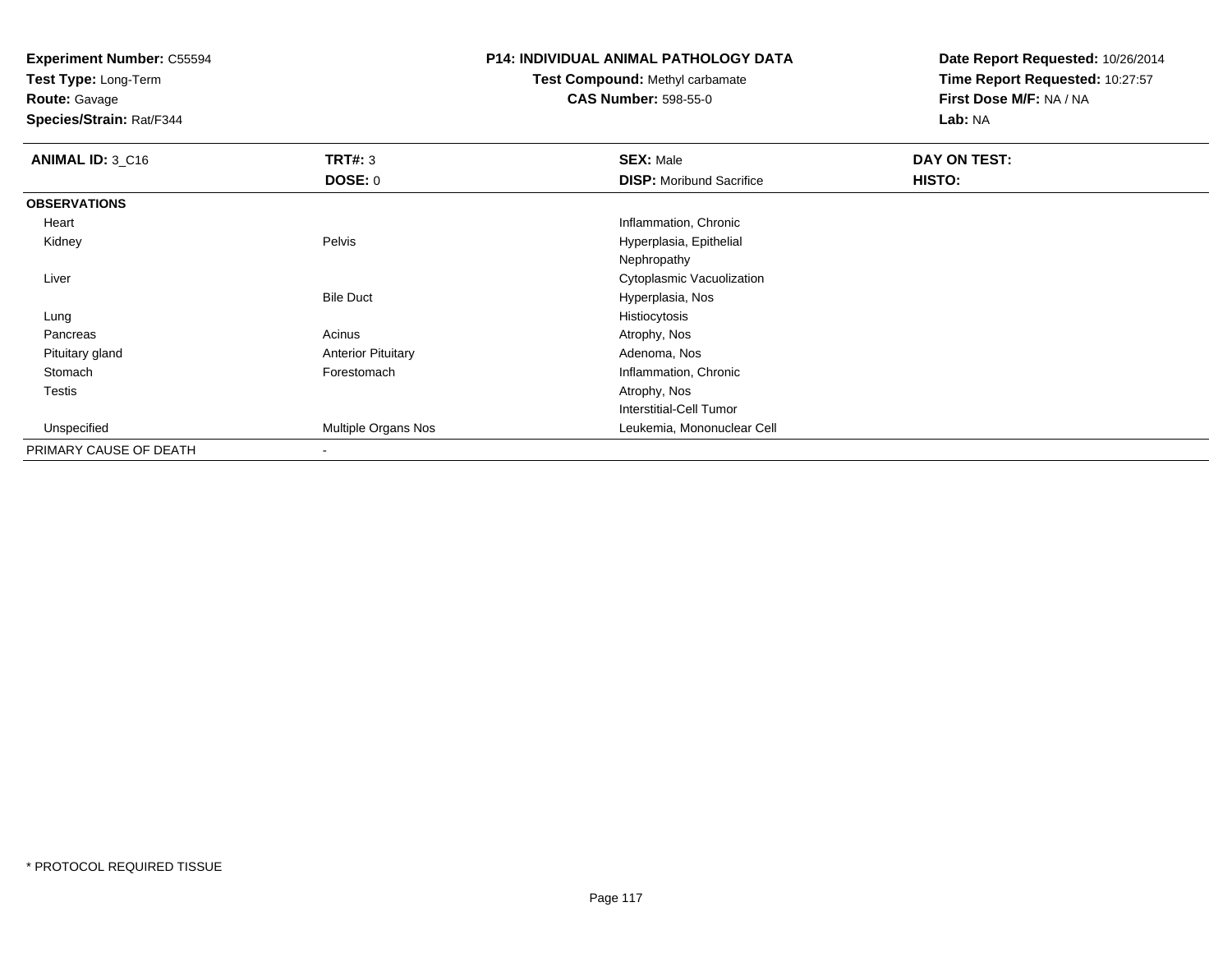| <b>Experiment Number: C55594</b><br>Test Type: Long-Term<br><b>Route: Gavage</b><br>Species/Strain: Rat/F344 |                     | <b>P14: INDIVIDUAL ANIMAL PATHOLOGY DATA</b><br>Test Compound: Methyl carbamate<br><b>CAS Number: 598-55-0</b> | Date Report Requested: 10/26/2014<br>Time Report Requested: 10:27:57<br>First Dose M/F: NA / NA<br>Lab: NA |
|--------------------------------------------------------------------------------------------------------------|---------------------|----------------------------------------------------------------------------------------------------------------|------------------------------------------------------------------------------------------------------------|
| <b>ANIMAL ID: 3 C17</b>                                                                                      | <b>TRT#: 3</b>      | <b>SEX: Male</b>                                                                                               | DAY ON TEST:                                                                                               |
|                                                                                                              | <b>DOSE: 0</b>      | <b>DISP:</b> Natural Death                                                                                     | HISTO:                                                                                                     |
| <b>OBSERVATIONS</b>                                                                                          |                     |                                                                                                                |                                                                                                            |
| Adrenal gland                                                                                                |                     | Hemorrhage                                                                                                     |                                                                                                            |
| Heart                                                                                                        |                     | Fibrosis, Multifocal                                                                                           |                                                                                                            |
| Kidney                                                                                                       |                     | Nephropathy                                                                                                    |                                                                                                            |
| Preputial gland                                                                                              |                     | Inflammation, Acute                                                                                            |                                                                                                            |
| Testis                                                                                                       |                     | Atrophy, Nos                                                                                                   |                                                                                                            |
|                                                                                                              |                     | Interstitial-Cell Tumor                                                                                        |                                                                                                            |
| Unspecified                                                                                                  | Multiple Organs Nos | Leukemia, Mononuclear Cell                                                                                     |                                                                                                            |
| PRIMARY CAUSE OF DEATH                                                                                       | $\,$                |                                                                                                                |                                                                                                            |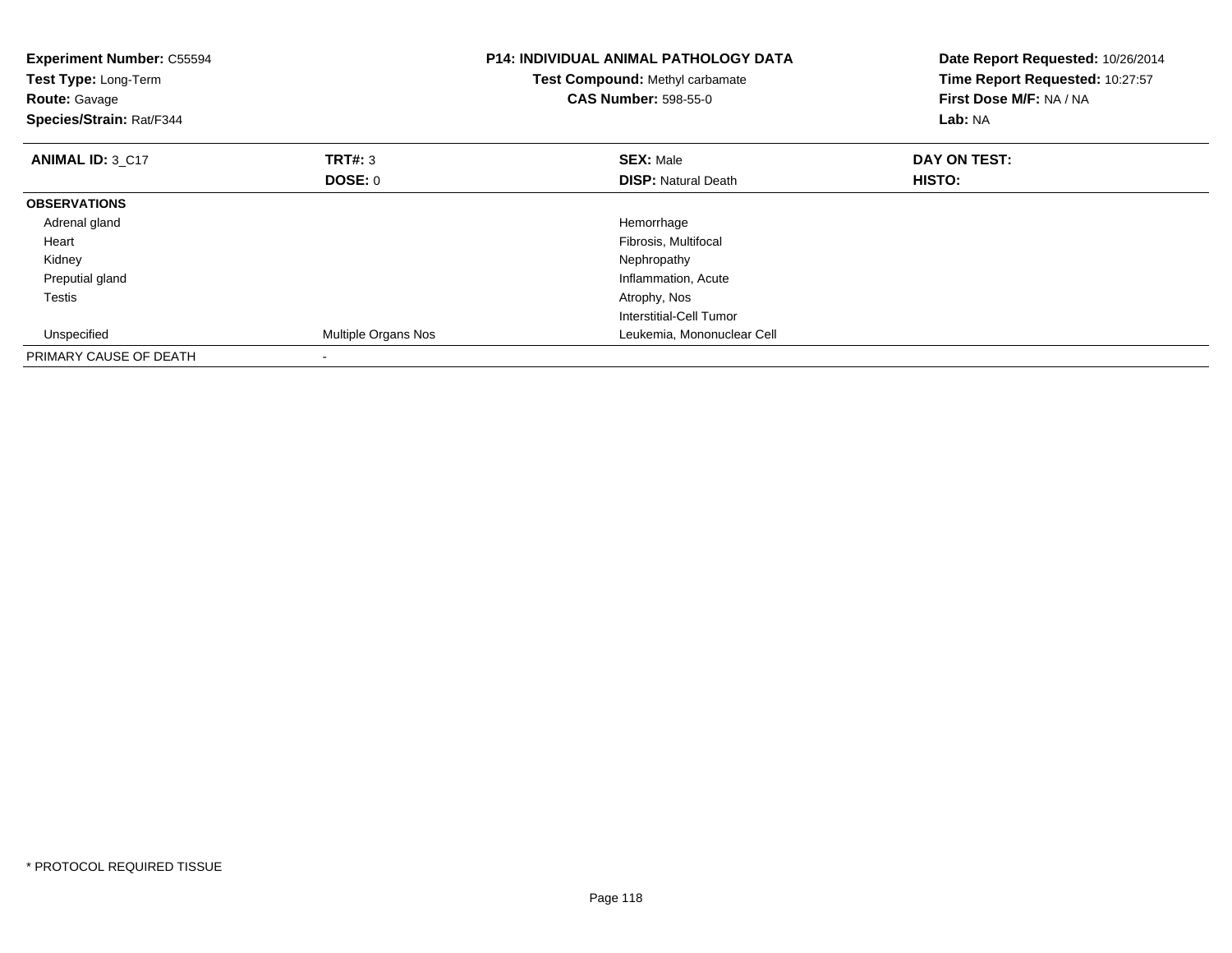**Test Type:** Long-Term

**Route:** Gavage

**Species/Strain:** Rat/F344

# **P14: INDIVIDUAL ANIMAL PATHOLOGY DATA**

# **Test Compound:** Methyl carbamate**CAS Number:** 598-55-0

| ANIMAL ID: 3_C18       | TRT#: 3                   | <b>SEX: Male</b>             | DAY ON TEST: |  |
|------------------------|---------------------------|------------------------------|--------------|--|
|                        | <b>DOSE: 0</b>            | <b>DISP: Dosing Accident</b> | HISTO:       |  |
| <b>OBSERVATIONS</b>    |                           |                              |              |  |
| Eye                    | Sclera                    | Metaplasia, Osseous          |              |  |
| Heart                  |                           | Myxomatosis, Cardiac Valve   |              |  |
| Kidney                 |                           | Nephropathy                  |              |  |
| Liver                  | <b>Bile Duct</b>          | Hyperplasia, Nos             |              |  |
| Lung                   |                           | Congestion, Nos              |              |  |
| Pituitary gland        | <b>Anterior Pituitary</b> | Adenoma, Nos                 |              |  |
| Prostate               |                           | Inflammation, Active Chronic |              |  |
| Skin                   | Nose                      | Squamous Cell Papilloma      |              |  |
| Spleen                 |                           | Pigmentation, Nos            |              |  |
| <b>Testis</b>          |                           | Atrophy, Nos                 |              |  |
|                        |                           | Interstitial-Cell Tumor      |              |  |
| PRIMARY CAUSE OF DEATH | $\overline{\phantom{a}}$  |                              |              |  |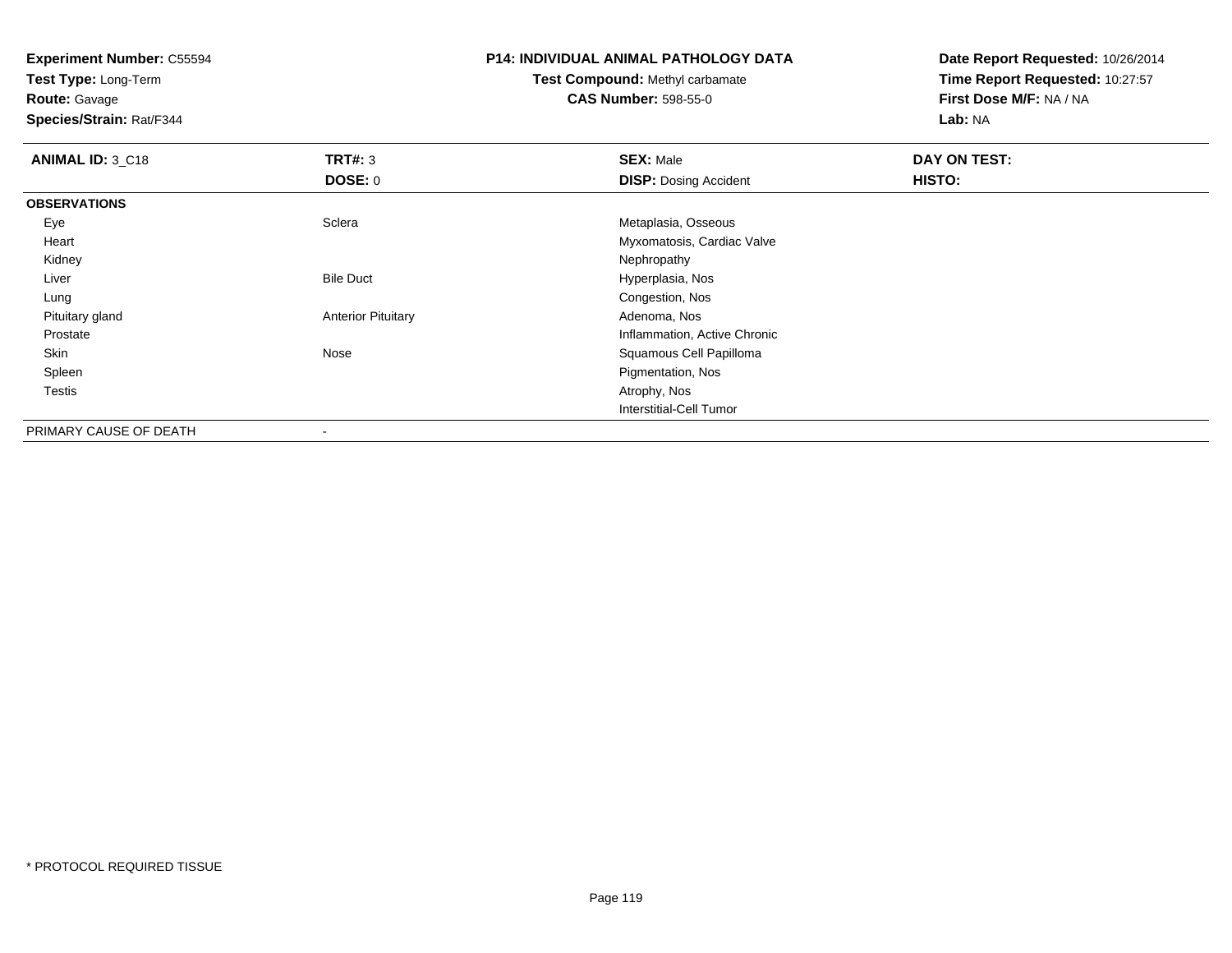**Test Type:** Long-Term

**Route:** Gavage

**Species/Strain:** Rat/F344

# **P14: INDIVIDUAL ANIMAL PATHOLOGY DATA**

**Test Compound:** Methyl carbamate**CAS Number:** 598-55-0

| ANIMAL ID: 3_C19       | <b>TRT#: 3</b>            | <b>SEX: Male</b>                | DAY ON TEST: |  |
|------------------------|---------------------------|---------------------------------|--------------|--|
|                        | DOSE: 0                   | <b>DISP: Terminal Sacrifice</b> | HISTO:       |  |
| <b>OBSERVATIONS</b>    |                           |                                 |              |  |
| Adrenal gland          | Medulla                   | Pheochromocytoma                |              |  |
|                        | Medulla                   | Pheochromocytoma, Malignant     |              |  |
| Eye                    | <b>Crystalline Lens</b>   | Cataract                        |              |  |
|                        | Sclera                    | Metaplasia, Osseous             |              |  |
| Kidney                 |                           | Nephropathy                     |              |  |
| Liver                  | <b>Bile Duct</b>          | Hyperplasia, Nos                |              |  |
| Lymph node             | Mandibular Lymph Node     | Cyst, Nos                       |              |  |
| Nasal cavity           |                           | Inflammation, Acute             |              |  |
| Oral mucosa            | Soft Palate               | Cyst, Epidermal Inclusion       |              |  |
|                        | Palate                    | Inflammation, Acute Focal       |              |  |
| Pituitary gland        | <b>Anterior Pituitary</b> | Adenoma, Nos                    |              |  |
|                        | <b>Anterior Pituitary</b> | Hyperplasia, Nos                |              |  |
| Preputial gland        |                           | Adenoma, Nos                    |              |  |
| Spleen                 |                           | Fibrosis                        |              |  |
| <b>Testis</b>          |                           | Atrophy, Nos                    |              |  |
|                        |                           | Hyperplasia, Interstitial Cell  |              |  |
|                        |                           | <b>Interstitial-Cell Tumor</b>  |              |  |
| Thyroid                |                           | Hyperplasia, C Cell             |              |  |
| Unspecified            | Multiple Organs Nos       | Leukemia, Mononuclear Cell      |              |  |
| PRIMARY CAUSE OF DEATH | $\blacksquare$            |                                 |              |  |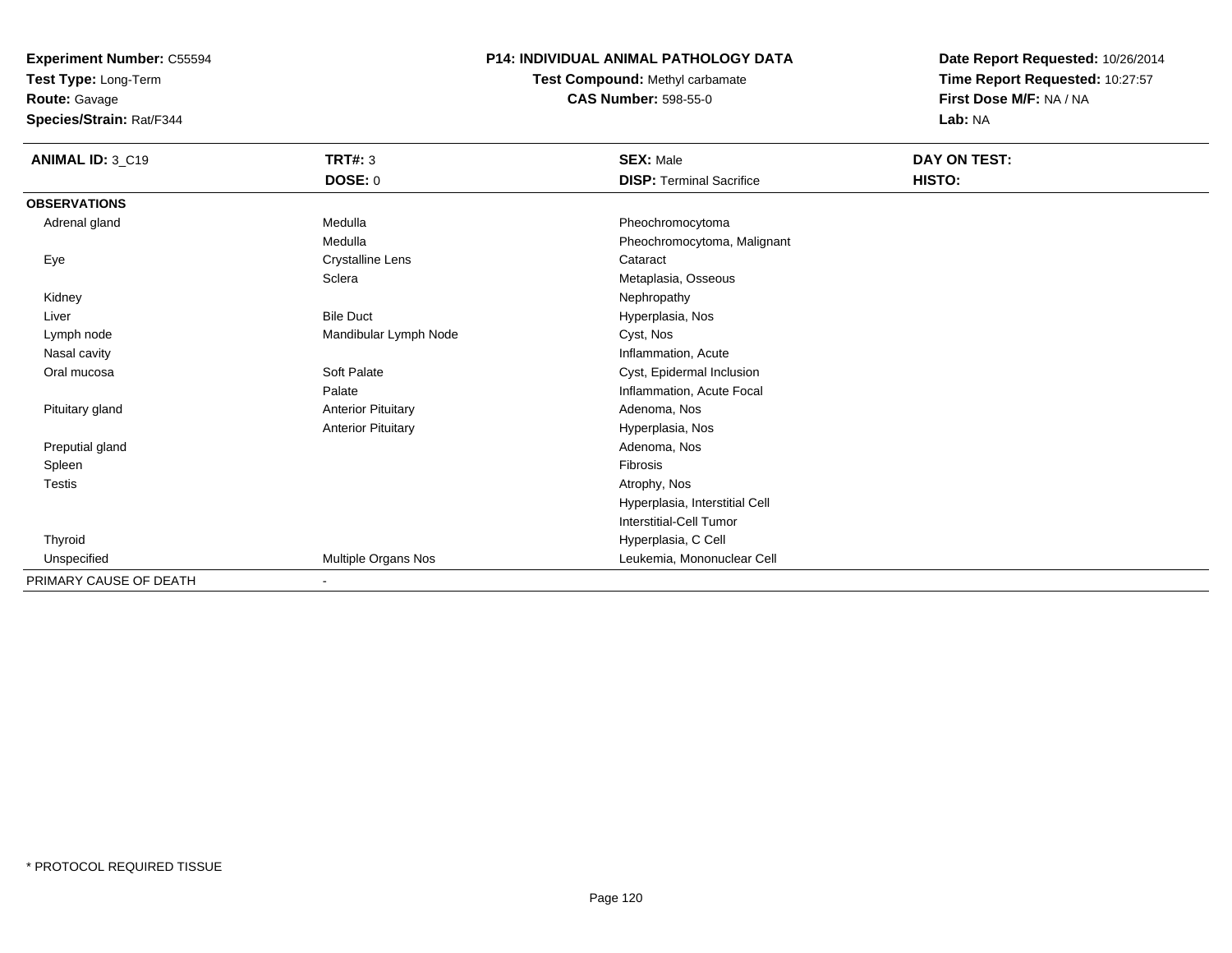**Test Type:** Long-Term

**Route:** Gavage

**Species/Strain:** Rat/F344

# **P14: INDIVIDUAL ANIMAL PATHOLOGY DATA**

**Test Compound:** Methyl carbamate**CAS Number:** 598-55-0

| <b>ANIMAL ID: 3_C20</b> | TRT#: 3                   | <b>SEX: Male</b>                | DAY ON TEST: |  |
|-------------------------|---------------------------|---------------------------------|--------------|--|
|                         | <b>DOSE: 0</b>            | <b>DISP: Terminal Sacrifice</b> | HISTO:       |  |
| <b>OBSERVATIONS</b>     |                           |                                 |              |  |
| Adrenal gland           | Medulla                   | Pheochromocytoma                |              |  |
| Eye                     | Sclera                    | Metaplasia, Osseous             |              |  |
| Heart                   |                           | Fibrosis, Multifocal            |              |  |
| Kidney                  |                           | Nephropathy                     |              |  |
| Liver                   | <b>Bile Duct</b>          | Hyperplasia, Nos                |              |  |
| Lung                    |                           | Hyperplasia, Adenomatous        |              |  |
| Pituitary gland         | <b>Anterior Pituitary</b> | Adenoma, Nos                    |              |  |
| Preputial gland         |                           | Inflammation, Acute             |              |  |
| <b>Testis</b>           |                           | Atrophy, Nos                    |              |  |
|                         |                           | <b>Interstitial-Cell Tumor</b>  |              |  |
| Thyroid                 |                           | C-Cell Carcinoma                |              |  |
| Unspecified             | Multiple Organs Nos       | Leukemia, Mononuclear Cell      |              |  |
| PRIMARY CAUSE OF DEATH  |                           |                                 |              |  |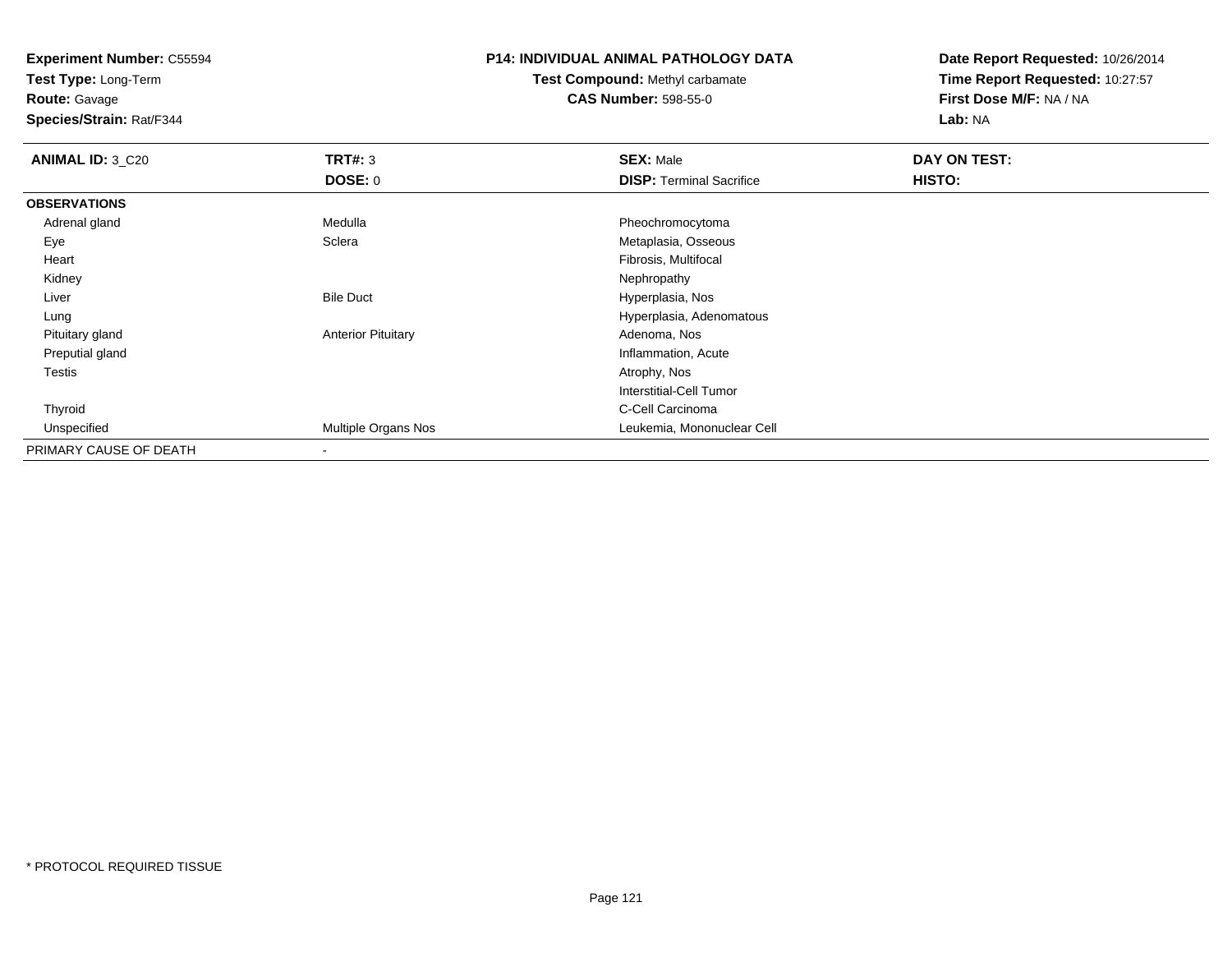**Test Type:** Long-Term

**Route:** Gavage

**Species/Strain:** Rat/F344

# **P14: INDIVIDUAL ANIMAL PATHOLOGY DATA**

**Test Compound:** Methyl carbamate**CAS Number:** 598-55-0

| ANIMAL ID: 3_C21       | TRT#: 3                   | <b>SEX: Male</b>                | DAY ON TEST: |  |
|------------------------|---------------------------|---------------------------------|--------------|--|
|                        | <b>DOSE: 0</b>            | <b>DISP: Terminal Sacrifice</b> | HISTO:       |  |
| <b>OBSERVATIONS</b>    |                           |                                 |              |  |
| Adrenal gland          | Medulla                   | Hyperplasia, Nos                |              |  |
| Heart                  |                           | Fibrosis, Multifocal            |              |  |
| Kidney                 |                           | Nephropathy                     |              |  |
| Liver                  | <b>Bile Duct</b>          | Hyperplasia, Nos                |              |  |
|                        | Hepatocytes               | Hyperplasia, Nos                |              |  |
| Pancreas               | Acinus                    | Atrophy, Nos                    |              |  |
| Pituitary gland        | <b>Anterior Pituitary</b> | Adenoma, Nos                    |              |  |
| Prostate               |                           | Hyperplasia, Nos                |              |  |
| <b>Testis</b>          |                           | Atrophy, Nos                    |              |  |
|                        |                           | <b>Interstitial-Cell Tumor</b>  |              |  |
| Thyroid                |                           | C-Cell Adenoma                  |              |  |
| Unspecified            | Multiple Organs Nos       | Leukemia, Mononuclear Cell      |              |  |
| PRIMARY CAUSE OF DEATH |                           |                                 |              |  |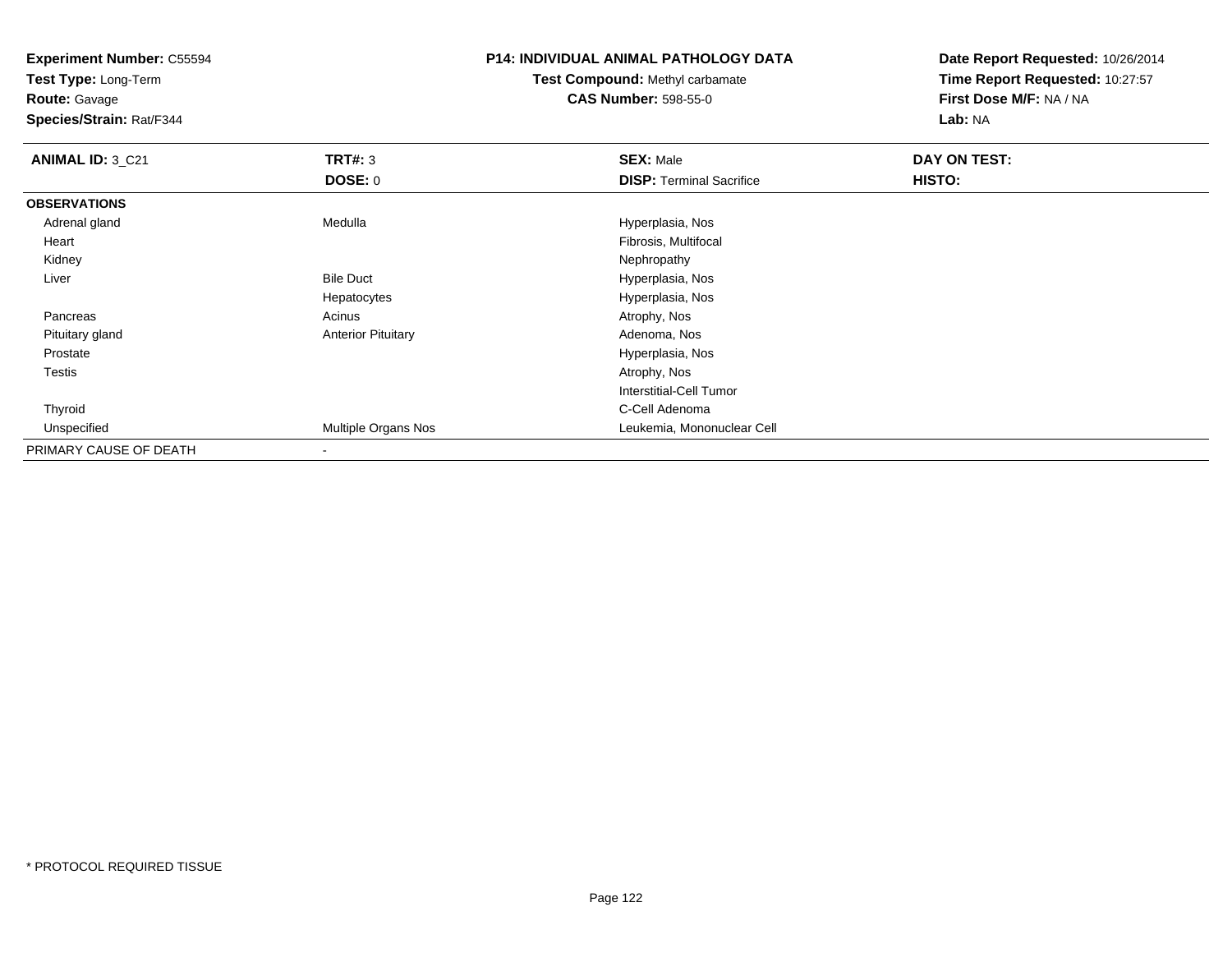**Test Type:** Long-Term

**Route:** Gavage

**Species/Strain:** Rat/F344

## **P14: INDIVIDUAL ANIMAL PATHOLOGY DATA**

**Test Compound:** Methyl carbamate**CAS Number:** 598-55-0

| <b>ANIMAL ID: 3_C22</b> | <b>TRT#: 3</b>            | <b>SEX: Male</b>                | DAY ON TEST: |  |
|-------------------------|---------------------------|---------------------------------|--------------|--|
|                         | <b>DOSE: 0</b>            | <b>DISP: Terminal Sacrifice</b> | HISTO:       |  |
| <b>OBSERVATIONS</b>     |                           |                                 |              |  |
| Adrenal gland           | Medulla                   | Hyperplasia, Nos                |              |  |
|                         | Cortex Nos                | Metaplasia, Osseous             |              |  |
|                         | Medulla                   | Pheochromocytoma                |              |  |
| Eye                     | Retina                    | Atrophy, Nos                    |              |  |
|                         | <b>Crystalline Lens</b>   | Cataract                        |              |  |
| Heart                   |                           | Fibrosis, Multifocal            |              |  |
|                         |                           | Inflammation, Chronic           |              |  |
|                         | Endocardium Nos           | Thrombosis, Nos                 |              |  |
| Kidney                  |                           | Nephropathy                     |              |  |
| Liver                   |                           | Cytologic Alteration, Nos       |              |  |
|                         | <b>Bile Duct</b>          | Hyperplasia, Nos                |              |  |
|                         |                           | Peliosis Hepatis                |              |  |
| Lung                    |                           | Histiocytosis                   |              |  |
|                         |                           | Hyperplasia, Adenomatous        |              |  |
| Pituitary gland         | <b>Anterior Pituitary</b> | Adenoma, Nos                    |              |  |
| Skin                    |                           | Trichoepithelioma               |              |  |
| Spleen                  |                           | Leukemia, Mononuclear Cell      |              |  |
| PRIMARY CAUSE OF DEATH  | $\overline{\phantom{a}}$  |                                 |              |  |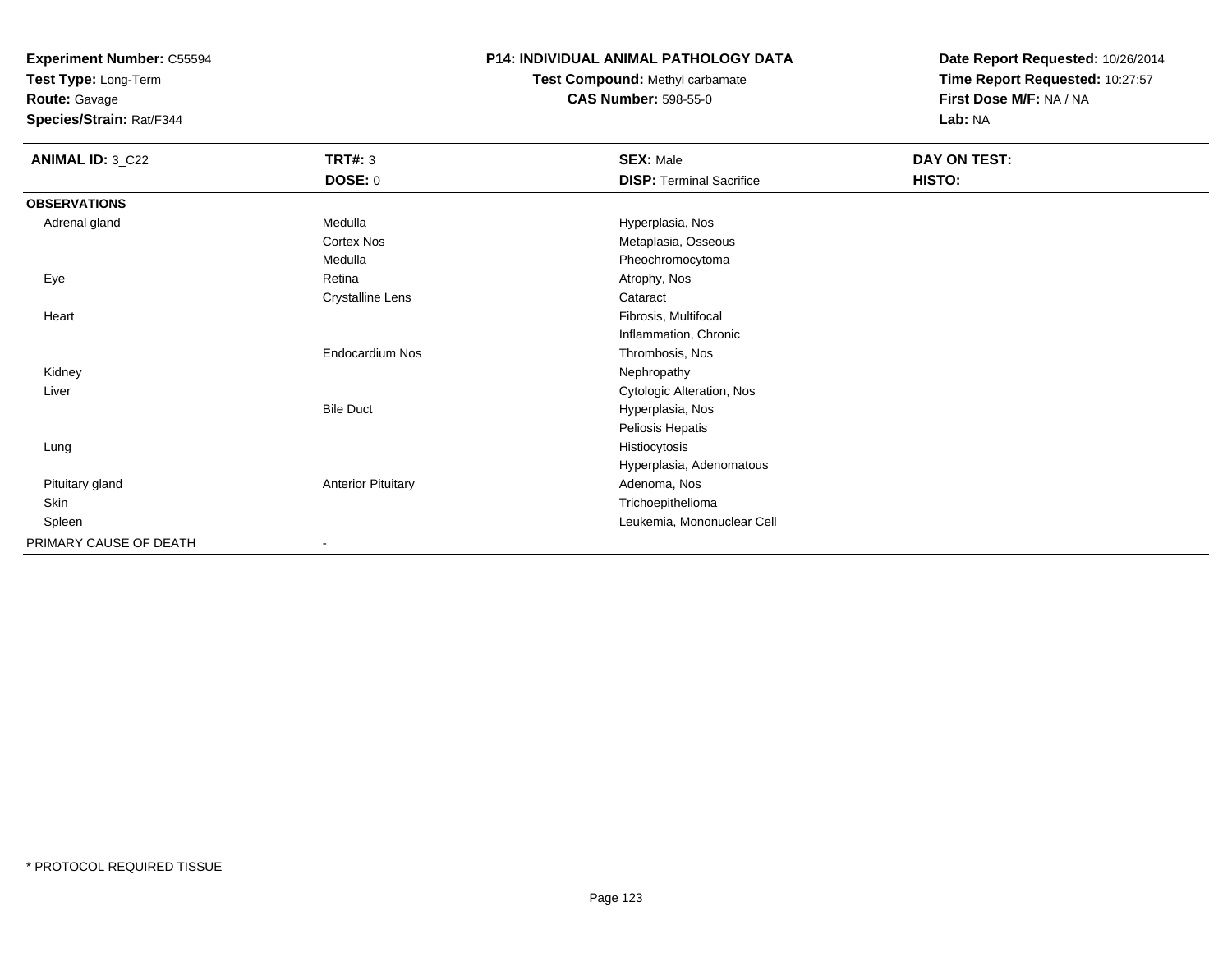**Test Type:** Long-Term

# **Route:** Gavage

**Species/Strain:** Rat/F344

# **P14: INDIVIDUAL ANIMAL PATHOLOGY DATA**

# **Test Compound:** Methyl carbamate**CAS Number:** 598-55-0

| <b>ANIMAL ID: 3 C23</b> | TRT#: 3                  | <b>SEX: Male</b>               | DAY ON TEST: |  |
|-------------------------|--------------------------|--------------------------------|--------------|--|
|                         | <b>DOSE: 0</b>           | <b>DISP: Natural Death</b>     | HISTO:       |  |
| <b>OBSERVATIONS</b>     |                          |                                |              |  |
| Ear                     |                          | Inflammation, Active Chronic   |              |  |
| Heart                   |                          | Fibrosis, Multifocal           |              |  |
| Intestine Small         | <b>Mesentery Nos</b>     | Necrosis, Fat                  |              |  |
| Kidney                  |                          | Nephropathy                    |              |  |
| Liver                   | <b>Bile Duct</b>         | Hyperplasia, Nos               |              |  |
|                         | Centrilobular            | Necrosis, Nos                  |              |  |
| Lung                    |                          | Alveolar/Bronchiolar Adenoma   |              |  |
| Salivary gland          | <b>Parotid Gland Nos</b> | Inflammation, Chronic          |              |  |
| Testis                  |                          | Hyperplasia, Interstitial Cell |              |  |
|                         |                          | Interstitial-Cell Tumor        |              |  |
| Thyroid                 |                          | Hyperplasia, C Cell            |              |  |
| Unspecified             | Multiple Organs Nos      | Leukemia, Mononuclear Cell     |              |  |
| PRIMARY CAUSE OF DEATH  | $\,$                     |                                |              |  |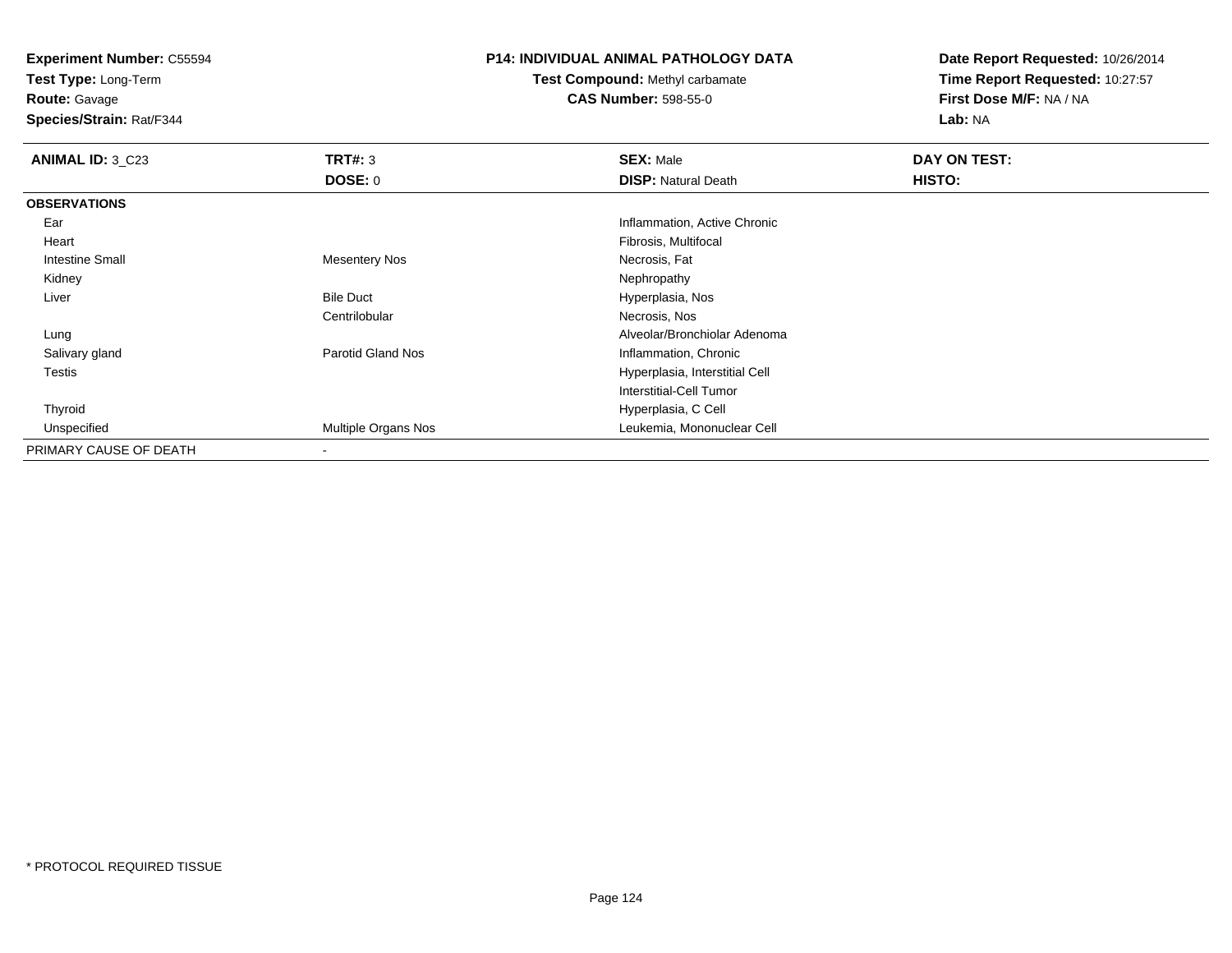**Test Type:** Long-Term

**Route:** Gavage

**Species/Strain:** Rat/F344

## **P14: INDIVIDUAL ANIMAL PATHOLOGY DATA**

**Test Compound:** Methyl carbamate**CAS Number:** 598-55-0

| <b>ANIMAL ID: 3_C24</b> | <b>TRT#: 3</b><br><b>DOSE: 0</b> | <b>SEX: Male</b><br><b>DISP:</b> Moribund Sacrifice | DAY ON TEST:<br>HISTO: |
|-------------------------|----------------------------------|-----------------------------------------------------|------------------------|
| <b>OBSERVATIONS</b>     |                                  |                                                     |                        |
| Adrenal gland           | Medulla                          | Hyperplasia, Nos                                    |                        |
|                         | <b>Cortex Nos</b>                | Necrosis, Nos                                       |                        |
| Eye                     | Sclera                           | Metaplasia, Osseous                                 |                        |
| Heart                   |                                  | Fibrosis, Multifocal                                |                        |
| <b>Intestine Small</b>  | <b>Mesentery Nos</b>             | Necrosis, Fat                                       |                        |
| Kidney                  |                                  | Nephropathy                                         |                        |
|                         |                                  | Pigmentation, Nos                                   |                        |
| Liver                   |                                  | Peliosis Hepatis                                    |                        |
| Lymph node              | Mesenteric Lymph Node            | Hemorrhage                                          |                        |
| Prostate                |                                  | Inflammation, Acute                                 |                        |
| Spleen                  |                                  | Necrosis, Nos                                       |                        |
| Testis                  |                                  | Atrophy, Nos                                        |                        |
|                         |                                  | Hyperplasia, Interstitial Cell                      |                        |
|                         |                                  | <b>Interstitial-Cell Tumor</b>                      |                        |
|                         | Tubule                           | Mineralization                                      |                        |
| Thyroid                 |                                  | Hyperplasia, C Cell                                 |                        |
| Unspecified             | Multiple Organs Nos              | Leukemia, Mononuclear Cell                          |                        |
| Urinary bladder         |                                  | Hemorrhage                                          |                        |
|                         |                                  | Inflammation, Acute                                 |                        |
| PRIMARY CAUSE OF DEATH  | $\overline{\phantom{0}}$         |                                                     |                        |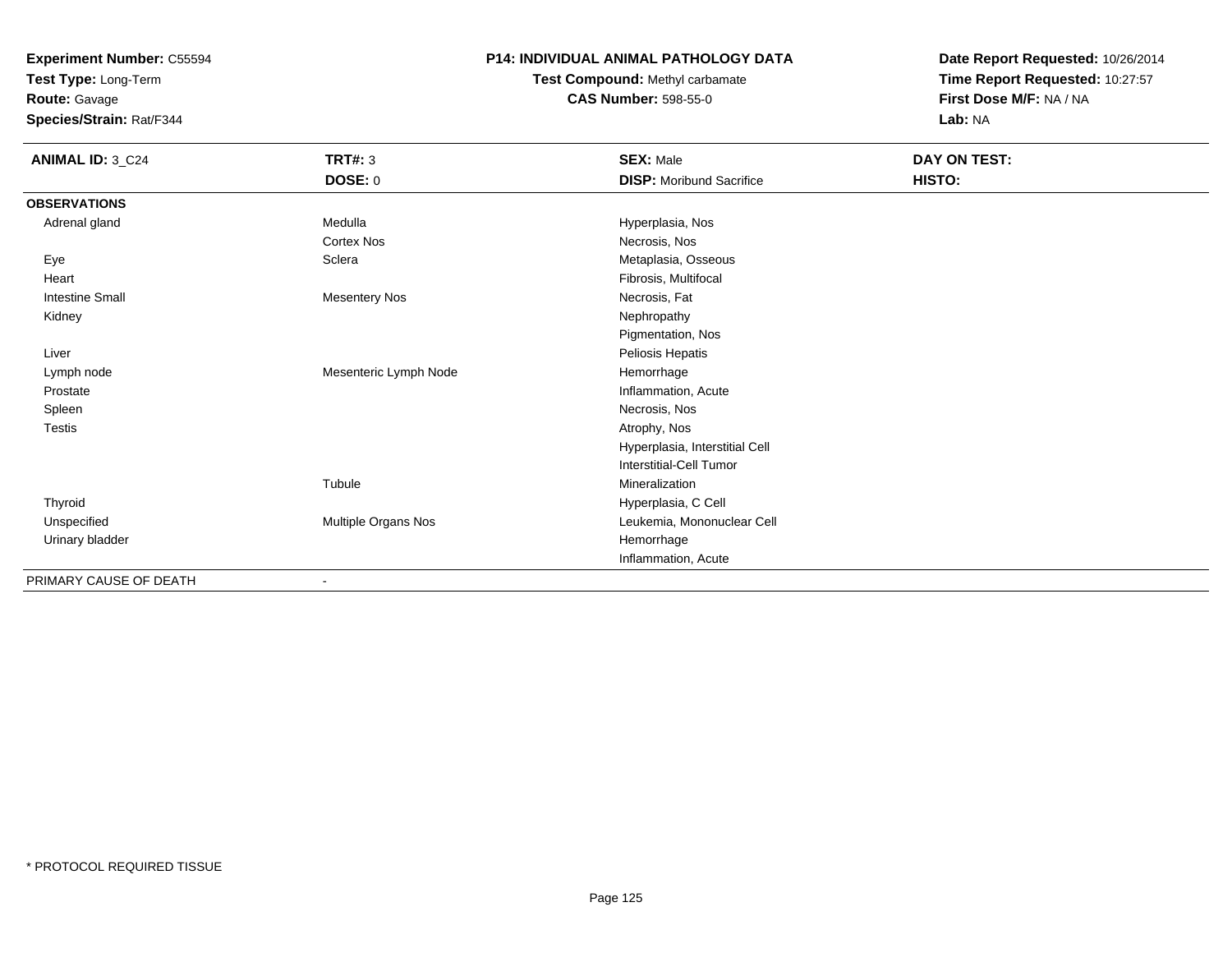**Test Type:** Long-Term

**Route:** Gavage

**Species/Strain:** Rat/F344

# **P14: INDIVIDUAL ANIMAL PATHOLOGY DATA**

**Test Compound:** Methyl carbamate**CAS Number:** 598-55-0

| <b>ANIMAL ID: 3_C25</b> | TRT#: 3                   | <b>SEX: Male</b>            | DAY ON TEST: |  |
|-------------------------|---------------------------|-----------------------------|--------------|--|
|                         | <b>DOSE: 0</b>            | <b>DISP: Natural Death</b>  | HISTO:       |  |
| <b>OBSERVATIONS</b>     |                           |                             |              |  |
| Adrenal gland           | Medulla                   | Pheochromocytoma            |              |  |
| Eye                     | <b>Crystalline Lens</b>   | Cataract                    |              |  |
|                         | Sclera                    | Metaplasia, Osseous         |              |  |
| Harderian gland         | Hardarian Gland           | Inflammation, Chronic Focal |              |  |
| Heart                   |                           | Fibrosis, Multifocal        |              |  |
| Kidney                  |                           | Nephropathy                 |              |  |
| Liver                   | <b>Bile Duct</b>          | Hyperplasia, Nos            |              |  |
|                         | Centrilobular             | Necrosis, Nos               |              |  |
| Lung                    |                           | Congestion, Nos             |              |  |
|                         |                           | Pigmentation, Nos           |              |  |
| Lymph node              | Mandibular Lymph Node     | Hemorrhage                  |              |  |
| Pancreas                | Acinus                    | Atrophy, Nos                |              |  |
| Pituitary gland         | <b>Anterior Pituitary</b> | Adenoma, Nos                |              |  |
| <b>Testis</b>           |                           | Atrophy, Nos                |              |  |
|                         |                           | Interstitial-Cell Tumor     |              |  |
| PRIMARY CAUSE OF DEATH  |                           |                             |              |  |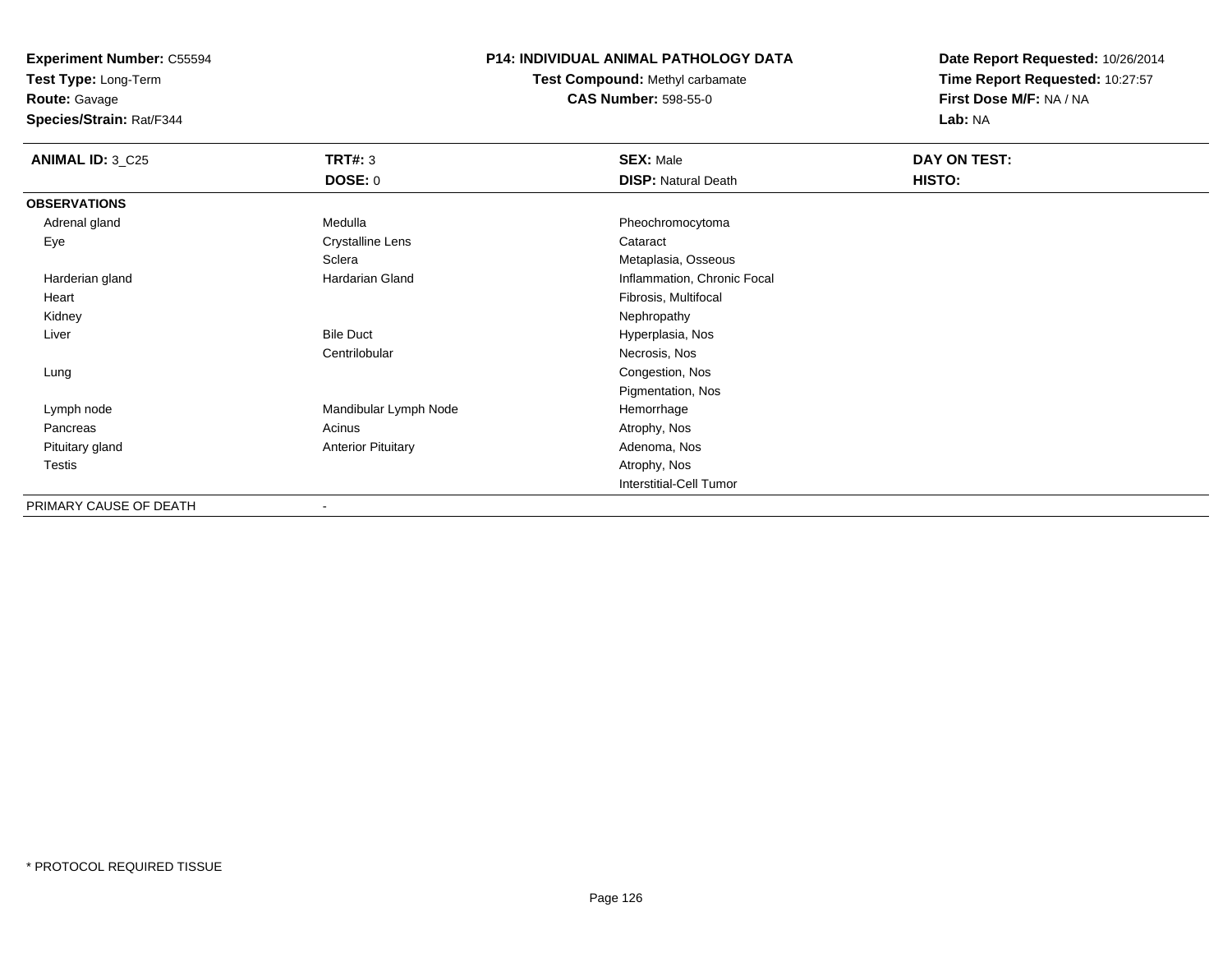**Test Type:** Long-Term

**Route:** Gavage

**Species/Strain:** Rat/F344

# **P14: INDIVIDUAL ANIMAL PATHOLOGY DATA**

**Test Compound:** Methyl carbamate**CAS Number:** 598-55-0

| <b>ANIMAL ID: 3_C26</b> | <b>TRT#: 3</b>            | <b>SEX: Male</b>                | DAY ON TEST: |  |
|-------------------------|---------------------------|---------------------------------|--------------|--|
|                         | <b>DOSE: 0</b>            | <b>DISP: Terminal Sacrifice</b> | HISTO:       |  |
| <b>OBSERVATIONS</b>     |                           |                                 |              |  |
| Adrenal gland           | Medulla                   | Pheochromocytoma, Malignant     |              |  |
| Eye                     | <b>Crystalline Lens</b>   | Cataract                        |              |  |
|                         |                           | Hemorrhage                      |              |  |
|                         |                           | Inflammation, Chronic Diffuse   |              |  |
|                         | Sclera                    | Metaplasia, Osseous             |              |  |
| Heart                   |                           | Fibrosis, Multifocal            |              |  |
| Kidney                  |                           | Nephropathy                     |              |  |
| Liver                   |                           | Cytologic Alteration, Nos       |              |  |
|                         | <b>Bile Duct</b>          | Hyperplasia, Nos                |              |  |
|                         |                           | Inflammation, Chronic Focal     |              |  |
| Lung                    |                           | Histiocytosis                   |              |  |
|                         |                           | Hyperplasia, Adenomatous        |              |  |
| Pancreas                | Islets                    | Hyperplasia, Nos                |              |  |
| Pituitary gland         | <b>Anterior Pituitary</b> | Adenoma, Nos                    |              |  |
| Testis                  |                           | Atrophy, Nos                    |              |  |
|                         |                           | Interstitial-Cell Tumor         |              |  |
| PRIMARY CAUSE OF DEATH  | $\blacksquare$            |                                 |              |  |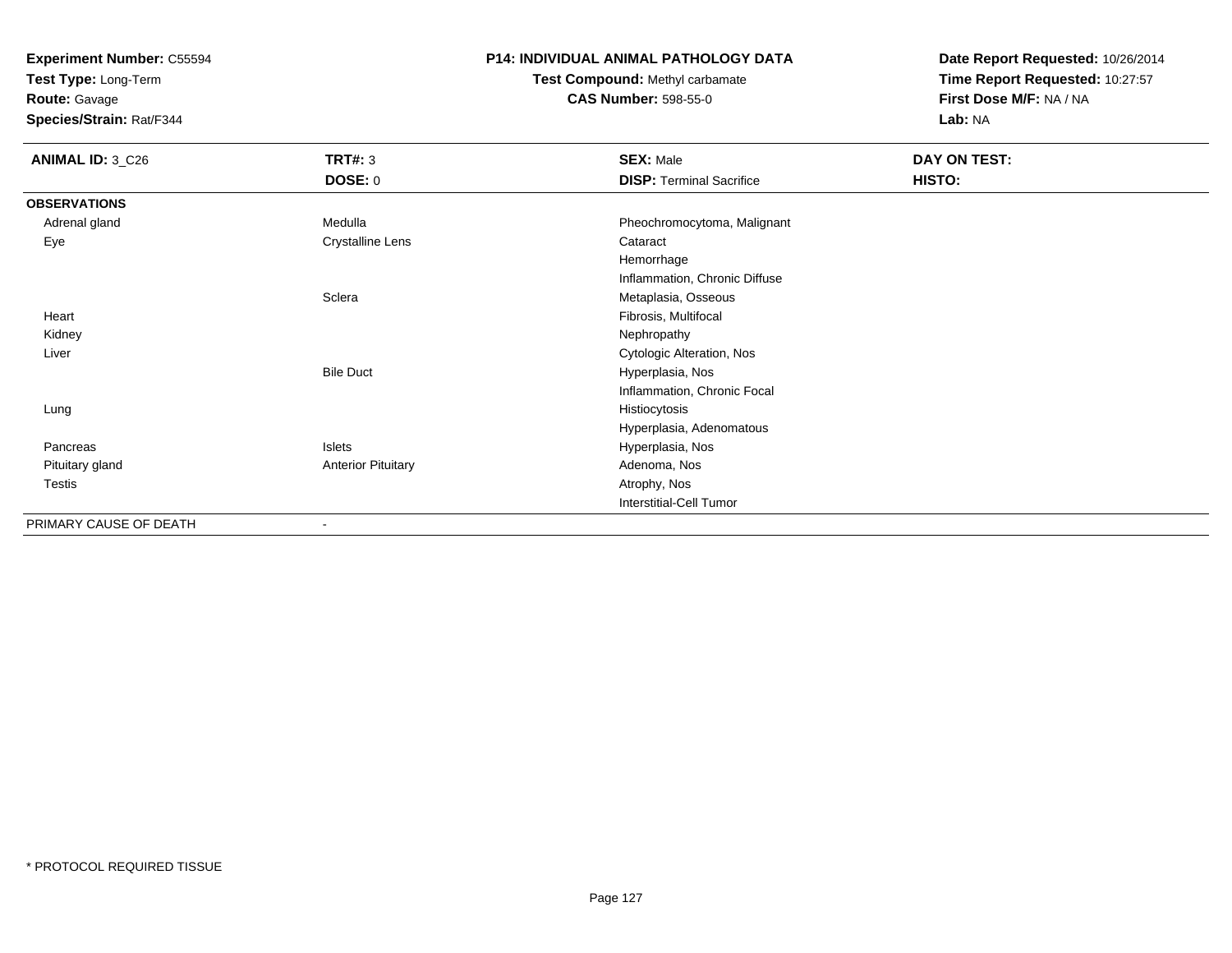**Test Type:** Long-Term

**Route:** Gavage

**Species/Strain:** Rat/F344

# **P14: INDIVIDUAL ANIMAL PATHOLOGY DATA**

**Test Compound:** Methyl carbamate**CAS Number:** 598-55-0

| <b>ANIMAL ID: 3_C27</b> | <b>TRT#: 3</b>         | <b>SEX: Male</b>                | DAY ON TEST: |  |
|-------------------------|------------------------|---------------------------------|--------------|--|
|                         | <b>DOSE: 0</b>         | <b>DISP: Terminal Sacrifice</b> | HISTO:       |  |
| <b>OBSERVATIONS</b>     |                        |                                 |              |  |
| Adrenal gland           | Medulla                | Hyperplasia, Nos                |              |  |
| Eye                     | Sclera                 | Metaplasia, Osseous             |              |  |
| Harderian gland         | Hardarian Gland        | Inflammation, Chronic Focal     |              |  |
| Heart                   |                        | Fibrosis, Multifocal            |              |  |
| Kidney                  |                        | Nephropathy                     |              |  |
| Liver                   |                        | Cytologic Alteration, Nos       |              |  |
|                         | <b>Bile Duct</b>       | Hyperplasia, Nos                |              |  |
| Lung                    |                        | Histiocytosis                   |              |  |
| Lymph node              | Mediastinal Lymph Node | Hemorrhage                      |              |  |
| Mammary gland           |                        | Fibroadenoma                    |              |  |
| Nasal cavity            | <b>Turbinate Nos</b>   | Inflammation, Chronic           |              |  |
| Pancreas                | Acinus                 | Atrophy, Nos                    |              |  |
| Prostate                |                        | Hyperplasia, Nos                |              |  |
| Testis                  |                        | Interstitial-Cell Tumor         |              |  |
| Thyroid                 |                        | Cyst, Embryonal Duct            |              |  |
| PRIMARY CAUSE OF DEATH  |                        |                                 |              |  |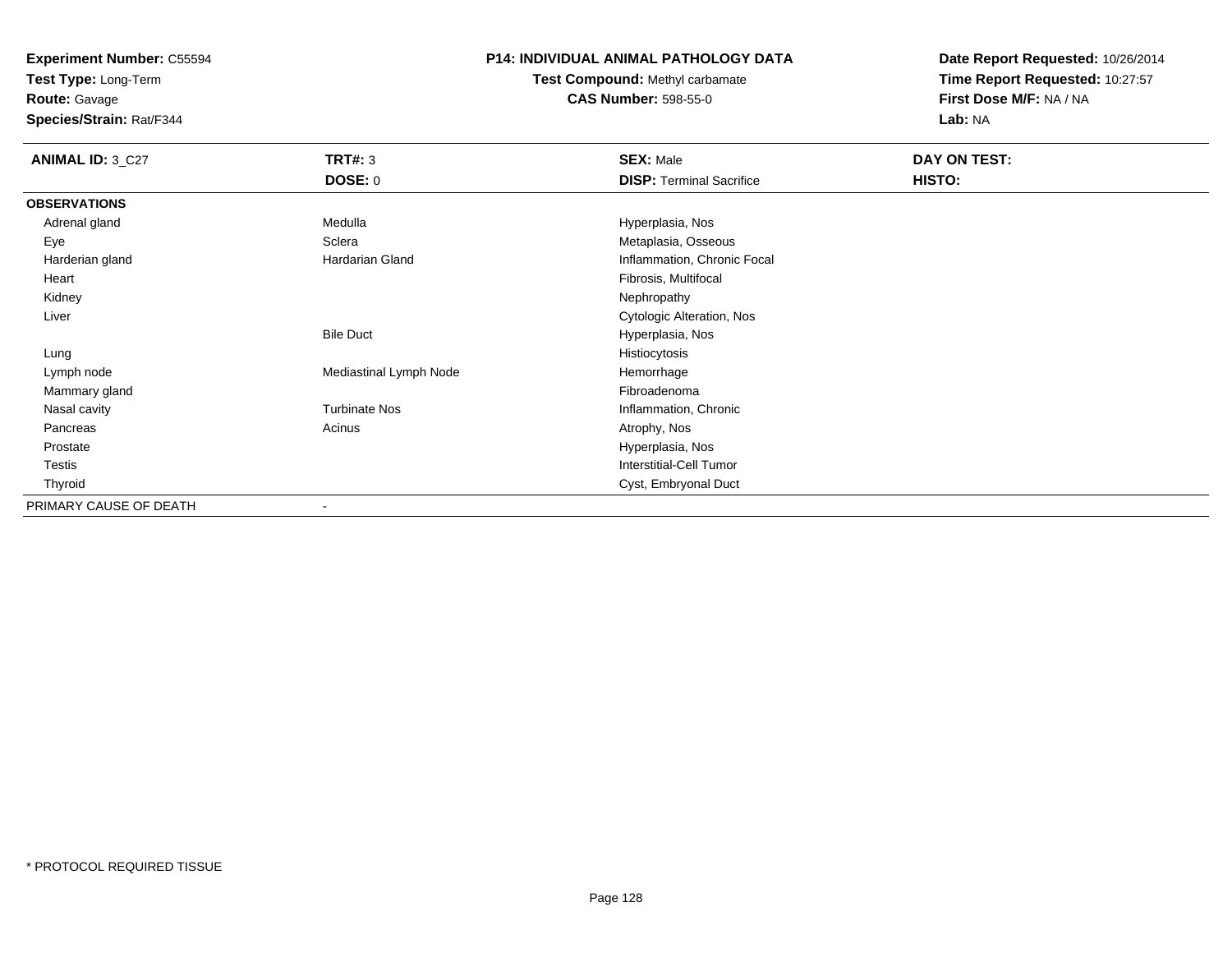**Test Type:** Long-Term

**Route:** Gavage

**Species/Strain:** Rat/F344

# **P14: INDIVIDUAL ANIMAL PATHOLOGY DATA**

# **Test Compound:** Methyl carbamate**CAS Number:** 598-55-0

| <b>ANIMAL ID: 3_C28</b> | TRT#: 3                   | <b>SEX: Male</b>           | DAY ON TEST: |  |
|-------------------------|---------------------------|----------------------------|--------------|--|
|                         | <b>DOSE: 0</b>            | <b>DISP: Natural Death</b> | HISTO:       |  |
| <b>OBSERVATIONS</b>     |                           |                            |              |  |
| Blood vessel            | <b>Testicular Artery</b>  | Inflammation, Chronic      |              |  |
| <b>Brain</b>            |                           | Carcinoma, Nos, Invasive   |              |  |
| Eye                     | Sclera                    | Metaplasia, Osseous        |              |  |
| Heart                   |                           | Fibrosis, Multifocal       |              |  |
| Kidney                  |                           | Nephropathy                |              |  |
| Liver                   |                           | Congestion, Nos            |              |  |
| Lung                    |                           | Congestion, Nos            |              |  |
|                         |                           | Histiocytosis              |              |  |
|                         |                           | Hyperplasia, Adenomatous   |              |  |
| Lymph node              | Mediastinal Lymph Node    | Hemorrhage                 |              |  |
| Pituitary gland         | <b>Anterior Pituitary</b> | Carcinoma, Nos             |              |  |
| Testis                  |                           | Atrophy, Nos               |              |  |
| PRIMARY CAUSE OF DEATH  |                           |                            |              |  |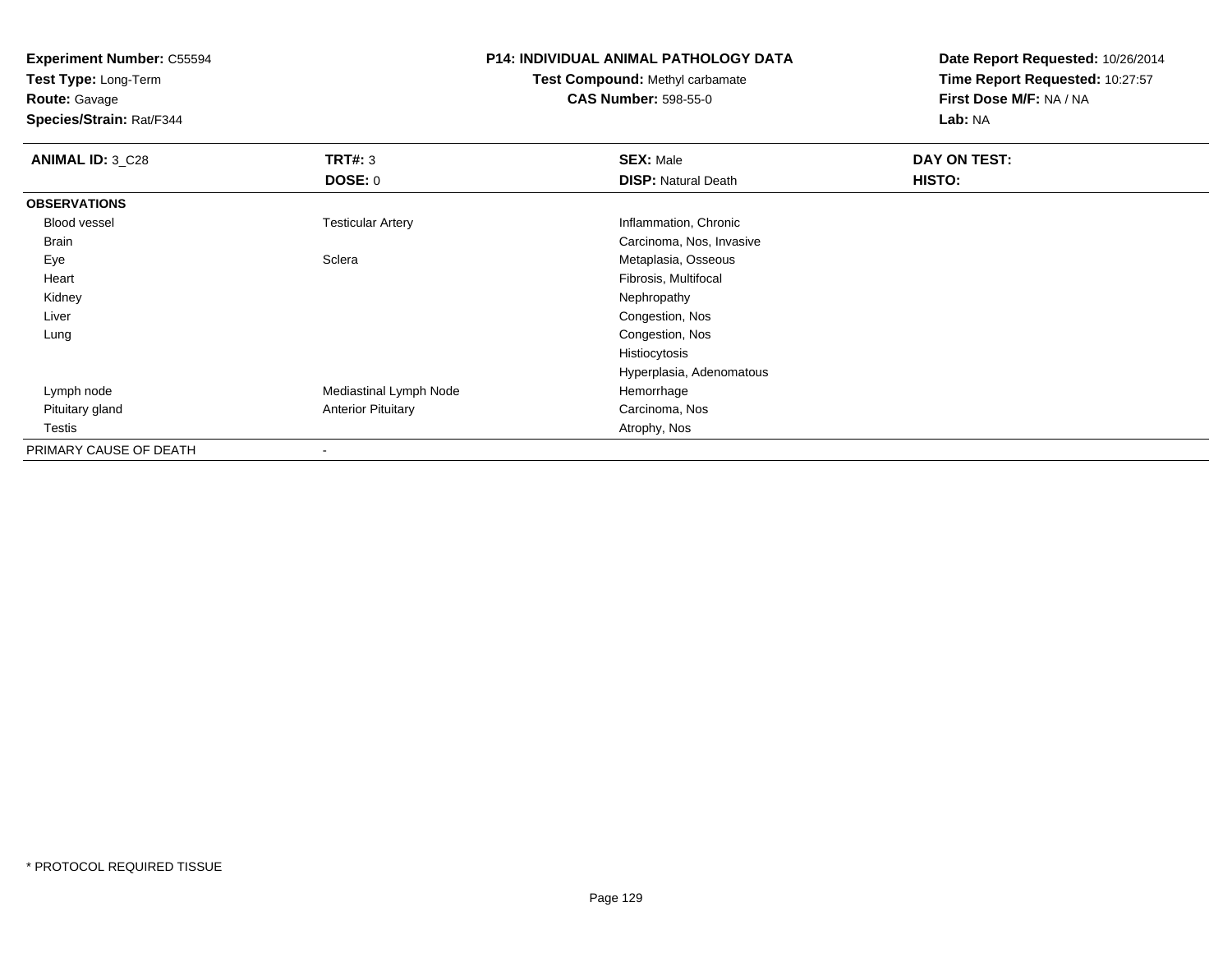**Test Type:** Long-Term

**Route:** Gavage

**Species/Strain:** Rat/F344

#### **P14: INDIVIDUAL ANIMAL PATHOLOGY DATA**

**Test Compound:** Methyl carbamate**CAS Number:** 598-55-0

| <b>ANIMAL ID: 3_C29</b> | <b>TRT#: 3</b>          | <b>SEX: Male</b>                | DAY ON TEST: |  |
|-------------------------|-------------------------|---------------------------------|--------------|--|
|                         | <b>DOSE: 0</b>          | <b>DISP: Terminal Sacrifice</b> | HISTO:       |  |
| <b>OBSERVATIONS</b>     |                         |                                 |              |  |
| Adrenal gland           | Medulla                 | Pheochromocytoma, Malignant     |              |  |
| Eye                     | Retina                  | Atrophy, Nos                    |              |  |
|                         | <b>Crystalline Lens</b> | Cataract                        |              |  |
|                         | Sclera                  | Metaplasia, Osseous             |              |  |
| Heart                   |                         | Fibrosis, Multifocal            |              |  |
| Kidney                  |                         | Cyst, Nos                       |              |  |
|                         |                         | Nephropathy                     |              |  |
| Liver                   |                         | Cytologic Alteration, Nos       |              |  |
|                         | <b>Bile Duct</b>        | Hyperplasia, Nos                |              |  |
| Lung                    |                         | Pneumonia, Interstitial Chronic |              |  |
| Pancreas                | Acinus                  | Atrophy, Nos                    |              |  |
| Spleen                  |                         | Pigmentation, Nos               |              |  |
| Testis                  |                         | Atrophy, Nos                    |              |  |
|                         |                         | Interstitial-Cell Tumor         |              |  |
| Thyroid                 |                         | Cyst, Colloid                   |              |  |
| PRIMARY CAUSE OF DEATH  |                         |                                 |              |  |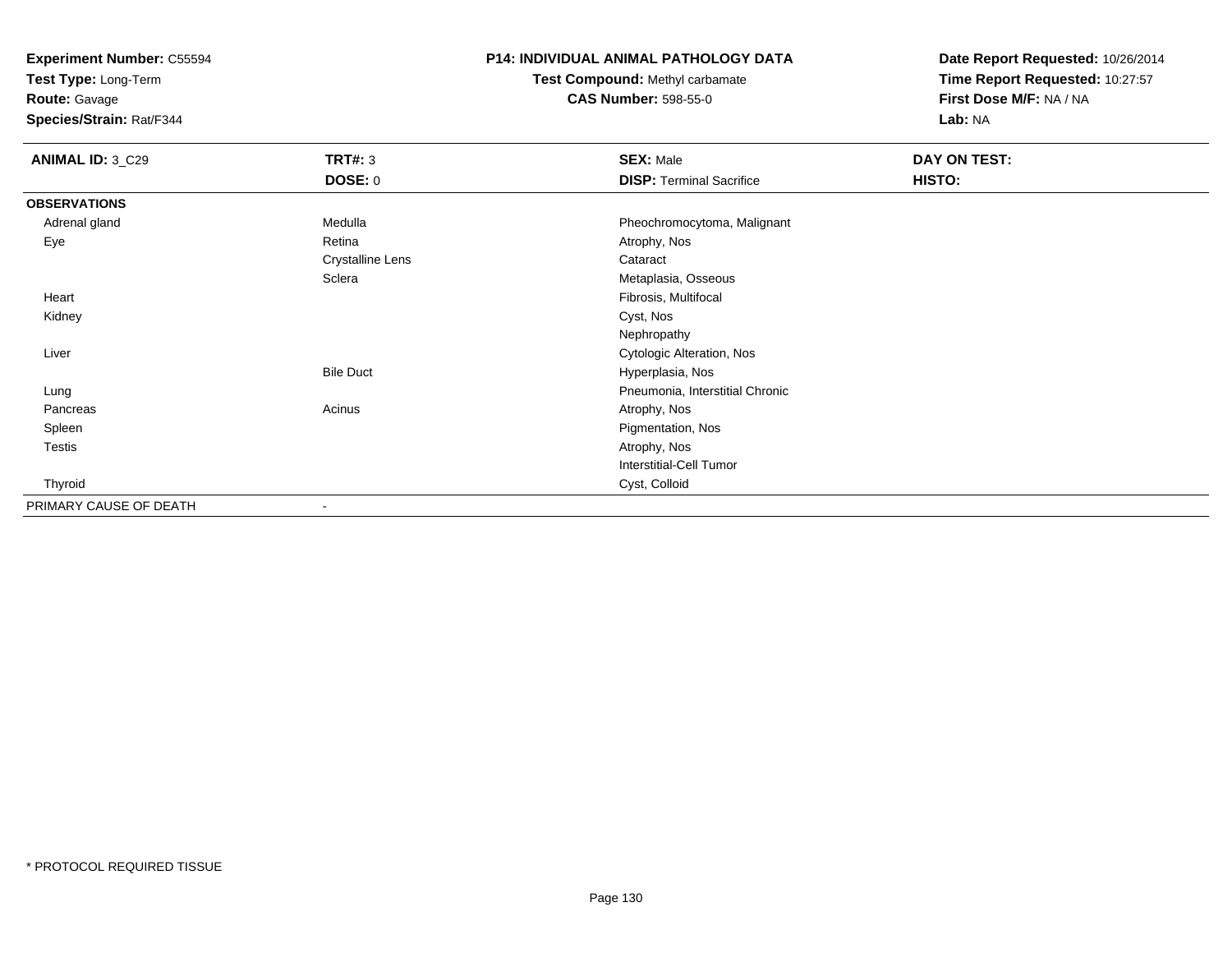**Test Type:** Long-Term

**Route:** Gavage

**Species/Strain:** Rat/F344

# **P14: INDIVIDUAL ANIMAL PATHOLOGY DATA**

**Test Compound:** Methyl carbamate**CAS Number:** 598-55-0

| ANIMAL ID: 3_C30       | <b>TRT#: 3</b>            | <b>SEX: Male</b>                | <b>DAY ON TEST:</b> |  |
|------------------------|---------------------------|---------------------------------|---------------------|--|
|                        | <b>DOSE: 0</b>            | <b>DISP: Terminal Sacrifice</b> | HISTO:              |  |
| <b>OBSERVATIONS</b>    |                           |                                 |                     |  |
| Adrenal gland          | Medulla                   | Hyperplasia, Nos                |                     |  |
|                        | Medulla                   | Pheochromocytoma                |                     |  |
| Heart                  |                           | Fibrosis, Multifocal            |                     |  |
| Kidney                 |                           | Nephropathy                     |                     |  |
| Liver                  |                           | Cytologic Alteration, Nos       |                     |  |
|                        | <b>Bile Duct</b>          | Hyperplasia, Nos                |                     |  |
|                        | Hepatocytes               | Hyperplasia, Nos                |                     |  |
|                        |                           | Peliosis Hepatis                |                     |  |
| Lung                   |                           | Histiocytosis                   |                     |  |
|                        |                           | Hyperplasia, Adenomatous        |                     |  |
| Nasal cavity           |                           | Infection, Fungal               |                     |  |
|                        |                           | Inflammation, Acute             |                     |  |
| Pancreas               | Acinus                    | Atrophy, Nos                    |                     |  |
| Pituitary gland        | <b>Anterior Pituitary</b> | Adenoma, Nos                    |                     |  |
| Testis                 |                           | Atrophy, Nos                    |                     |  |
|                        |                           | Interstitial-Cell Tumor         |                     |  |
| PRIMARY CAUSE OF DEATH |                           |                                 |                     |  |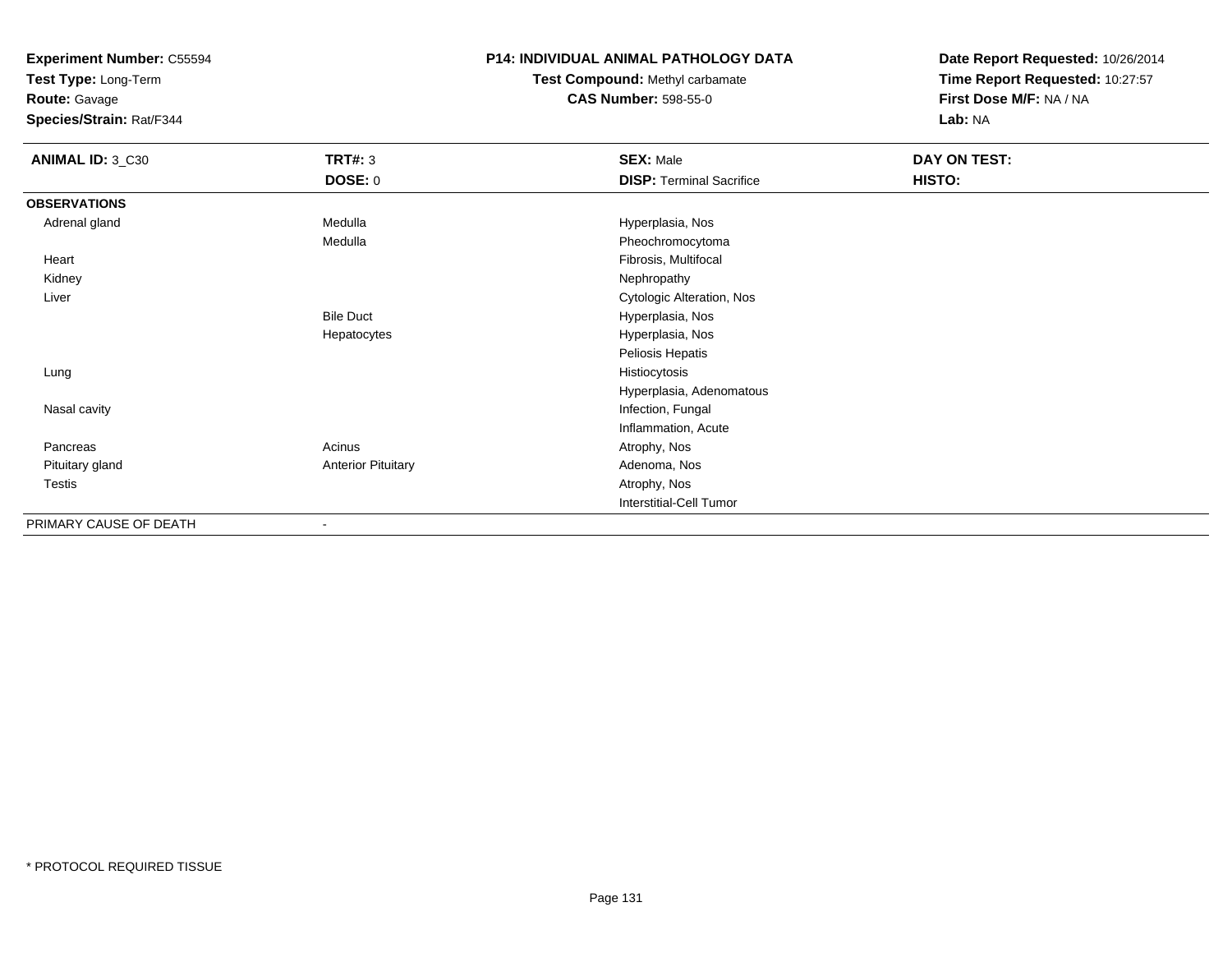**Test Type:** Long-Term

**Route:** Gavage

**Species/Strain:** Rat/F344

# **P14: INDIVIDUAL ANIMAL PATHOLOGY DATA**

# **Test Compound:** Methyl carbamate**CAS Number:** 598-55-0

| <b>ANIMAL ID: 3_C31</b> | <b>TRT#: 3</b>            | <b>SEX: Male</b>               | DAY ON TEST: |
|-------------------------|---------------------------|--------------------------------|--------------|
|                         | <b>DOSE: 0</b>            | <b>DISP: Natural Death</b>     | HISTO:       |
| <b>OBSERVATIONS</b>     |                           |                                |              |
| Adrenal gland           | Medulla                   | Pheochromocytoma               |              |
| Brain                   | Hippocampus               | Necrosis, Nos                  |              |
| Eye                     | Sclera                    | Metaplasia, Osseous            |              |
| Heart                   |                           | Fibrosis, Multifocal           |              |
|                         | Endocardium Nos           | Thrombosis, Nos                |              |
| Kidney                  |                           | Nephropathy                    |              |
| Liver                   | Centrilobular             | Cytoplasmic Vacuolization      |              |
|                         |                           | Hepatocellular Carcinoma       |              |
|                         | <b>Bile Duct</b>          | Hyperplasia, Nos               |              |
| Pancreas                | Islets                    | Islet-Cell Adenoma             |              |
| Pituitary gland         | <b>Anterior Pituitary</b> | Adenoma, Nos                   |              |
| Prostate                |                           | Inflammation, Active Chronic   |              |
| Spleen                  |                           | Necrosis, Nos                  |              |
| <b>Testis</b>           |                           | Atrophy, Nos                   |              |
|                         |                           | Hyperplasia, Interstitial Cell |              |
|                         |                           | <b>Interstitial-Cell Tumor</b> |              |
| Unspecified             | Multiple Organs Nos       | Leukemia, Mononuclear Cell     |              |
| PRIMARY CAUSE OF DEATH  | $\blacksquare$            |                                |              |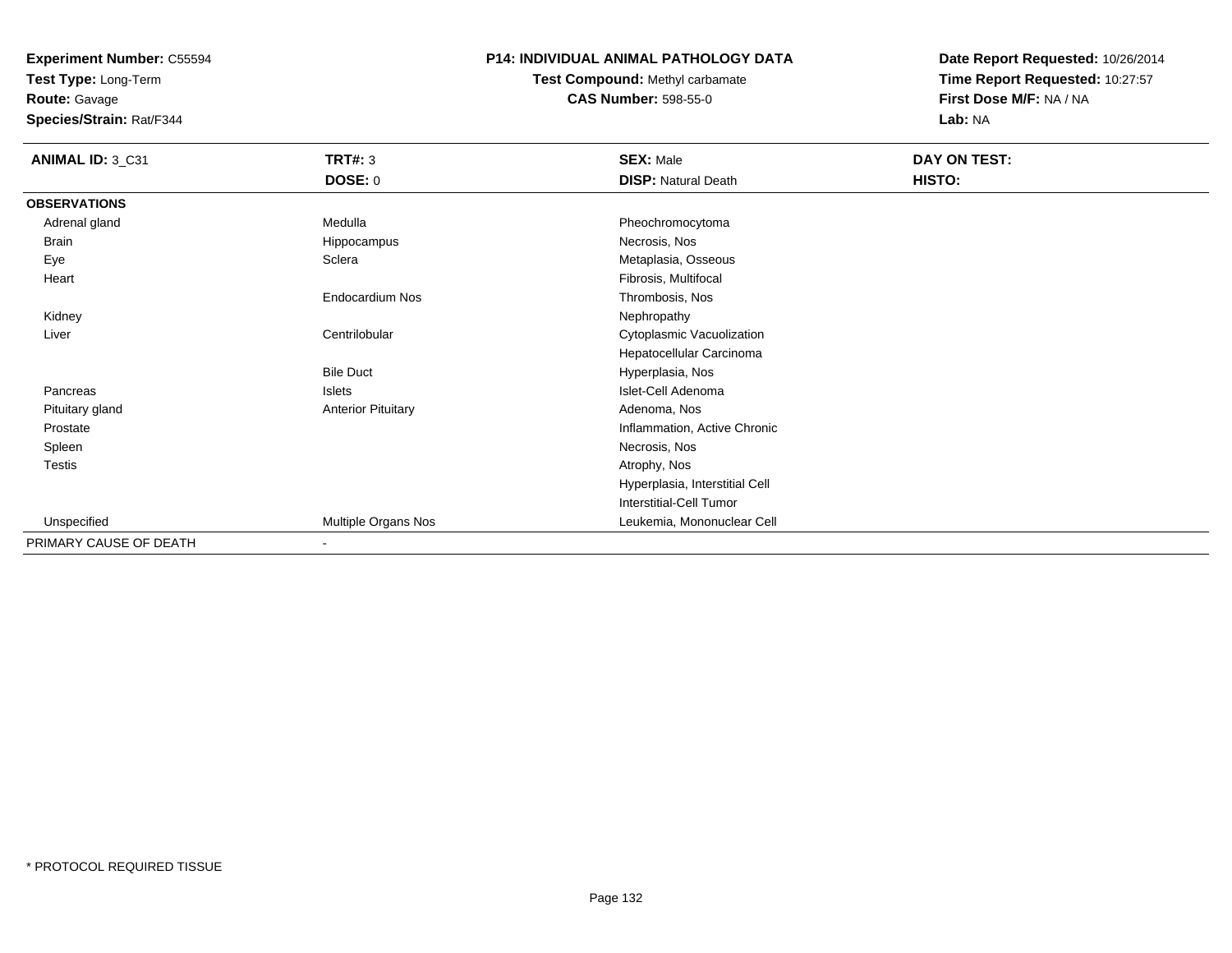| <b>Experiment Number: C55594</b><br>Test Type: Long-Term<br><b>Route: Gavage</b><br>Species/Strain: Rat/F344 |                     | <b>P14: INDIVIDUAL ANIMAL PATHOLOGY DATA</b><br>Test Compound: Methyl carbamate<br><b>CAS Number: 598-55-0</b> | Date Report Requested: 10/26/2014<br>Time Report Requested: 10:27:57<br>First Dose M/F: NA / NA<br>Lab: NA |
|--------------------------------------------------------------------------------------------------------------|---------------------|----------------------------------------------------------------------------------------------------------------|------------------------------------------------------------------------------------------------------------|
| <b>ANIMAL ID: 3 C32</b>                                                                                      | <b>TRT#: 3</b>      | <b>SEX: Male</b>                                                                                               | DAY ON TEST:                                                                                               |
|                                                                                                              | <b>DOSE: 0</b>      | <b>DISP: Natural Death</b>                                                                                     | HISTO:                                                                                                     |
| <b>OBSERVATIONS</b>                                                                                          |                     |                                                                                                                |                                                                                                            |
| Eye                                                                                                          | Sclera              | Metaplasia, Osseous                                                                                            |                                                                                                            |
| Heart                                                                                                        |                     | Fibrosis, Multifocal                                                                                           |                                                                                                            |
| Liver                                                                                                        | Centrilobular       | Cytoplasmic Vacuolization                                                                                      |                                                                                                            |
| Prostate                                                                                                     |                     | Inflammation, Acute                                                                                            |                                                                                                            |
| <b>Testis</b>                                                                                                |                     | Atrophy, Nos                                                                                                   |                                                                                                            |
|                                                                                                              |                     | Interstitial-Cell Tumor                                                                                        |                                                                                                            |
| Unspecified                                                                                                  | Multiple Organs Nos | Leukemia, Mononuclear Cell                                                                                     |                                                                                                            |
| PRIMARY CAUSE OF DEATH                                                                                       |                     |                                                                                                                |                                                                                                            |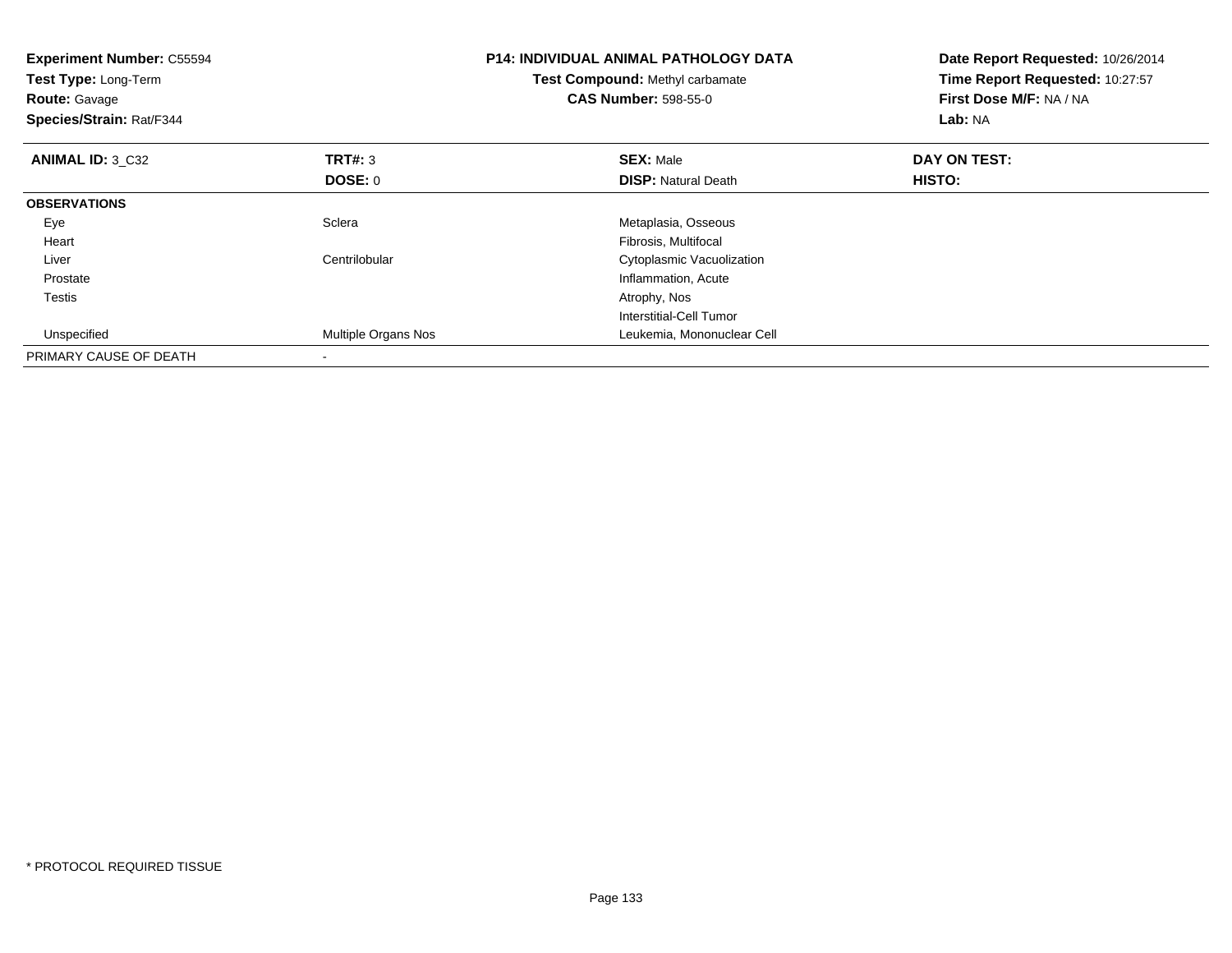**Test Type:** Long-Term

**Route:** Gavage

**Species/Strain:** Rat/F344

# **P14: INDIVIDUAL ANIMAL PATHOLOGY DATA**

**Test Compound:** Methyl carbamate**CAS Number:** 598-55-0

| ANIMAL ID: 3_C33       | TRT#: 3                   | <b>SEX: Male</b>                | DAY ON TEST: |  |
|------------------------|---------------------------|---------------------------------|--------------|--|
|                        | DOSE: 0                   | <b>DISP: Terminal Sacrifice</b> | HISTO:       |  |
| <b>OBSERVATIONS</b>    |                           |                                 |              |  |
| Adrenal gland          | Medulla                   | Pheochromocytoma                |              |  |
| Bone marrow            |                           | Fibrosis, Myelo                 |              |  |
| Eye                    | Retina                    | Atrophy, Nos                    |              |  |
|                        | Crystalline Lens          | Cataract                        |              |  |
|                        | Sclera                    | Metaplasia, Osseous             |              |  |
| Heart                  |                           | Inflammation, Chronic           |              |  |
|                        | Endocardium Nos           | Thrombosis, Nos                 |              |  |
| Kidney                 |                           | Nephropathy                     |              |  |
| Liver                  | Centrilobular             | Congestion, Nos                 |              |  |
|                        | <b>Bile Duct</b>          | Hyperplasia, Nos                |              |  |
| Lung                   |                           | Histiocytosis                   |              |  |
|                        |                           | Hyperplasia, Adenomatous        |              |  |
| Nasal cavity           |                           | Infection, Fungal               |              |  |
| Pancreas               | Acinus                    | Atrophy, Nos                    |              |  |
| Pituitary gland        | <b>Anterior Pituitary</b> | Hyperplasia, Nos                |              |  |
| Spleen                 | Capsule                   | Fibrosis, Multifocal            |              |  |
| Testis                 |                           | Atrophy, Nos                    |              |  |
|                        |                           | Interstitial-Cell Tumor         |              |  |
| Unspecified            | Multiple Organs Nos       | Leukemia, Mononuclear Cell      |              |  |
| PRIMARY CAUSE OF DEATH | $\blacksquare$            |                                 |              |  |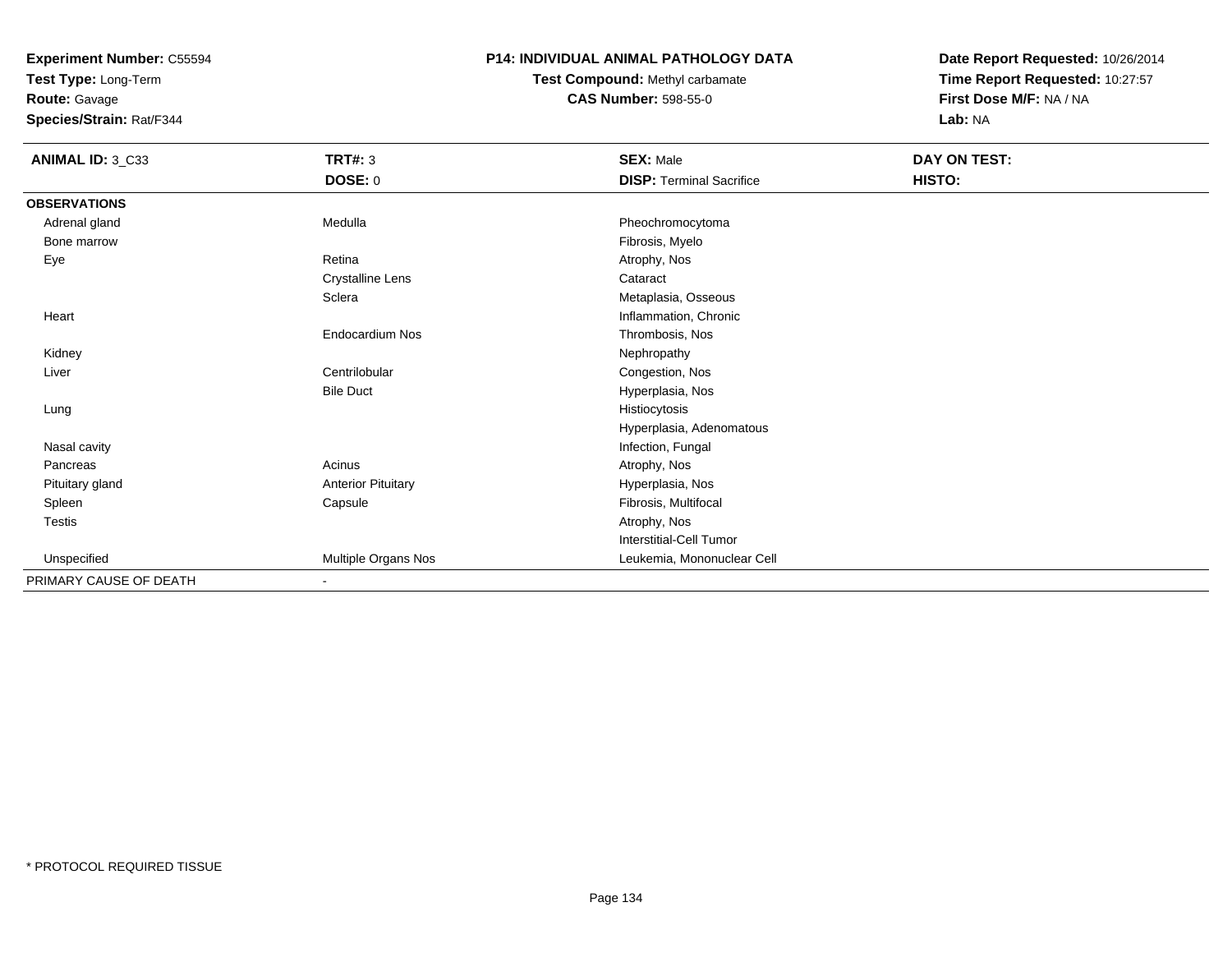**Test Type:** Long-Term

# **Route:** Gavage

**Species/Strain:** Rat/F344

#### **P14: INDIVIDUAL ANIMAL PATHOLOGY DATA**

# **Test Compound:** Methyl carbamate**CAS Number:** 598-55-0

| <b>ANIMAL ID: 3_C34</b> | <b>TRT#: 3</b>           | <b>SEX: Male</b>                | DAY ON TEST: |  |
|-------------------------|--------------------------|---------------------------------|--------------|--|
|                         | DOSE: 0                  | <b>DISP:</b> Moribund Sacrifice | HISTO:       |  |
| <b>OBSERVATIONS</b>     |                          |                                 |              |  |
| Adrenal gland           | Medulla                  | Hyperplasia, Nos                |              |  |
|                         | Medulla                  | Pheochromocytoma                |              |  |
| Brain                   |                          | Infarct, Nos                    |              |  |
| Intestine Large         | Colon                    | Degeneration, Hyaline           |              |  |
|                         | Rectum                   | Degeneration, Hyaline           |              |  |
| Kidney                  |                          | Nephropathy                     |              |  |
| Liver                   | <b>Bile Duct</b>         | Hyperplasia, Nos                |              |  |
|                         |                          | Peliosis Hepatis                |              |  |
| Pancreas                |                          | Inflammation, Chronic           |              |  |
| Testis                  |                          | Atrophy, Nos                    |              |  |
|                         |                          | Hyperplasia, Interstitial Cell  |              |  |
|                         |                          | <b>Interstitial-Cell Tumor</b>  |              |  |
| Unspecified             | Adipose Tissue           | Inflammation, Granulomatous     |              |  |
|                         | Multiple Organs Nos      | Leukemia, Mononuclear Cell      |              |  |
|                         | <b>Abdominal Cavity</b>  | Necrosis, Fat                   |              |  |
| PRIMARY CAUSE OF DEATH  | $\overline{\phantom{a}}$ |                                 |              |  |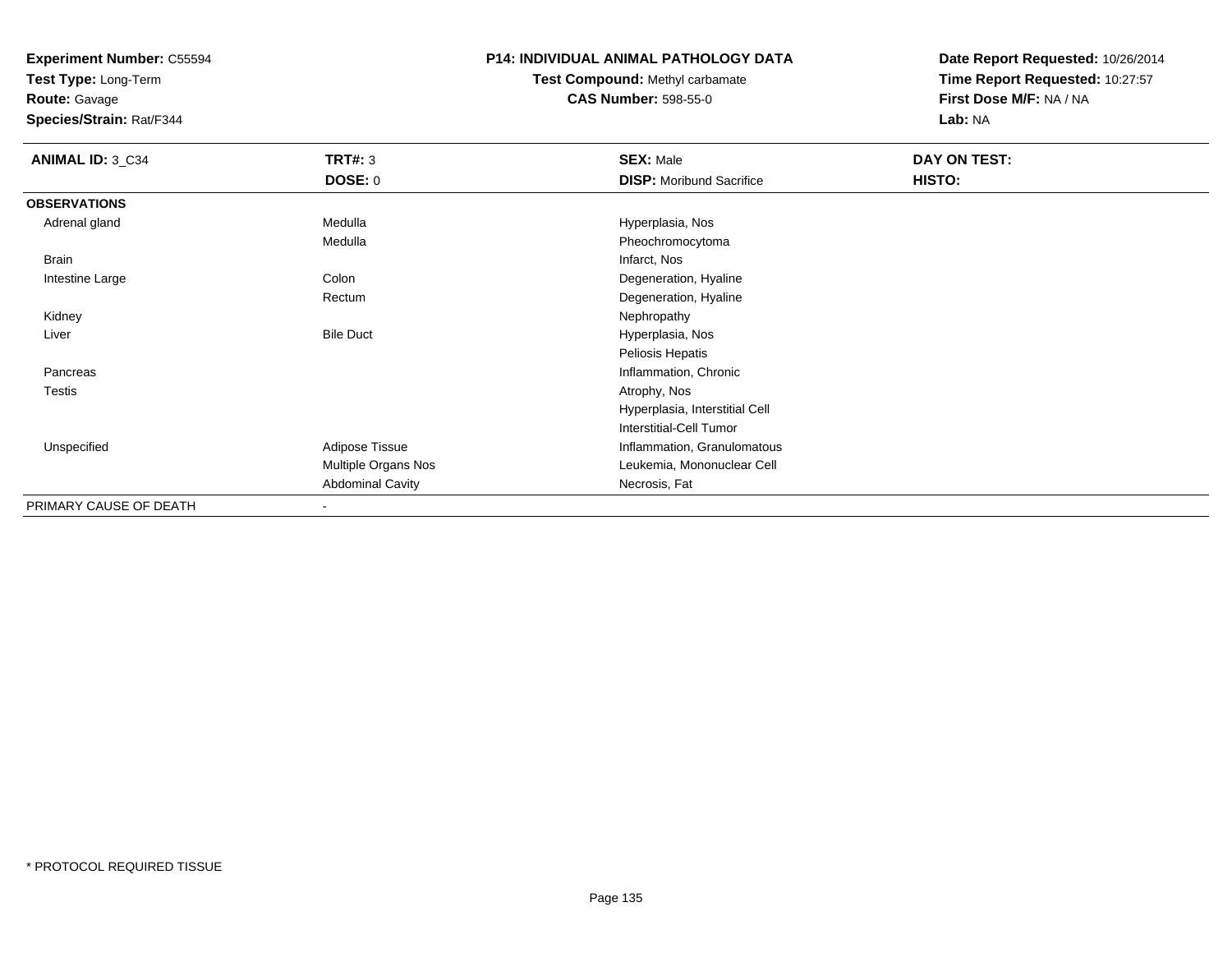**Test Type:** Long-Term

**Route:** Gavage

**Species/Strain:** Rat/F344

# **P14: INDIVIDUAL ANIMAL PATHOLOGY DATA**

**Test Compound:** Methyl carbamate**CAS Number:** 598-55-0

| ANIMAL ID: 3_C35       | TRT#: 3                   | <b>SEX: Male</b>           | DAY ON TEST: |
|------------------------|---------------------------|----------------------------|--------------|
|                        | <b>DOSE: 0</b>            | <b>DISP: Natural Death</b> | HISTO:       |
| <b>OBSERVATIONS</b>    |                           |                            |              |
| Adrenal gland          | Medulla                   | Pheochromocytoma           |              |
| Heart                  |                           | Fibrosis, Multifocal       |              |
| Kidney                 |                           | Nephropathy                |              |
|                        |                           | Pyelonephritis, Nos        |              |
| Liver                  | <b>Bile Duct</b>          | Hyperplasia, Nos           |              |
|                        | Centrilobular             | Necrosis, Nos              |              |
| Pituitary gland        | <b>Anterior Pituitary</b> | Adenoma, Nos               |              |
| Preputial gland        |                           | Adenoma, Nos               |              |
| Prostate               |                           | Inflammation, Acute        |              |
| Spleen                 |                           | Abscess, Chronic           |              |
| <b>Testis</b>          |                           | Atrophy, Nos               |              |
|                        |                           | Interstitial-Cell Tumor    |              |
| PRIMARY CAUSE OF DEATH | $\overline{\phantom{a}}$  |                            |              |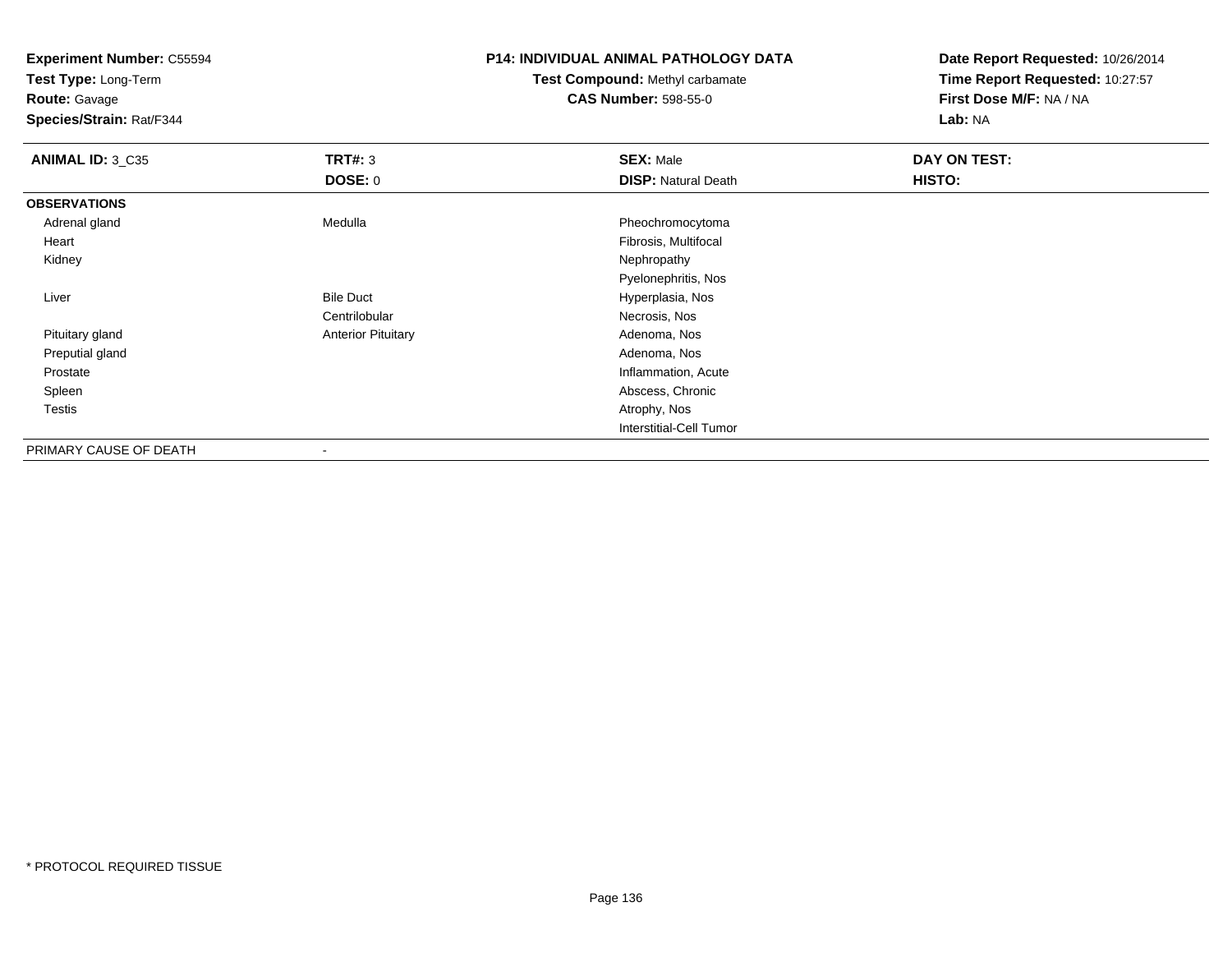**Test Type:** Long-Term

**Route:** Gavage

**Species/Strain:** Rat/F344

# **P14: INDIVIDUAL ANIMAL PATHOLOGY DATA**

**Test Compound:** Methyl carbamate**CAS Number:** 598-55-0

| ANIMAL ID: 3_C36       | TRT#: 3<br><b>DOSE: 0</b>  | <b>SEX: Male</b><br><b>DISP: Terminal Sacrifice</b> | DAY ON TEST:<br>HISTO: |
|------------------------|----------------------------|-----------------------------------------------------|------------------------|
| <b>OBSERVATIONS</b>    |                            |                                                     |                        |
| Adrenal gland          | <b>Cortex Nos</b>          | Cytoplasmic Vacuolization                           |                        |
|                        | Medulla                    | Hyperplasia, Nos                                    |                        |
|                        | Medulla                    | Pheochromocytoma                                    |                        |
| Bone marrow            |                            | Hyperplasia, Nos                                    |                        |
| Eye                    | Sclera                     | Metaplasia, Osseous                                 |                        |
| <b>Intestine Small</b> | <b>Mesentery Nos</b>       | Inflammation, Active Chronic                        |                        |
| Kidney                 |                            | Nephropathy                                         |                        |
| Liver                  | <b>Bile Duct</b>           | Hyperplasia, Nos                                    |                        |
|                        |                            | Peliosis Hepatis                                    |                        |
| Pancreas               | Islets                     | Islet-Cell Adenoma                                  |                        |
| Pituitary gland        | <b>Anterior Pituitary</b>  | Adenoma, Nos                                        |                        |
|                        | <b>Anterior Pituitary</b>  | Pigmentation, Nos                                   |                        |
| Salivary gland         | Parotid Gland Nos          | Atrophy, Nos                                        |                        |
| Testis                 |                            | Atrophy, Nos                                        |                        |
|                        |                            | Hyperplasia, Interstitial Cell                      |                        |
|                        |                            | <b>Interstitial-Cell Tumor</b>                      |                        |
| Unspecified            | <b>Multiple Organs Nos</b> | Leukemia, Mononuclear Cell                          |                        |
| Urinary bladder        |                            | Inflammation, Acute/Chronic                         |                        |
| PRIMARY CAUSE OF DEATH |                            |                                                     |                        |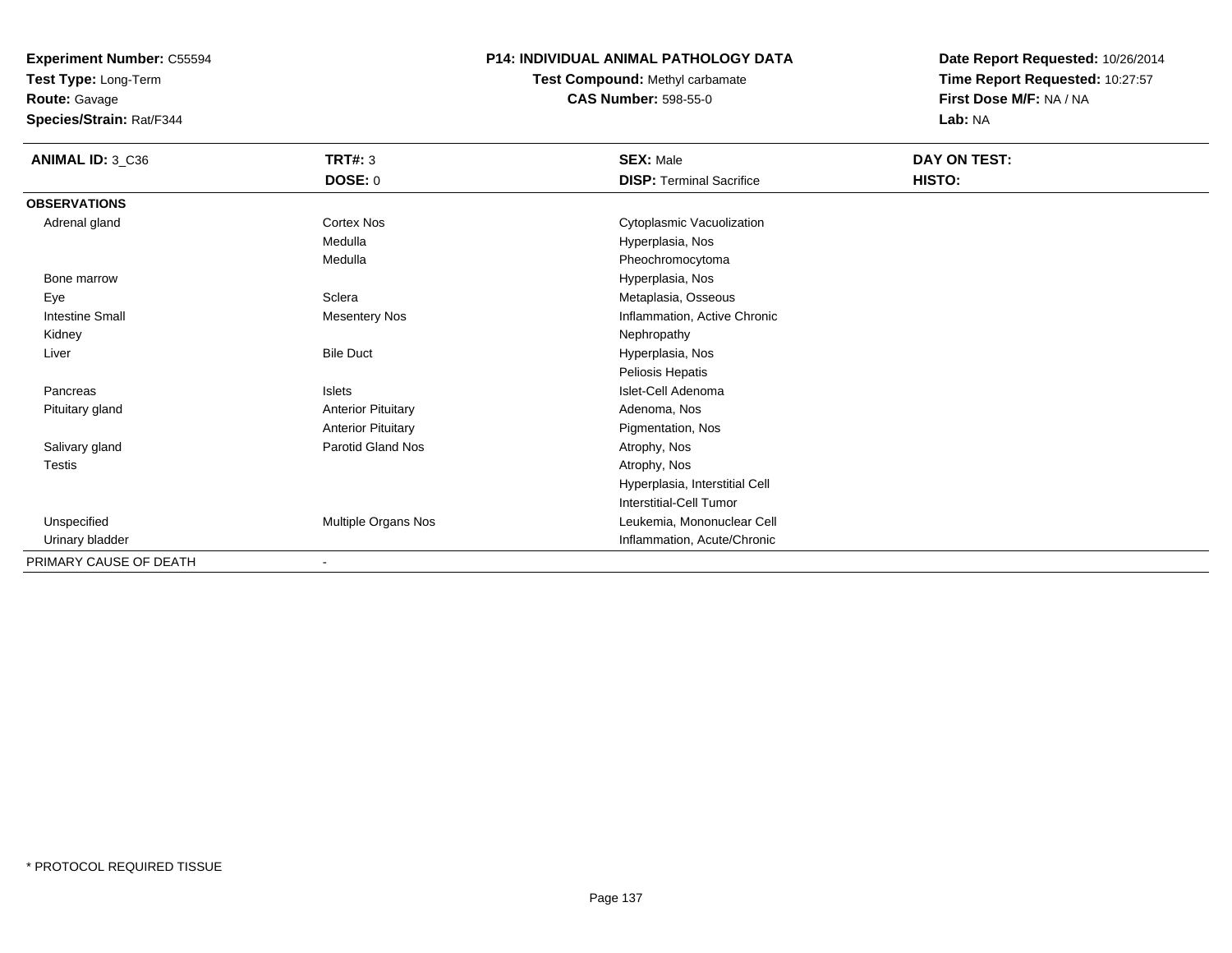**Test Type:** Long-Term

**Route:** Gavage

**Species/Strain:** Rat/F344

# **P14: INDIVIDUAL ANIMAL PATHOLOGY DATA**

# **Test Compound:** Methyl carbamate**CAS Number:** 598-55-0

| ANIMAL ID: 3_C37       | <b>TRT#: 3</b>            | <b>SEX: Male</b>               | DAY ON TEST: |  |
|------------------------|---------------------------|--------------------------------|--------------|--|
|                        | DOSE: 0                   | <b>DISP: Natural Death</b>     | HISTO:       |  |
| <b>OBSERVATIONS</b>    |                           |                                |              |  |
| Adrenal gland          | Cortex Nos                | Angiectasis                    |              |  |
|                        | Medulla                   | Pheochromocytoma               |              |  |
| Epididymis             |                           | Inflammation, Chronic          |              |  |
| Eye                    | <b>Crystalline Lens</b>   | Cataract                       |              |  |
|                        |                           | Hemorrhage                     |              |  |
|                        | <b>Anterior Chamber</b>   | Inflammation, Acute            |              |  |
|                        | Cornea                    | Inflammation, Acute            |              |  |
|                        | Sclera                    | Metaplasia, Osseous            |              |  |
| Heart                  |                           | Fibrosis, Multifocal           |              |  |
| Kidney                 |                           | Nephropathy                    |              |  |
| Liver                  | <b>Bile Duct</b>          | Hyperplasia, Nos               |              |  |
|                        |                           | Peliosis Hepatis               |              |  |
| Lung                   |                           | Congestion, Nos                |              |  |
|                        |                           | Pigmentation, Nos              |              |  |
| Lymph node             | Mediastinal Lymph Node    | Hemorrhage                     |              |  |
|                        | Mesenteric Lymph Node     | Hemorrhage                     |              |  |
| Pancreas               |                           | Cytoplasmic Vacuolization      |              |  |
| Pituitary gland        | <b>Anterior Pituitary</b> | Adenoma, Nos                   |              |  |
|                        | <b>Anterior Pituitary</b> | Angiectasis                    |              |  |
| Spleen                 |                           | Fibrosis                       |              |  |
| <b>Testis</b>          |                           | Atrophy, Nos                   |              |  |
|                        |                           | <b>Interstitial-Cell Tumor</b> |              |  |
| Thyroid                |                           | C-Cell Carcinoma               |              |  |
| Unspecified            |                           | Fibroma                        |              |  |
| PRIMARY CAUSE OF DEATH | $\blacksquare$            |                                |              |  |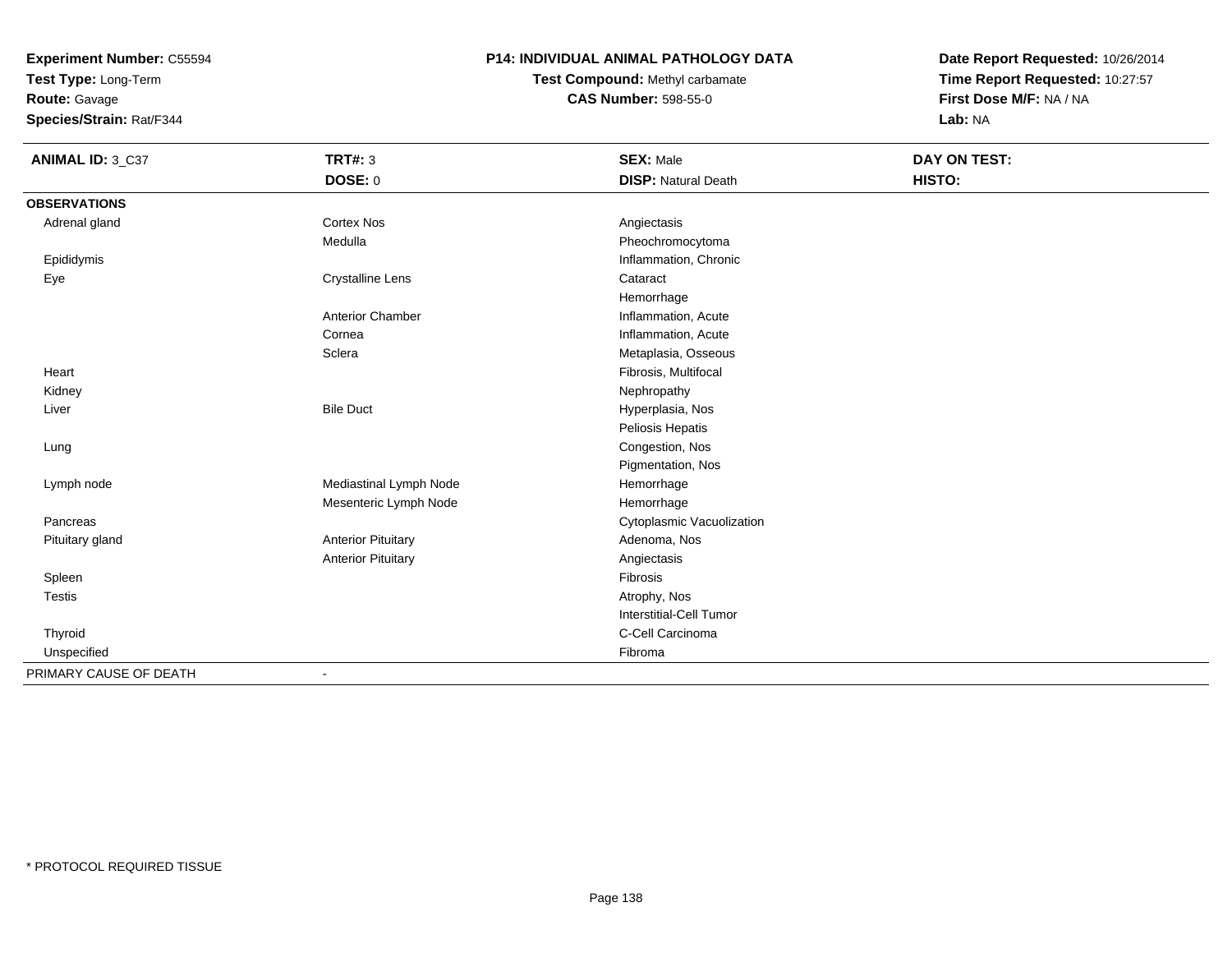**Test Type:** Long-Term

**Route:** Gavage

**Species/Strain:** Rat/F344

# **P14: INDIVIDUAL ANIMAL PATHOLOGY DATA**

# **Test Compound:** Methyl carbamate**CAS Number:** 598-55-0

| ANIMAL ID: 3_C38       | <b>TRT#: 3</b>            | <b>SEX: Male</b>           | DAY ON TEST: |  |
|------------------------|---------------------------|----------------------------|--------------|--|
|                        | <b>DOSE: 0</b>            | <b>DISP: Natural Death</b> | HISTO:       |  |
| <b>OBSERVATIONS</b>    |                           |                            |              |  |
| Adrenal gland          |                           | <b>Accessory Structure</b> |              |  |
|                        | Medulla                   | Hyperplasia, Nos           |              |  |
|                        | Medulla                   | Pheochromocytoma           |              |  |
| Eye                    | Sclera                    | Metaplasia, Osseous        |              |  |
| Heart                  |                           | Fibrosis, Multifocal       |              |  |
|                        | Endocardium Nos           | Thrombosis, Nos            |              |  |
| Kidney                 |                           | Nephropathy                |              |  |
| Liver                  | <b>Bile Duct</b>          | Hyperplasia, Nos           |              |  |
|                        | Centrilobular             | Necrosis, Nos              |              |  |
| Lung                   |                           | Histiocytosis              |              |  |
| Pancreas               | Acinus                    | Atrophy, Nos               |              |  |
| Pituitary gland        | <b>Anterior Pituitary</b> | Adenoma, Nos               |              |  |
| Spleen                 |                           | Hematopoiesis              |              |  |
| Testis                 |                           | Interstitial-Cell Tumor    |              |  |
| Zymbal gland           |                           | Adenoma, Nos               |              |  |
| PRIMARY CAUSE OF DEATH |                           |                            |              |  |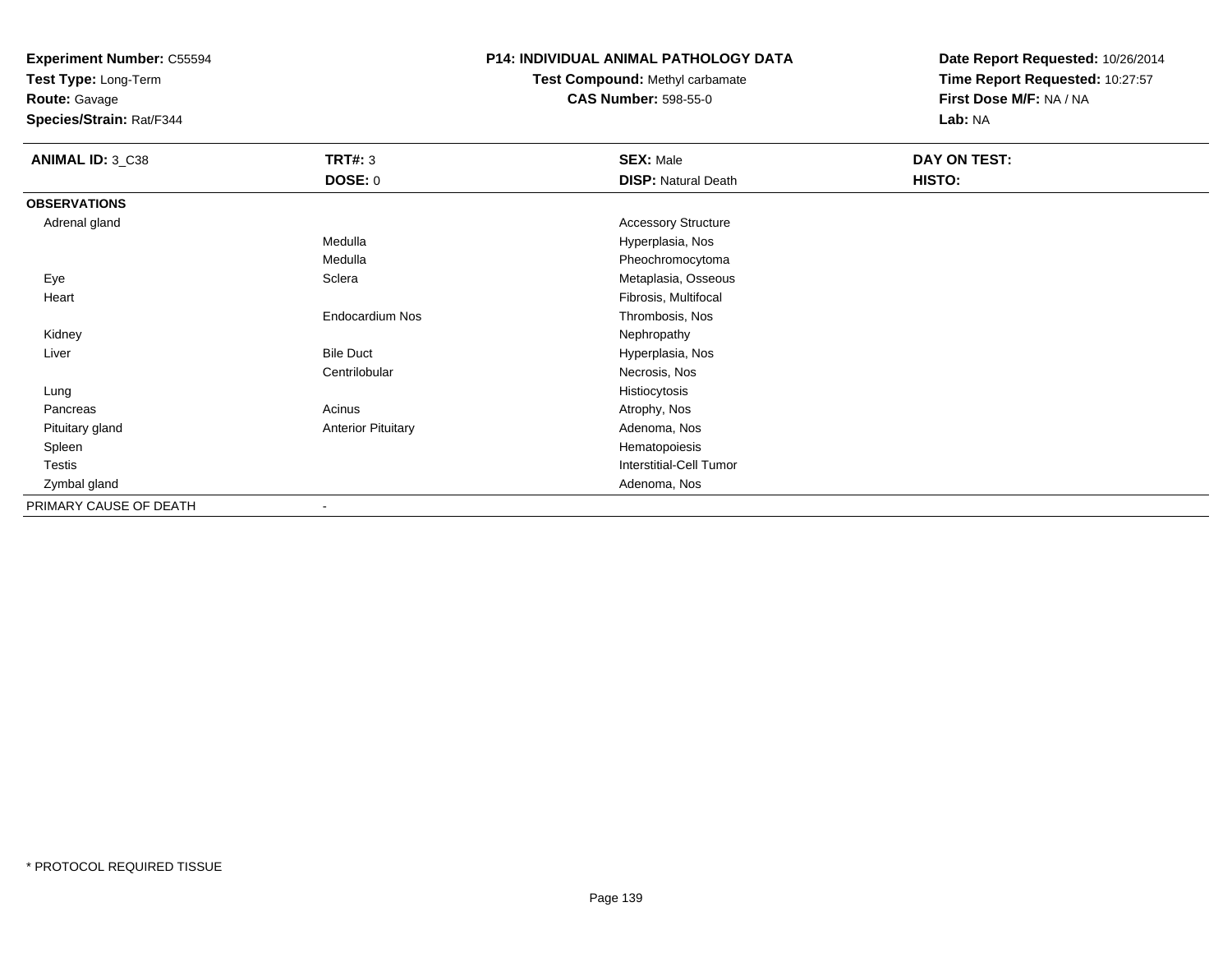**Test Type:** Long-Term

**Route:** Gavage

**Species/Strain:** Rat/F344

## **P14: INDIVIDUAL ANIMAL PATHOLOGY DATA**

**Test Compound:** Methyl carbamate**CAS Number:** 598-55-0

| ANIMAL ID: 3_C39       | <b>TRT#: 3</b>      | <b>SEX: Male</b>           | <b>DAY ON TEST:</b> |  |
|------------------------|---------------------|----------------------------|---------------------|--|
|                        | <b>DOSE: 0</b>      | <b>DISP: Natural Death</b> | HISTO:              |  |
| <b>OBSERVATIONS</b>    |                     |                            |                     |  |
| Adrenal gland          | <b>Cortex Nos</b>   | Cytoplasmic Vacuolization  |                     |  |
|                        | <b>Cortex Nos</b>   | Hypertrophy, Focal         |                     |  |
| Eye                    | Sclera              | Metaplasia, Osseous        |                     |  |
| Heart                  |                     | Fibrosis, Multifocal       |                     |  |
| Intestine Large        | Colon               | Inflammation, Acute        |                     |  |
| Kidney                 |                     | Nephropathy                |                     |  |
| Liver                  | <b>Bile Duct</b>    | Hyperplasia, Nos           |                     |  |
| Pancreas               | Acinus              | Atrophy, Nos               |                     |  |
| Stomach                | Forestomach         | Hemorrhage                 |                     |  |
|                        | Forestomach         | Inflammation, Acute        |                     |  |
| Testis                 |                     | Hemorrhage                 |                     |  |
|                        |                     | Inflammation, Acute        |                     |  |
| Unspecified            | Multiple Organs Nos | Leukemia, Mononuclear Cell |                     |  |
| PRIMARY CAUSE OF DEATH |                     |                            |                     |  |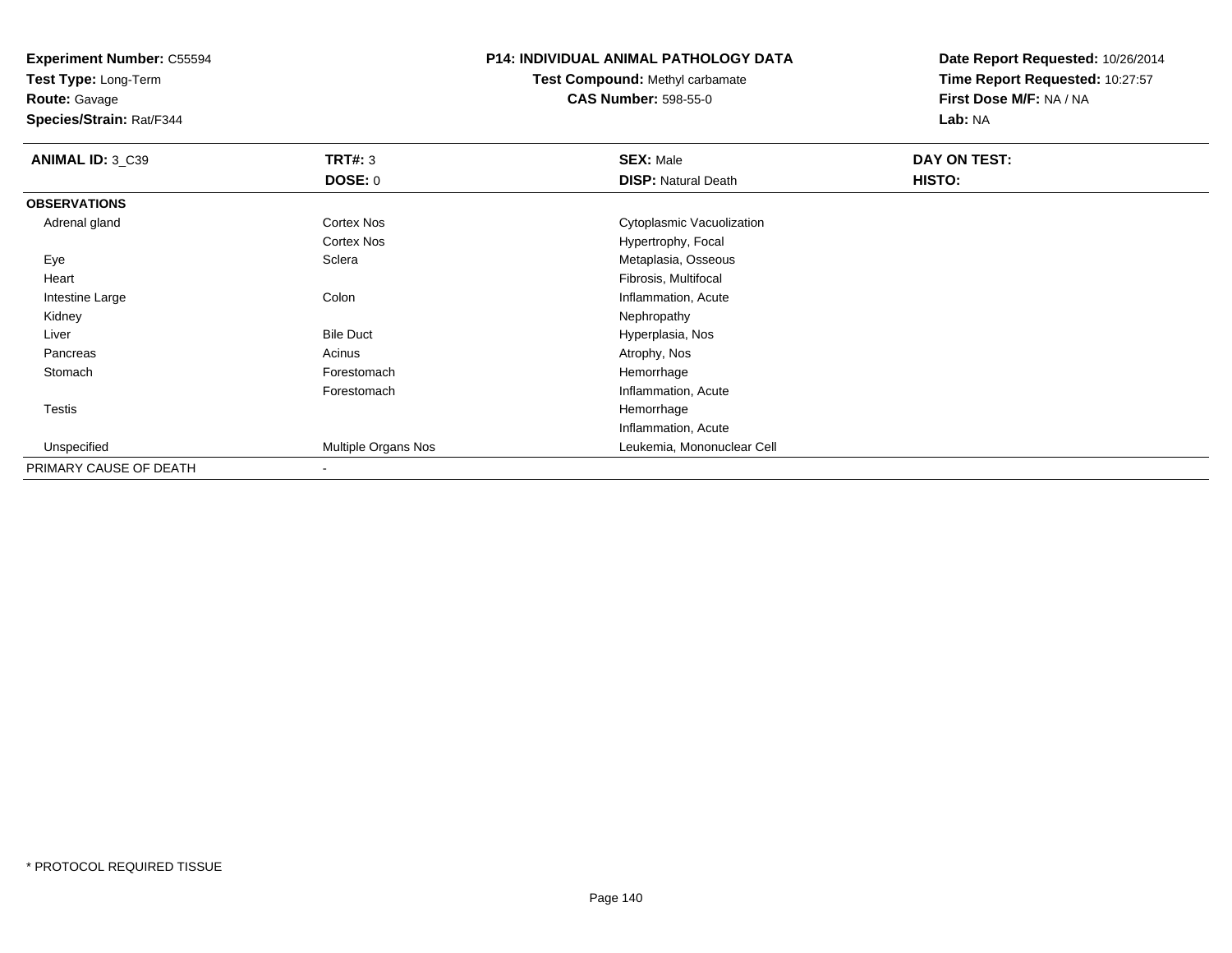**Test Type:** Long-Term

**Route:** Gavage

**Species/Strain:** Rat/F344

# **P14: INDIVIDUAL ANIMAL PATHOLOGY DATA**

**Test Compound:** Methyl carbamate**CAS Number:** 598-55-0

| <b>ANIMAL ID: 3_C40</b> | TRT#: 3                   | <b>SEX: Male</b>                | DAY ON TEST: |  |
|-------------------------|---------------------------|---------------------------------|--------------|--|
|                         | <b>DOSE: 0</b>            | <b>DISP: Terminal Sacrifice</b> | HISTO:       |  |
| <b>OBSERVATIONS</b>     |                           |                                 |              |  |
| Adrenal gland           | Medulla                   | Hyperplasia, Nos                |              |  |
| Heart                   |                           | Fibrosis, Multifocal            |              |  |
| Kidney                  |                           | Nephropathy                     |              |  |
| Liver                   |                           | Cytologic Alteration, Nos       |              |  |
|                         |                           | Cytoplasmic Vacuolization       |              |  |
|                         | <b>Bile Duct</b>          | Hyperplasia, Nos                |              |  |
| Lung                    |                           | Histiocytosis                   |              |  |
| Pancreas                | Acinus                    | Atrophy, Nos                    |              |  |
| Pituitary gland         | <b>Anterior Pituitary</b> | Adenoma, Nos                    |              |  |
| Preputial gland         |                           | Inflammation, Acute             |              |  |
| Testis                  |                           | <b>Interstitial-Cell Tumor</b>  |              |  |
| Thyroid                 |                           | Hyperplasia, C Cell             |              |  |
| PRIMARY CAUSE OF DEATH  |                           |                                 |              |  |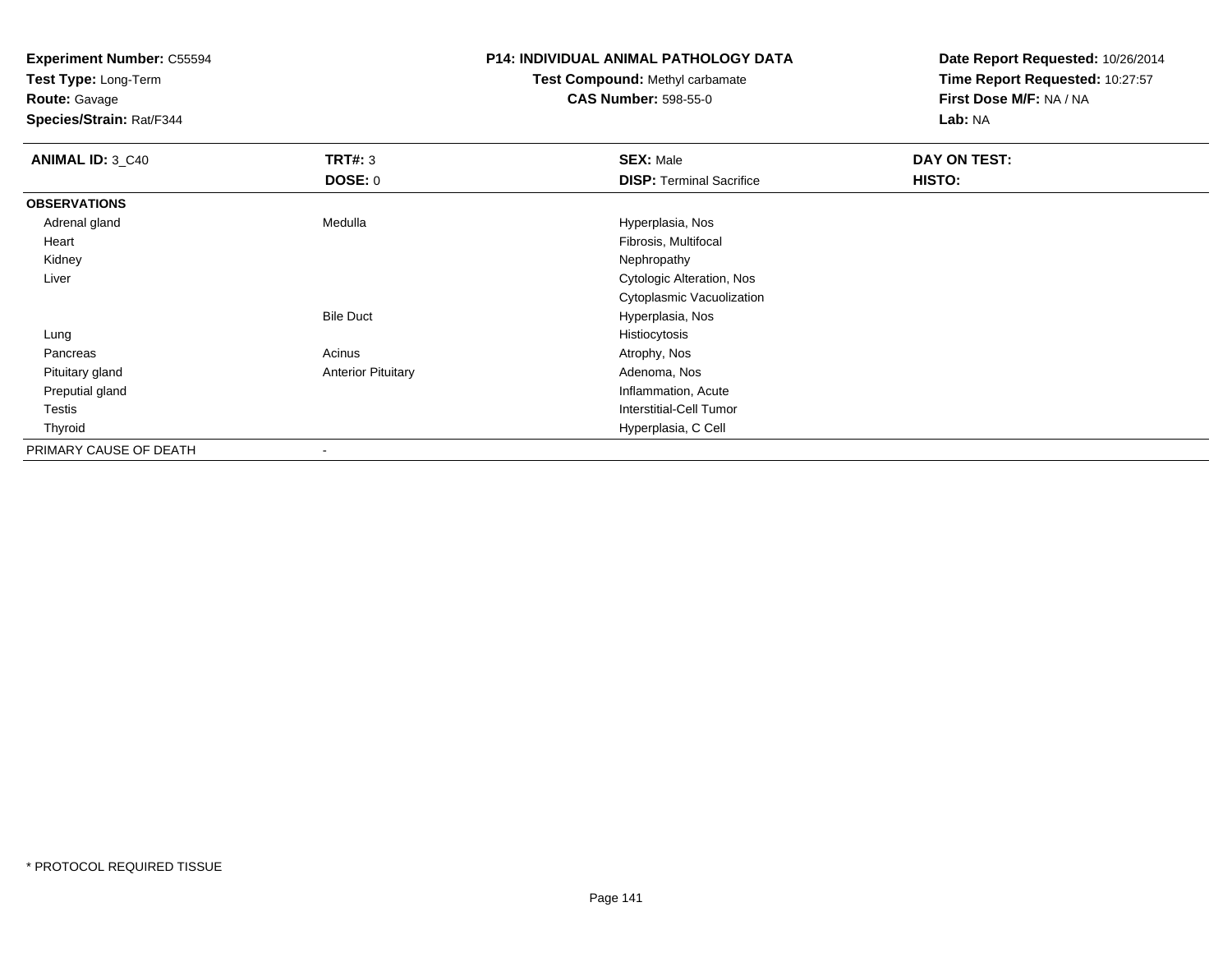**Test Type:** Long-Term

**Route:** Gavage

**Species/Strain:** Rat/F344

# **P14: INDIVIDUAL ANIMAL PATHOLOGY DATA**

**Test Compound:** Methyl carbamate**CAS Number:** 598-55-0

| <b>ANIMAL ID: 3_C41</b> | <b>TRT#: 3</b>            | <b>SEX: Male</b>                | DAY ON TEST: |  |
|-------------------------|---------------------------|---------------------------------|--------------|--|
|                         | <b>DOSE: 0</b>            | <b>DISP: Terminal Sacrifice</b> | HISTO:       |  |
| <b>OBSERVATIONS</b>     |                           |                                 |              |  |
| Adrenal gland           | Medulla                   | Hyperplasia, Nos                |              |  |
|                         | Medulla                   | Pheochromocytoma                |              |  |
| Heart                   |                           | Inflammation, Chronic           |              |  |
| Kidney                  |                           | Nephropathy                     |              |  |
| Liver                   |                           | Cytologic Alteration, Nos       |              |  |
|                         | <b>Bile Duct</b>          | Hyperplasia, Nos                |              |  |
|                         | Hepatocytes               | Hyperplasia, Nos                |              |  |
| Lung                    |                           | Hyperplasia, Adenomatous        |              |  |
| Mammary gland           |                           | Galactocele                     |              |  |
| Pancreas                | Acinus                    | Atrophy, Nos                    |              |  |
| Pituitary gland         | <b>Anterior Pituitary</b> | Adenoma, Nos                    |              |  |
| Prostate                |                           | Inflammation, Acute             |              |  |
| Testis                  |                           | Atrophy, Nos                    |              |  |
|                         |                           | <b>Interstitial-Cell Tumor</b>  |              |  |
| Thyroid                 |                           | C-Cell Adenoma                  |              |  |
| PRIMARY CAUSE OF DEATH  |                           |                                 |              |  |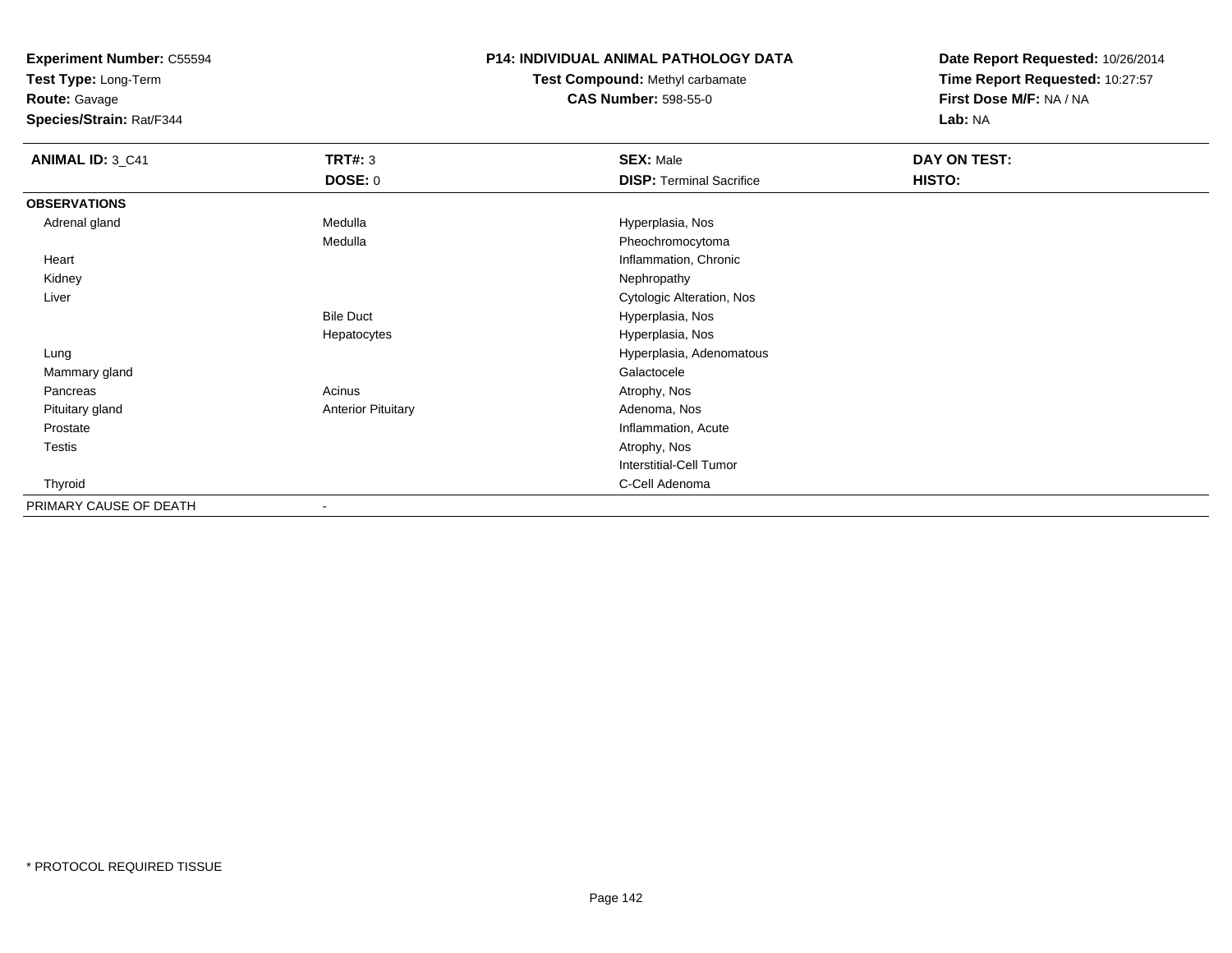**Test Type:** Long-Term

**Route:** Gavage

**Species/Strain:** Rat/F344

# **P14: INDIVIDUAL ANIMAL PATHOLOGY DATA**

**Test Compound:** Methyl carbamate**CAS Number:** 598-55-0

| <b>ANIMAL ID: 3_C42</b> | <b>TRT#: 3</b>            | <b>SEX: Male</b>                | DAY ON TEST: |  |
|-------------------------|---------------------------|---------------------------------|--------------|--|
|                         | <b>DOSE: 0</b>            | <b>DISP:</b> Moribund Sacrifice | HISTO:       |  |
| <b>OBSERVATIONS</b>     |                           |                                 |              |  |
| Adrenal gland           | Medulla                   | Hyperplasia, Nos                |              |  |
|                         | Medulla                   | Pheochromocytoma                |              |  |
| <b>Intestine Small</b>  | <b>Mesentery Nos</b>      | Inflammation, Granulomatous     |              |  |
|                         | <b>Mesentery Nos</b>      | Necrosis, Fat                   |              |  |
| Kidney                  |                           | Nephropathy                     |              |  |
| Liver                   |                           | Cytologic Alteration, Nos       |              |  |
|                         | <b>Bile Duct</b>          | Hyperplasia, Nos                |              |  |
|                         |                           | Peliosis Hepatis                |              |  |
| Lung                    |                           | Hemorrhage                      |              |  |
| Pituitary gland         | <b>Anterior Pituitary</b> | Hyperplasia, Nos                |              |  |
| Testis                  |                           | Atrophy, Nos                    |              |  |
|                         |                           | Cyst, Nos                       |              |  |
|                         |                           | <b>Interstitial-Cell Tumor</b>  |              |  |
| Urinary bladder         |                           | Hemorrhage                      |              |  |
| PRIMARY CAUSE OF DEATH  | $\blacksquare$            |                                 |              |  |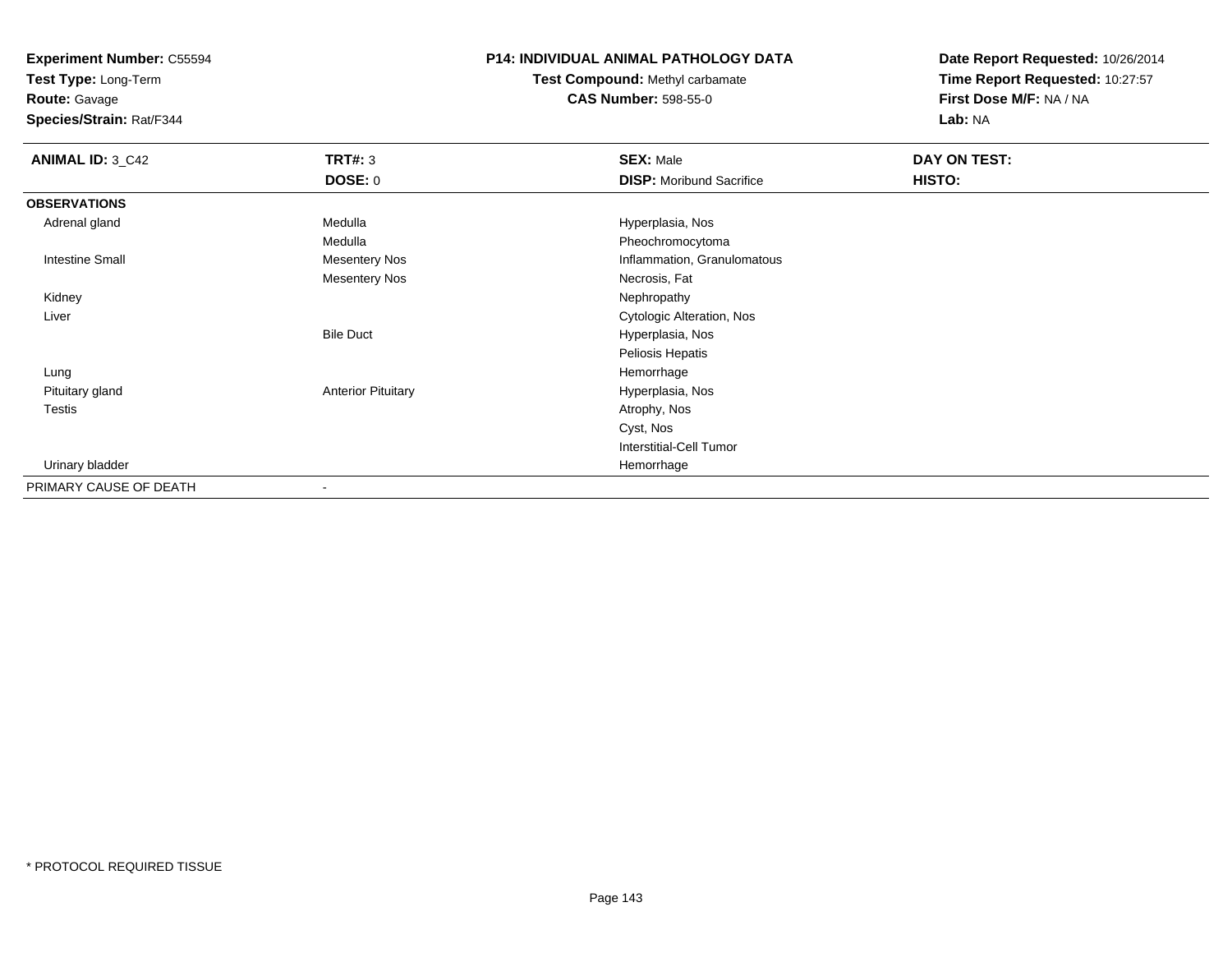**Test Type:** Long-Term

**Route:** Gavage

**Species/Strain:** Rat/F344

# **P14: INDIVIDUAL ANIMAL PATHOLOGY DATA**

# **Test Compound:** Methyl carbamate**CAS Number:** 598-55-0

| <b>ANIMAL ID: 3 C43</b> | TRT#: 3                   | <b>SEX: Male</b>           | DAY ON TEST: |  |
|-------------------------|---------------------------|----------------------------|--------------|--|
|                         | DOSE: 0                   | <b>DISP: Natural Death</b> | HISTO:       |  |
| <b>OBSERVATIONS</b>     |                           |                            |              |  |
| Adrenal gland           | Medulla                   | Pheochromocytoma           |              |  |
| Eye                     | Sclera                    | Metaplasia, Osseous        |              |  |
| Heart                   |                           | Fibrosis, Multifocal       |              |  |
|                         | <b>Endocardium Nos</b>    | Thrombosis, Nos            |              |  |
| Kidney                  |                           | Nephropathy                |              |  |
| Liver                   |                           | Cytologic Alteration, Nos  |              |  |
|                         | <b>Bile Duct</b>          | Hyperplasia, Nos           |              |  |
| Lung                    |                           | Metaplasia, Osseous        |              |  |
| Pituitary gland         | <b>Anterior Pituitary</b> | Adenoma, Nos               |              |  |
| Testis                  |                           | Interstitial-Cell Tumor    |              |  |
| PRIMARY CAUSE OF DEATH  | $\overline{\phantom{a}}$  |                            |              |  |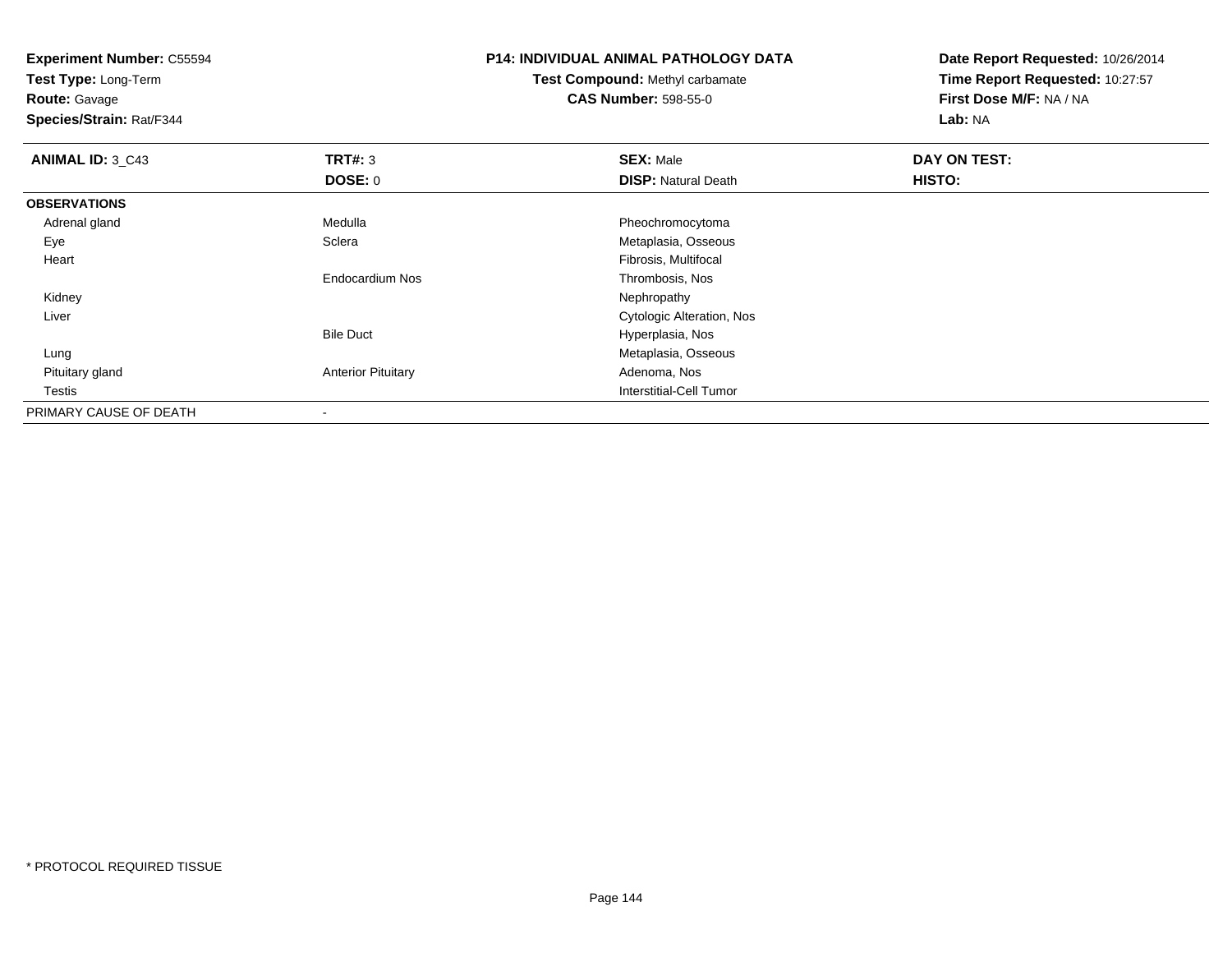**Test Type:** Long-Term

**Route:** Gavage

**Species/Strain:** Rat/F344

### **P14: INDIVIDUAL ANIMAL PATHOLOGY DATA**

### **Test Compound:** Methyl carbamate**CAS Number:** 598-55-0

| <b>ANIMAL ID: 3_C44</b> | TRT#: 3                   | <b>SEX: Male</b>                | DAY ON TEST: |  |
|-------------------------|---------------------------|---------------------------------|--------------|--|
|                         | <b>DOSE: 0</b>            | <b>DISP: Terminal Sacrifice</b> | HISTO:       |  |
| <b>OBSERVATIONS</b>     |                           |                                 |              |  |
| Adrenal gland           | Medulla                   | Hyperplasia, Nos                |              |  |
|                         | Medulla                   | Pheochromocytoma                |              |  |
| Eye                     | Sclera                    | Metaplasia, Osseous             |              |  |
| Heart                   |                           | Fibrosis, Multifocal            |              |  |
| Kidney                  |                           | Nephropathy                     |              |  |
| Liver                   | <b>Bile Duct</b>          | Hyperplasia, Nos                |              |  |
| Pituitary gland         | <b>Anterior Pituitary</b> | Adenoma, Nos                    |              |  |
| Testis                  |                           | Atrophy, Nos                    |              |  |
|                         |                           | Interstitial-Cell Tumor         |              |  |
| Thyroid                 |                           | C-Cell Adenoma                  |              |  |
| Unspecified             | Multiple Organs Nos       | Leukemia, Mononuclear Cell      |              |  |
| PRIMARY CAUSE OF DEATH  |                           |                                 |              |  |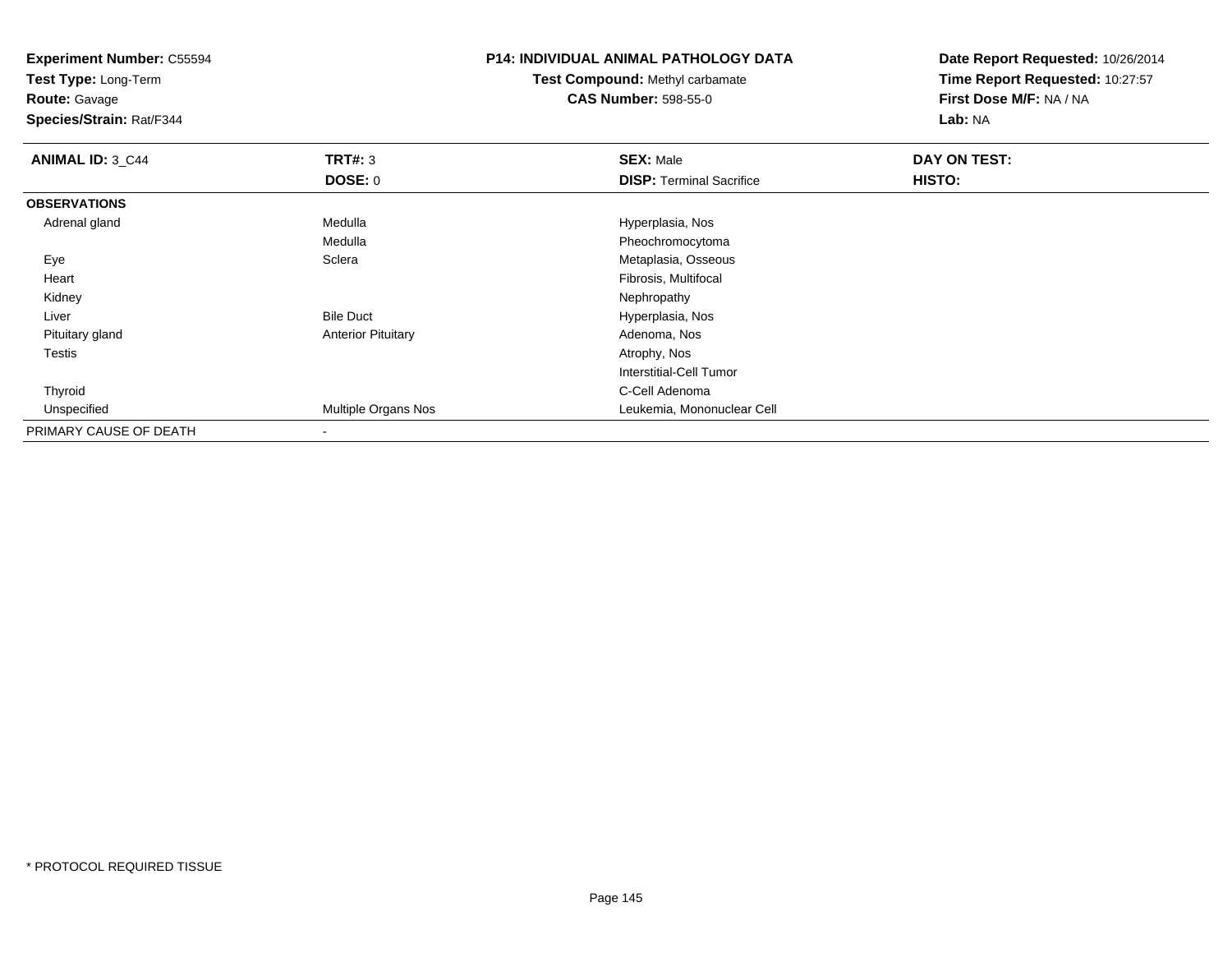**Test Type:** Long-Term

**Route:** Gavage

**Species/Strain:** Rat/F344

#### **P14: INDIVIDUAL ANIMAL PATHOLOGY DATA**

# **Test Compound:** Methyl carbamate**CAS Number:** 598-55-0

| <b>ANIMAL ID: 3_C45</b> | <b>TRT#: 3</b>            | <b>SEX: Male</b>               | DAY ON TEST: |  |
|-------------------------|---------------------------|--------------------------------|--------------|--|
|                         | <b>DOSE: 0</b>            | <b>DISP: Natural Death</b>     | HISTO:       |  |
| <b>OBSERVATIONS</b>     |                           |                                |              |  |
| Adrenal gland           | Medulla                   | Hyperplasia, Nos               |              |  |
| Eye                     | Sclera                    | Metaplasia, Osseous            |              |  |
| Heart                   |                           | Fibrosis, Multifocal           |              |  |
|                         | Endocardium Nos           | Thrombosis, Nos                |              |  |
| Kidney                  |                           | Nephropathy                    |              |  |
| Liver                   | Centrilobular             | Cytoplasmic Vacuolization      |              |  |
| Lung                    |                           | Histiocytosis                  |              |  |
| Pituitary gland         | <b>Anterior Pituitary</b> | Adenoma, Nos                   |              |  |
| Spleen                  |                           | Leukemia, Mononuclear Cell     |              |  |
| <b>Testis</b>           |                           | Atrophy, Nos                   |              |  |
|                         |                           | Hyperplasia, Interstitial Cell |              |  |
|                         |                           | <b>Interstitial-Cell Tumor</b> |              |  |
|                         | Tubule                    | Mineralization                 |              |  |
| Urinary bladder         |                           | Inflammation, Acute            |              |  |
| PRIMARY CAUSE OF DEATH  | ٠                         |                                |              |  |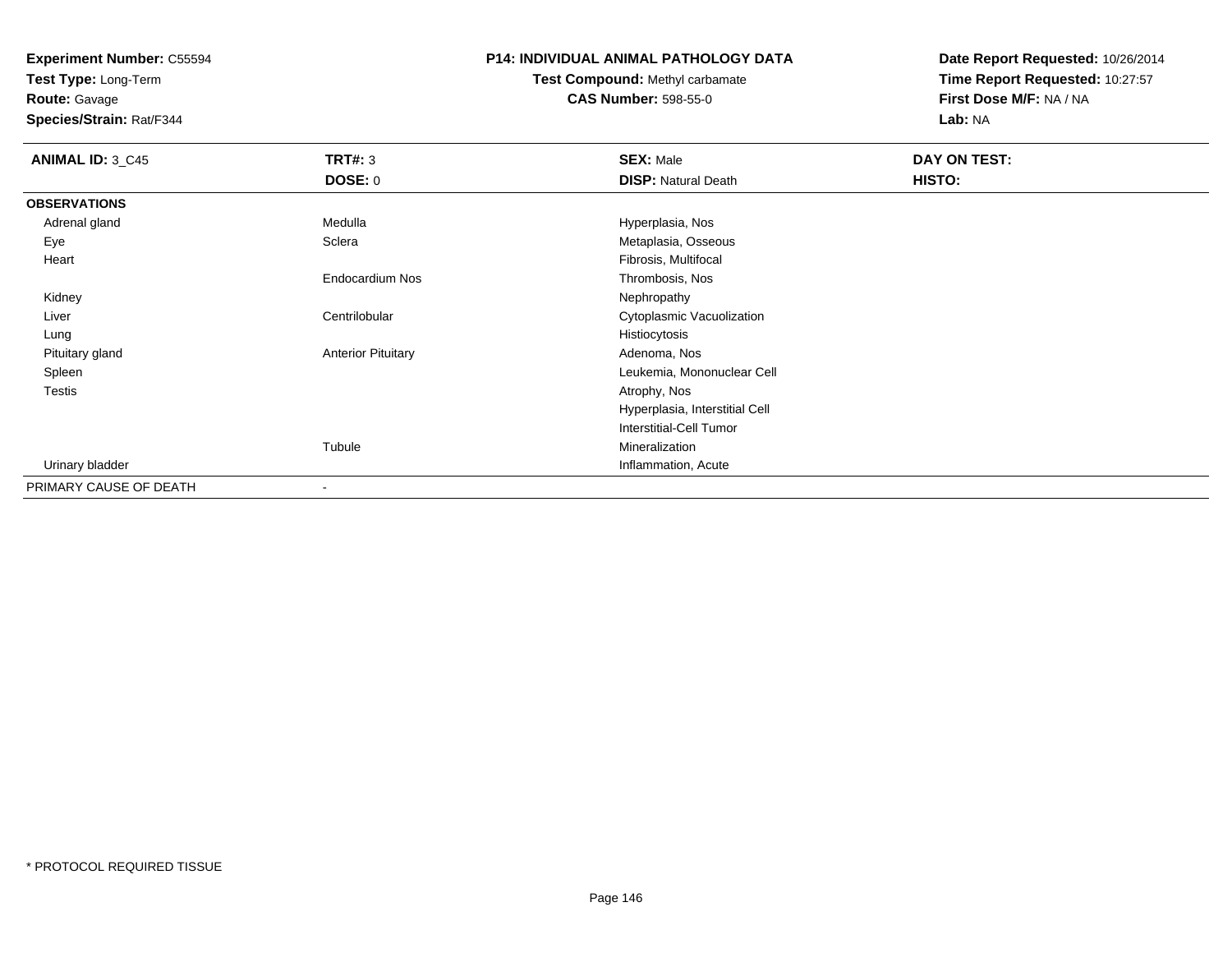**Test Type:** Long-Term

**Route:** Gavage

**Species/Strain:** Rat/F344

#### **P14: INDIVIDUAL ANIMAL PATHOLOGY DATA**

# **Test Compound:** Methyl carbamate**CAS Number:** 598-55-0

| <b>ANIMAL ID: 3_C46</b> | <b>TRT#: 3</b>            | <b>SEX: Male</b>                    | DAY ON TEST: |
|-------------------------|---------------------------|-------------------------------------|--------------|
|                         | <b>DOSE: 0</b>            | <b>DISP:</b> Moribund Sacrifice     | HISTO:       |
| <b>OBSERVATIONS</b>     |                           |                                     |              |
| Eye                     | Retina                    | Atrophy, Nos                        |              |
|                         |                           | Inflammation, Acute                 |              |
|                         | Sclera                    | Metaplasia, Osseous                 |              |
| Heart                   |                           | Fibrosis, Multifocal                |              |
| Kidney                  |                           | Nephropathy                         |              |
| Liver                   | Centrilobular             | Cytoplasmic Vacuolization           |              |
| Lung                    | Pleura Nos                | Inflammation, Chronic Focal         |              |
|                         |                           | Pneumonia, Interstitial Chronic     |              |
|                         |                           | Squamous Cell Carcinoma             |              |
|                         |                           | Squamous Cell Carcinoma, Metastatic |              |
| Lymph node              | Mediastinal Lymph Node    | Squamous Cell Carcinoma, Metastatic |              |
| Pituitary gland         | <b>Anterior Pituitary</b> | Adenoma, Nos                        |              |
| Skeletal muscle         |                           | Squamous Cell Carcinoma, Invasive   |              |
| Spleen                  |                           | Pigmentation, Nos                   |              |
| Stomach                 | Forestomach               | Ulcer, Acute                        |              |
| Testis                  |                           | Atrophy, Nos                        |              |
|                         |                           | Interstitial-Cell Tumor             |              |
| PRIMARY CAUSE OF DEATH  |                           |                                     |              |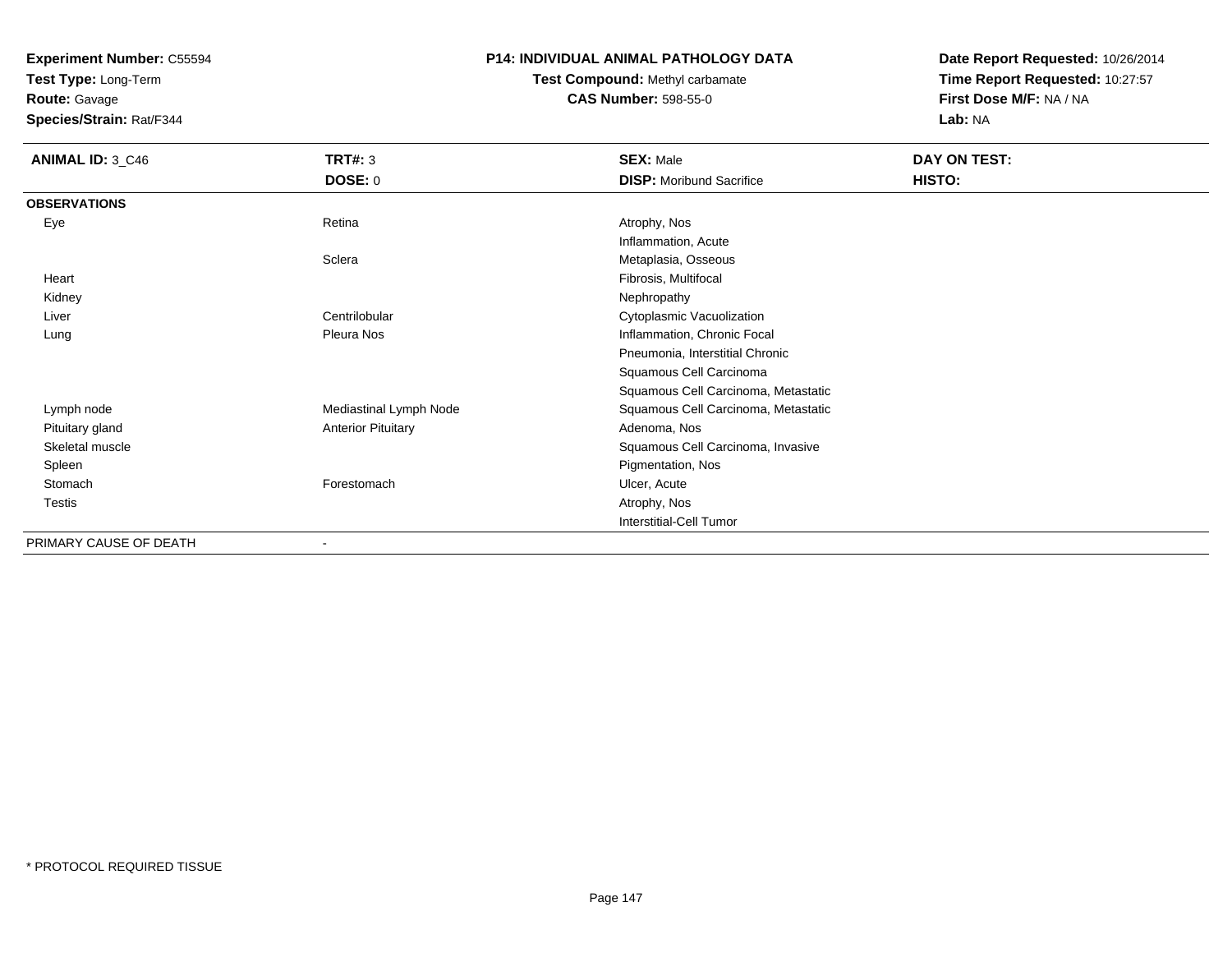**Test Type:** Long-Term

**Route:** Gavage

**Species/Strain:** Rat/F344

#### **P14: INDIVIDUAL ANIMAL PATHOLOGY DATA**

# **Test Compound:** Methyl carbamate**CAS Number:** 598-55-0

| <b>ANIMAL ID: 3_C47</b> | <b>TRT#: 3</b>            | <b>SEX: Male</b>           | <b>DAY ON TEST:</b> |  |
|-------------------------|---------------------------|----------------------------|---------------------|--|
|                         | <b>DOSE: 0</b>            | <b>DISP: Natural Death</b> | HISTO:              |  |
| <b>OBSERVATIONS</b>     |                           |                            |                     |  |
| Eye                     | Sclera                    | Metaplasia, Osseous        |                     |  |
| Heart                   |                           | Fibrosis, Multifocal       |                     |  |
| Kidney                  |                           | Pyelonephritis, Nos        |                     |  |
| Liver                   | <b>Bile Duct</b>          | Hyperplasia, Nos           |                     |  |
|                         |                           | Peliosis Hepatis           |                     |  |
| Lung                    |                           | Histiocytosis              |                     |  |
|                         |                           | Thrombosis, Nos            |                     |  |
| Pancreas                | Acinus                    | Atrophy, Nos               |                     |  |
| Pituitary gland         | <b>Anterior Pituitary</b> | Adenoma, Nos               |                     |  |
| Prostate                |                           | Inflammation, Acute        |                     |  |
| Spleen                  |                           | Pigmentation, Nos          |                     |  |
| Urinary bladder         |                           | Hemorrhage                 |                     |  |
|                         |                           | Inflammation, Acute        |                     |  |
| PRIMARY CAUSE OF DEATH  |                           |                            |                     |  |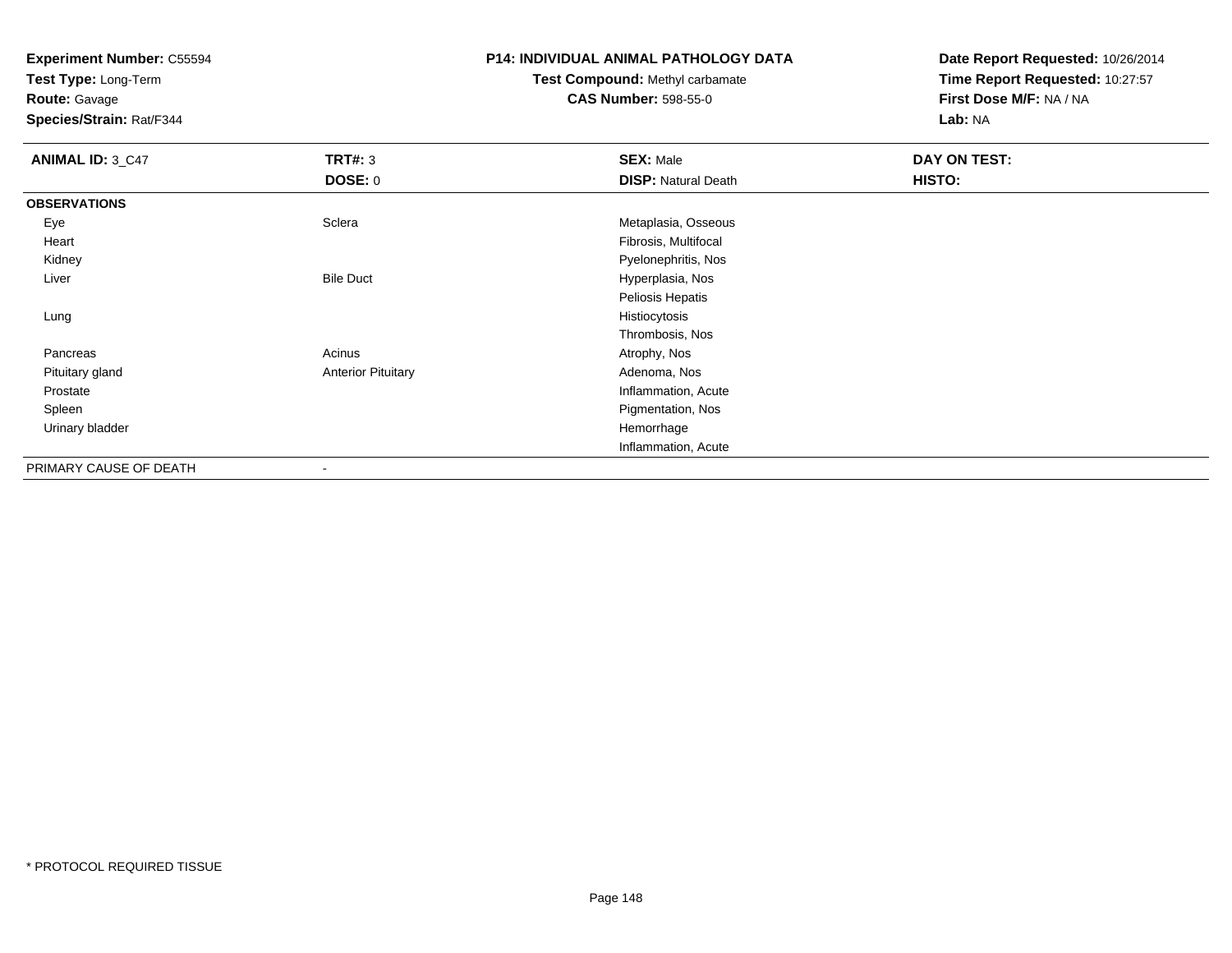| <b>Experiment Number: C55594</b><br>Test Type: Long-Term<br><b>Route: Gavage</b><br>Species/Strain: Rat/F344 |                           | <b>P14: INDIVIDUAL ANIMAL PATHOLOGY DATA</b><br>Test Compound: Methyl carbamate<br><b>CAS Number: 598-55-0</b> | Date Report Requested: 10/26/2014<br>Time Report Requested: 10:27:57<br>First Dose M/F: NA / NA<br>Lab: NA |  |
|--------------------------------------------------------------------------------------------------------------|---------------------------|----------------------------------------------------------------------------------------------------------------|------------------------------------------------------------------------------------------------------------|--|
| <b>ANIMAL ID: 3 C48</b>                                                                                      | <b>TRT#: 3</b>            | <b>SEX: Male</b>                                                                                               | DAY ON TEST:                                                                                               |  |
|                                                                                                              | DOSE: 0                   | <b>DISP:</b> Natural Death                                                                                     | HISTO:                                                                                                     |  |
| <b>OBSERVATIONS</b>                                                                                          |                           |                                                                                                                |                                                                                                            |  |
| Adrenal gland                                                                                                | Medulla                   | Pheochromocytoma                                                                                               |                                                                                                            |  |
| <b>Brain</b>                                                                                                 |                           | Carcinoma, Nos, Invasive                                                                                       |                                                                                                            |  |
| Eye                                                                                                          | Sclera                    | Metaplasia, Osseous                                                                                            |                                                                                                            |  |
| Kidney                                                                                                       |                           | Nephropathy                                                                                                    |                                                                                                            |  |
| Liver                                                                                                        | <b>Bile Duct</b>          | Hyperplasia, Nos                                                                                               |                                                                                                            |  |
| Pituitary gland                                                                                              | <b>Anterior Pituitary</b> | Carcinoma, Nos                                                                                                 |                                                                                                            |  |
| Unspecified                                                                                                  | Multiple Organs Nos       | Leukemia, Mononuclear Cell                                                                                     |                                                                                                            |  |
| PRIMARY CAUSE OF DEATH                                                                                       |                           |                                                                                                                |                                                                                                            |  |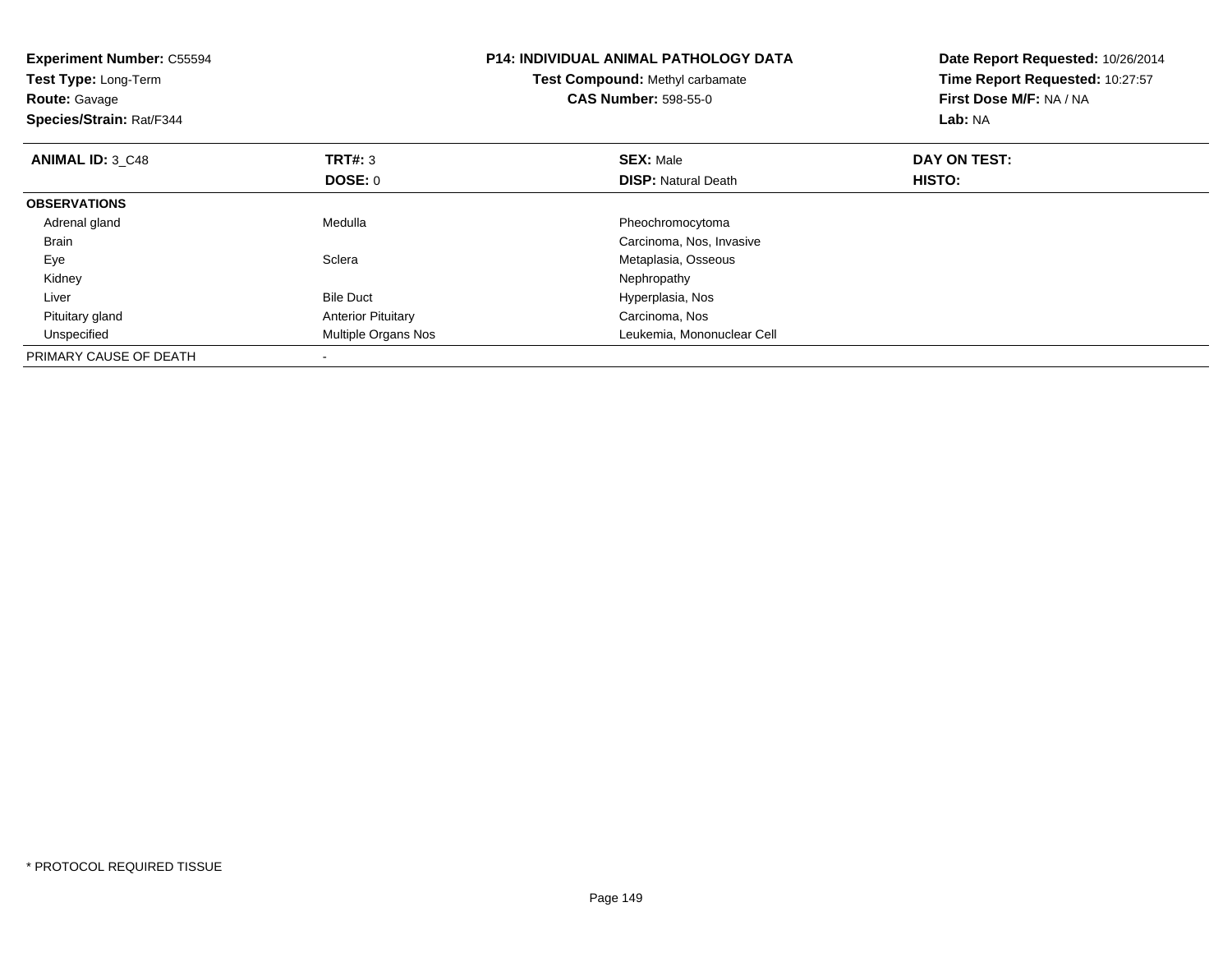**Test Type:** Long-Term

**Route:** Gavage

**Species/Strain:** Rat/F344

### **P14: INDIVIDUAL ANIMAL PATHOLOGY DATA**

# **Test Compound:** Methyl carbamate**CAS Number:** 598-55-0

| <b>ANIMAL ID: 3_C49</b> | TRT#: 3                   | <b>SEX: Male</b>               | DAY ON TEST: |
|-------------------------|---------------------------|--------------------------------|--------------|
|                         | DOSE: 0                   | <b>DISP: Natural Death</b>     | HISTO:       |
| <b>OBSERVATIONS</b>     |                           |                                |              |
| Eye                     | Sclera                    | Metaplasia, Osseous            |              |
| Kidney                  |                           | Nephropathy                    |              |
| Liver                   | <b>Bile Duct</b>          | Hyperplasia, Nos               |              |
| Lung                    |                           | Congestion, Nos                |              |
|                         |                           | Ectopia                        |              |
| Pancreas                | Acinus                    | Atrophy, Nos                   |              |
|                         | Islets                    | Islet-Cell Carcinoma           |              |
| Pituitary gland         | <b>Anterior Pituitary</b> | Adenoma, Nos                   |              |
| Spinal cord             |                           | Demyelinization                |              |
| <b>Testis</b>           |                           | Atrophy, Nos                   |              |
|                         |                           | <b>Interstitial-Cell Tumor</b> |              |
| PRIMARY CAUSE OF DEATH  | $\,$                      |                                |              |